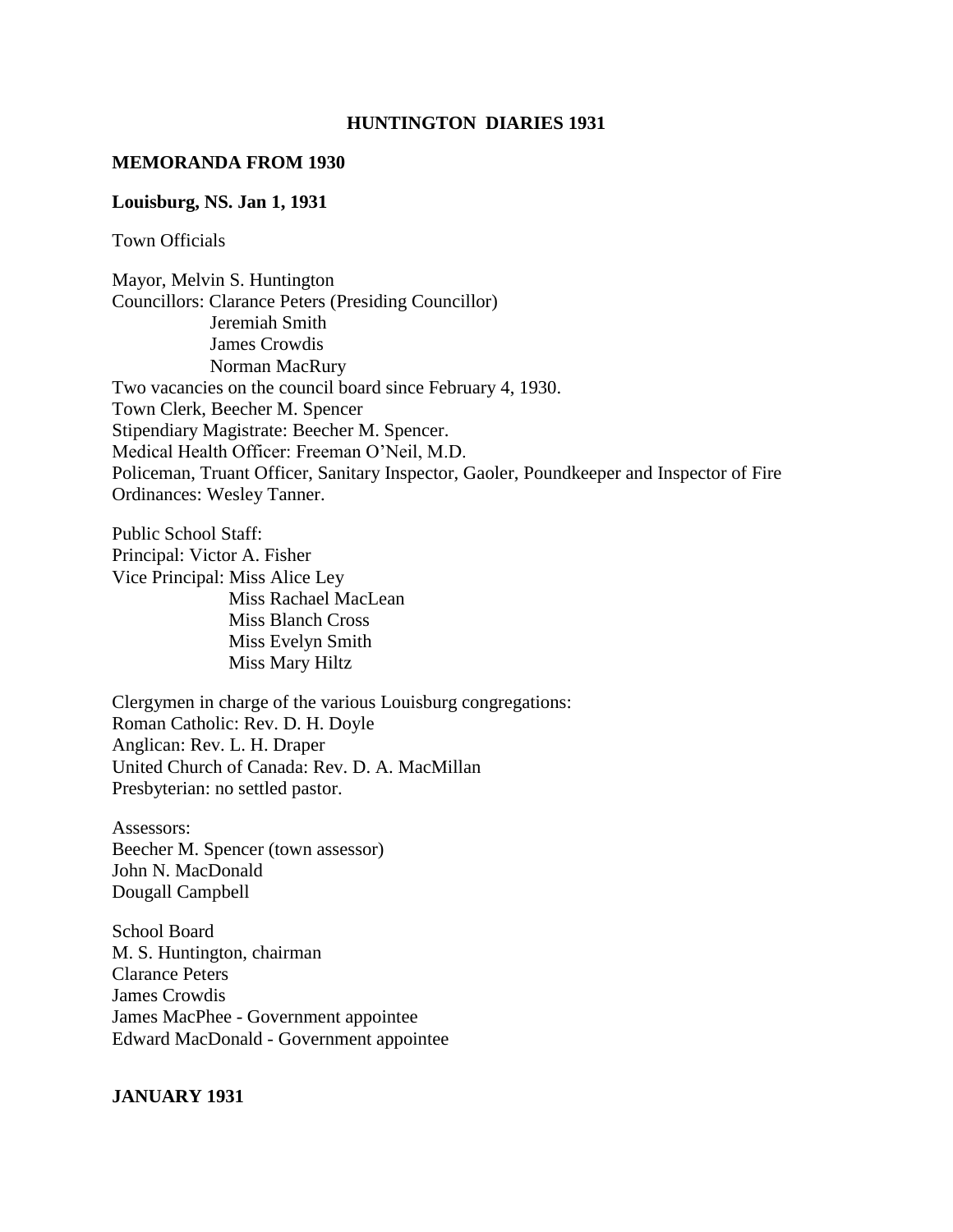### **Thursday 1**

#### Louisburg

Cloudy and mild with moderate southwest wind. Heavy rain at night beginning at about 6 P.M.

At our annual New Year family gathering, we had the following guests: Mrs. Z. W. Townsend, Fletcher Townsend, Wesley Townsend, Emerson Grant, Mrs. J. N. Spencer and Miss Cynetta King (Mrs. Townsend's maid) and Miss Maud Huntington, R. N. With Mrs. Huntington, myself and Miss Minnie Evis, who is stopping with us, there were a total of ten persons present.

# **JANUARY 1931**

### **Friday 2**

Louisburg

Light fall of snow in the early morning and a few light squalls during the day. Mostly clear and comparatively mild with light northwest wind. Snow fall about 1 inch.

# **JANUARY 1931**

# **Saturday 3**

#### Louisburg

Cold in the morning but moderated early in the day. Remarkably clear with light to moderate northwest to southwest winds. A few light snow squalls at night. Min temperature 10 above zero.

### **JANUARY 1931**

# **Sunday 4**

Louisburg Mild and partly clear with light northwest wind.

At 11 A.M., and 7 P.M., Mrs. Huntington and I attended services in the First United Church. Rev. D. A. MacMillan conducted both the morning and evening services.

# **JANUARY 1931**

### **Monday 5**

Louisburg Mild and mostly cloudy with light variable wind.

### **JANUARY 1931**

- **Tuesday 6**
- Louisburg

Snow storm in the forenoon which turned to rain at noon and continued raining during the afternoon and early part of the night.

Fresh easterly wind increasing to a moderate gale and changing to southwest during the night. Snow fall about 4 inches. Streets very wet and slushy.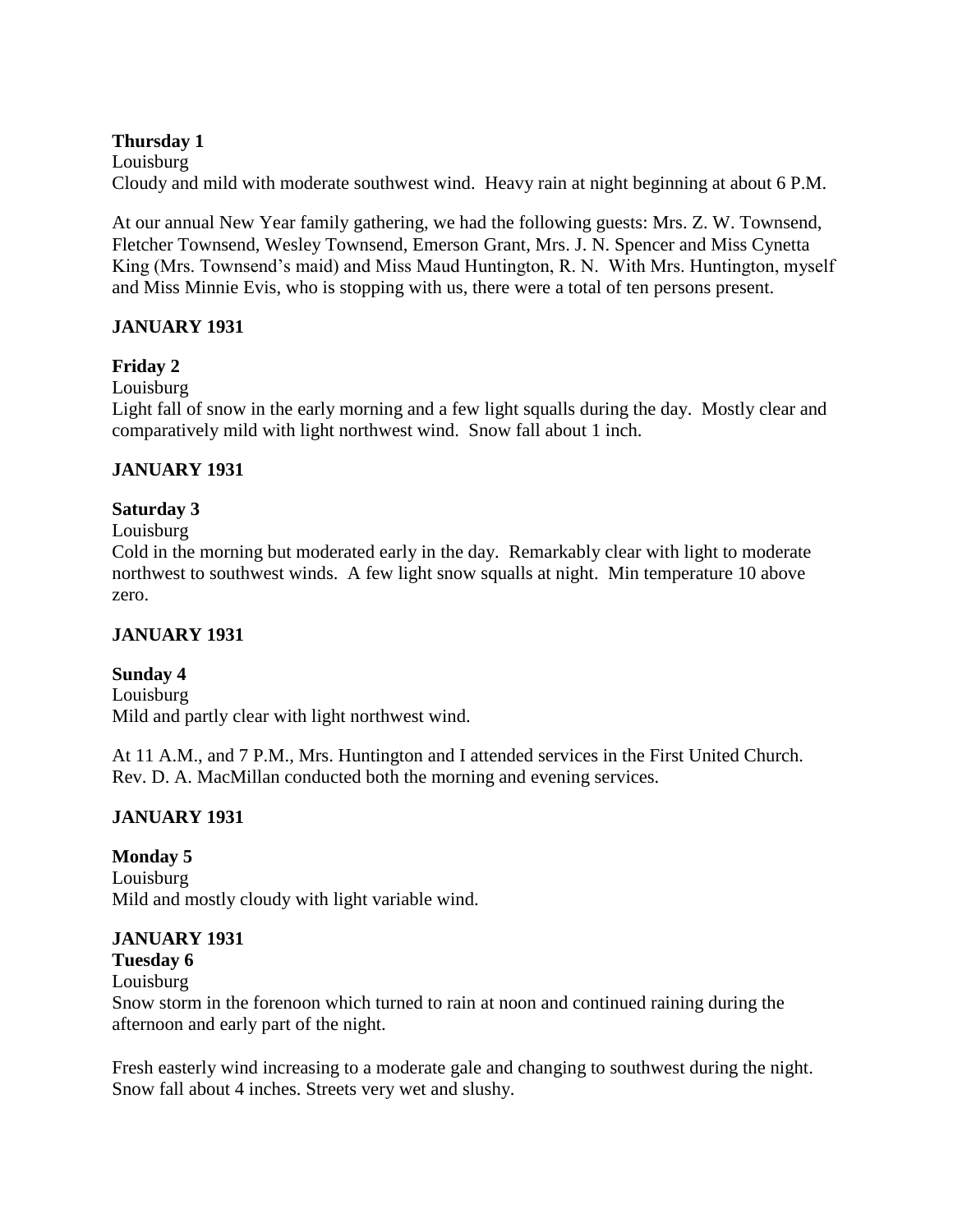# **JANUARY 1931**

#### **Wednesday 7**

Louisburg Cloudy, foggy and mild with occasional showers. Wind southwest.

Attended choir practice in the First United Church at 9 P.M.

### **JANUARY 1931**

**Thursday 8** Louisburg Moderately cold and partly clear with moderate to fresh northwest wind.

Attended "Week of Prayer" services in First United Church at 7:30 P.M., and also attended a meeting of the Board of Stewards of the First United Church at the close of the prayer service at which the estimates for 1931 were brought down and approved of by the board.

# **JANUARY 1931**

**Friday 9** Louisburg Clear and moderately cold with light northwest wind. An ideal day.

The death took place this morning at Sydney of Mr. Martin Levatte Sr.

### **JANUARY 1931**

### **Saturday 10**

Louisburg

Cloudy and chilly. Snow began to fall at about 1 P.M., turned to rain at about 2:30 P.M., and rained heavily all the remainder of the afternoon and late into the night. Fresh to strong northeast wind shifting to southeast. Snow fall about 2 inches.

# **JANUARY 1931**

### **Sunday 11**

Louisburg Rain and fog in the morning. Cloudy all day. Wind southeast, shifting to northwest in the afternoon. Streets almost entirely bare as a result of last night's rain.

Attended service in First United Church at 11 A.M. and 7 P.M. Communion service at 11 A.M., and service of song at 7 P.M. Both morning and evening services conducted by Rev. D. A. MacMillan.

### **JANUARY 1931**

#### **Monday 12**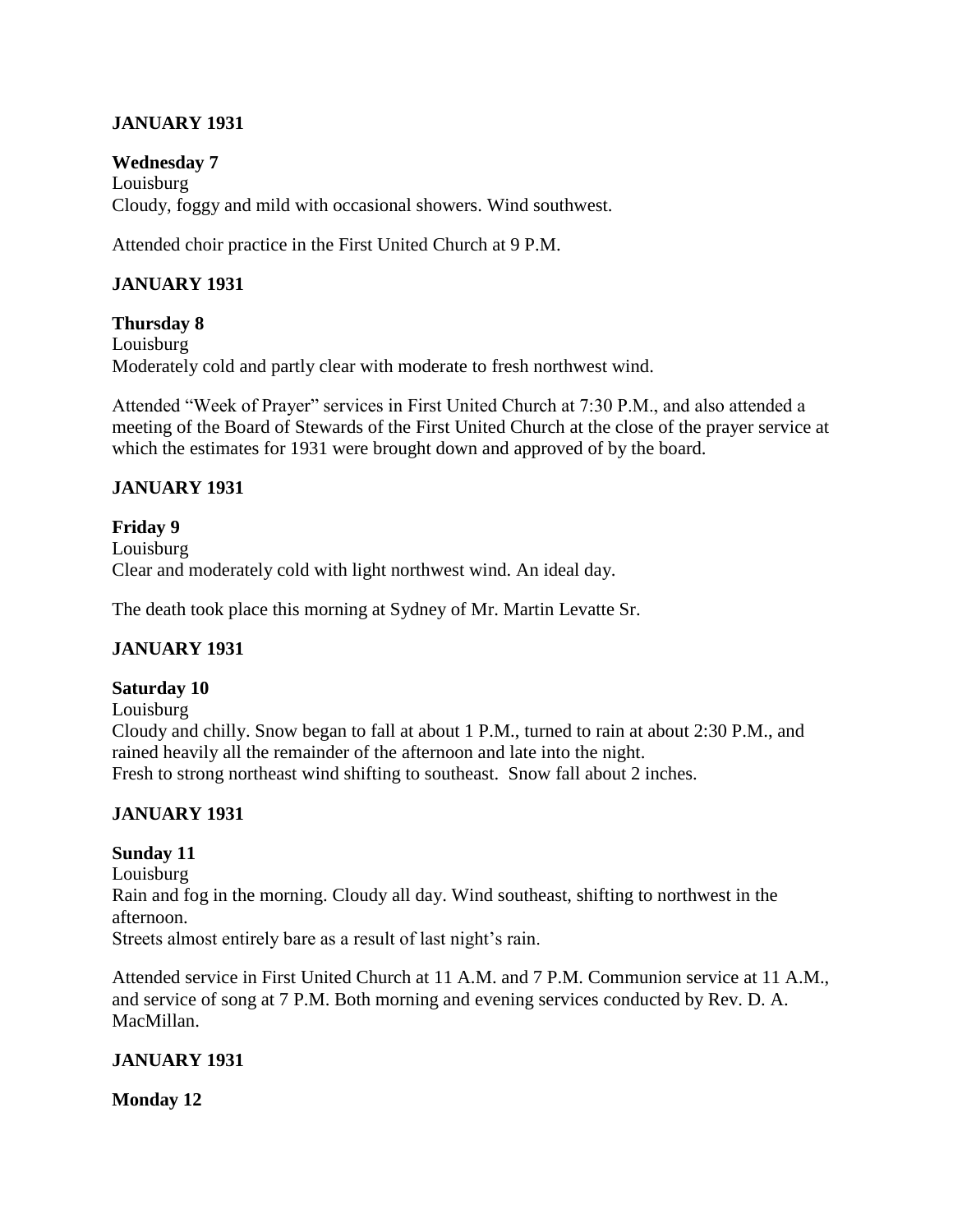Louisburg Clear and moderately cold with moderate northwest wind.

The body of the late Martin Levatte Sr. arrived on the morning train from Sydney and was taken immediately to the English Church where the funeral service was held by the Rev. F. R. Holburrow of Sydney assisted by the Rev. L. H. Draper of Louisburg. Interment took place in the English Church cemetery on Clarke's Road.

# **JANUARY 1931**

**Tuesday 13** Louisburg

Clear in the morning, becoming cloudy early in the forenoon. Rain began to fall at about 2 P.M. and continued during the afternoon and evening. Wind southeast increasing to a strong breeze.

Canadian Government steamer "Lady Laurier" arrived.

# **JANUARY 1931**

# **Wednesday 14**

Louisburg

Clear and mild with light westerly wind. Thawing during the greater part of the day. An ideal day.

Attended choir practice in First United Church at 9 P.M. at the close of which the annual meeting of the choir was held. The following officers were elected for 1931: M. S. Huntington, Chairman, Miss Margaret Stacey, secretary-treasurer, Mr. John A. MacDonald, choir leader. All of the above being re-elected, Mr. Hugh Beaver was elected to represent the choir on the official board in the place of Miss Bessie MacInnis who held the office during 1930

# **JANUARY 1931**

# **Thursday 15**

Louisburg

Cloudy, chilly and raw with moderate to strong northeast wind increasing to a terrific gale during the night. Snow began to fall at about 9 P.M.

Attended and presided at a meeting of the Town Council at 7:30 P.M.

# **JANUARY 1931**

# **Friday 16**

Louisburg

Snow storm and terrific gale from northeast and north. Wind moderated in the evening. Snow fall about 9 inches.

Steamer "Watuka", Capt. Luke Holmes, arrived for shelter and anchored in the upper harbour.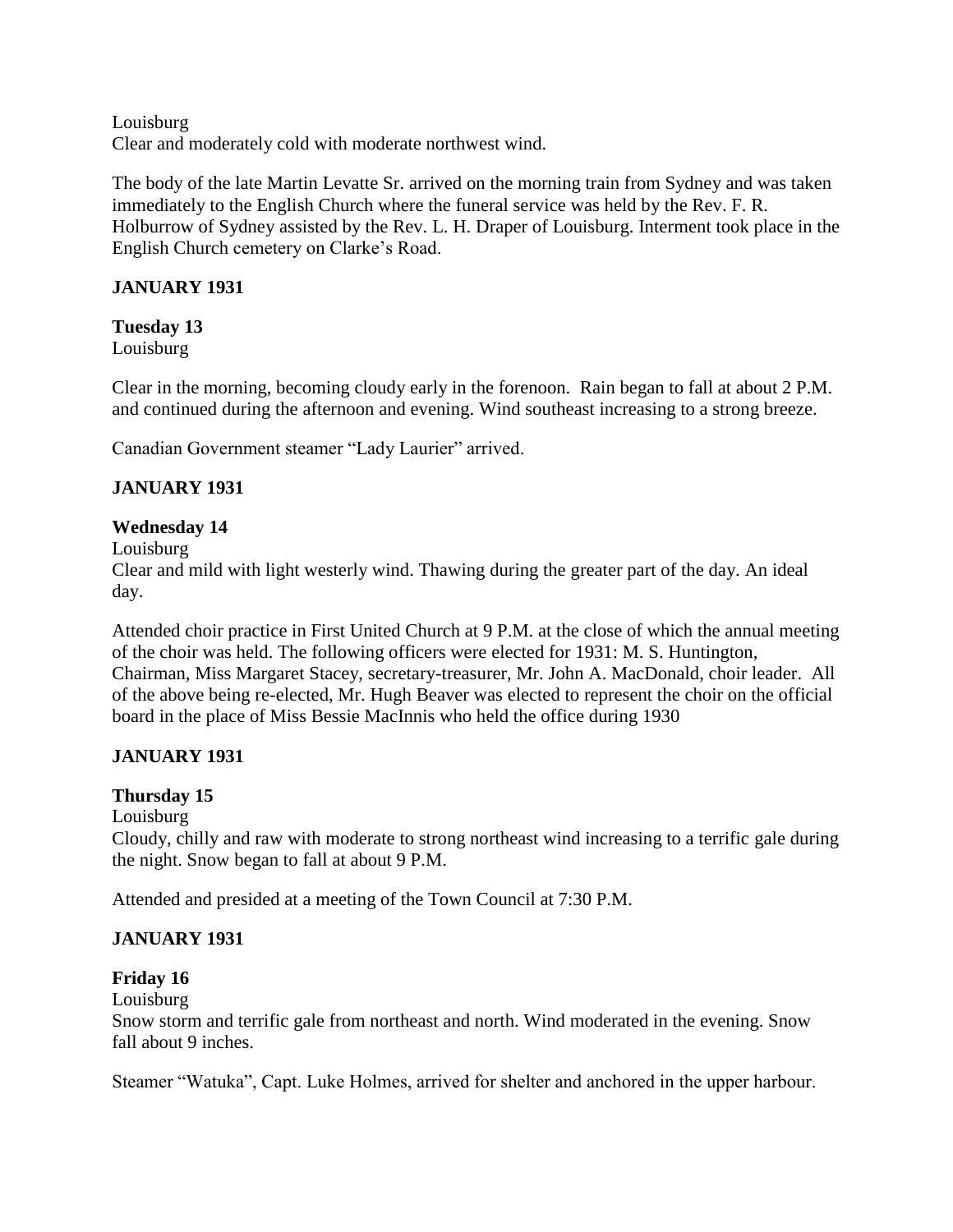### **JANUARY 1931**

#### **Saturday 17**

Louisburg Clear and moderately cold with moderate to fresh west to northwest winds. Streets and highways badly blocked with snow drifts.

Steamer "Watuka", Capt. Holmes, sailed enroute for Sydney.

Government steamer "Lady Laurier" sailed.

### **JANUARY 1931**

#### **Sunday 18**

Louisburg Partly clear and moderately cold with light northwest to west winds.

Attended service in the First United Church at 11 A.M., and 7 P.M. Rev. D. A. MacMillan conducted both the morning and evening services.

After the evening service, Mrs. Huntington and I visited the home of Capt. and Mrs. MacPhail and remained there until about 11 P.M.

### **JANUARY 1931**

#### **Monday 19**

Louisburg

Clear and moderately cold becoming milder in the afternoon with light northwest to southwest winds. Minimum temperature about 15 above zero. An ideal day.

### **JANUARY 1931**

### **Tuesday 20**

Louisburg

Snow storm accompanied by heavy easterly wind in the morning. Snow was followed by rain which made the streets very slushy and wet. Cleared during the day. Snow fall about 3 inches.

At 7:30 P.M., in company with Mrs. Huntington, I attended the annual meeting of Congregation of the First United Church which took place in the former St. James Church. Rev. D. A. MacMillan was chairman while A. W. Stacey was on motion, elected secretary.

#### **JANUARY 1931**

**Wednesday 21** Louisburg Sydney Mostly clear and moderately cold with light westerly wind.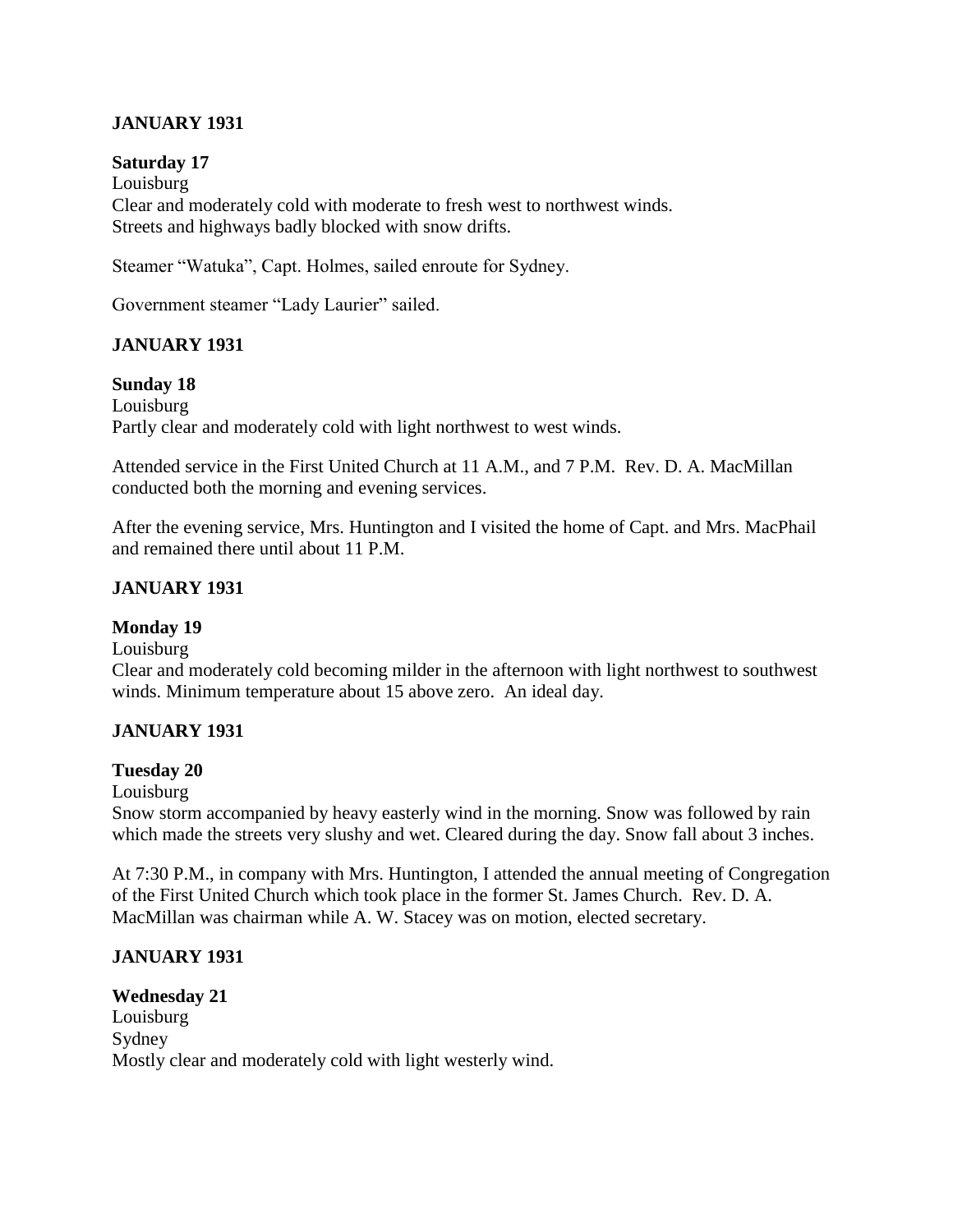Left Louisburg on the 3:50 P.M. train enroute to Sydney for the purpose of attending the annual meeting of the Cape Breton County Joint Expenditure Board which is to meet in the Council Chamber in the Court House at 10:30 A.M. tomorrow. I arrived at Sydney at about 6 P.M. and stopped at the Vidal Hotel. At 7:30 P.M., I attended a "Talkie" picture at the Strand Theatre.

# **JANUARY 1931**

### **Thursday 22**

### Sydney

Clear and moderately cold with light to moderate west to northwest winds.

At 10:30 A.M., I attended the opening session of the annual meeting of the Cape Breton County Joint Expenditure Board in the Council Chamber of the Court House. The following members of the board were present: Sydney, Mayor James MacConnell, Deputy Mayor, H. N. Chisholm, Alderman A. D. MacDonald, Angus MacDonald, E. M. Provost, Glace Bay: Councillors: Foster, Wilton, MacIntosh, Sydney Mines: Councillors: Cann, Henry, Lochman. North Sydney: Mayor F. L. Kelly, Councillors J. G. Hachett, New Waterford: Mayor W. J. Hinchey, Dominion: Mayor F. J. Mitchell, Louisburg: Mayor M. S. Huntington, Municipality of the County of Cape Breton: Councillor: Dan Ferguson, Deputy Warden, John Broderick, Warden, H.D. MacLean. The afternoon session opened at 2 P.M. with all of the above members present and adjourned at about 5 P.M. At 8 P.M., in company with Dr. Arthur S. Kendall of Sydney and D. Baxter Lawly, assistant secretary of the Canadian Federation of the Blind, Toronto, I attended a lecture delivered by Dr. J. C. Webster of Shediac N.B. on Frederick Wallet De [blank], first Governor of the Island of Cape Breton when it became a separate province in 1784. Dr. Webster also dealt with the founding of Sydney and the establishing of a Government by Governor [blank]. The lecture was well attended and was very interesting and instructive. At the close of the lecture on the initiation of Judge Walter Crowe, Dr. Webster and I spent the remainder of the evening with the Judge at his home 235 Esplanade. Dr. Webster intends lecturing at Glace Bay tomorrow night on the subject of "Old Louisburg".

# **JANUARY 1931**

# **Friday 23**

Sydney Clear and cold with moderate northwest wind. Min temperature about 6 above zero.

I attended the 10:30 A.M. and the 2 P.M. sessions of the Joint Expenditures Board in the court house with the same members who were present at both sessions yesterday. The concluding session closed at 6 P.M. At 12:15 P.M., I was the guest of Dr. Arthur S. Kendell at the weekly luncheon of the Sydney Kiwanis Club at the Isle Royale Hotel. During the luncheon, D. Baxter Lawly, assistant secretary of the Canadian Federation of the Blind delivered a very interesting talk, World Economic Conditions.

This morning I was surprised and shocked to learn that Mrs. D.W. MacDonald, wife of D.W. MacDonald Supt. of the Sydney and Louisburg Railway had died suddenly yesterday evening at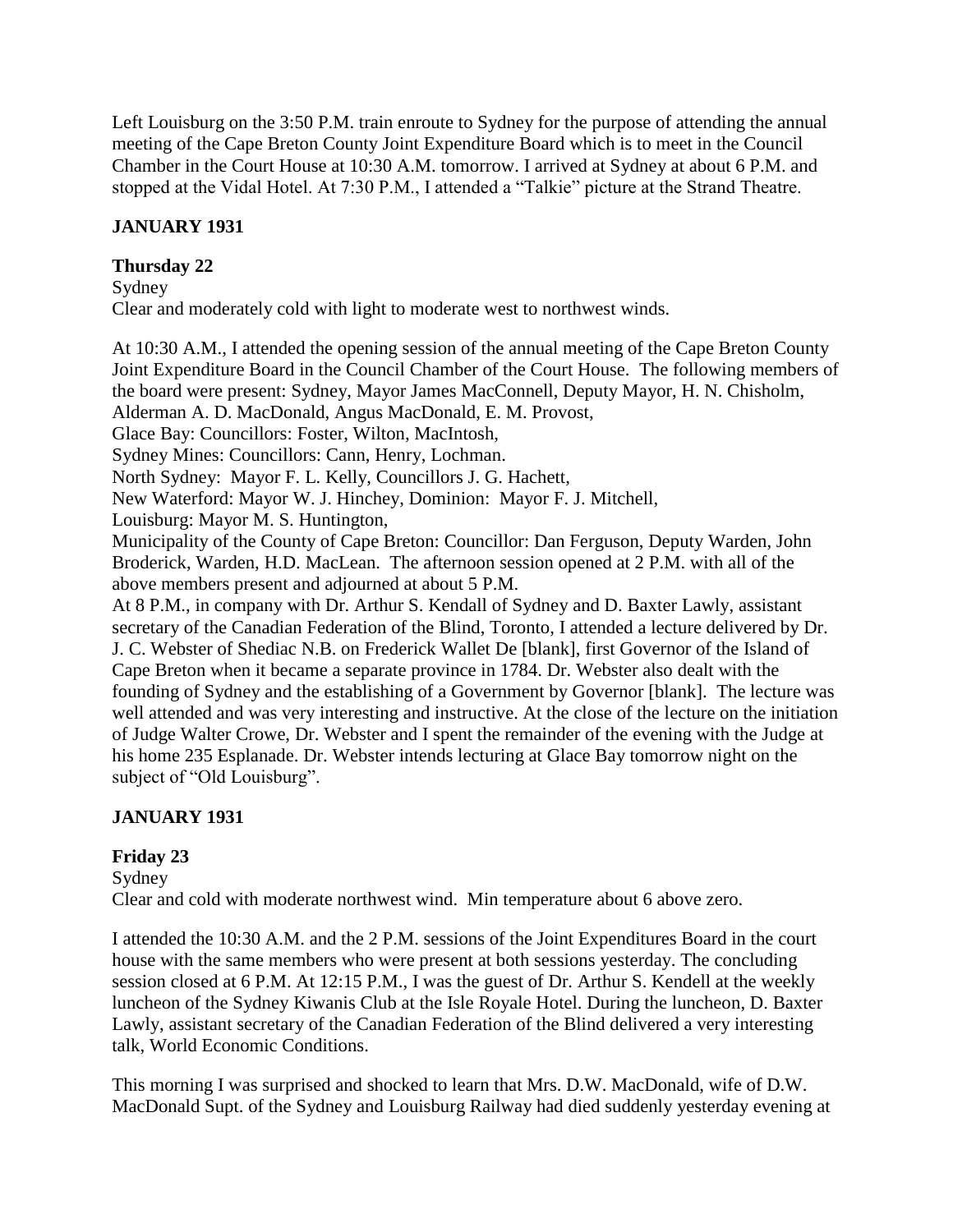her home, 27 Tain Street, Sydney. Mrs. MacDonald was around the city visiting during the afternoon and was apparently in her usual health until she was suddenly stricken and passed away within two hours never regaining consciousness. Besides her husband, she leaves three sons and two daughters, all of whom have reached manhood and womanhood. For a number of years the family were residents of Louisburg when Mr. MacDonald was driving one of the coal company's locomotives engaged in hauling coal from the colliery towns to Louisburg.

# **JANUARY 1931**

### **Saturday 24**

Sydney

Louisburg

Clear and cold with moderate northwest wind. Min temperature about 2 above zero. A few light snow squalls occurred in the morning.

I returned to Louisburg on the morning train leaving Sydney at 7:55 A.M., and arriving at Louisburg at about 10 A.M.

### **JANUARY 1931**

#### **Sunday 25**

Louisburg Sydney Cold and mostly clear with moderate north west wind. Min temperature about 4 above zero.

At about 11:30 A.M., a special train left Louisburg enroute for Sydney to convey persons who wished to attend the funeral of the late Mrs. D.W. MacDonald. About one hundred Louisburg citizens took advantage of this train. Among them being myself and Mrs. Huntington. Passengers were picked up at other stations enroute so that when the train reached Sydney, it consisted of four well filled cars. On arriving at Sydney, we proceeded to the house of the late Mrs. MacDonald, thence to St. Andrews United Church where service was conducted by Rev. John Pringle D.D., on the arrival of the funeral party at 2:50 P.M. During the service, in addition to the hymns "Breathe on me Breath of God" and "Thy way not mine O'Lord" by the choir, Mrs. George Beaton sang a solo entitled "Face to Face". At the conclusion of the service, the funeral cortege proceeded to "Hardwood Hill" cemetery where burial took place. The Pall Bearers were; C. J. MacDonald, Allan MacDonald, Rod MacNeil, Hugh MacPherson, Kennelly Ranson and Arthur Townsend. Returning, we left Sydney at about 4:40 P.M., expecting to reach Louisburg at about 6:15, but when we reached Glace Bay we learned that a number of the party had missed the train at Sydney. Consequently, we waited one hour at Glace Bay in order to allow the tardy ones time to come from Sydney by train car and join us there. Leaving Glace Bay at 6:20, the balance of the journey was made without incident, arriving at Louisburg station at 7:10 P.M.

### **JANUARY 1931**

### **Monday 26**

#### Louisburg

Mostly clear and moderately cold during the greater part of the day. In the morning, there was a fall of snow amounting to about 3 inches.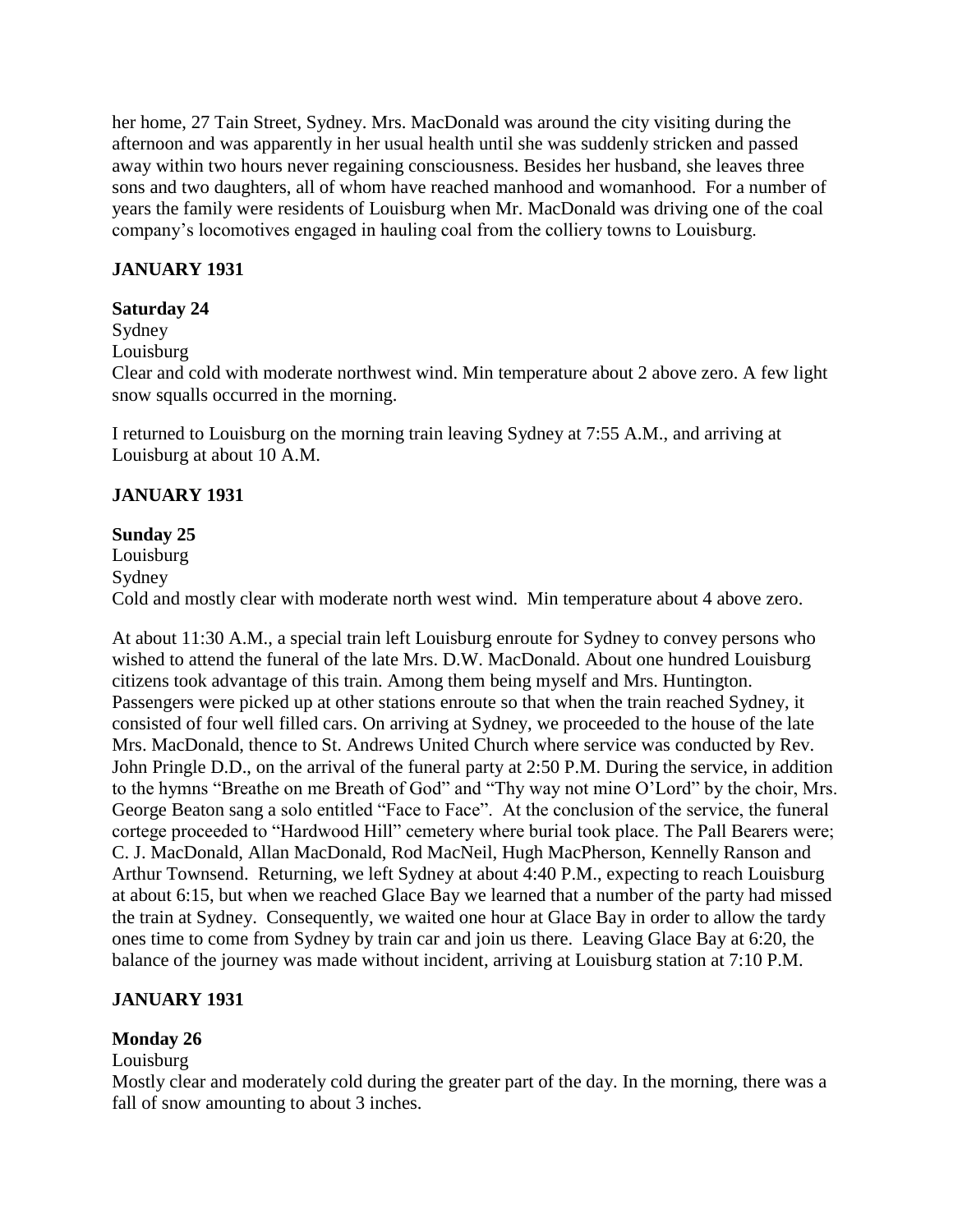# **JANUARY 1931**

### **Tuesday 27**

#### Louisburg

Moderately cold in the morning but mild during the day with light to moderate northwest to southwest wind. Cloudy in the afternoon and evening. Min temperature about 15 above zero. Attended and presided at a meeting of the Town Council at 7:30 P.M. At this meeting, we accepted the offer of 97 for \$3000 of town bonds made by Fletcher Townsend. The above bonds are 15 years at 5 per cent.

Today being nomination day for candidates for the office of Town Councillor, the following nominations were filed with the town clerk: Michael MacKenzie, Paul P. Bates, D. J. MacInnis, D. J. Matheson and Capt. William W. Lewis. As there are only five candidates to fill 5 vacancies all of the foregoing candidates will be elected by acclamation one week from today. The retiring councillors, none of whom offered for re-election are: James H. Crowdis, Jeremiah Smith and Norman MacRury. For the past year, we have been short two councillors which accounts for five vacancies to be filled on the council board at the present time. Of the retiring councillors, Jeremiah Smith has served 26 years on the council board being first elected on Feb 2, 1904. On Feb 5, 1918, he was defeated but was again elected on Feb 4, 1919 and has served until the present time. Councillor MacRury was first elected on Feb 5, 1918 retiring Feb 1920 and again elected on April 30, 1929 by acclamation to fill vacancy caused by resignation of councillor Arthur Cann. Councillor Crowdis elected Feb 1, 1927, re-elected Feb 5, 1929, each time by acclamation.

Mr. William W. Lewis Jr of this town and his bride formerly Miss Catherine Matheson, who were married in New York on Jan 17, arrived home on the morning train. They were met at the station by a party of their friends under the leadership of James Crowdis and Geo. Lewis and placed on board of a decorated and placarded motor truck and escorted at a slow rate of speed to the home of Geo. Lewis on Warren Street. The newlyweds did not seem to be annoyed at the noisy demonstration.

### **JANUARY 1931**

### **Wednesday 28**

Louisburg

Cloudy and mild with snow flurries in the forenoon. Clearing in the afternoon and becoming cold. Light to moderate north to northeast wind. Min temperature about [blank].

At 9 P.M., Mrs. Huntington and I attended choir practice in the First United Church.

### **JANUARY 1931**

### **Thursday 29**

Louisburg

Clear and cold in the morning. Moderating early in the day and becoming cloudy and mild in the afternoon. Light northerly wind changing to southeast in the evening and increasing to a moderate breeze. Min temperature about 2 above zero.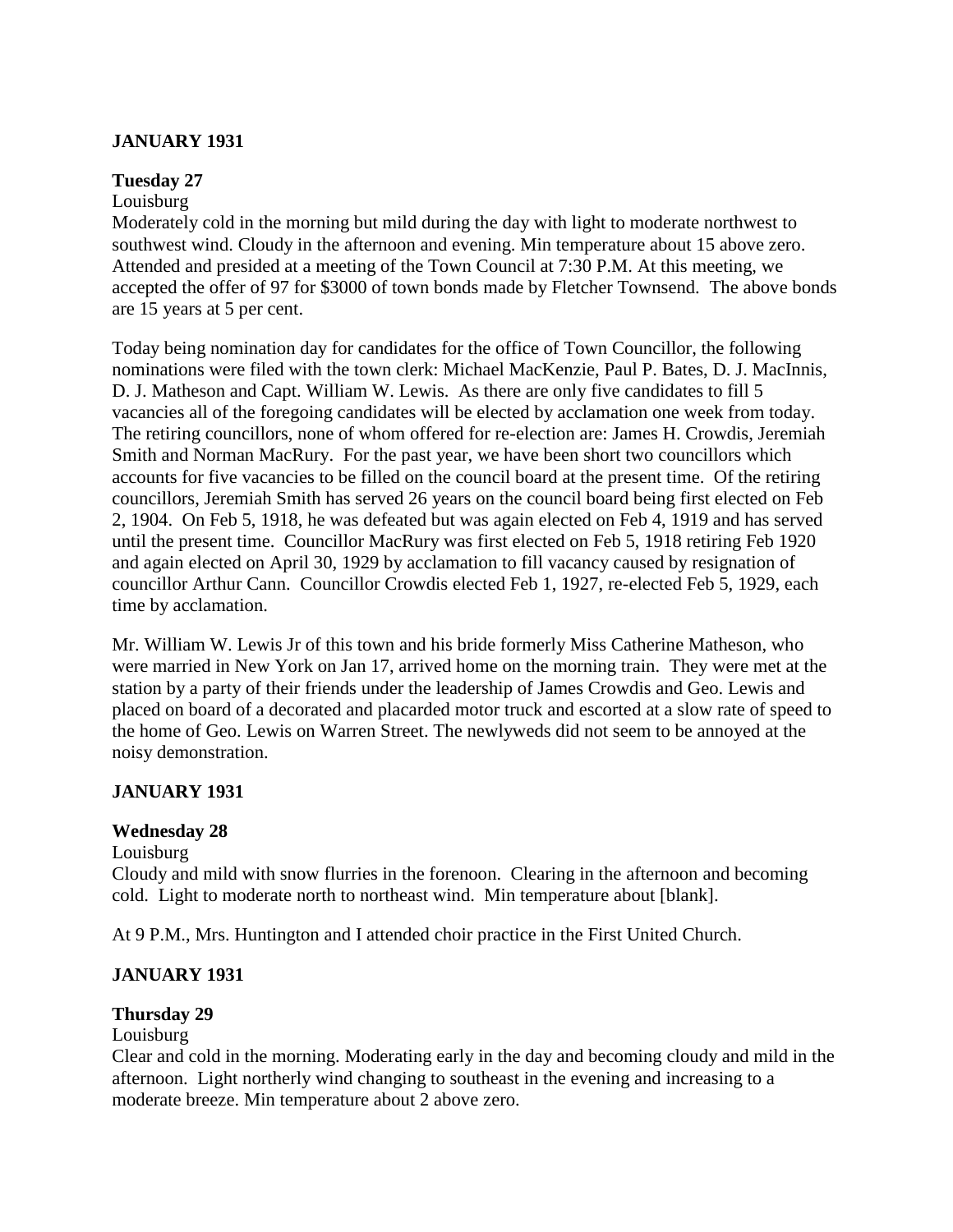At 7:30 P.M., I attended the annual meeting of the Louisburg Volunteer Fire Brigade in the coal company's firemen's quarters. At this meeting all the officers of the previous year were reelected.

### **JANUARY 1931**

### **Friday 30**

#### Louisburg

Snow followed by some rain. Stopped raining and cleared shortly after noon. Snow fall about 1 inch. Fresh southeast wind shifting to northwest in the evening and becoming colder.

### **JANUARY 1931**

### **Saturday 31**

### Louisburg

Cloudy with light variable winds. Snow began to fall at about 3:30 P.M., and continued during the evening. Wind northeast during the snow storm. Stopped snowing and cleared before midnight, snow fall about 4 inches.

Canadian Government steamer "Stanley" arrived in the afternoon.

The Sydney Daily Post of today announced the death on Thursday last of Seymour H. Huntington at his late residence, 495 Townsend Street, Sydney, NS. His age is given as 45 years. The deceased was the son of the late Mr. and Mrs. Herbert Huntington and was born at Salmon River, Grand Mira, Cape Breton Co. NS. The family later moved to Mira Ferry where they lived for several years afterwards moving to Sydney, NS. Two brothers of the deceased live in Sydney, Joseph and John Kenneth. Also one sister, Mrs. Murchison. Another sister, Mrs. Duncan MacKenzie lives at Mira Gut. Addison, another brother, is at present in the United States. The funeral is to take place this afternoon at Hardwood Hill cemetery, Sydney.

### **FEBRUARY 1931**

### **Sunday 1**

### Louisburg

Mostly clear and moderately cold with light north west wind. Min temperature P.M. about 4 above zero.

Mrs. Huntington and I attended service in the First United Church at 11 A.M., and 7 P.M. Rev. D. A. MacMillan conducting both services.

### **FEBRUARY 1931**

### **Monday 2**

Louisburg

Clear and cold with moderate westerly wind. Min temperature A.M., about 2 below zero, P.M., about 3 below.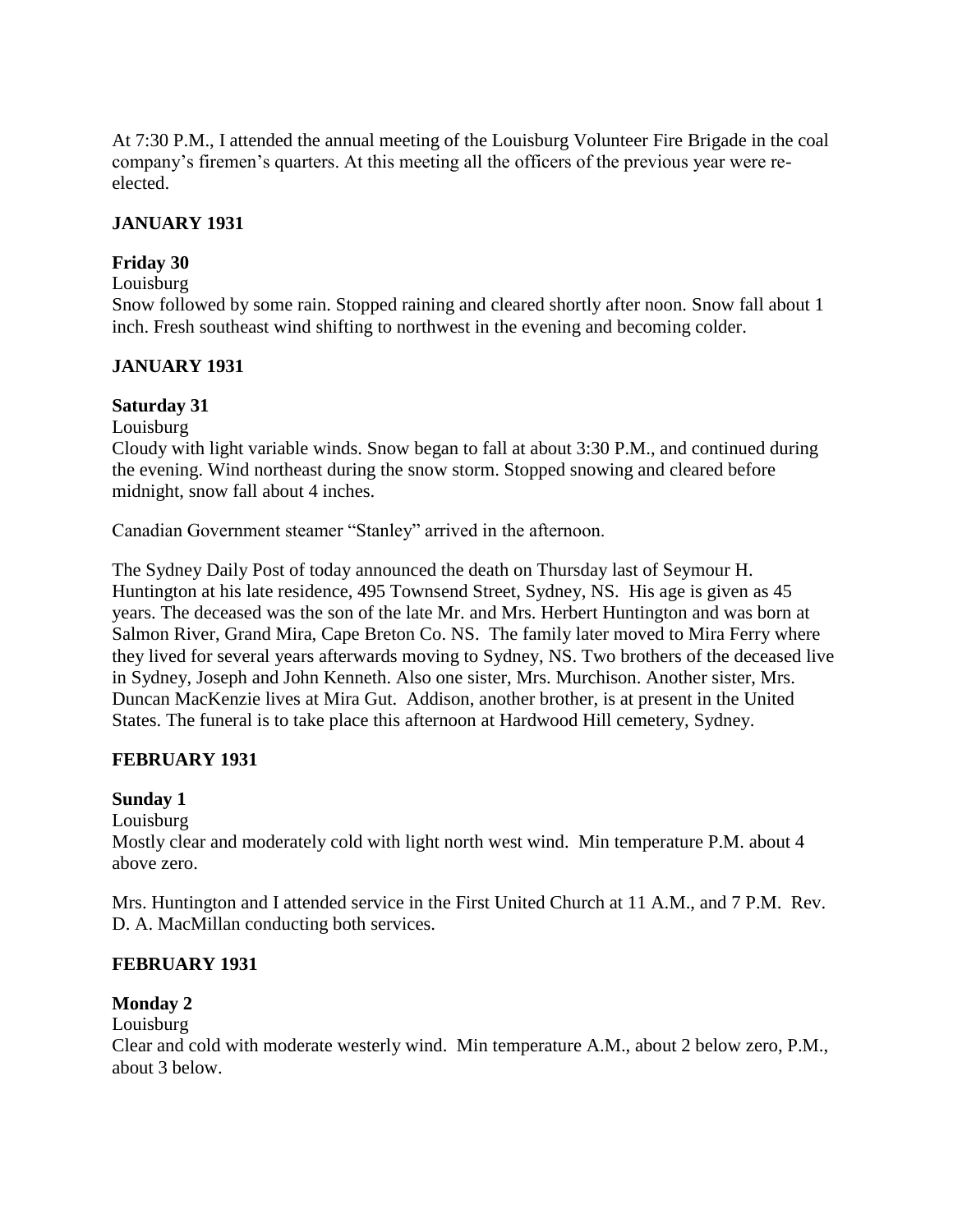The death occurred at about 6 P.M., of Mrs. Robert Bagnall at her home in Louisburg, aged 77. Mrs. Bagnall had been ill but a short time. Besides her husband, she is survived by one son, Nelson, who has been residing in Montreal for a number of years. He arrived home yesterday morning owing to the illness of his mother.

### **FEBRUARY 1931**

### **Tuesday 3**

#### Louisburg

Moderately cold and remarkably clear with light west to southwest wind. Min temperature about 5 above zero.

Shortly after one P.M., an airplane circled over Louisburg several times and then set out in the direction of Sydney. This plane was likely from the Cape Breton flying field near Glace Bay. On its wings was painted CF - CAZ.

Town elections. The five candidates which were nominated to fill five vacancies on the council board of the Town of Louisburg were declared elected by acclamation at 9 A.M. by B.M. Spencer, Town Clerk. The following are the new councillors: Michael MacKenzie, Paul P. Bates, D. J. MacInnis, D. J. Matheson and Capt. W.W. Lewis. Capt. Lewis was the first Mayor of Louisburg taking office in Feb. 1901 and retiring in Feb 1909. D. J. MacInnis was one of Louisburg's first councillors having served from the time the town was incorporated in 1901 until Feb 1902. D. J. Matheson has also had previous experience in town affairs having served on the council board of the Town of Louisburg from Feb. 1902 until Feb. 1904.

Miss Minnie Evis, who has been living with us since the summer of 1927 and attending school, left us today. She appears to be tired of going to school and evidently thinks she should have more freedom. She has two sisters in this town, Mrs. Percy Cross and Mrs. Cecil Stevens and she will probably make her home with one of them. She is in her  $17<sup>th</sup>$  year and formerly belonged to Isle-aux-Morte, Newfoundland.

# **FEBRUARY 1931**

#### **Wednesday 4** Louisburg Clear and mild becoming cloudy in the afternoon.

Dutch ocean going tug "Roodezee" arrived in the morning for bunker coal.

Steamer "Watuka", Capt. Luke Holmes arrived from Liverpool, NS for a cargo of coal.

# **FEBRUARY 1931**

**Thursday 5** Louisburg Clear and mild with light winds.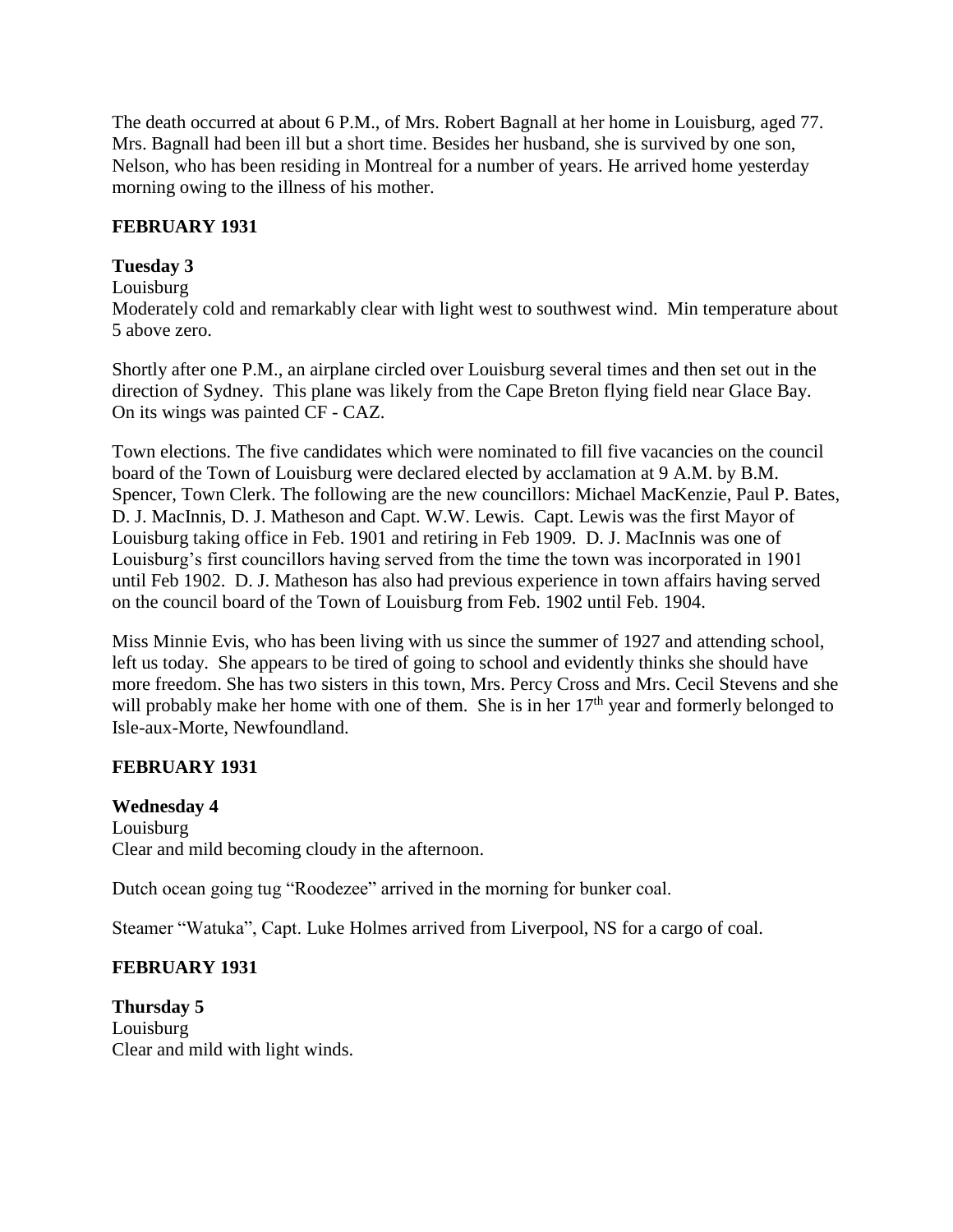Attended and presided at a regular meeting of the town council at 7:30 P.M. At this meeting, the following councillors were sworn into office by me: Michael MacKenzie, Paul P. Bates, D. J. MacInnis, D. J. Matheson and William W. Lewis. After the oath of office had been administered to the new councillors, short addresses were delivered by all the councillors and myself. The following committees were appointed for the ensuing year: Street  $& Bridge: Councilors$ MacKenzie, Matheson & Lewis, and School: Mayor Huntington, Councillors Bates and Peters. Finance: Mayor Huntington, Councillors Lewis and MacInnis, Police: Councillors Bates, Matheson and Lewis. License: Mayor Huntington, Councillors MacKenzie and Peters, Arbitration: Mayor Huntington, Councillors Lewis and MacInnis. Assessment: Mayor Huntington, Councillors Peters and MacKenzie, Poor: Councillors MacKenzie, MacInnis and Lewis. Public Property: Mayor Huntington, Councillors Lewis & MacKenzie, Electric Light: Councillors Matheson, Bates and MacInnis, Health: the whole Council, Law and amendment: the whole Council. Dr. Freeman O'Neil was reappointed Medical and Health offices for the ensuing year. Councillor Clarance Peters was reappointed Presiding Councillor. Tonight's meeting was the first at which we had a full Council board (six councillors and Mayor) since April 4, 1929 when Councillors Arthur D. Cann and Alfred Tilley resigned. Dr. Freeman O'Neil of Sydney who has been Medical Health officer of the Town of Louisburg for the past number of years, arrived from Sydney in an airplane in order to be present at tonight's meeting of the town council. Don MacPherson, who was in charge of the plane was afraid to trust the harbour ice for landing place, so he headed for Grand Lake about 4 miles out of town where a landing was made in safety. The Doctor then walked into town.

#### **FEBRUARY 1931**

#### **Friday 6**

Louisburg

Moderately cold in the morning. Mild during the day with some frost at night. Light variable wind. Min temperature A.M. about 12 above zero.

Steamer "SAMBRO" arrived and took bunker coal and sailed.

Revenue cutter "STUMBLE INN", Capt. Croft arrived in the evening.

### **FEBRUARY 1931**

#### **Saturday 7**

Louisburg Clear and cold with light northwest wind. Min temperature A.M. about 10 above zero, P.M. zero.

#### **FEBRUARY 1931**

#### **Sunday 8**

Louisburg

Clear and cold with moderate northwest to west winds which during the early part of the night shifted to southwest. Min temperature A.M. about 2 above zero.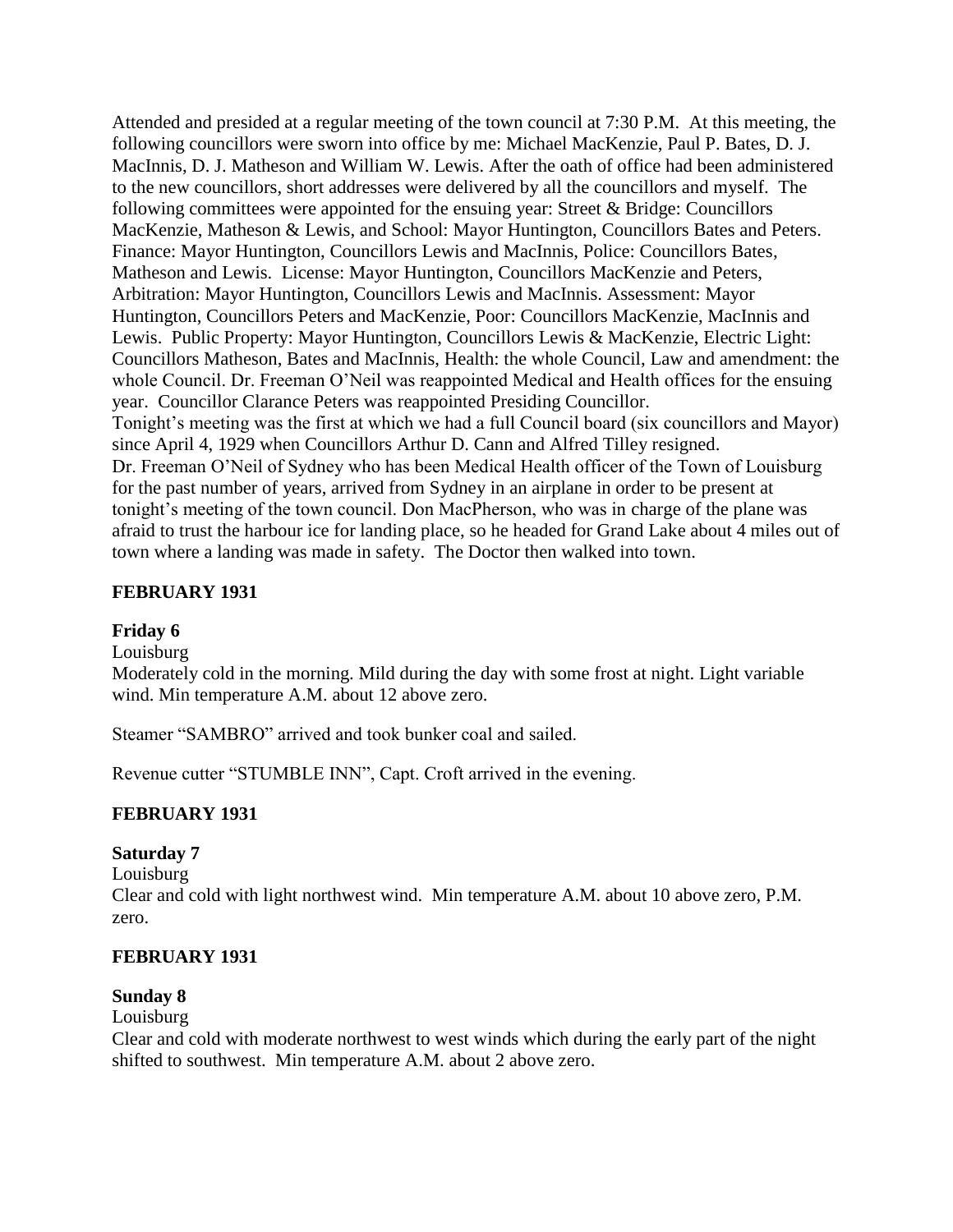Mrs. Huntington and I attended services in First United Church at 11 A.M. and 7 P.M. Service conducted both morning and evening by Rev. D. A. MacMillan.

### **FEBRUARY 1931**

#### **Monday 9**

#### Louisburg

Snow storm in the early morning followed by rain. Stopped raining at about 10 A.M. Mild and cloudy during the remainder of the day. Strong southerly wind in the early hours of the morning which moderated early in the day changing to northwest in the afternoon. Snowfall about 4 inches.

#### **FEBRUARY 1931**

#### **Tuesday 10**

#### Louisburg

Rained heavily all day with moderate northeast wind which changed to southwest during the night. Silver thaw in the afternoon threatened to demoralize the telephone and telegraph service around town, but before night the weather became slightly warmer and the "glitter" thawed off without doing any serious damage within the town. Around the Sydney and the mining districts, the storm was very much more serious and did a tremendous amount of damage putting telephone, telegraph, electric light and train services entirely out of business and isolating the entire district from the rest of the world.

Uncle John N. Spencer who had been ill and confined to his bed for the past four months passed away at about 4:30 P.M. Mr. Spencer was stricken early in October with what was supposed to be a light stroke of paralysis and since that time had been confined to his bed. His mind seemed to be quite rational during the early part of his illness, but was followed by delirious spells and for the last two or three months his mind appeared to be entirely deranged. He did not appear to suffer much during his illness, but was very restless during the greater part of the time. For the last three or four days, he was unconscious. Death came quietly and he passed away without a struggle.

(Newspaper clipping dated Feb 10, 1931. Respected resident of Louisburg passed away)

#### **FEBRUARY 1931**

#### **Wednesday 11**

#### Louisburg

Cloudy, foggy and mild during the day followed by showers in the late afternoon and heavy rain during the night. "Silver thaw" during the evening and night covered all out doors with ice and made the streets very dangerous for pedestrians. Light variable wind during the day which changed to northeast in the evening. Very disagreeable at night.

At about 9:30 A.M., in company with Mr. A.W. Stacey, I visited the cemetery of the First United Church on Clarke's Road and selected a lot for the burial of the late John N. Spencer. I also procured the services of Nelson Tanner and Alex MacDonald for the purpose of digging a grave on the lot selected.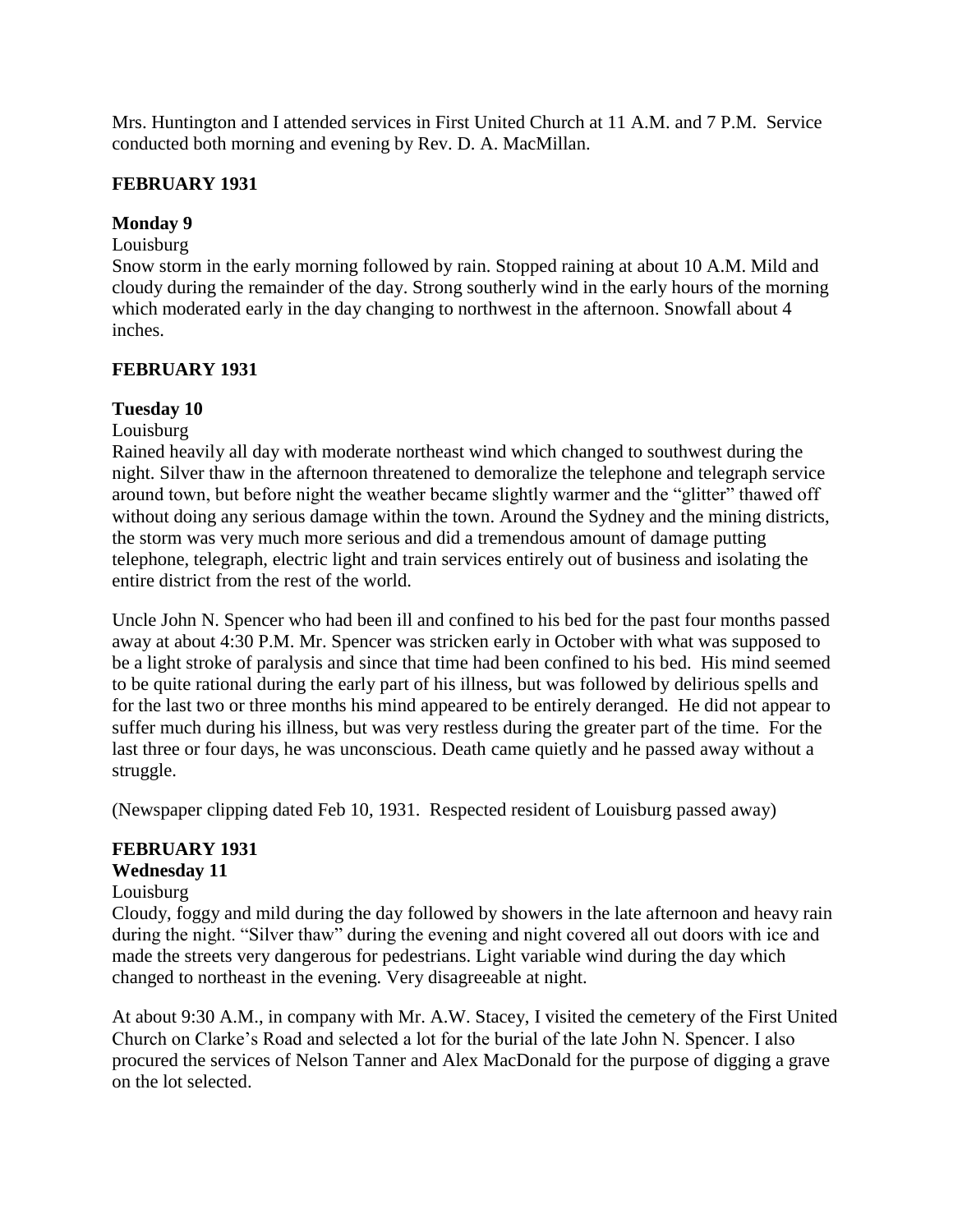#### **FEBRUARY 1931**

#### **Thursday 12**

#### Louisburg

Cloudy and mild but becoming colder in the afternoon with a few snow squalls and moderately cold at night. All out doors covered with a coat of ice in the morning as a result of last night's silver thaw, but early in the day it all fell off without any very serious damage with the exception of a number of telephones being put out of commission. The destruction as a result of last night's ice storm was very great around the Sydney and the mining towns completing the destruction caused by the storm of Tuesday. In addition to the entire Telegraph, Telephone, train and electric light services being destroyed, a great number of valuable trees in the towns and district are ruined. At present and for the last two days, Louisburg has had no communication with the outside would by Telegraph or Telephone.

The funeral of Uncle John Nathan Spencer took place in the afternoon leaving the house at 1:30 P.M. and proceeding to the First United church where service was held. The hymns sung in the church were as follows: "In the Cross of Christ I Glory", "Shall we gather at the river" and "Abide with me". There was also a brief service held at his late residence before leaving for the church during which the hymn sung was "The Lord's My Shepherd". Interment took place in the First United Church cemetery (formerly Methodist). Rev. D. A. MacMillan conducted the services at the house, church and graveside. The Pall Bearers were as follows: James Crowdis, Alonzo A. Martell, M. L.A. Robert Peters, James Townsend, Frank Comeau and Neil MacRury. Mrs. Huntington, Mrs. J. N. Spencer, Angus MacIntosh and I drove with Fletcher Townsend in an automobile, but getting stuck in the snow a short distance from the cemetery, we preceded the remainder of the distance on foot.

### **FEBRUARY 1931**

### **Friday 13**

Louisburg Clear and mild with light variable wind. A perfect day.

Steamer "LINGAN", Capt. Lewis arrived for a cargo of coal.

Canadian Government steamer "MONTCALM", Capt. Mercier, arrived at about 1:30 P.M. and will likely remain at this port for the rest of the winter season.

#### **FEBRUARY 1931**

#### **Saturday 14**

Louisburg

Cloudy and mild with a few light showers. Moderate southerly wind increasing to a fresh breeze during the night.

Steamer "FERNFIELD", Capt. Brushett, arrived in the evening for bunker coal.

Today's issue of the Sydney Daily Post placed the amount of damage to wires and poles of the Telegraph, Telephone and Electric lines in Cape Breton during the "silver thaw" of last Tuesday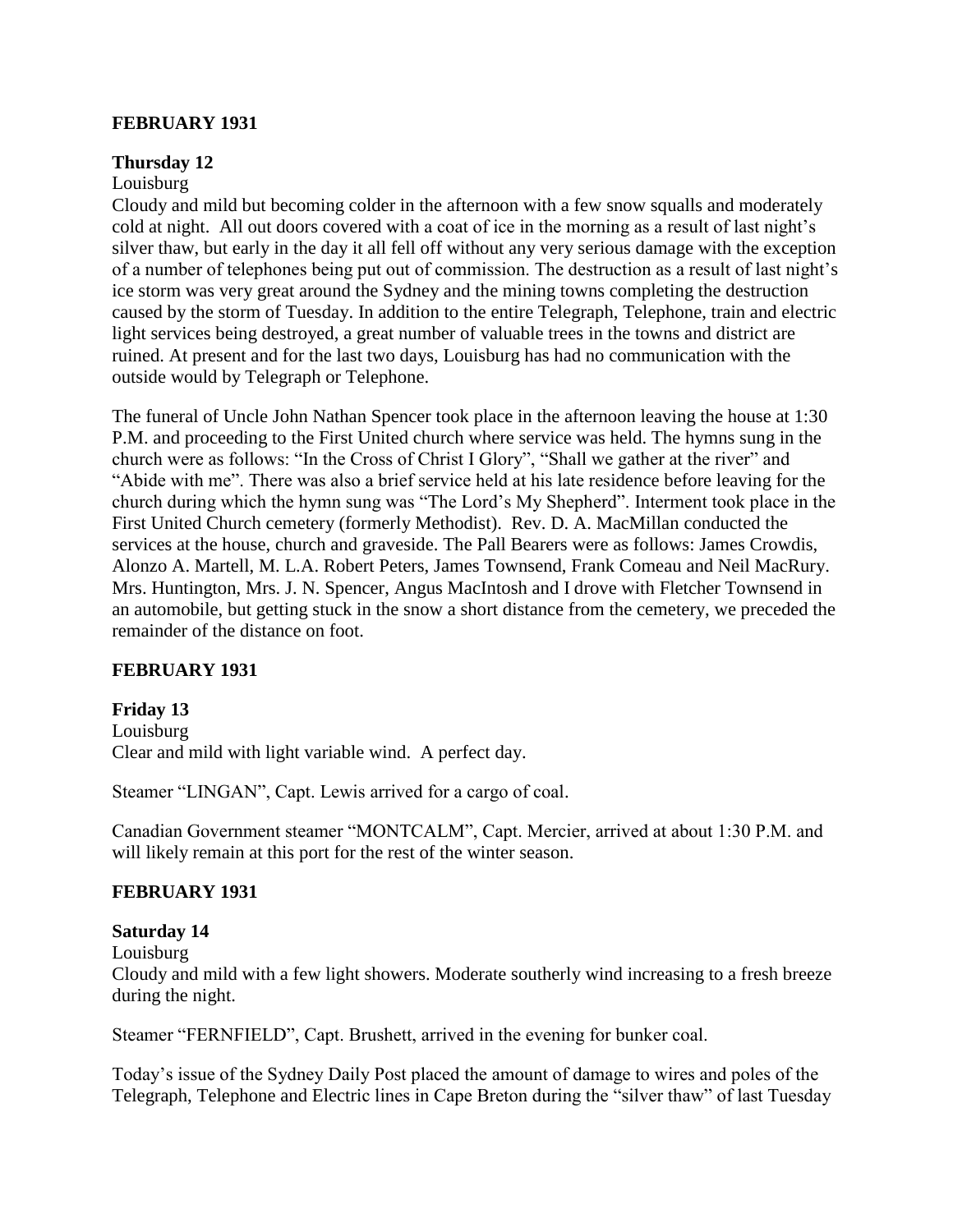and Wednesday, at \$250,000. No ice storm of equal severity has ever been known on Cape Breton Island.

### **FEBRUARY 1931**

### **Sunday 15**

# Louisburg

Heavy gale in the early morning with some rain. Showery during the forenoon. Cloudy in the afternoon and becoming colder at night. Wind southeast shifting to southwest and to northwest in the evening.

Attended the following church services: First United Church at 11 A.M. and 7 P.M. Both services conducted by Rev. D. A. MacMillan. Mrs. Huntington was not out to church in the morning owing to a severe headache but was out in the evening. At the close of the evening service, a "sing song" was held lasting about a half hour which seemed to be enjoyed by the congregation.

In the afternoon, we had the following visitors: Mr. & Mrs. William Phalen, Mr. & Mrs. Patrick Burke and Fletcher Townsend.

Steamer "FERNFIELD" sailed.

Steamer "CANADIAN MILLER", Capt. Boulton, arrived for part cargo of steel products.

In the forenoon, in company with B.M. Spencer, Town clerk, I visited the office of A.A. Martell and signed three deeds transferring properties held by the Town of Louisburg to the following persons: Jeremiah Smith, G. B. Hiltz and Freeman Mosher. Alexander Bates was the witness to the signatures.

# **FEBRUARY 1931**

### **Monday 16**

### Louisburg

Clear and moderately cold during the morning and evening and mild during the day with light varying from northwest to southwest. Min temperature about 16 above zero. Streets very slippery. A perfect day.

Steamer "WATUKA", Capt. Luke Holmes, arrived from Liverpool, NS for a cargo of coal.

Steamer "CANADIAN MILLER", Capt. Boulton which arrived here yesterday began loading a part cargo of steel products in the afternoon.

In the forenoon, in company with B.M. Spencer, Town Clerk, I visited the office of A.A. Martell, Notary Public and signed three deeds transferring properties held by the Town of Louisburg to the following persons: Jeremiah Smith, G.B. Hiltz and Truman Mosher. Mr. Spencer as Town Clerk also signed these documents. Alexander Bates was the witness to the signature.

### **FEBRUARY 1931**

### **Tuesday 17**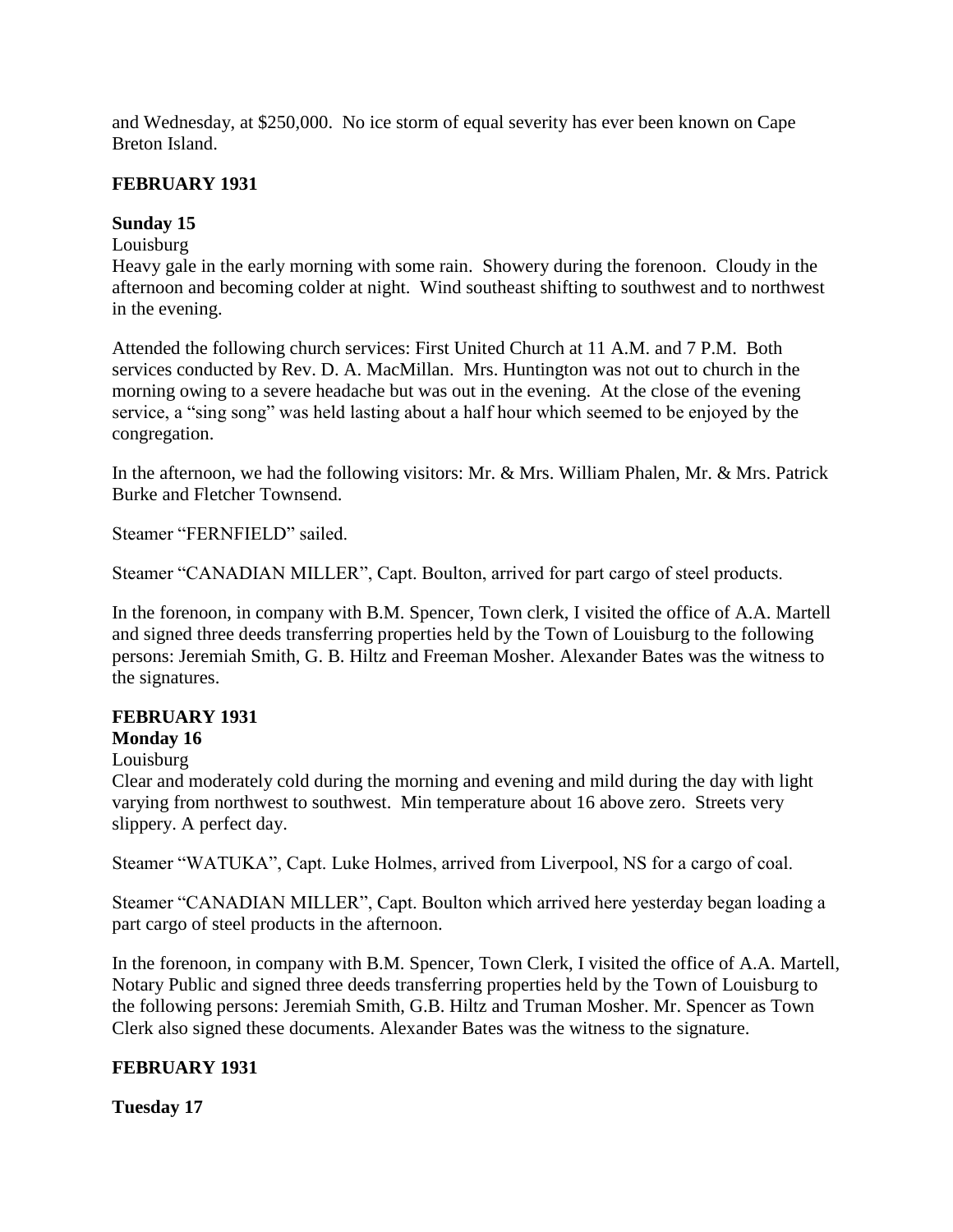#### Louisburg

Moderately cold in the morning and evening but mild during the day. Remarkably clear with light variable wind. Min temperature about 18 above zero.

Steamer "WATUKA", Capt. Holmes sailed for Liverpool, NS with a cargo of coal.

Steamer "LINGAN", Capt. Lewis sailed for Halifax with a cargo of coal.

At 7:30 P.M., I attended and presided at the annual meeting of the school board in the town hall. This meeting was to have taken place on last Tuesday, Feb 10, but owing to the bad weather and the death of Uncle J. N. Spencer, it was postponed until tonight. The personnel of the board with the new appointees are as follows: M. S. Huntington (reelected Chairman), Clarance Peters, Paul P. Bates, James MacPhee, and John A MacDonald. The two latter being the Provincial (Government appointees), John A MacDonald was recently appointed in the place of Ed. MacDonald whose term had expired; this being his first appearance at a meeting of the board. After a short address of welcome to the new members by the Chairman and responses by all the other members of the board, the business before the meeting was taken up and disposed of. At this meeting the estimates for school purposes for the 1931-32 term were brought down and approved of by the board.

# **FEBRUARY 1931**

### **Wednesday 18**

Louisburg Clear and cool with moderate to fresh northeast wind.

Attended choir practice in the First United Church at 9 P.M.

# **FEBRUARY 1931**

### **Thursday 19**

Louisburg

Moderate to fresh northeast wind. Mostly clear becoming cloudy in the evening. Very chilly. Snow began to fall at about 9:30 P.M. and continued during the night.

Attended and presided at a regular meeting of the Town Council at 7:30 P.M. with all the councillors present. At this meeting a resolution was passed urging the Federal Government to extend the Canadian National Railway from St. Peters to Louisburg. Also a resolution asking the Provincial Government to amend the Provincial laws at the present session of the Legislature so that adequate protection may be afforded the water supplies of the towns and cities of our province from pollution. The water resolution was prompted by an order-in-council passed on April 2, 1931 granting an authorization to use the water supply of the Town of Louisburg for the purpose of stream driving.

In the evening, a "shower" was held at our house for the benefit of Mrs. Walter Pearl, a recent bride. There were about thirty five ladies present who presented Mrs. Pearl with many useful gifts.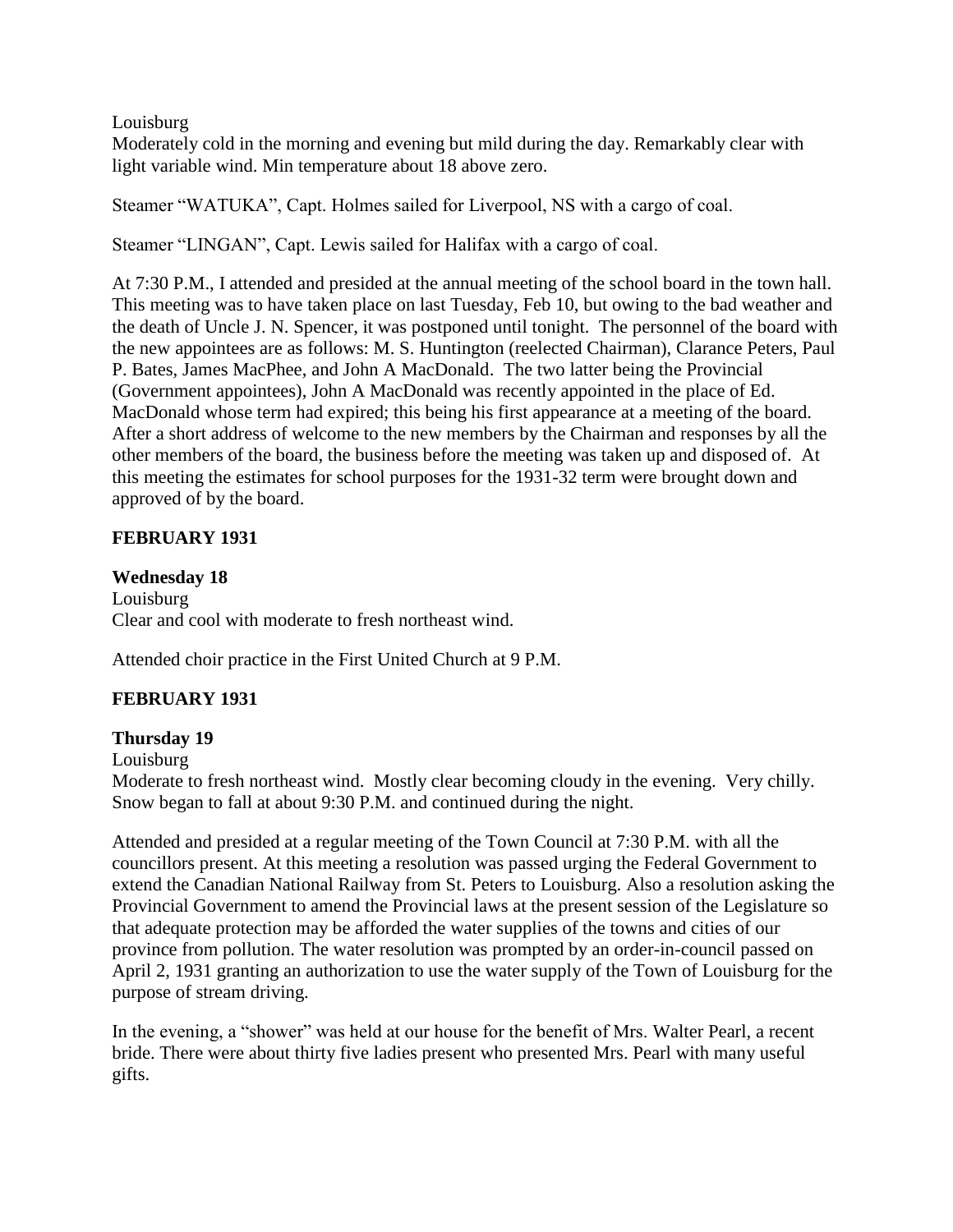Nova Scotia Legislature opened its annual session at Halifax, NS. Hon. Frank Stanfield, newly appointed Lieut. Governor, officiated.

### **FEBRUARY 1931**

### **Friday 20**

Louisburg

Snow storm which began at about 9:30 last night, continued until about 3 P.M., and was then followed by hail for several hours and again turned to snow during the night. Fresh to moderate northeast to east winds. Snow fall about 15 inches.

Steamer "CANADIAN MILLER" Capt. Boulton which loaded about 2000 tons of steel products during the week bunkered and sailed enroute for Vancouver and points on the Pacific coast.

### **FEBRUARY 1931**

# **Saturday 21**

Louisburg

Light east to southeast winds. Mild and foggy with a light mist or drizzle part of the time. Thawing during the day. Ground covered with a thick mantle of wet snow. No frost during the night.

# BECKETT FOUND GUILTY

George Alfred Beckett of Glace Bay, a native of Newfoundland, was found guilty of the murder of Nicholas Marthos, Glace Bay taxi driver.

His trial took place at Sydney before the Supreme Court Judge, Hugh Ross presiding. Crown Prosecutor, Neil R. McArthur and J. W. Moddin conducted the prosecution while Malcolm Patterson acted for the defense. Sentence will likely by passed at the conclusion of the present term of the court which is in session at Sydney.

# **FEBRUARY 1931**

### **Sunday 22**

Louisburg

Clear and very mild with moderate to fresh north, northeast to northwest winds. Remarkably mild for this season of the year. Thawing all day and the snow being rapidly turned into slush. Strong northeast wind during the night accompanied by a drizzle of snow. Streets very slushy owing to the extremely mild weather.

Steamer "WATUKA" Capt. Holmes arrived for a cargo of coal and docked at the coal pier.

British steamer "DENPARK" Capt. Olaf Paulsen arrived for bunker coal.

Steamer "LINGAN" Capt. Lewis arrived and anchored in the stream.

Accompanied by Mrs. Huntington, I attended service in First United Church at 11 A.M., and 7 P.M. Both services were conducted by Rev. D. A. MacMillan. A song service was held at the close of the regular service.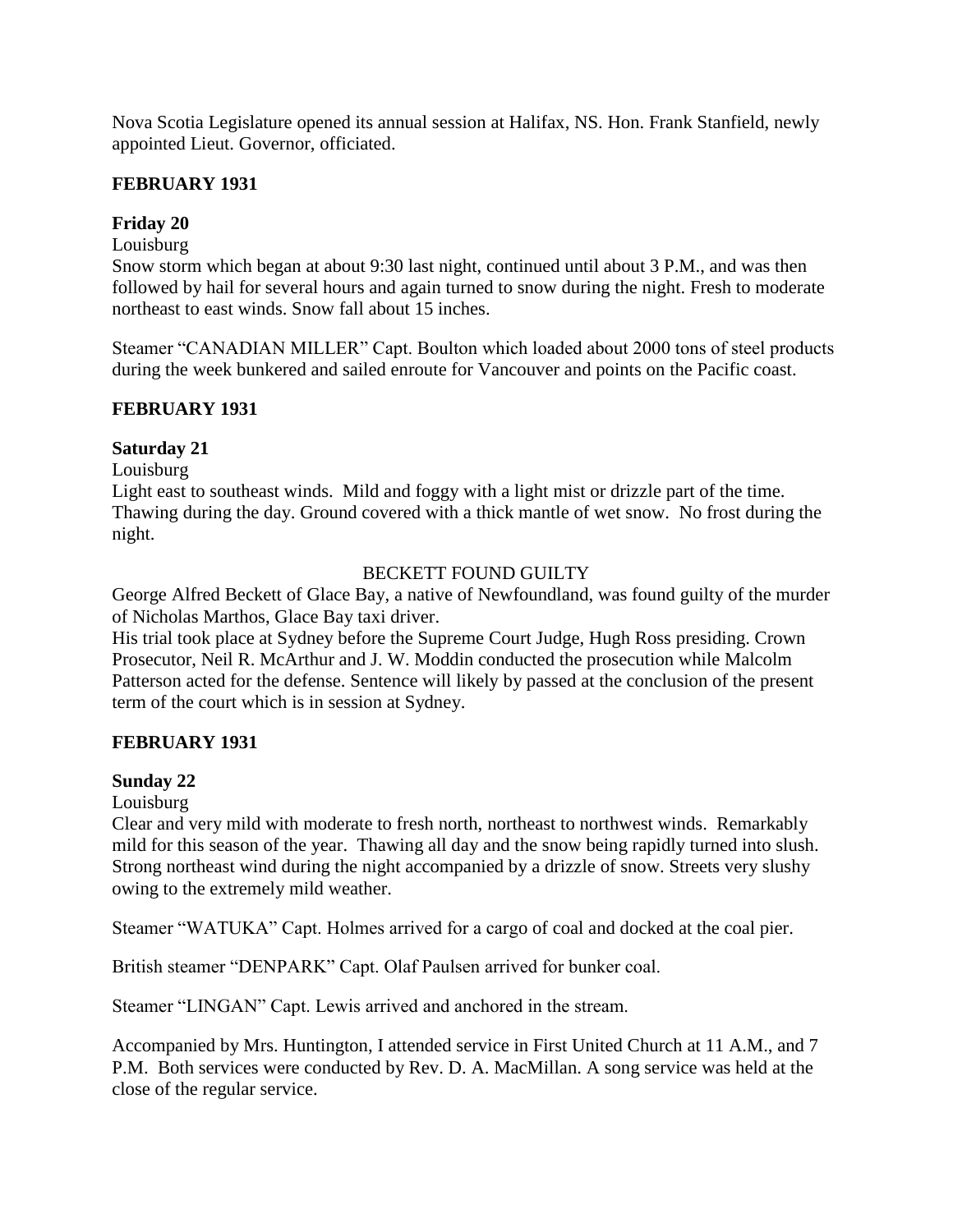At about 2 P.M., accompanied by William Phalen, I visited the home of John A. MacDonald and spent about 2 hours. Mr. MacDonald had been partly laid up with a cold for the past few days.

### **FEBRUARY 1931**

### **Monday 23**

### Louisburg, NS

Strong north, northeast wind. Snow in the early morning followed by a "silver thaw" and a drizzle of snow and rain during the day. Colder with snow squalls and increasing wind at night. Snow fall about 3 inches. Very disagreeable.

The telephone service of the Maritime Telegraph and Telephone Co. which was disrupted by the ice storm of Feb 10 was resumed today between here and Sydney, one line being in operation.

### **FEBRUARY 1931**

# **Tuesday 24**

Louisburg, NS

Strong north, northeast wind with snow squalls in the morning followed by a light drizzle of snow and rain during the greater part of the day. Wind moderated in the evening. Mild during the day with light frost in the morning and evening. Min temperature about 30.

Streamer "WATUKA" Capt. Holmes sailed for Liverpool N.S., with a cargo of coal.

Steamer "DENPARK" Capt. Olaf Paulsen, sailed for east Africa via Suez Canal.

Fatal Accident on board steamer "LINGAN".

Robert James Sweeney, aged 19, a native of LLANNON, Wales, was killed almost instantly by falling into the hold of the steamer "LINGAN" as she lay at anchor in the harbour. The accident occurred at about 7:40 A.M. The deceased passed away within an hour without regaining consciousness. Coroner, Douglas MacDonald, held an inquest in connection with the accident at 1:30 P.M. when a jury consisting of the following jurors brought in a verdict of "accidental death", John Gillis (foreman), Percy MacKinnon, Alex. MacDonald, William MacKinnon, Harry Johnson, John R. DeFries, Neil MacRury, Jerry Smith Jr., John Parsons, Dannie MacDonald, John Hill, John Lahey.

Attended and presided at the assessment appeal court in the Town Hall at 2 P.M. The court consisted of Councillors Clarance Peters, Michael MacKenzie and myself. This is the 6<sup>th</sup> year in succession in which I have been Chairman of the annual appeal court. The following appeals were before the court and disposed of: Cecil Pearl, Firman Fleet, A. J. MacInnis (Glace Bay), Mrs. Regina O'Toole, Horatio Tanner and Arthur D. Cann. In each case, the prayer of the appeal, except in the case of A. J. MacInnis, was granted. I concurred in all the decisions except one respecting property of A. D. Cann on Main Street. Mrs. Regina O'Toole applied for "widow's exemption" which was granted.

(Clipping from Halifax Herald dated Feb 25, 1931 - "Fatal fall of 30 feet in the hold")

### **FEBRUARY 1931**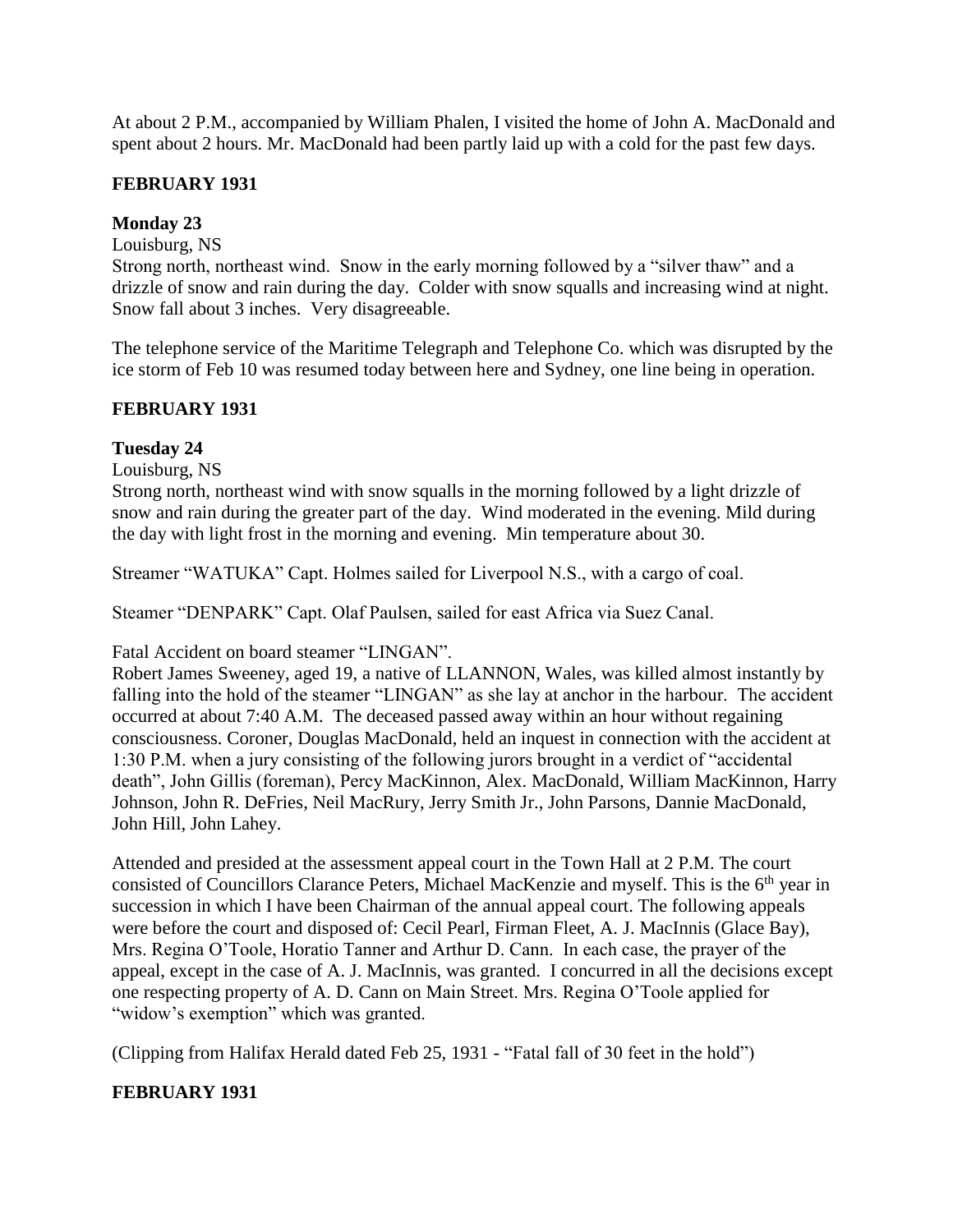#### **Wednesday 25**

Louisburg, NS

Cloudy and very mild with light northeast wind. Foggy with a light mist during part of the afternoon. Min temperature about 30.

The funeral of the late Robert James Sweeny, who was accidently killed on board the steamer "LINGAN" took place in the afternoon. The service was held in St. Bartholomew's Anglican Church at 1:30 P.M., and conducted by Rev. F. R. Holborrow of Sydney. After the service in the church, the funeral cortege proceeded to the Anglican cemetery on Clarke's Road where interment took place. The service at the grave was conducted by Rev. L. H. Draper, Pastor of St. Bartholomew's Church, Louisburg. The hymns sung were: "Jesus, lover of my soul" and "Lead kindly Light". Six shipmates of the deceased acted as Pallbearers. The funeral which was largely attended by the people of the town as well as the crew of the ship, was in charge of undertaker, D. M. Johnston.

#### BECKETT SENTENCED.

Today's Sydney papers contained the news that George A. Beckett, who was convicted of the murder of Nicholas Marthos on Feb 21, was sentenced by Judge Ross to be hanged at Sydney on April 30, 1931. Beckett murdered Marthos at Glace Bay on Sept 22, 1930 and sometime later was arrested in Newfoundland and brought back for trial. Nicholas Marthos "Nick the Greek", Glace Bay taxi driver was found in his car on a street in the outskirts of Glace Bay on Sept 22, 1930 in a badly battered condition. He was taken to the General Hospital where he died a few hours later without regaining consciousness.

### **FEBRUARY 1931**

### **Thursday 26**

Louisburg, NS

Cloudy and very mild with light variable winds. Mostly northeast. Misty in the evening. Min temperature about 30.

Canadian Government steamer "Montcalm" sailed at 1 P.M., and returned at 4 P.M., with an automatic buoy which she dropped at the lower end of the harbour. She then sailed to the assistance of the Government steamer which was reported stuck in the drift ice off North Sydney.

Steamer "SAMBRO", Capt. Renouff, arrived at about 9:30 P.M. for bunker coal. The Sambro reported drift ice about one mile off shore from Guyon Island to Louisburg. This is the first report of drift ice off this port this season.

#### **FEBRUARY 1931**

#### **Friday 27**

Louisburg, NS Cloudy, foggy and very mild with light northeast wind. Min temperature about 30.

There is a small quantity of loose drift ice in the harbour, the first to make its appearance this season.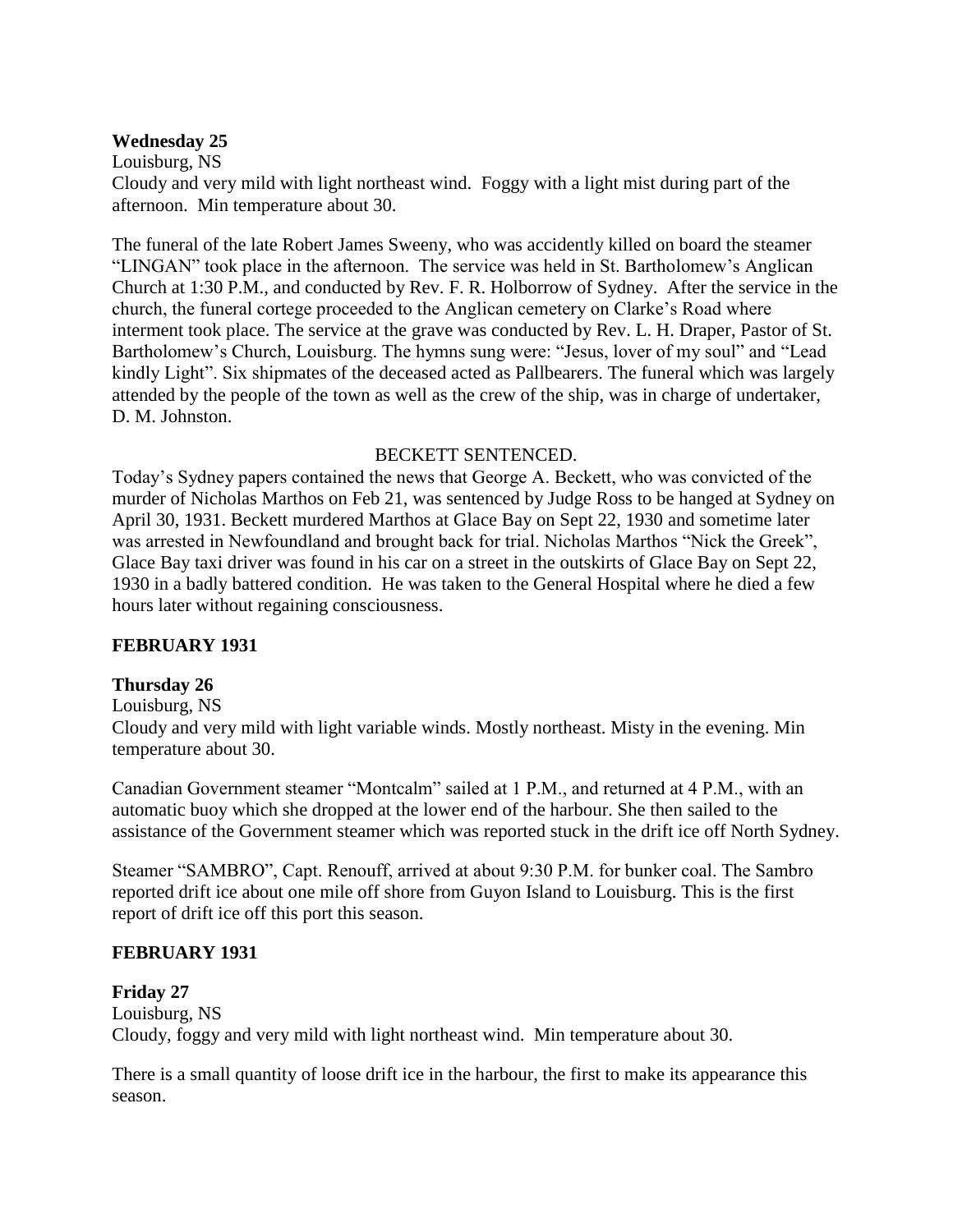Steamer "SAMBRO", Capt. Renouff, after bunkering, sailed for St. Pierre and Newfoundland ports.

Newfoundland Government passenger and mail steamer "KYLE", Capt. Taverner, arrived at about 2:30 P.M., from Port-au-Basque, Newfoundland with a quantity of mail and 50 passengers. The mail and passengers were landed here and departed on the 3:50 P.M. train. This is the first arrival of a Newfoundland passenger boat at Louisburg this season.

Steamer "LINGAN", Capt. C. D. Lewis, sailed in the afternoon for St. John, N.B. with a cargo of coal.

### **FEBRUARY 1931**

#### **Saturday 28**

Louisburg, NS Cloudy and mild with fresh to strong north to northwest wind. Min temperature about 30.

Newfoundland Government steamer "KYLE", Capt. Taverner, sailed for Port-au-Basques, Nfld. in the early morning with passengers and mails.

Ocean-going tug "FOUNDATION FRANKLIN" arrived for bunker coal and sailed during the night for St. John's, Nfld.

Steamer "WATUKA" arrived at about 8 P.M. for a cargo of coal.

### **MARCH 1931**

### **Sunday 1**

Louisburg, NS Cloudy and mild with light northwest to west wind.

Newfoundland Government steamer "KYLE" arrived at about 1:30 P.M., from Port-au-Basque, Nfld. with passengers and mails. A special train left here at about 5 P.M., with the passengers who arrived on the boat.

Canadian Government steamer "MONTCALM", Capt. Mercier, which on last Thursday went to the assistance of the Government steamer "STANLEY" which was stuck in the drift ice off North Sydney, arrived here at about 4 P.M.

Mrs. Huntington and I attended service in the First United Church at 11 A.M., and 7 P.M. Both morning and evening services were conducted by Rev. D. A. MacMillan.

In the afternoon in company with William Phalen, visited the waterfront where the "KYLE" and "WATUKA" were lying. On board the "KYLE", there were four colored men who were returning from a concert tour of Newfoundland and while waiting for the train to take them to Sydney, they rendered a few vocal selections which seemed to be greatly enjoyed by those who had paid a Sunday afternoon visit to the dock.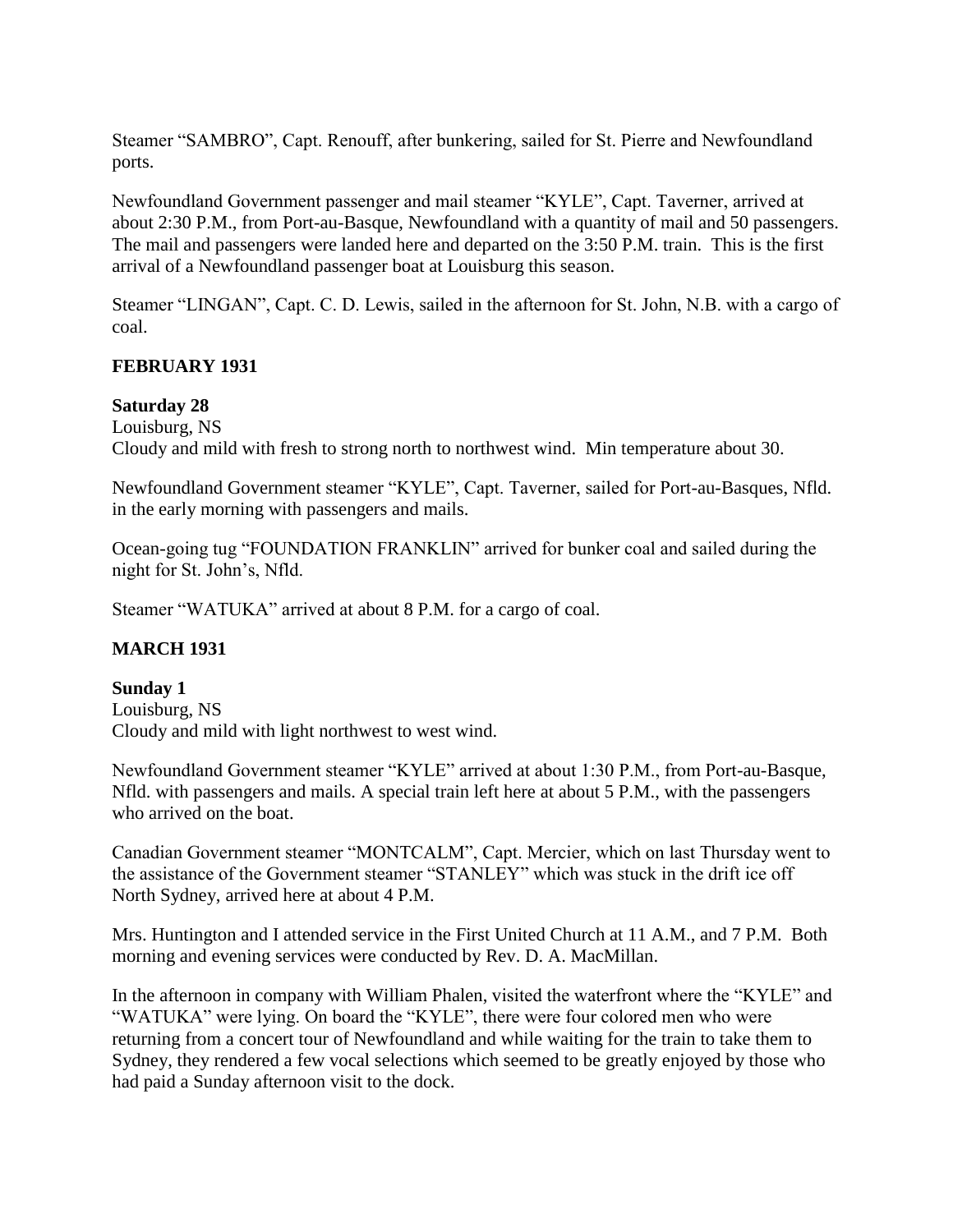### **MARCH 1931**

#### **Monday 2**

Louisburg, NS

Mild and mostly cloudy with moderate to fresh north, northeast wind. Min temperature P.M. about 16 above zero.

Government steamer "MONTCALM", Capt. Mercier, after bunkering, sailed at about 8 A.M. but returned at about 11 A.M. with the Louisburg automatic buoy.

Newfoundland Government steamer "KYLE", Capt. Taverner, sailed at noon with passengers, mails and freight for Port-au-Basque, Nfld.

Mrs. Z. W. Townsend, who has been visiting us since Thursday, Feb 19, returned to her home today.

Steamer "WATUKA", Capt. Holmes, sailed at about 1 P.M. for Liverpool, NS with a cargo of coal. It is reported that this is to be the last trip of this boat for some time. On returning from Liverpool, she is likely to go to Halifax for repairs.

Uncle Joseph D. Spencer arrived on the evening train and is the guest of his sister in law, Mrs. Janetta Spencer.

### **MARCH 1931**

### **Tuesday 3**

Louisburg, NS Clear and mild becoming cloudy in the afternoon. Light northeast wind.

Government steamer "MONTCALM", Capt. Mercier, left port on buoy service at about 8:30 A.M. and returned again at about noon.

Steamer "CANADIAN CONQUEROR", Capt. Wyman, arrived from Halifax at about 7 P.M. to load a small quantity of steel products.

### **MARCH 1931**

# **Wednesday 4**

Louisburg, NS

Cloudy and chilly with fresh to strong easterly wind which developed into a heavy gale during the night.

Steamer "CANADIAN CONQUEROR", Capt. Wyman, which took on board a small quantity of steel products last night, hauled over to the coal pier this morning and proceeded to take bunker coal preparatory to sailing for New Zealand and Australian ports.

Newfoundland Government steamer "KYLE" arrived at about 3 P.M. from Port-au-Basque, Nfld. with passengers and mails.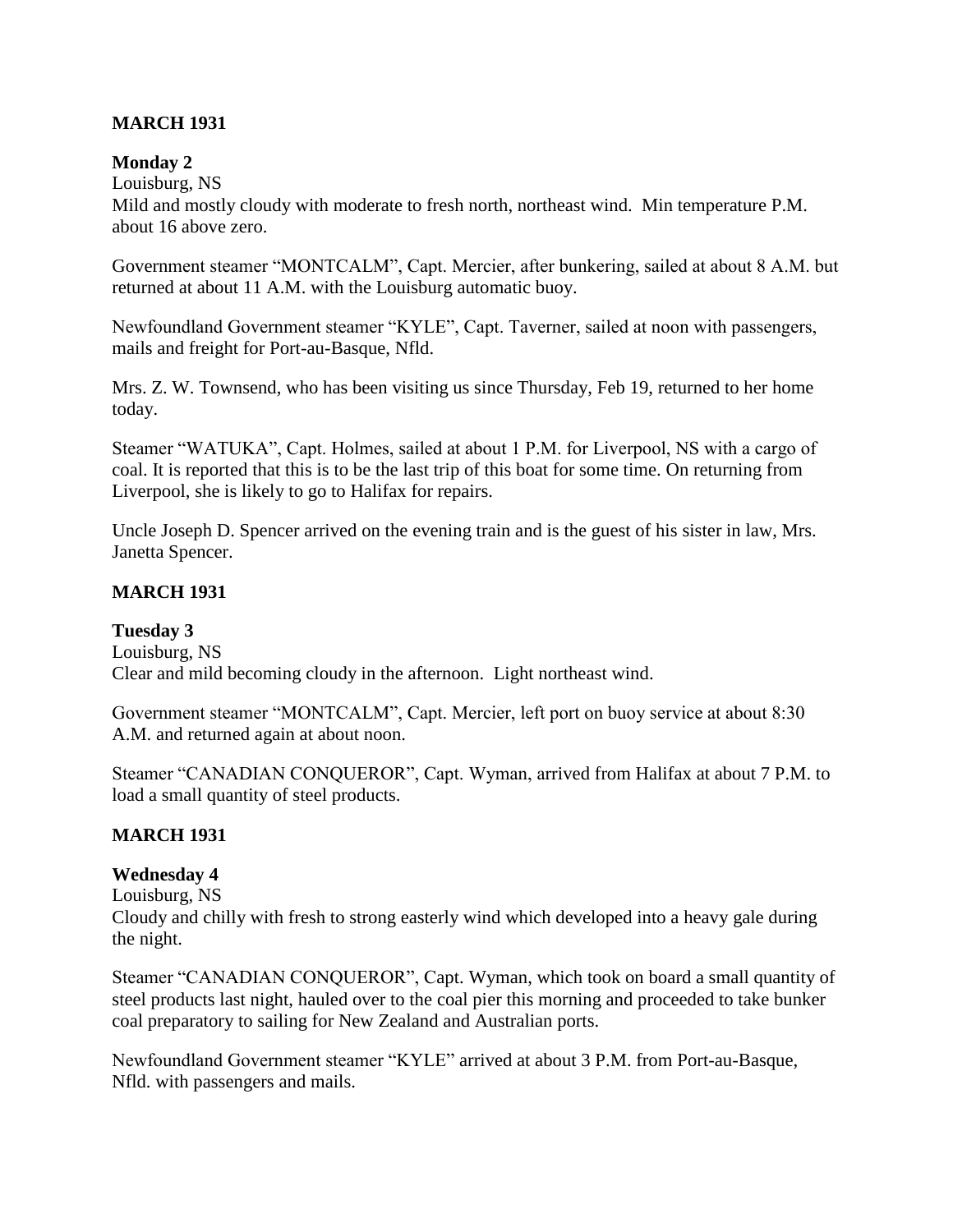Drift ice began to enter the harbour in the morning and before night all of the harbour west of the coal shipping pier was filled with slob ice. This is the first time this season that Louisburg harbour was full of ice.

Today is "Pay Day" on board the Government steamer "MONTCALM" and groups of her crew who are mostly French Canadian, are to be seen in and around the post office obtaining money orders to send to their homes in Quebec. The merchants of our town also found business better during the evening owing to some additional cash being put into circulation.

Uncle Joseph Spencer who arrived here on last Monday evening, left for Sydney on the 8:45 A.M. train.

# **MARCH 1931**

# **Thursday 5**

Louisburg, NS

Heavy easterly gale with some light snow in the morning and a light drizzle of part snow and part rain during the day followed by some snow at night. Wind moderated in the evening. Snow fall about 4 inches.

An exceptionally heavy sea is running on the coast today as a result of the heavy easterly gale which has been in progress since early last night.

The drift ice that entered the harbour yesterday still remains but there does not appear to be any on the coast outside the harbour.

Word received by radio that the steamer "ROSILIND" was sending out S.O.S. calls.

I attended and presided at a regular meeting of the Town Council at 7:30 P.M. Councillors present: Lewis, Bates, Matheson, MacInnis and Peters. At this meeting, the estimates for 1931 were brought down amounting to \$13,508.12. The estimated revenue for 1931 is \$15,115. The tax rate for the current year was set at 4.25 per cent. Discount allowed on taxes paid before May 1, 1931, 3%, before July 1, 2 ½%. Taxes unpaid by Aug 1, subject to interest at the rate of 7%.

# **MARCH 1931**

### **Friday 6**

Louisburg, Clear and mild with light east-northeast wind becoming cloudy in the late afternoon.

Today's Sydney papers report the gale of yesterday as one of the worst on the Nova Scotia and American coasts for a long time. The high wind was accompanied by an unusually high tide which caused an enormous amount of damage along the Atlantic coast of both Canada and the United States.

The steamer "ROSILIND" is reported as having lost her propeller and is drifting helplessly off the Nova Scotia coast.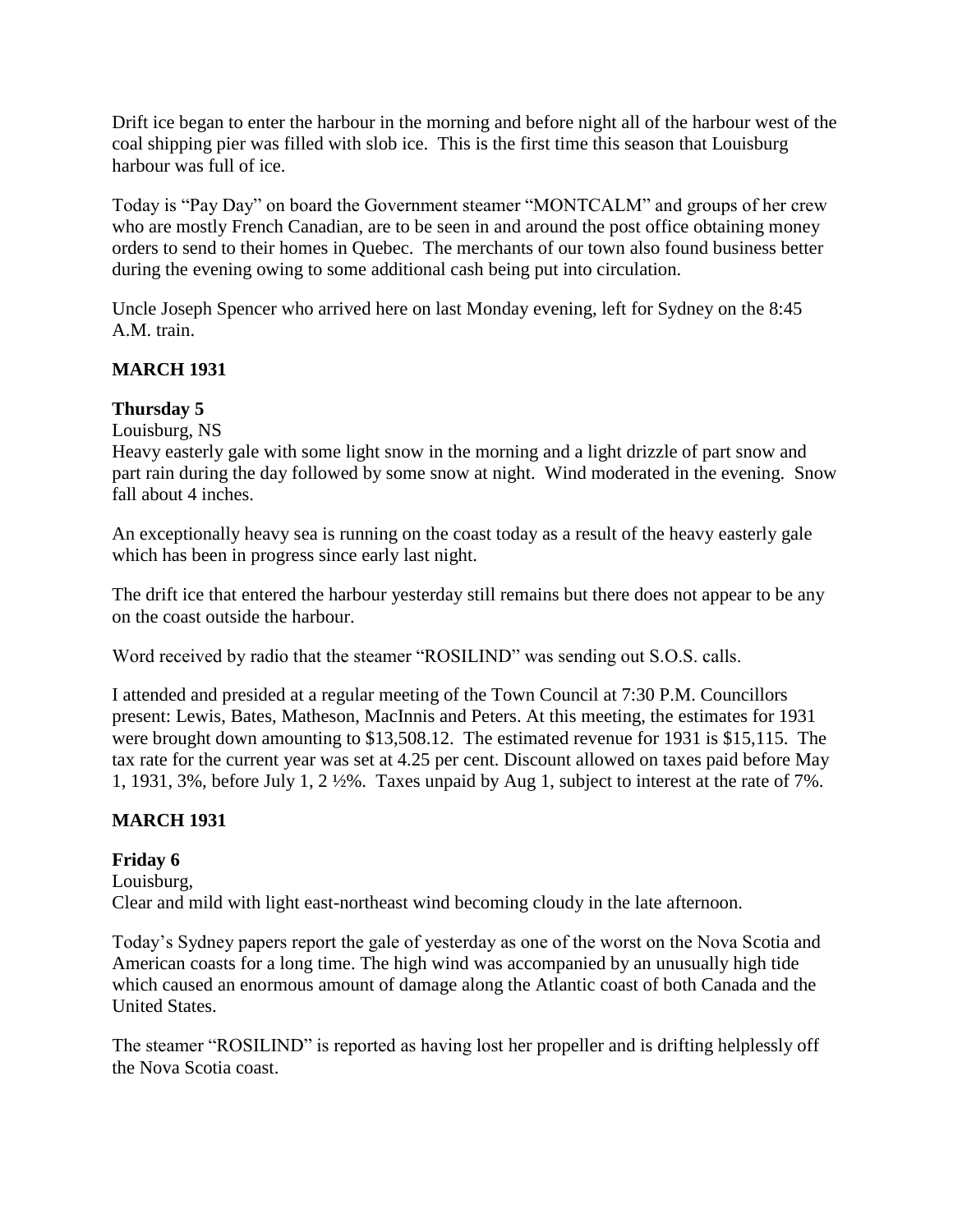Newfoundland Government steamer "KYLE" sailed at an early hour with passengers, mails and freight for Port-au-Basques, Nfld.

Steamer "CANADIAN CONQUEROR" which was ready to sail yesterday morning is still in port owing to the ice blockade in the harbour.

# **MARCH 1931**

Saturday 7 Louisburg, NS Cloudy and mild with light easterly wind. Drizzily for a short time in the afternoon.

Harbour full of slob ice.

Steamer "LINGAN", Capt. C.D. Lewis, arrived in the morning and docked at the coal pier. The "LINGAN" is from St. John, N.B. and expects to load a cargo of coal next week.

Steamer "CANADIAN CONQUEROR", Capt. Wyman, sailed at about 8 A.M. for New Zealand via the Panama Canal.

Newfoundland Government steamer "KYLE", Capt. Taverner, arrived at about 1 P.M. with passengers, mails and freight from Port-au-Basque, Nfld.

Canadian Government steamer "STANLEY", Capt. Gilbert, which had been imprisoned in the ice at North Sydney since Feb 26, arrived here in the afternoon. After picking up buoys which were dropped in the lower end of the harbour, she will proceed to Halifax.

### **MARCH 1931**

Sunday 8 Louisburg, NS Light easterly wind. Cloudy and mild.

Steamer "MONTCALM", Capt. Mercier, sailed for North Sydney enroute for St. Paul's Island with supplies.

Government steamer "STANLEY", Capt. Gilbert, which arrived here yesterday from North Sydney, sailed for Halifax in the morning.

The drift ice which filled the harbour on last Wednesday still remains but as it is of the light slob variety, it does not present a very serious obstacle to navigation.

Mrs. Huntington and I attended service in the First United Church at 11 A.M. and 7 P.M. Both morning and evening services were conducted by the pastor, Rev. D. A. MacMillan.

Newfoundland Government steamer "Kyle", Capt. Taverner, arrived at about 2 P.M. with passengers, mails and freight from Port-au-Basque, Nfld.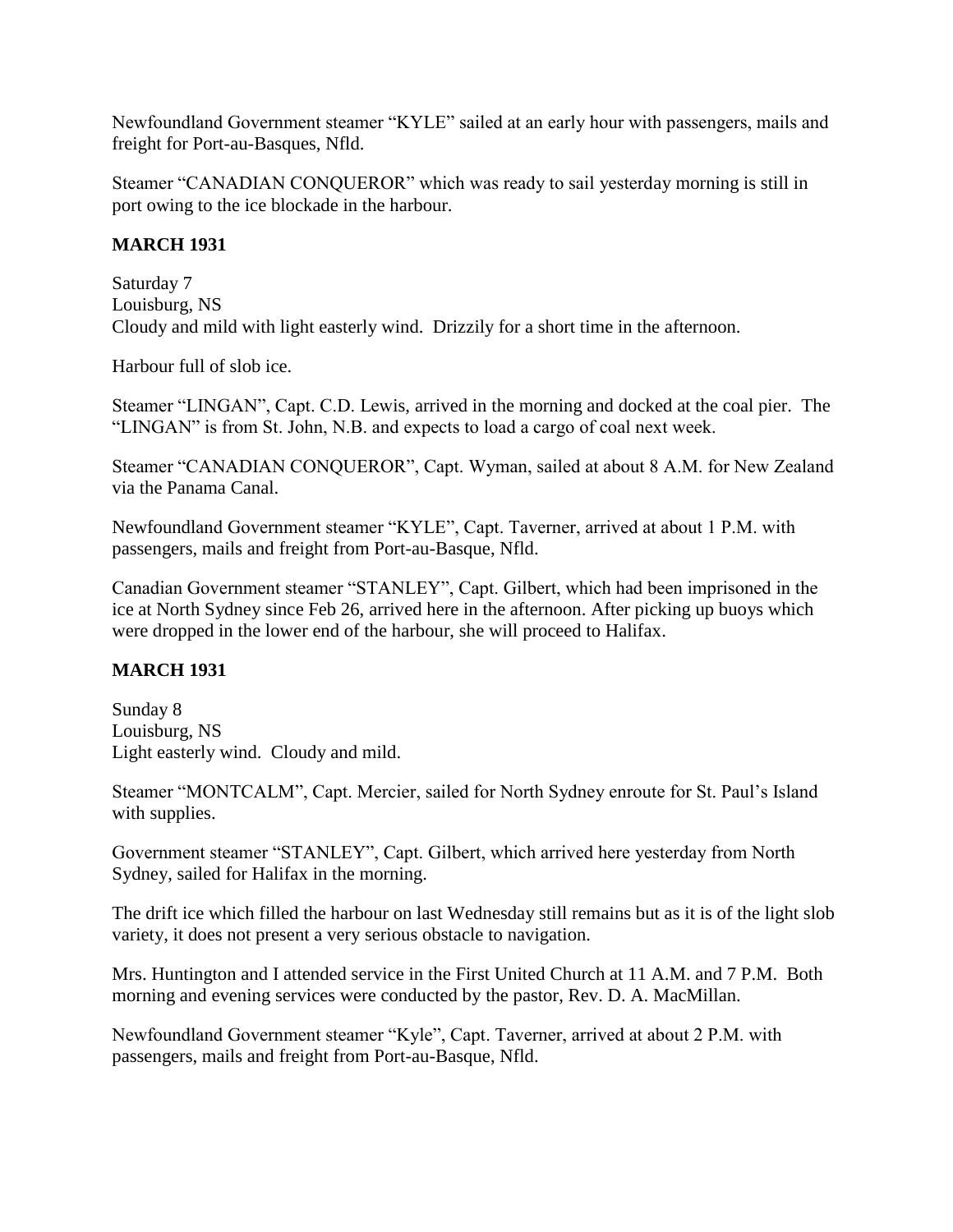Mrs. Annie Peach died at about 6 A.M. after an illness which lasted several months. Mrs. Peach was upwards of 85 years of age. The son is Vincent Peach of Kenora, Ontario and the daughters are Mrs. Absolam Peach, Port Morien, Miss Oretha Peach, Louisburg and Mrs. Annie Wilcox, Louisburg with whom she resided.

### **MARCH 1931**

#### **Monday 9**

#### Louisburg, NS

Moderate to strong easterly wind. Cloudy and chilly. Snow began to fall at about 5 P.M. and continued throughout the night. During the night the wind increased to a gale.

Newfoundland Government steamer "KYLE" sailed at about 2 P.M. for Port-au-Basque, Nfld. with passengers, mails and freight.

Newspapers of today's issue announced that the Red Cross liner "ROSILIND", Capt. Reginald Kean, which lost her propeller on March 5, had reached Halifax at an early hour yesterday morning in tow of the Dutch tug "ROODE ZEE", Capt. Kling. The "ROSILIND" lost her propeller in a 69 mile gale on last Thursday morning and drifted helplessly for 37 hours until picked up by the "ROODE ZEE" which put out to her assistance from St. John's, Newfoundland. The accident is reported to have occurred about 265 miles east of Halifax. (Newspaper article from Halifax Herald dated March 9, 1931).

# **MARCH 1931**

### **Tuesday 10**

### Louisburg, NS

The snow storm which began yesterday ended at about noon after a total of about 15 inches of soft snow had fallen. Cloudy and mild with a light drizzle of snow in the afternoon. Moderate to light northeast wind.

The funeral of the late Mrs. Annie Peach took place from her late residence at 1:30 P.M. The remains were taken to St. Bartholomew's Church where the funeral service was conducted by Rev. Mr. Turner of Port Morien. The burial took place in the English Church cemetery on Clarke's Road. Rev. L. H. Draper, pastor of St. Bartholomew's Church conducted the service at the grave. The Pall bearers were as follows: Porter Wilcox, William Severance, Edward MacVicar, John A. MacLeod, Wesley Townsend and M. S. Huntington.

Rev. L. H. Draper who has completed a 49 continuous pastorate of St. Bartholomew's Church owing to bodily infirmities, has been unable to conduct service in his church regularly. For the past year, he has had to have a clergyman to assist him at most all funerals that have taken place from his church during the past year.

At 8 P.M., Mrs. Huntington and I attended a concert in the Masonic hall given by a group of coloured men known as the "Jubilee Singers". The concert party consisted of seven performers.

### **MARCH 1931**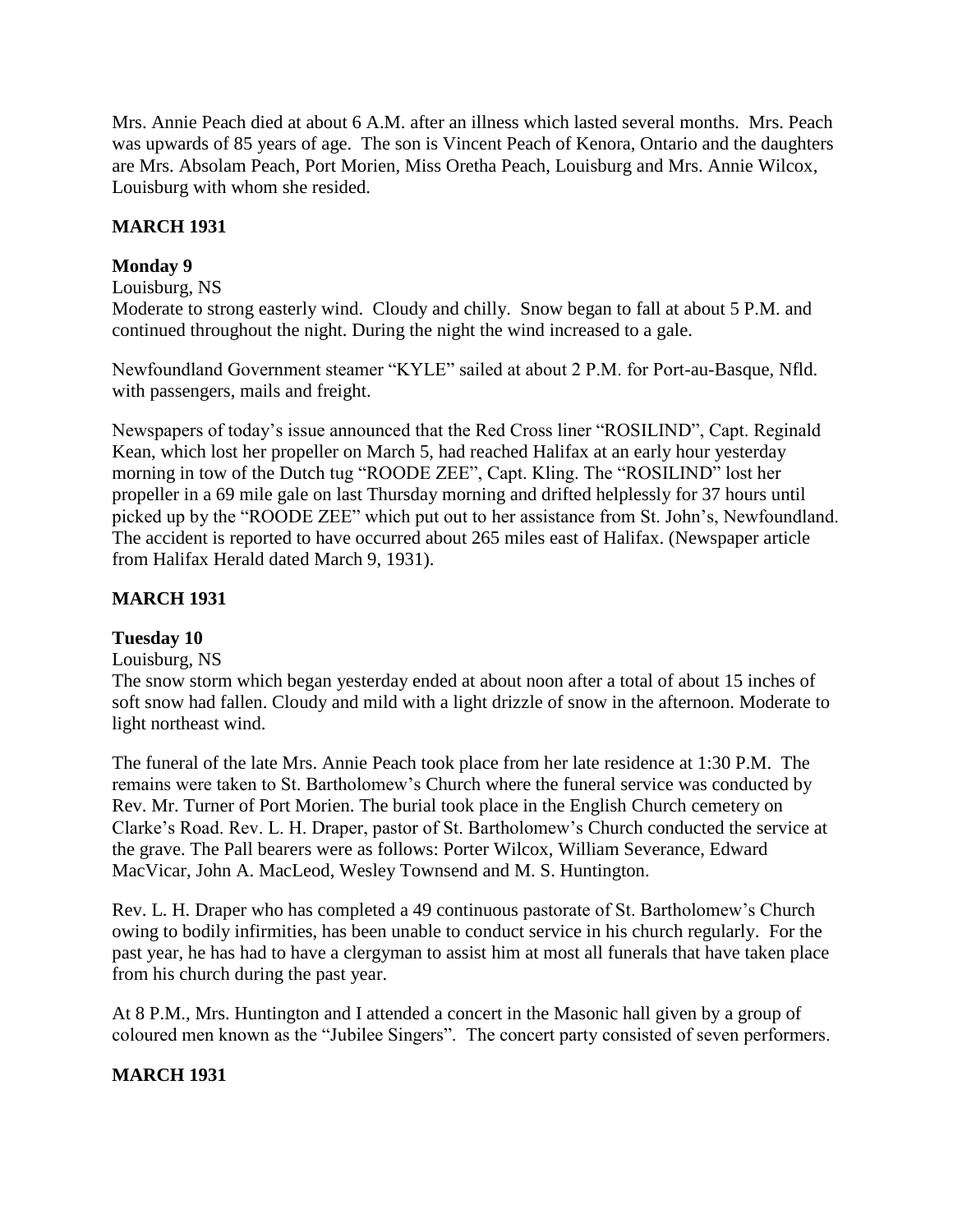#### **Wednesday 11**

Louisburg, NS Cloudy and mild with light west to south west winds.

Steamer "WATUKA", Capt. Holmes, arrived from Liverpool, NS at about 1 A.M. and loaded a cargo of coal during the day.

#### **MARCH 1931**

**Thursday 12** Louisburg, NS Mild and mostly clear with moderate southerly wind.

Steamer "WATUKA", Capt. Holmes, sailed for Liverpool, NS with a cargo of coal.

Steamer "CANDIAN IMPORTER", Capt. Jackson, arrived in the morning for a load of part cargo of steel products.

Attended and presided at a special meeting of the Town Council at 7:30 P.M. All the Councillors were present except Councillor Bates.

Dominion Parliament opened today at Ottawa. In the absence of the Governor General who is not expected to arrive in Canada before the first part of April, Right Hon. Lyman P. Duff, Administrator, officiated at the opening ceremonies.

At tonight's Council meeting, two resolutions were passed protesting against two bills which the city of Sydney has before the Provincial Legislature. One is seeking legislation to enable the city of Sydney to collect Poll tax from any person liable for poll tax who may be temporarily employed in the city even if he has already paid poll tax in some other town or municipality. The other if passed would exempt the city of Sydney from any further contributions to the support of the Cape Breton Hospital. Copies of the above resolutions will be forwarded to the Hon. G. S. Harrington, Premier of Nova Scotia, Hon. W. L. Hall, Attorney General, Hon. John Doull, Provincial Secretary, Mr. A.S. MacMillan, M.L.A., Leader of the opposition and Mr. A. A. Martell, M. L.A. for Cape Breton West and Richmond.

### **MARCH 1931**

### **Friday 13**

Louisburg, NS Clear and very mild with light variable wind and a few light snow squalls in the early part of the night.

### **MARCH 1931**

# **Saturday 14**

Louisburg, NS Light drizzle of snow all day with light northeast wind. Snowfall about 3 inches.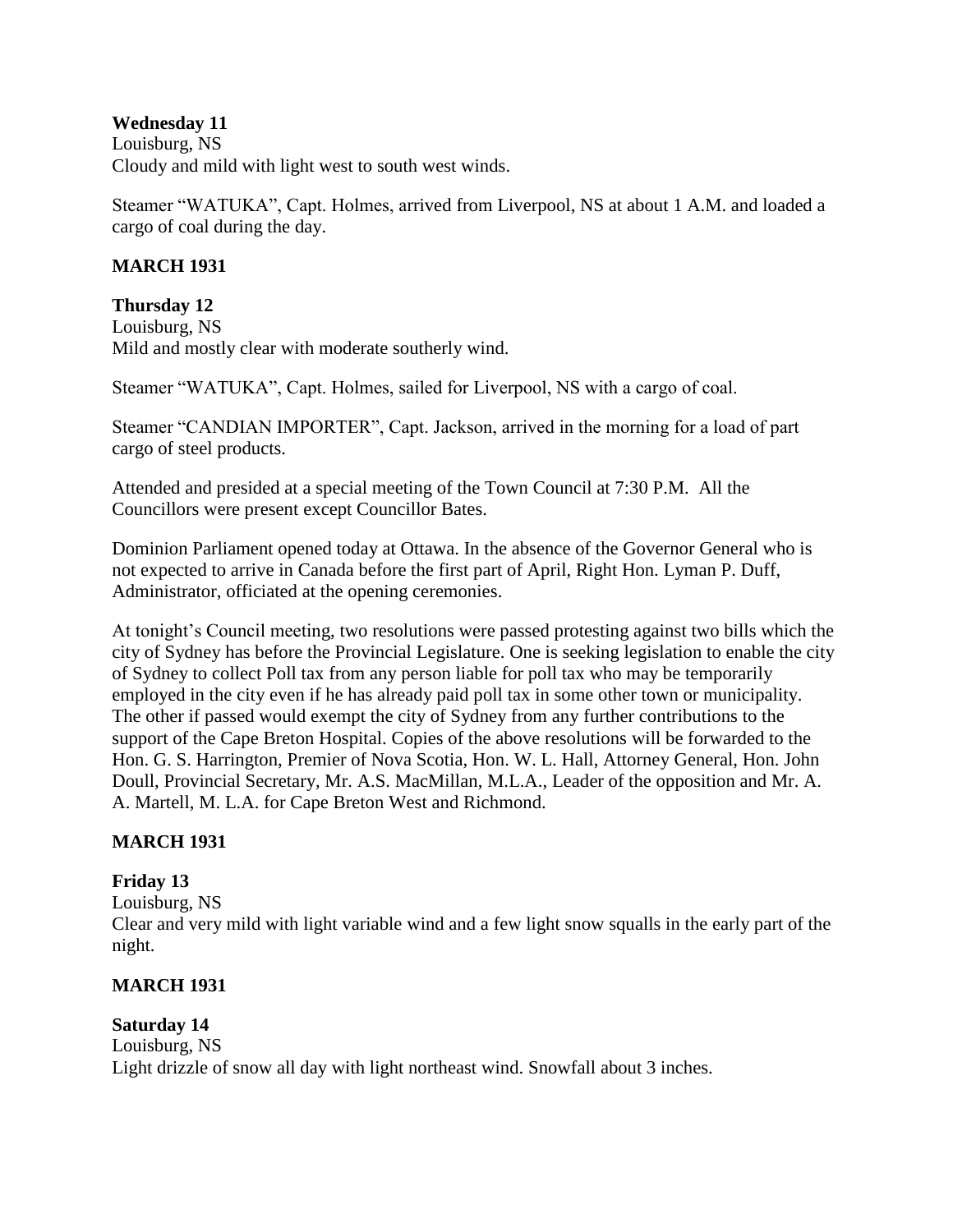Harbour clear of ice. The drift ice, which filled the harbour for the last ten days, all disappeared early in the day leaving the harbour once more free of ice.

The steamer "CANADIAN IMPORTER", Capt. Jackson, sailed at about 7 A.M. for Vancouver and other Pacific ports via the Panama Canal. This boat which arrived here on Thursday morning, loaded about 500 tons of steel products besides taking about 1200 tons of bunker coal.

Steamer "LINGAN", Capt. C. D. Lewis, sailed in the afternoon for Halifax with a cargo of coal.

### **MARCH 1931**

#### **Sunday 15**

Louisburg, NS Mild and mostly clear with light northeast wind.

Mrs. Huntington and I attended service in the First United Church at 11 A.M. and 7 P.M., both services being conducted by Rev. D. A. MacMillan.

The streets of the town are still well covered with snow. Notwithstanding, the recent mild weather there is no bare ground visible. Reports from the country districts state that there is at least two feet of snow on the country roads.

### **MARCH 1931**

### **Monday 16**

Louisburg, NS Cloudy and comparatively mild with light northeast wind.

The Ladies Aid of the First United Church held a Bean supper and Fancy Sale in the Orange hall in the evening.

### **MARCH 1931**

### **Tuesday 17**

Louisburg, NS Cloudy with moderate easterly wind.

In company with Mrs. Huntington, I attended a play entitled "Breaking in". This play was put on by 14 of the pupils of Louisburg High school in the Masonic hall at 8 P.M. under the direction of V. A. Fisher, Principal. The hall was crowded to the doors. There being standing room only long before the show started and quite a number were unable to gain admission. The proceeds which amounted to about [blank] are to be used in the purchase of a radio for the school. The following are the high school pupils who took part: Christine MacLean, Ernest Skinner, Ella Tutty, Elizabeth Mosher, Cletus Lynk, Ester Peters, Charles Martell, Muriel Parsons, Arthur Townsend, Daniel Kelly, Winnie Cunnington, Margaret Murphy, George MacLean and Donald Skinner.

### **MARCH 1931**

**Wednesday 18**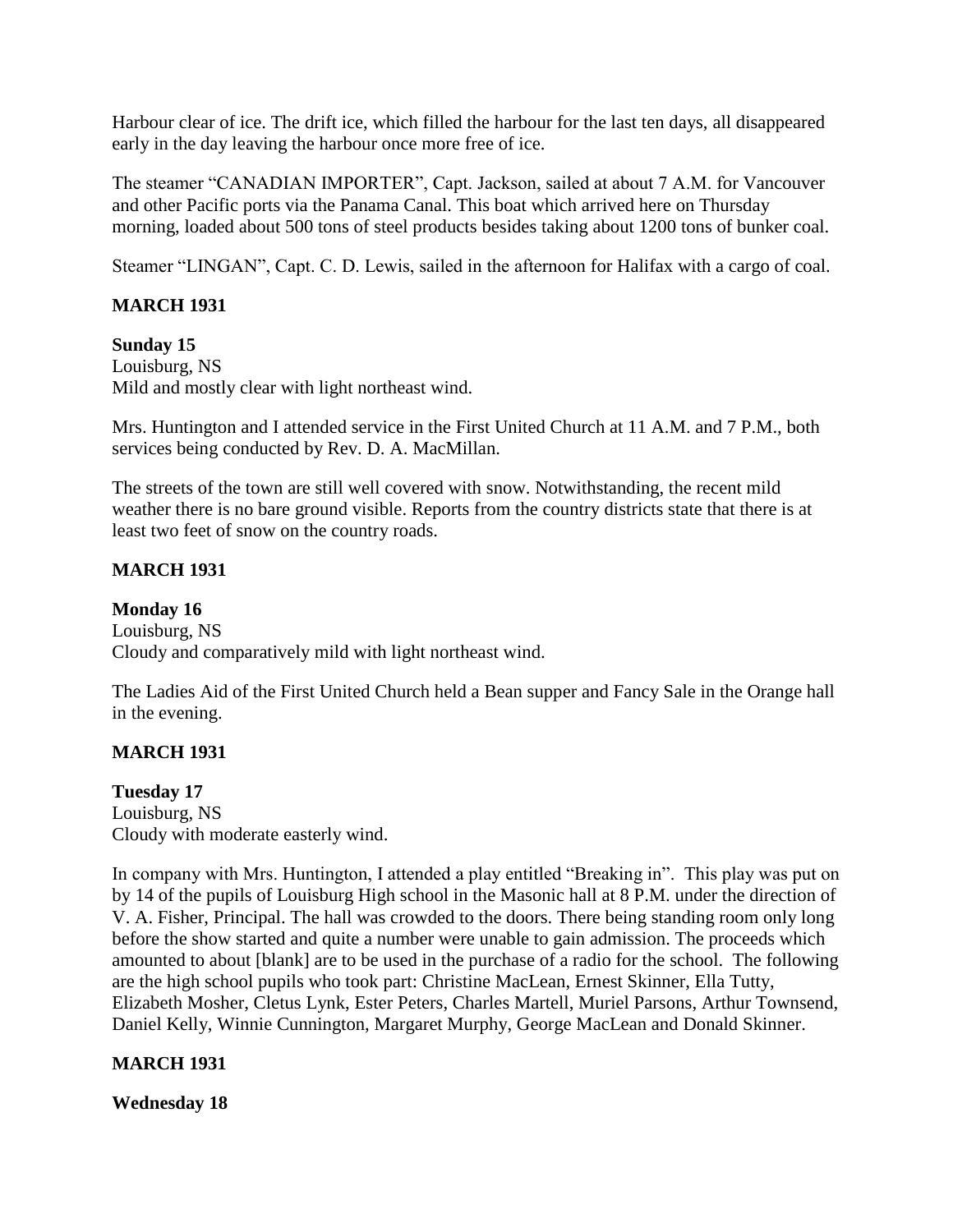Louisburg, NS

East to northeast gale with snow. Snow which began in the morning at an early hour, continued all day and during the night making the streets almost impassable. Heavy drifts in many places completely tying up traffic. One of the most disagreeable days of the season.

Accommodation train which left here at 8:45 A.M. and due to return in the evening, was unable to reach here and had to remain at Glace Bay. Express train which arrived here from Sydney at about 10 A.M., and due to return at 3:50 P.M., had to remain here all night owing to the road being blocked with snow drifts.

### **MARCH 1931**

#### **Thursday 19**

Louisburg, NS

Moderate northeast wind with a light drizzle of snow during the greater part of the day. The total snow fall of yesterday and last night is estimated at about 18 inches.

Railroads and highways blocked with snow and traffic at a standstill. The town streets were broken during the forenoon and traffic was resumed to some extent in the afternoon.

The express train, under conductor James MacLean which was held up since yesterday, left here about 9:30 P.M., for Sydney arriving there at about 11:30. The accommodation train in charge of conductor William Phalen due here at 5:30 P.M. yesterday, arrived here at about 9:30 P.M. being preceded by a snow plow and plunger.

I attended and presided a regular meeting of the Town Council at 7:30 P.M.

### **MARCH 1931**

### **Friday 20**

Louisburg, NS

Cloudy and mild with moderate northeast wind. Light drizzle of rain in the forenoon and light "silver thaw". Snow squalls during the night.

### **MARCH 1931**

### **Saturday 21**

Louisburg, NS

Cloudy and mild with moderate to fresh northeast wind. Snow melting rapidly and streets very slushy.

Steamer "LINGAN", Capt. Lewis arrived from Halifax in the afternoon for to load a cargo of coal.

#### **MARCH 1931**

#### **Sunday 22**

Louisburg, NS Mild and remarkably clear with light northeast wind.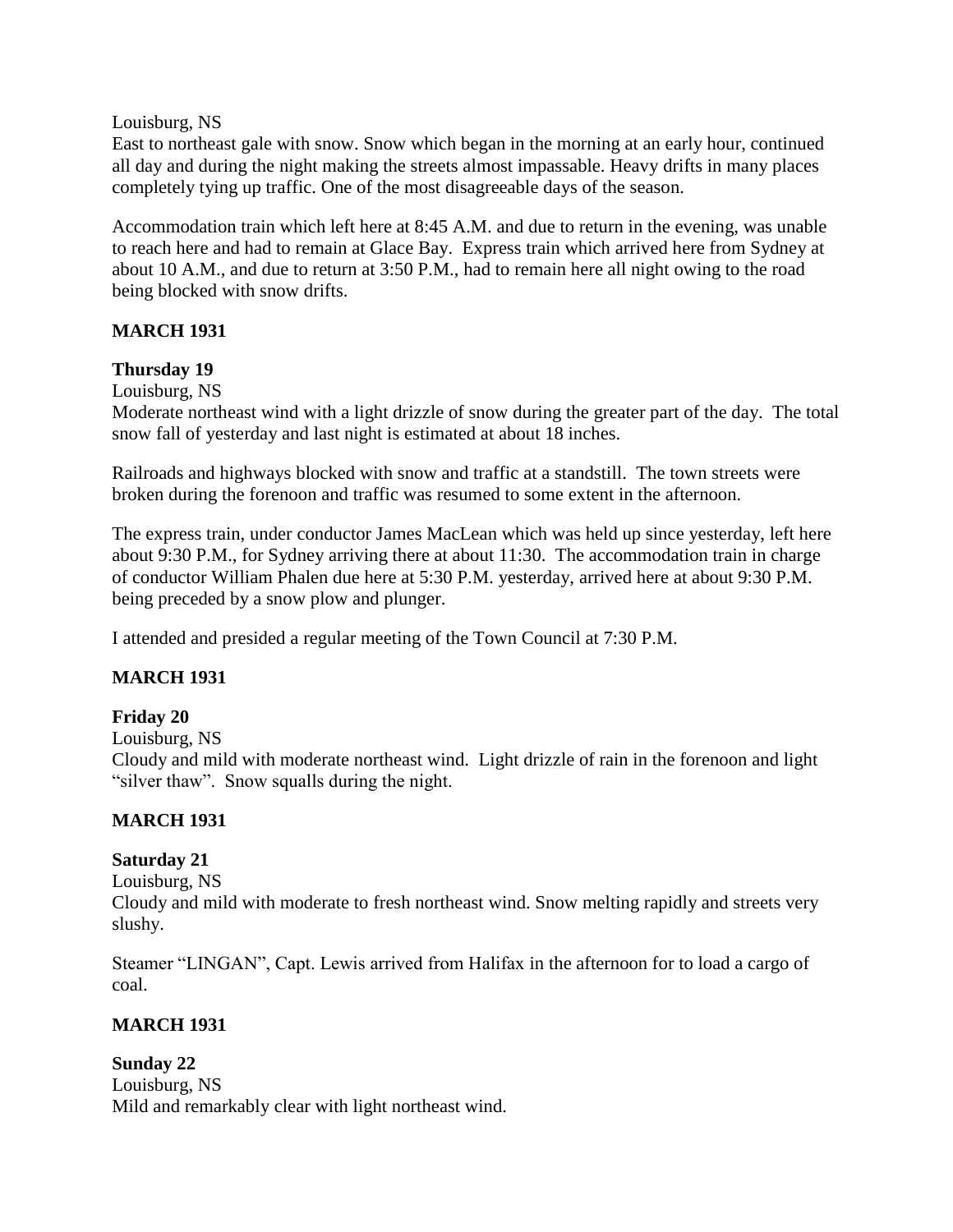Mrs. Huntington and I attended service in the First United Church at 11 A.M. and 7 P.M. Both morning and evening services were conducted by Rev. D. A. MacMillan.

#### **MARCH 1931**

#### **Monday 23**

Louisburg, NS Very mild and remarkably clear with light winds varying from northeast to southeast.

Owing to the mild weather, the snow is rapidly disappearing leaving in its place slush, mud and patches of bare ground.

Newspapers of today's issue announced the loss of the sealing steamer "VIKING" near Horse Island, White Bay, Newfoundland. The "VIKING" was engaged in the seal fishery when an explosion took place which blew the stern to pieces. Reports say that about 25 lives were lost.

#### **MARCH 1931 Tuesday 24**

Louisburg, NS Cloudy and chilly with moderate east to northeast winds.

Fire at the residence of Walter Tucker. At about 7 P.M., Mr. Tucker discovered that the floor under the grate in one of his rooms was on fire. He succeeded in extinguishing it before it got much headway without having to call out the fire department. Approximate loss, \$75.

### **MARCH 1931**

**Wednesday 25** Louisburg, NS Mostly cloudy and comparatively mild with light northeast to southeast winds.

### **MARCH 1931**

# **Thursday 26**

Louisburg, NS Mild and partly clear with light northeast wind.

Fire at the residence of S. A. Rafuse. At about 2:45 P.M., fire was discovered on the west wide of the kitchen roof. When discovered, it had burned a hole about 2 feet in length. Mr. Rafuse called me on the telephone. I at once responded and with the help of Stephen Murphy and Hugh MacIntyre, who were near at hand, succeeded in extinguishing the blaze before any very serious damage was done. The fire department was called out by the coal company's whistle but before any of the fire equipment arrived, the fire was all out. Approximate loss: \$100.

### **MARCH 1931**

**Friday 27** Louisburg, NS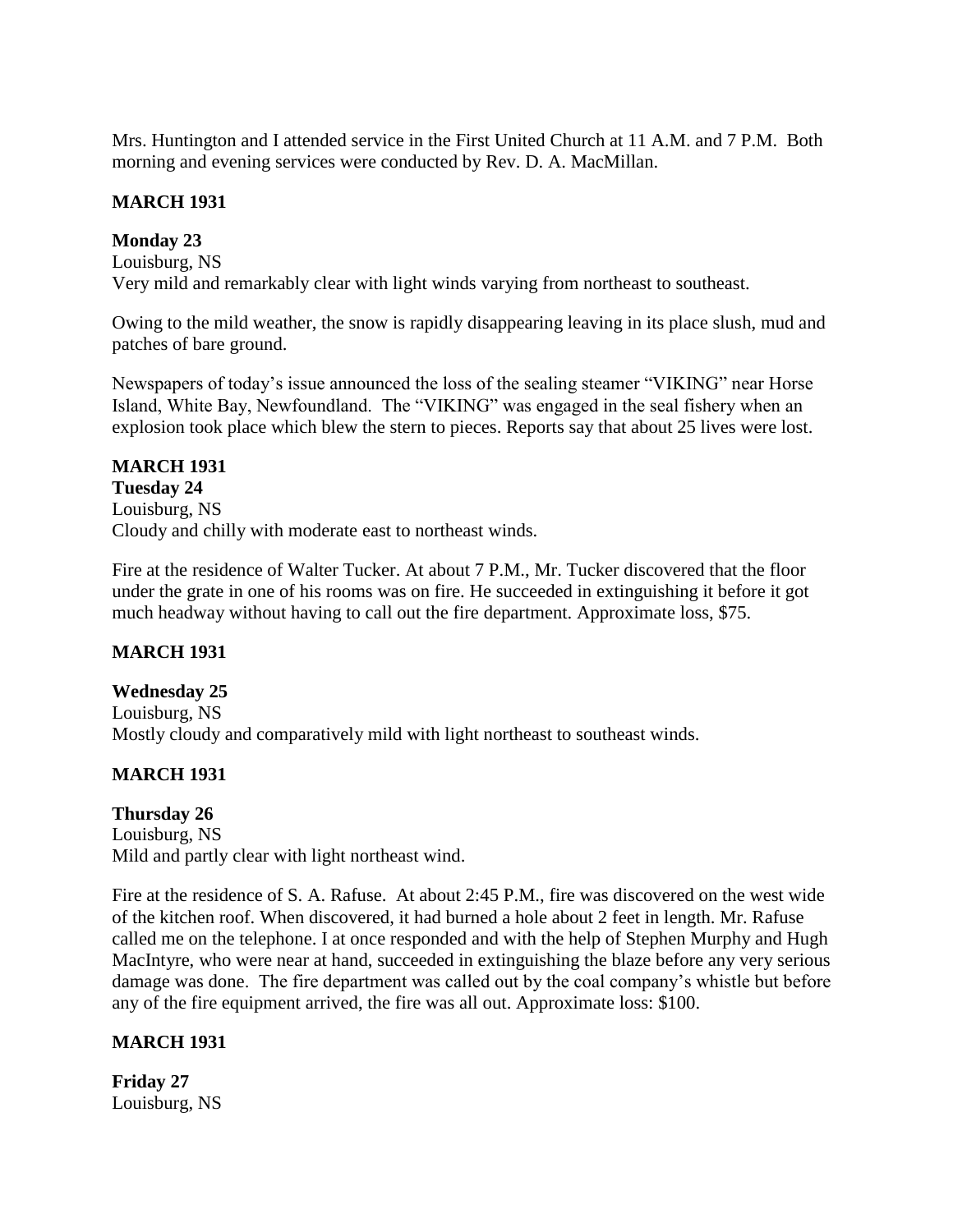Clear and mild with light easterly wind.

# **MARCH 1931**

**Saturday 28** Louisburg, NS Mild and partly clear with light northeast to east winds.

### Welsh Artists.

At 7:30 P.M., in the First United Church, two Welsh Artists, Risca Williams, Baritone and Idris Hopkins, pianist and accompanist, rendered a programme of vocal and instrumental music. Mr. Williams, who is a survivor of the sinking of the Lusitania, also delivered a lecture on that awful disaster which occurred on May 7, 1915 while the Cunard liner Lusitania, Capt. Turner was enroute from New York, U. S. A. to Liverpool, England. Of the passengers and crew on board about 1200 were lost. The Lusitania was torpedoed by a German submarine during the Great War.

### **MARCH 1931**

# **Sunday 29**

Louisburg, NS Mild and partly clear with light southerly wind.

British steamer "CALUMET", Capt. Addison of the Elder Dumpster line enroute from Africa, arrived for bunker coal at about 7 A.M. and docked at the coal pier.

Mrs. Huntington and I attended service in the First United Church at 11 A.M. and 7 P.M. Both morning and evening services were conducted by Rev. D. A. MacMillan. At the evening service the address was delivered by Mr. Risca Williams of Wales. His subject was "sincerity in prayer". Mr. Williams also sang two solos during the service. The first was "A dream of Paradise" and the second was "Jesus, lover of my soul" to the tune of [blank]. He was accompanied by Mr. Idris Hopkins at the piano.

### **MARCH 1931**

### **Monday 30**

Louisburg, NS

Mild and cloudy followed by rain at about 11:30 which continued during the greater part of the afternoon. Fresh to strong southerly wind. Fog at night.

Mr. Risca Williams and Mr. Idris Hopkins who held a concert and lecture in the First United Church on Saturday night and took part in the service in the same church yesterday evening, left on the 8:45 A.M. train for Sydney.

#### Fire at the residence of James Dowd.

The fire alarm sounded at about 10:30 A.M., for a roof fire at the home of James Dowd on Kent Street. The firemen responded quickly and the fire was extinguished before any very serious damage was done. Approximate damage \$50.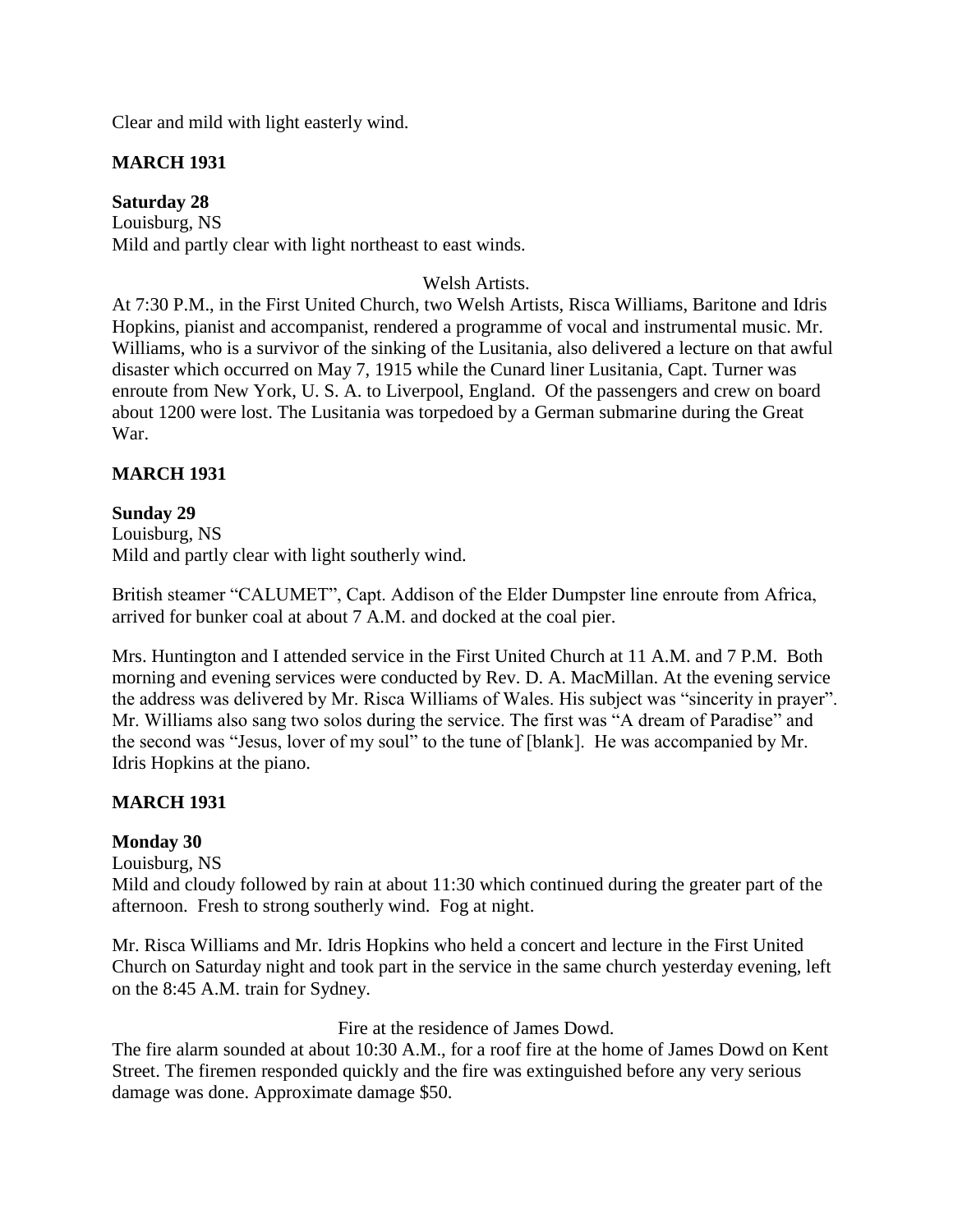# **MARCH 1931**

#### **Tuesday 31**

Louisburg, N.S. Mild and mostly clear with light southwest to west winds.

Attended a meeting of the Louisburg Fire Brigade at 7:30 P.M. Chief, G.B. Hiltz presided, 13 firemen present.

At 2 P.M., I visited the public school and gave a talk on the early history of Louisburg to the pupils of grades 4, 5, 6 & 7.

### **APRIL 1931**

#### **Wednesday 1**

Louisburg, NS Cloud and mild with some fog. Rain began to fall at about 6 P.M. Light southwest wind.

British steamer "CALUMET", Capt. Addison, sailed at about 7 A.M. for St. John, NB. While in port, she took on board about 1200 tons of bunker coal.

The streets of the town are entirely bare, with the exception of a few patches of ice. Mud has taken the place of the snow which has been with us so long. The fields and country roads are still pretty well covered.

### **APRIL 1931**

#### **Thursday 2**

Louisburg, NS Rain during the greater part of the day. Wind southerly.

Attended and presided at a regular meeting of the Town council at 7:30 P.M. All the members of the Council were present except Councillor D. J. MacInnis. At this meeting Neil Murphy was appointed Policeman, Jailer, Truant Officer, Sanitary Inspector and Inspector of Fire Ordinance. Also electric light meter reader for the Town of Louisburg.

### **APRIL 1931**

### **Friday 3**

Louisburg, NS Cloudy, mild and foggy. Partly cloudy in the afternoon. Light southwest wind.

Steamer "LINGAN", Capt. Lewis arrived from Halifax in the afternoon for a cargo of coal.

In the evening, the choir of the First United Church rendered a Cantata entitled "From Manger to Cross" in the First United Church. There were about 120 present. At the close of the Cantata, the members of the choir were guests of Mr. & Mrs. John A MacDonald, Choir leader and organist respectively where a very pleasant social evening was spent.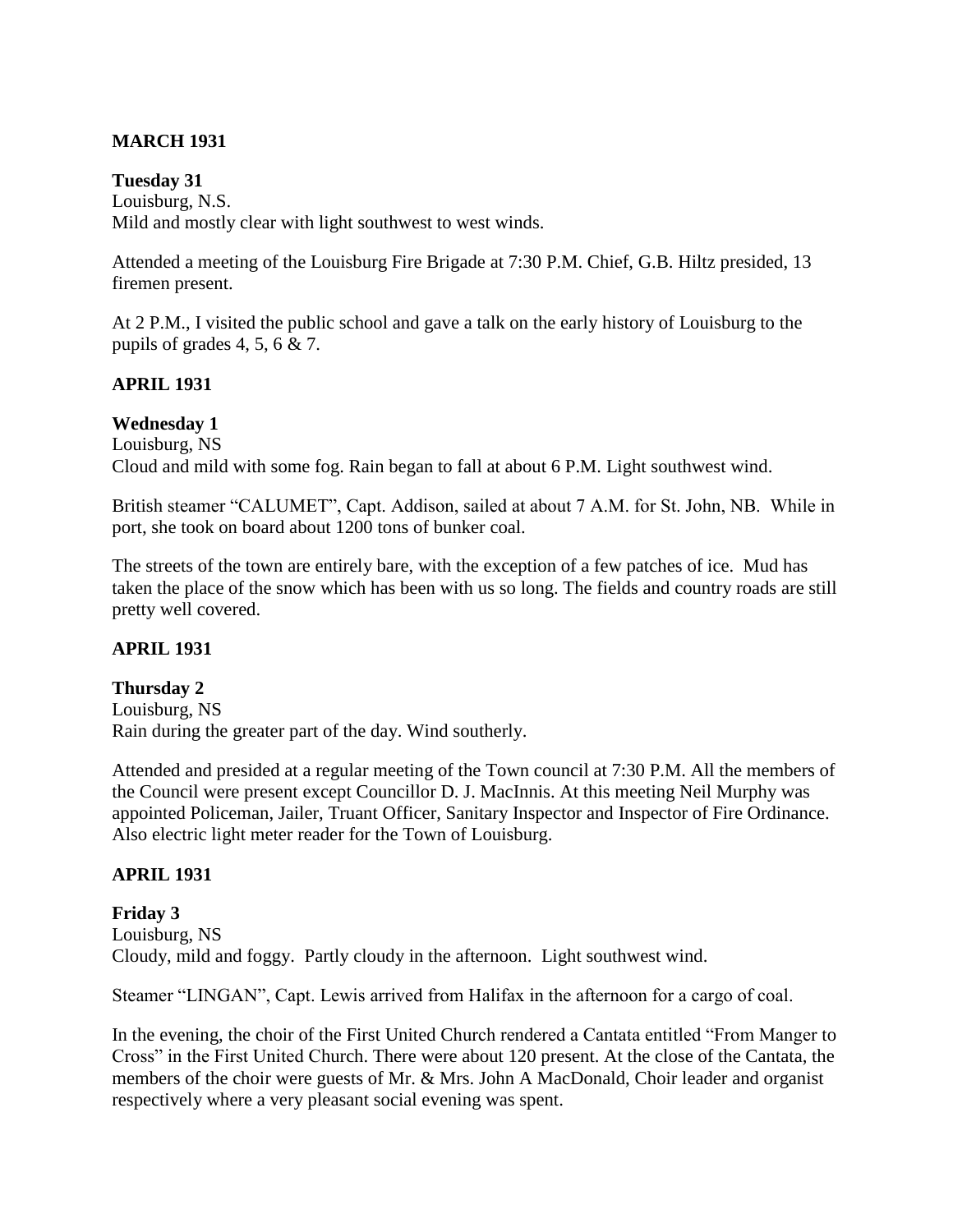### **APRIL 1931**

#### **Saturday 4**

Louisburg, NS Cloudy and foggy with light southwest wind. Some rain during the afternoon.

The Earl of Bessborough sworn in as Governor General of Canada.

The Earl and Countess of Bessborough arrived at Halifax this morning on board the C. P. R. liner "Duchess of Bedford", Capt. H. Sibbons. R. N. R. Lord and Lady Bessborough were accompanied by their two children, Lady Mayra, aged 13 and Viscount Duncanson, aged 18. The Viceregal party were met at the landing by the members of the Federal and Provincial Governments and escorted to the Province building where the oath of allegiance and the oath of office were administered by Mr. Justice Thibadeau Rinfret of the Supreme Court. Three addresses were then read. The first by Premier R. B. Bennett on behalf of the Dominion, the second by Premier G. S. Harrington for the Province and the third on behalf of the City of Halifax by Mayor Louis Gastonguay.

The ceremonies being over, a luncheon was served in the "Nova Scotian" hotel which was attended by the members of the Federal Cabinet, Provincial Cabinet, members of the Local Legislation and other invited guests. Luncheon being over, the Viceregal party left by train enroute for Ottawa. Lord Bessborough is the fourth Governor General to be sworn in at Halifax. The three previous ones were as follows: Marquis of Lorne, Nov 23, 1871, Earl Grey, Dec 10, 1904, Duke of Devonshire, Nov 11, 1916.

#### **APRIL 1931**

#### **Sunday 5**

Louisburg, NS Mild and clear with light northerly wind. An ideal day.

In company with Mrs. Huntington, I attended service in the First United Church at 11 A.M. and 7 P.M. Both morning and evening services were conducted by Rev. D. A. MacMillan. The regular quarterly Communion service was held at the morning service.

#### **APRIL 1931**

**Monday 6** Louisburg, NS Cool and partly clear with light northeast wind.

At 6:30 P.M., Mrs. Huntington and I attended a supper and Fancy Sale in the Parish Hall held under the auspices of the ladies of St. Bartholomew's Church.

Neil Murphy was sworn in by B.M. Spencer in the afternoon as Police Officer, Sanitary Inspector, Truant Officer, Jailer and Inspector of Fire Ordinance and entered on his duties.

#### **APRIL 1931**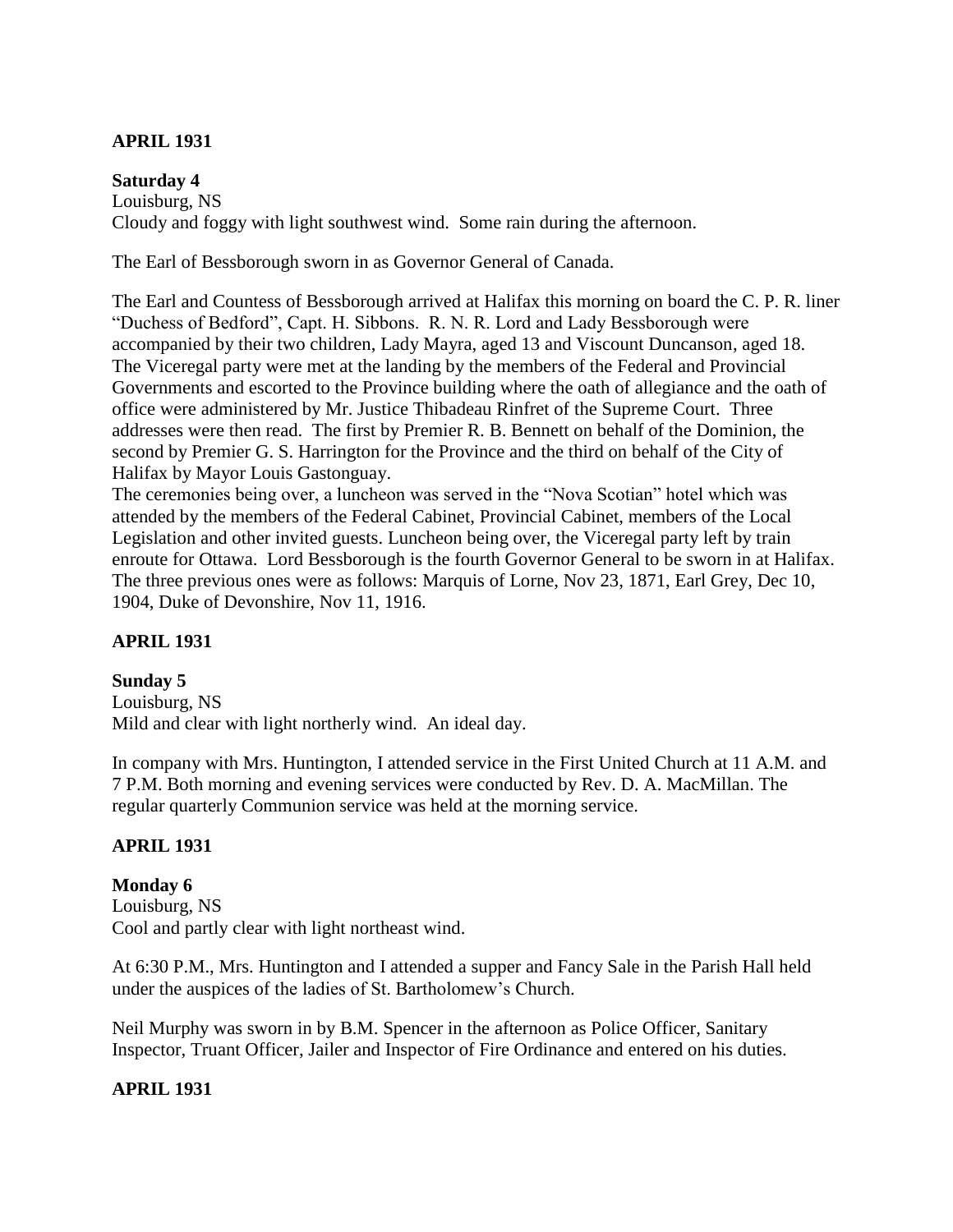#### **Tuesday 7** Louisburg, NS Cloudy and cool with rain during the afternoon and evening. Rainfall about 3/4 inch.

Attended and presided at a regular meeting of the School Board at 7:30 P.M. Commissioners present: Clarance Peters, Paul Bates, J. A. MacDonald and M. S. Huntington. The principal business of the meeting was the selection of the teaching staff for the 1931-32 term. The following is the slate of teachers: Principal, Victor A. Fisher, Alice Ley, Blanche Cross, Evelyn Smith, Mary Hiltz and Annie Pope. Annie Pope is the only new appointee. All of the others are members of the present staff. Rachael MacLean, who is at present a member of the staff, did not offer for reappointment owing to ill health.

Dominion Coal Company's tug "CRUIZER", Capt. Bragg, which has been stationed at this port during the winter months, sailed for Sydney at about 2:30 P.M. to take up her duties at the port during the summer season.

#### **APRIL 1931**

#### **Wednesday 8**

Louisburg, NS Cloudy and foggy with light variable wind, mostly southwest.

Steamer "FERNFIELD" arrived bunkered and sailed.

Mrs. Huntington and I attended choir practice in the First United Church at 9 P.M.

### **APRIL 1931**

**Thursday 9** Louisburg, NS Cloudy and chilly during the forenoon. Clear in the afternoon and evening with fresh to moderate northerly wind.

### **APRIL 1931**

**Friday 10** Louisburg, NS Clear and chilly with moderate to fresh southwest wind.

#### Death of Mrs. James MacPhee.

The death occurred at her home on Main Street at about 6 P.M., of Mrs. James MacPhee. Mrs. MacPhee, who before her marriage was Miss Catherine Gillis of Grand Mira, had been in poor health for many years, but was usually able to be about the house until about a week ago. She was about 70 years of age.

#### **APRIL 1931**

**Saturday 11** Louisburg, NS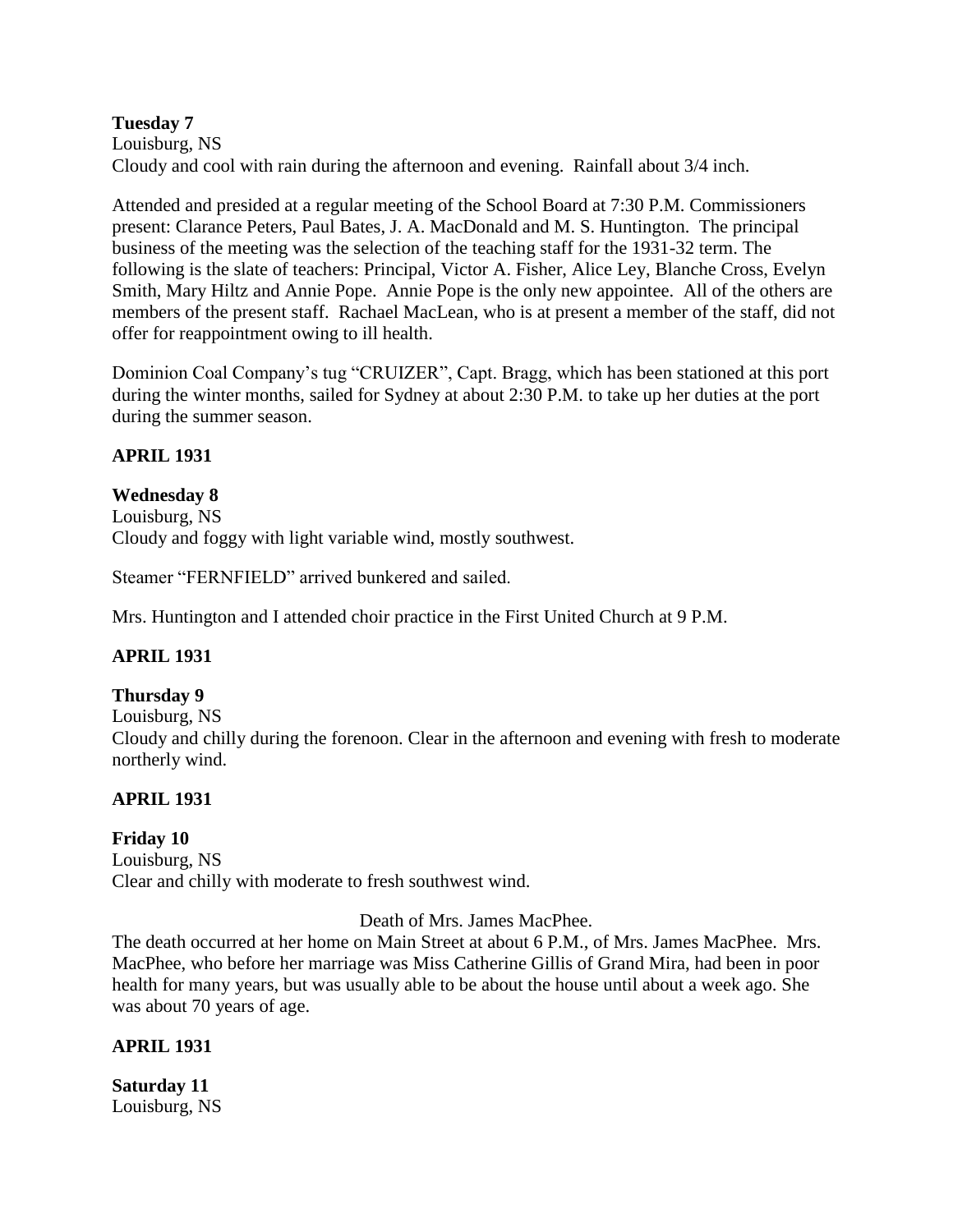Clear and cool with fresh to strong southwest wind. Light showers in the evening.

At 8 P.M., I attended a meeting of the Board of Stewards of the First United church. This being the first meeting of the board during 1931, election of officers was the first business before the meeting. On motions, John H. Skinner was elected Chairman and John A. MacDonald was reelected Secretary. The following members were present: John H. Skinner, John A. MacDonald, William Phalen, Neil MacRury, John N. MacDonald and M. S. Huntington.

# **APRIL 1931**

# **Sunday 12**

Louisburg, NS Clear and cool with moderate northwest wind.

In company with William Phalen and Mr. & Mrs. John A. MacDonald, I attended the funeral of the late Mrs. James MacPhee at 2 P.M. The funeral service which was largely attended took place in the Roman Catholic Church and was conducted by Rev. Father D. H. Doyle. The Pall Bearers were: John Power, D. J. Matheson, Alex Bates, D. J. MacInnis, Hugh Lynk and M. S. Huntington.

Mrs. Huntington and I attended services in the First United Church at 11 A.M. and 7 P.M. Both morning and evening services were in charge of the Rev. D. A. MacMillan. At 7 P.M. instead of the regular service, the choir rendered a Cantata entitled, "From Manger to Cross". This Cantata had been previously rendered in the First United Church on Friday evening (Good Friday) April 3, 1931 and was repeated this evening by request.

At 3:30 P.M., Mrs. Huntington and I visited the home of Mrs. Z. W. Townsend and remained there for supper, returning home at about 5:30.

# **APRIL 1931**

### **Monday 13**

Louisburg, NS Clear and cool with fresh southwest wind becoming cloudy in the afternoon.

Death at Sydney of George D. Muggah after an illness of about a week. Mr. Muggah was Prothonotary of the County of Cape Breton for the past twenty years and was well and favorably known throughout the county.

Conductor Michael MacKenzie of the Sydney and Louisburg Railway, who has been off duty through illness for about [blank] months, resumed his duties today. He will be in charge of the freight and accommodation train which leaves here at 8:45 A.M. and returns in the evening. William Phalen, who has been in charge of this train for the past number of months, will for the present run out of Glace Bay as conductor on coal trains.

### **APRIL 1931**

**Tuesday 14**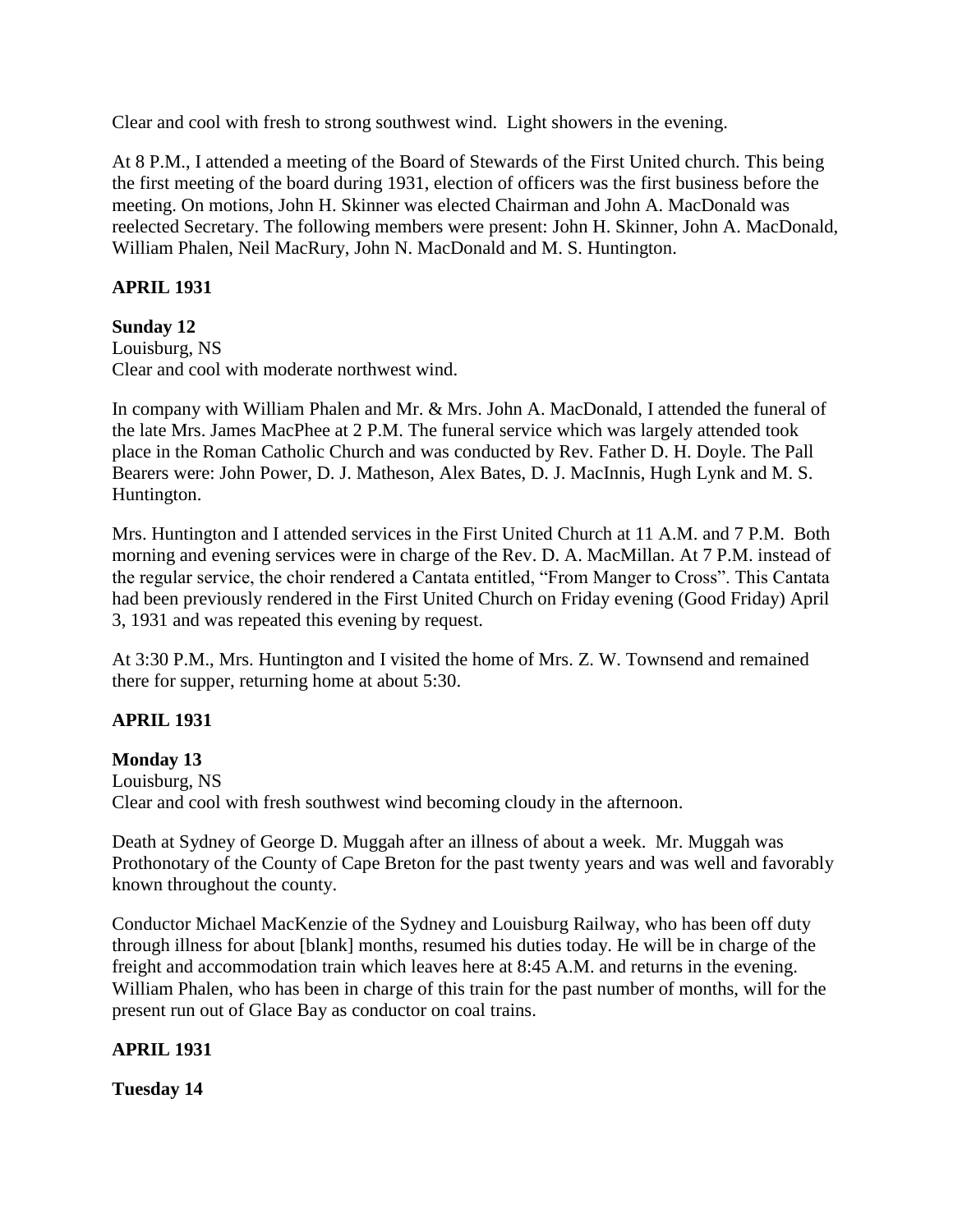Louisburg, NS

Cool and mostly clear with moderate south west wind which changed to easterly in the evening.

Death during the night of James Hart aged 89 years.

# **APRIL 1931**

### **Wednesday 15**

Louisburg, NS

Cloudy and chilly with north, northeast wind which increased to a gale during the night. Snow squalls in the afternoon and snow storm at night.

Dominion Coal Company's tug "ASCUPART" which wintered here, sailed for Sydney at 9 A.M. to take up her duties at that port during the shipping season. The "Ascupart" is in command of Capt. D. W. Ley of this town.

#### **FIRE**

#### Fire on roof of school house.

At 11:45 A.M., Freeman MacKenzie notified me that the roof of the school house was on fire. I immediately ordered the sounding of the fire alarm and in a few minutes, a sufficient number of the Fire Brigade responded to take the hose reel and 300 feet of hose to the fire hydrant near the school from which we got an excellent stream of water which extinguished the fire in short order. The fire, while not very serious, burned a hole in the roof about three feet across. The plaster over the Principal's room and in the hallway was damaged to some extent by water which came down through the roof. Total damage approximately \$300.00.

In company with Mrs. Huntington, attended choir practice in the First United Church at 9 P.M.

### **APRIL 1931**

### **Thursday 16**

Louisburg, NS

Cloudy with snow squalls during the greater part of the day. Fresh northerly wind which followed the heavy gale of last night died out to a light breeze in the afternoon. Snow fall of last night and today amounted to about six inches.

At 7:30 P.M., I attended and presided at a regular meeting of the Town Council. Councillors present: Peters, Bates, MacKenzie and Matheson.

The funeral of the late James Hart took place in the morning. The funeral service was conducted by the Rev. Father D. H. Doyle. Interment took place in the Roman Catholic cemetery.

# **APRIL 1931**

# **Friday 17**

Louisburg, NS

Mild and remarkably clear with light winds. Snow fall of yesterday rapidly disappearing leaving mud in its place.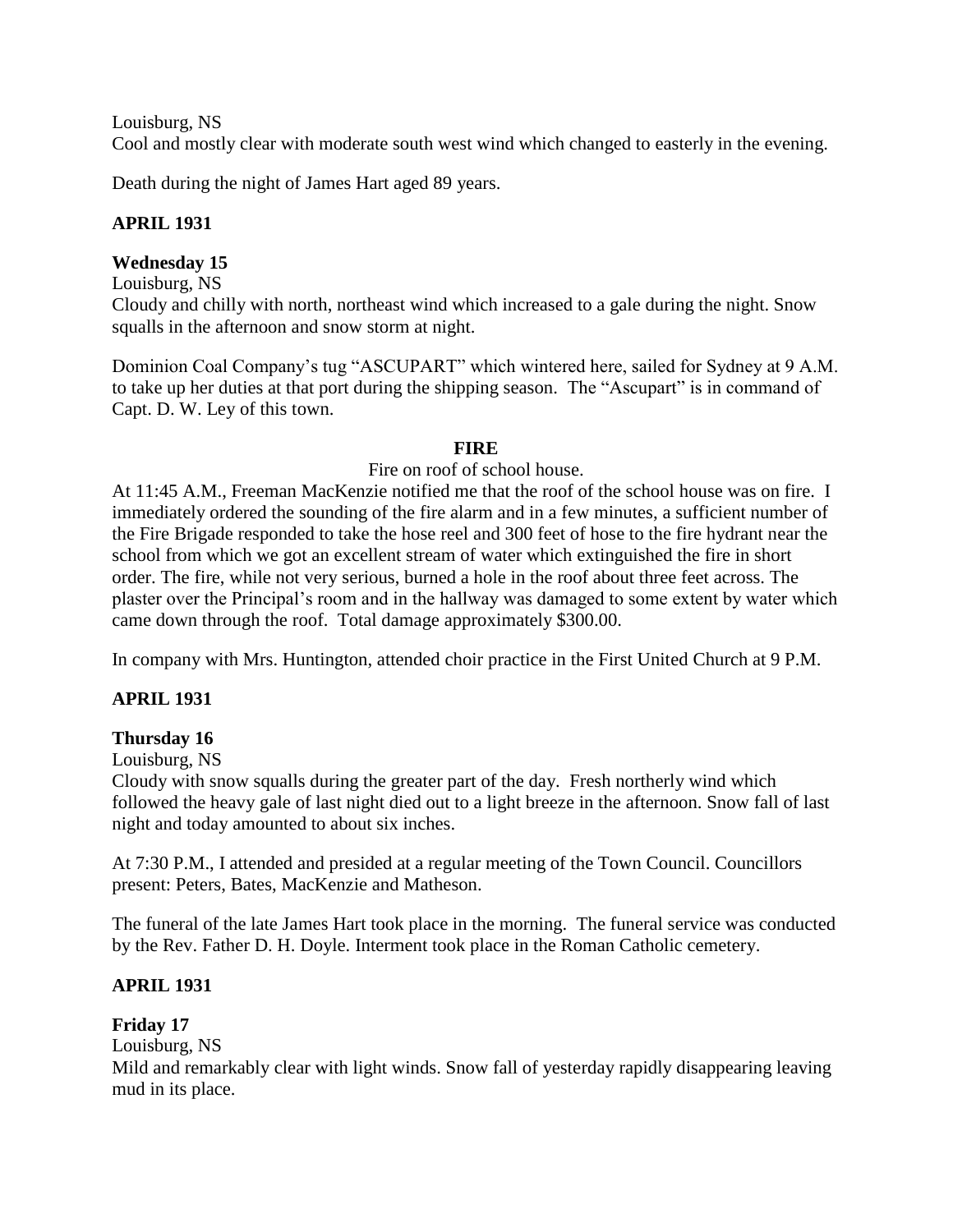Mr. S.H. Stevenson, Insurance Adjuster, arrived on the morning train for the purpose of appraising the losses from recent fires in our town. Councillors Bates, Matheson and I met him shortly after his arrival and went into the matter of the school house fire with him. We finally fixed the amount of damage at \$454.00 which I think will be satisfactory to all concerned.

#### **APRIL 1931**

#### **Saturday 18**

Louisburg, NS

Cloudy and cool with moderate southwest wind. Showery in the late afternoon and heavy rain during the night.

Fire.

Hooper Building seriously damaged by fire.

Fire which broke out at about 4:50 A.M., badly gutted the residence of Mr. D. S. Hooper and to a great extent destroyed the furniture in the building. The fire broke out so suddenly there was no chance of saving anything. The occupants having to flee for their lives. The lower story was occupied by John Murphy as a store. After the flames had been subdued to some extent, all the stock was removed from the store, though some of it was in a damaged condition. The occupants of the building smelled smoke at about 10 P.M. yesterday but could not locate any fire though a careful search was made throughout the building during the night. Though no fire could be found, the smell of wood smoke still persisted. At 2:40 A.M., Percy MacKinnon notified me of the above conditions. I instructed him to remain on watch and to call out the Fire Brigade in the event of fire being discovered. The fire broke out during his temporary absence from the building and was first discovered by the occupants who immediately gave the alarm. The firemen quickly responded and in a few minutes had two good streams of water from a nearby hydrant flowing on the blaze which by 7 A.M. was "all out". Approximate damage to building \$1800.00, to furniture \$1000.00, to stock in store \$300.00.

### **APRIL 1931**

### **Sunday 19**

Louisburg, NS Cool and mostly clear with light northwest wind.

Mrs. Huntington and I attended service in the First United Church at 11 A.M. and 7 P.M. Both morning and evening services were conducted by Rev. D. A. MacMillan.

### **APRIL 1931**

#### **Monday 20**

Louisburg, NS Cloudy and cool with moderate northeast wind.

At about 2 P.M., in company with Councillors D. J. Matheson and Paul P. Bates, I visited the gravel beach near Slattery's Head with a view of obtaining gravel for street purposes. There is a considerable deposit of gravel on the beach but it is somewhat difficult to get at owing to a steep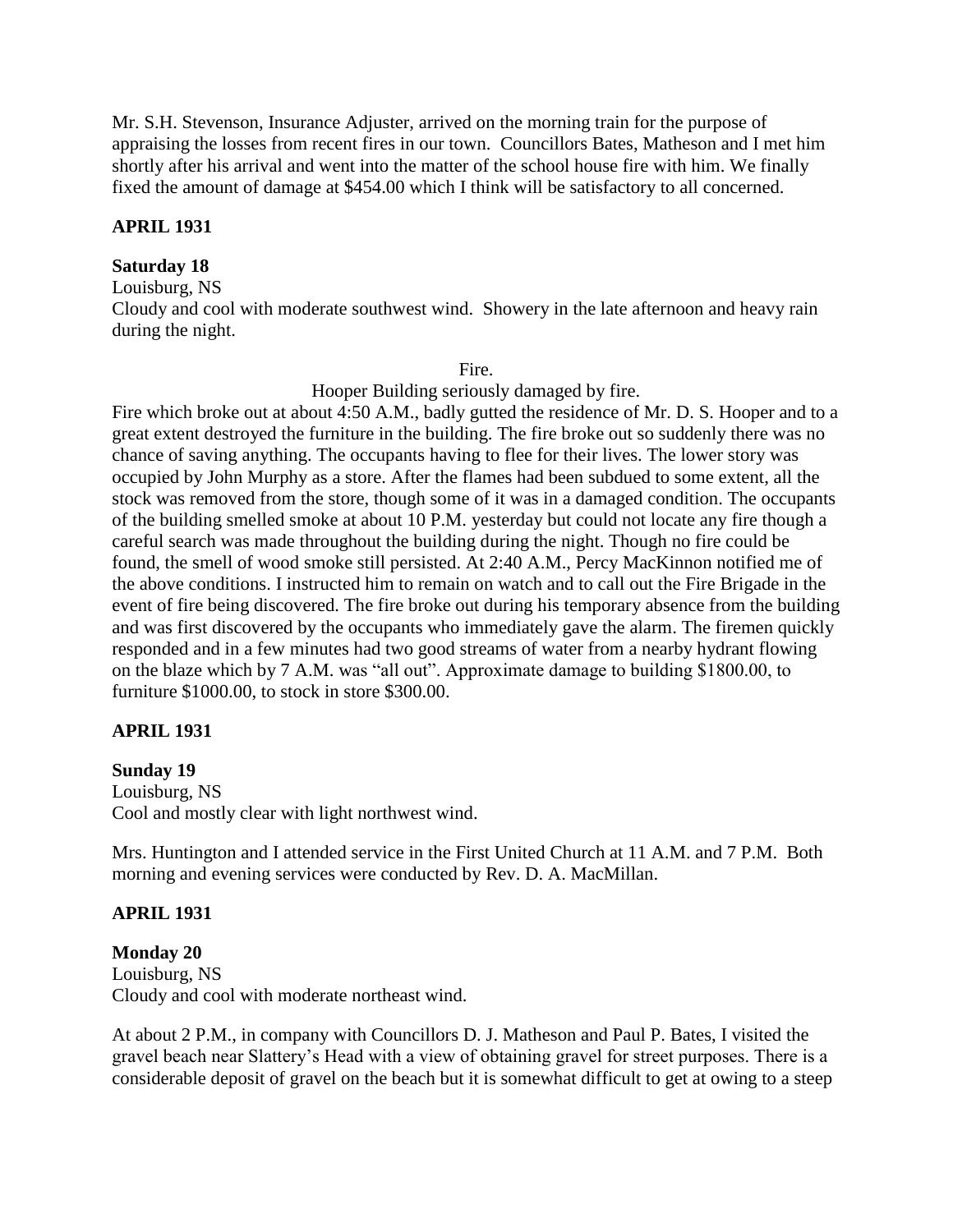bank leading down to the shore. We, however, decided to start operations in a day or two in order to find out if it is feasible to obtain gravel from this point without it costing too much.

# **APRIL 1931**

# **Tuesday 21**

Louisburg, NS Clear and moderately cool with light northeast wind. An Ideal day.

The first work in connection with the appropriation granted to the Town of Louisburg last autumn for unemployment relief by the Provincial and Federal Governments was begun today when repairs were begun on a road leading to the gravel beach at Slattery's Head. This road is being put in order preparatory to trucking gravel from the beach for street repairs in the Town of Louisburg.

### **APRIL 1931**

# **Wednesday 22**

Louisburg, NS Cloudy and cool with moderate northeast wind. Showers in the evening.

# **APRIL 1931**

#### **Thursday 23** Louisburg, NS Cloudy, cool and misty with moderate north wind.

In the afternoon in company with Councillors P. P. Bates and D. J. Matheson, I visited the gravel deposits on Clark's and Lorraine roads with a view to getting gravel for surfacing the streets. On returning, we visited the lower end of the harbour and examined the breast work along the Havenside road.

At 7:30 P.M., I attended and presided at a meeting of the Town Council. All the Councillors were present. At this meeting our new police officer, Neil Murphy was authorized to collect taxes and electric light bills. After considerable discussion, the discount of five per cent allowed on light bills up to the  $15<sup>th</sup>$  of the current month, was allowed to remain as at present.

### **APRIL 1931**

**Friday 24** Louisburg, NS Cloudy and misty with light northeast wind.

# **APRIL 1931**

# **Saturday 25**

Louisburg, NS

Clear and moderately warm with light northwest wind becoming cool in the afternoon. An ideal day.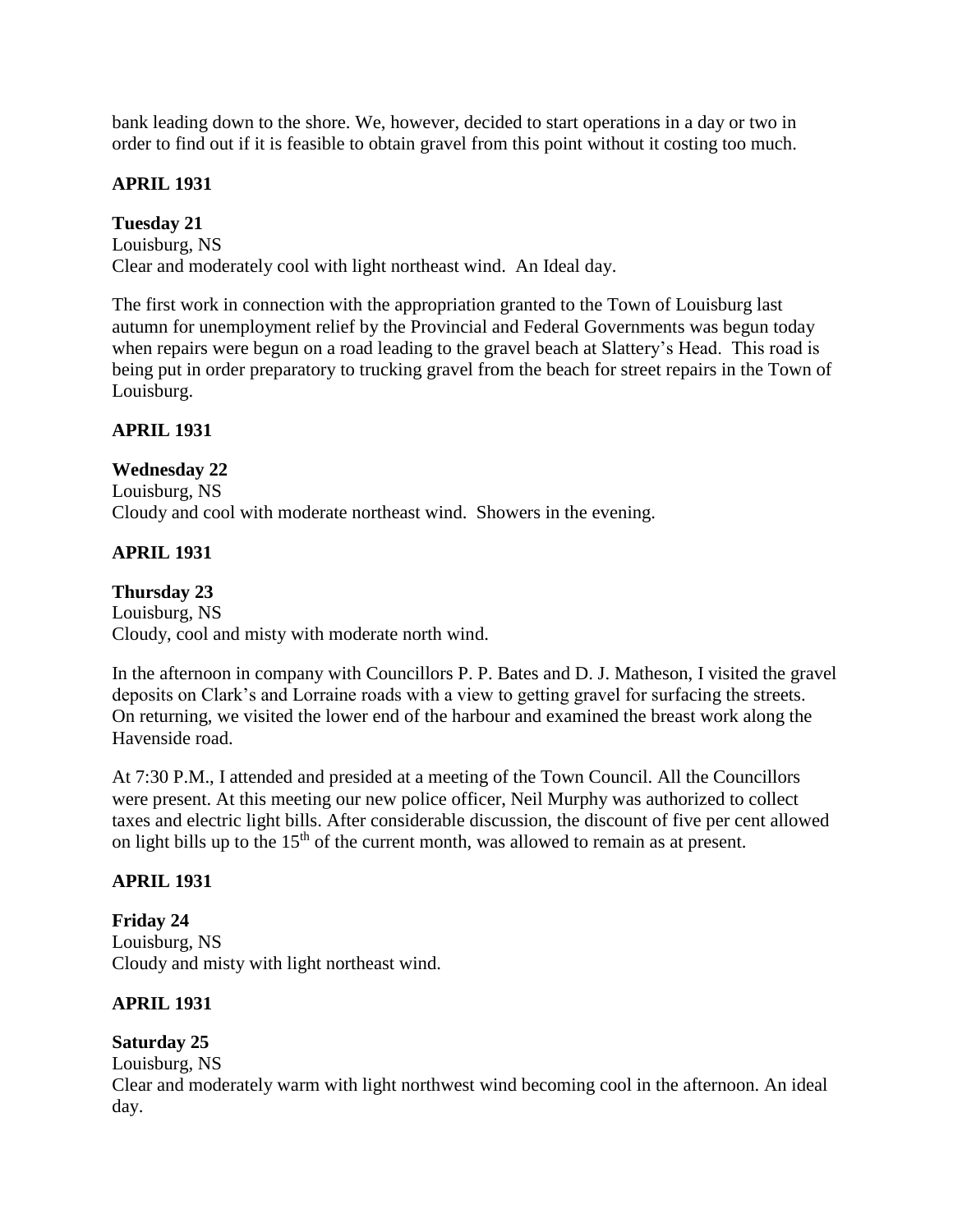At 8 P.M., I attended a meeting of the street and bridge committee in Councillor Bates shop. Present at this meeting were Councillors Michael MacKenzie, D. J. Matheson, Wm. W. Lewis, P. P. Bates and myself. At this meeting a general discussion took place respecting expenditures for street and bridge work for 1931.

### **APRIL 1931**

#### **Sunday 26**

Louisburg, NS Clear and cool with fresh southwest wind.

At 11 A.M. and 7 P.M., Mrs. Huntington and I attended services in the First United Church. Both morning and evening services were conducted by Rev. D. A. MacMillan.

In the afternoon, Mrs. Huntington and I went for a walk along Wolfe Street returning via Slattery's Head and Commercial Street.

### **APRIL 1931**

#### **Monday 27**

Louisburg, NS

Cloudy and cool with moderate southeast gale accompanied by rain in the forenoon. Cloud in the afternoon. Wind shifting to southwest and moderating to some extent.

The street employees engaged in graveling Main Street were compelled to quit work at about 10:30 A.M. owing to heavy rain.

The Dominion Coal Company employees, who work at Sydney during the summer months received orders to report for duty at the Sydney shipping piers tomorrow.

### **APRIL 1931**

**Tuesday 28** Louisburg, NS Clear and very cool with southwest gale.

AT 7:30 P.M., I attended a meeting of the Louisburg Fire Brigade.

### **APRIL 1931**

#### **Wednesday 29**

Louisburg/Sydney, NS Clear and very cool with moderate to fresh southwest wind.

I motored to Sydney in the morning in one of Abe Cameron's trucks (Eddie Wilcox driver) arriving at Sydney at about 9:40 A.M. At 2 P.M., I attended a special meeting of the Cape Breton Joint Expenditure Board which was held in the Council Chamber of the Court house. This meeting was called for the purpose of discussing the question of erecting a new County Jail.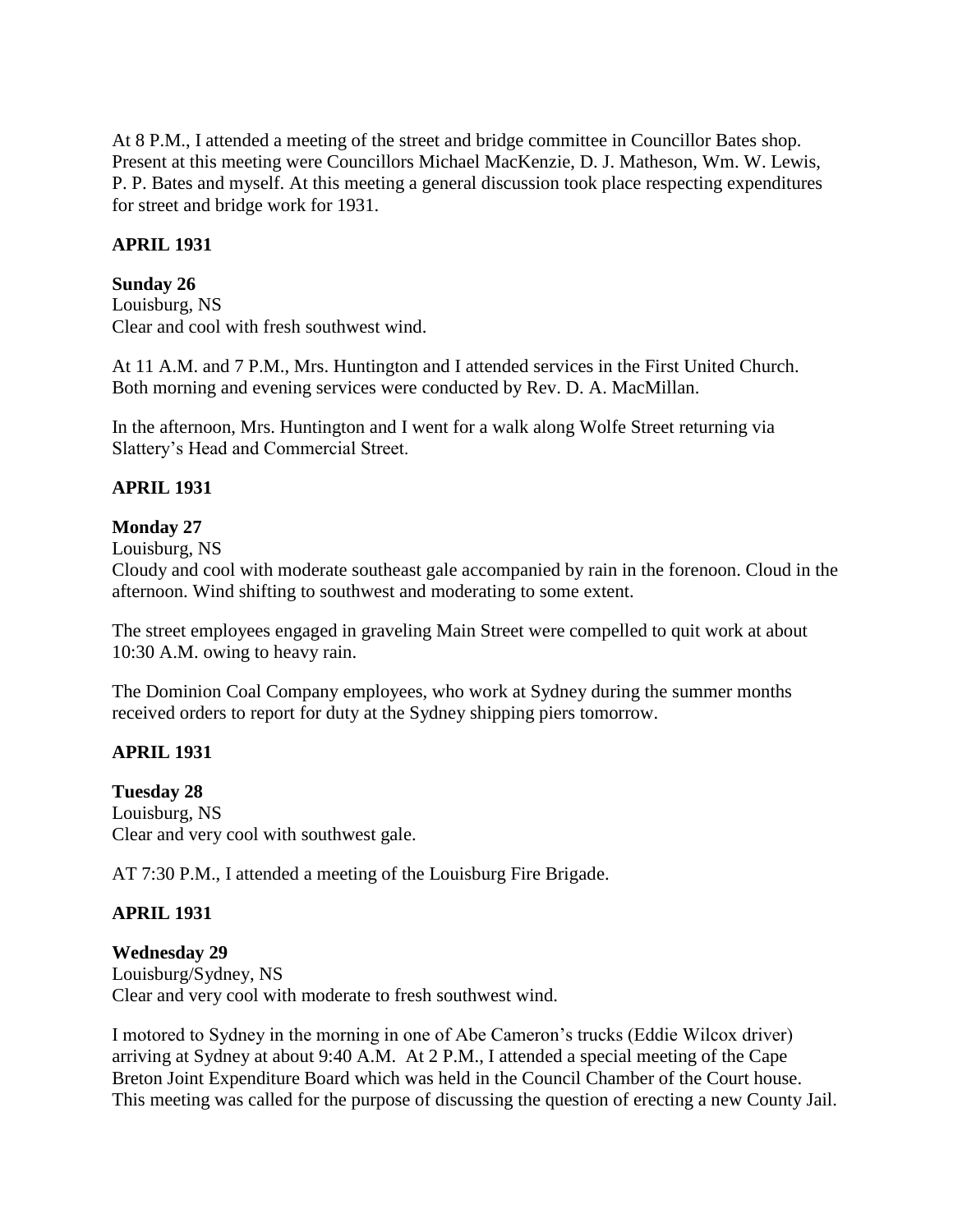According to a report of the jail commission, the jail which was built some years ago with accommodations for 50 prisoners is now housing more than 90. It was felt by all present at the meeting that something had to be done to relieve the situation. But no one thought that the board was in a position at the present time to erect a new jail with an estimated cost of \$120,000. After considerable discussion, it was decided to have a conference with Premier Harrington in an effort to have the Provincial Government assume a share of the burden of providing jail accommodations.

At noon, I was present at the sheriff's sale of the assets of the Cape Breton Electric Company. Sheriff Ronald MacVicar conducted the sale and knocked down the property to Mr. D.C. Sinclair of New Glasgow for \$890,000. John MacNeil of the law firm of MacNeil & Morrison made the first bid. This offer being \$500,000 which was quickly by Sinclair's bid of \$890,000 which took the property.

# **APRIL 1931**

# **Thursday 30**

Sydney/ Louisburg, NS Clear and cool with fresh to moderate southwest wind.

I returned to Louisburg on the morning train arriving at Louisburg at about 10 A.M.

# Beckett Hanged.

George Alfred Beckett, a native of Newfoundland, was hanged at the County Jail, Sydney at 12:40 this morning for the murder of Nicholas Marthois (Nick the Greek). The murder for which Beckett paid the extreme penalty took place at Glace Bay on Sept 22, 1930. Sometime after the murder, Beckett was arrested in Newfoundland and charged with the crime. He was tried at Sydney before Judge Hugh Ross and found guilty on Feb 21, 1931 and sentenced to be hanged.

### **MAY 1931**

# **Friday 1**

Louisburg, NS

Cool and mostly cloudy with light variable winds. Hail and rain squalls during the forenoon. Light snow squalls in the evening.

I attended and presided at a special meeting of the Town Council called for regular business at 7:30 P.M. All the members of the Council were present except Councillor MacKenzie.

The funeral of the late Mrs. Fred Wilcox took place on the arrival of the morning train. The funeral service was conducted by Rev. Mr. Crewe of Glace Bay and Rev. L. H. Draper of Louisburg. Interment at Big Lorraine.

### **MAY 1931**

**Saturday 2** Louisburg, NS Clear and cool with moderate southwest wind.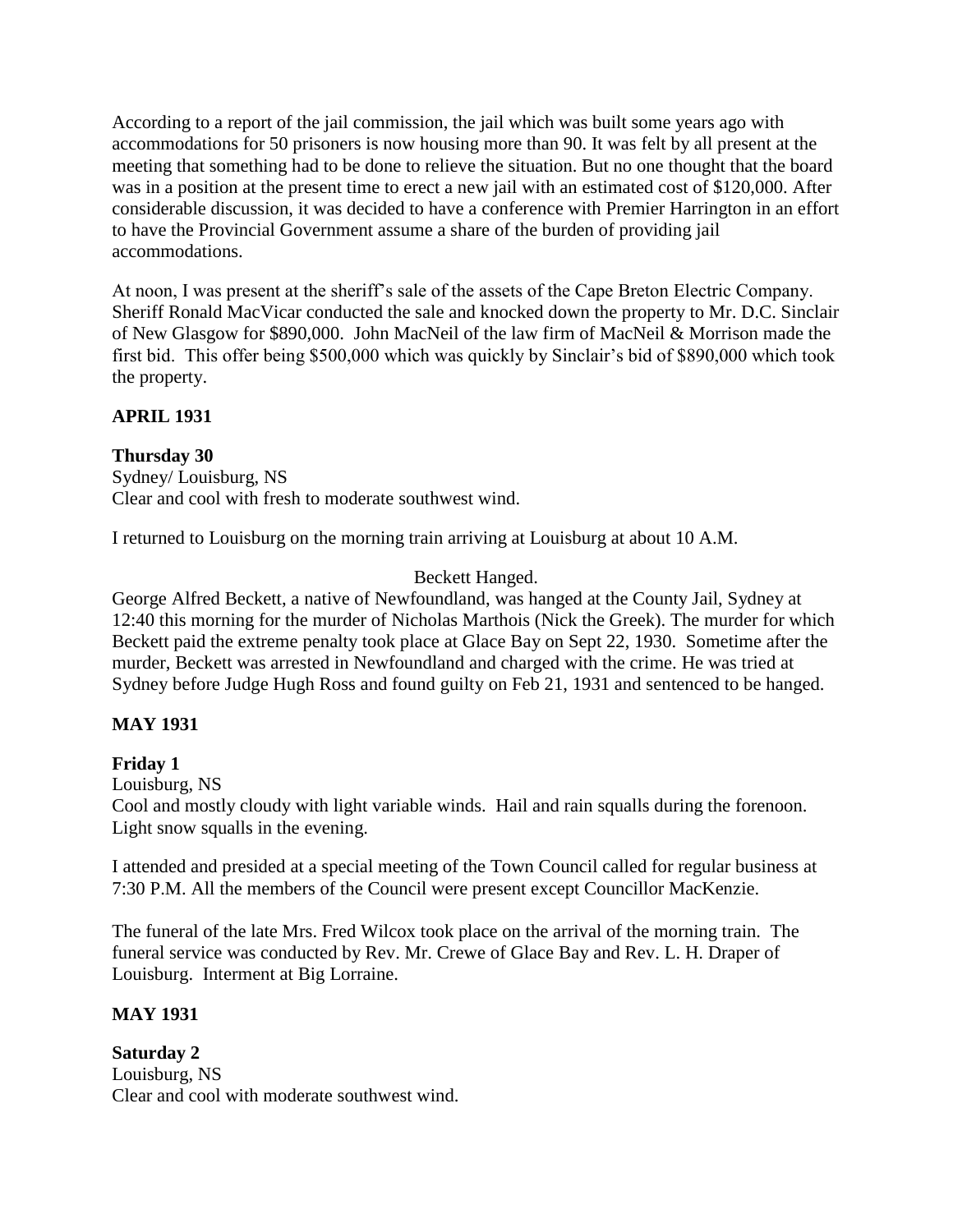# **MAY 1931**

### **Sunday 3**

Louisburg, NS Rain during the greater part of the day with fresh southeast to southwest wind.

I attended service in the First United Church at 11 A.M. and 7 P.M. Both morning and evening services were conducted by Rev. D. A. MacMillan. Mrs. Huntington was not present at the evening service, but accompanied me to the morning service.

# **MAY 1931**

**Monday 4** Louisburg, NS Clear and cool with moderate northwest wind.

# **MAY 1931**

**Tuesday 5** Louisburg, NS Clear and very cool with heavy northerly wind.

Attended and presided at a regular meeting of the School Board at 7:30 P.M. The following commissioners were present: John A. MacDonald, Clarence Peters and Paul P. Bates.

In the afternoon, I visited the water front and found that the proposed Government wharf has been started. The work of construction which began two or three days ago appears to be [blank].

# **MAY 1931**

### **Wednesday 6**

Louisburg, NS Clear and very cool with strong to moderate northerly wind.

In company with Mrs. Huntington, I attended choir practice in the First United Church at 9 P.M.

### **MAY 1931**

**Thursday 7** Louisburg, NS Clear and cool with moderate west to southwest winds.

Attended and presided at a regular meeting of the Town Council at 7:30 P.M. All Councillors present.

### **MAY 1931**

**Friday 8**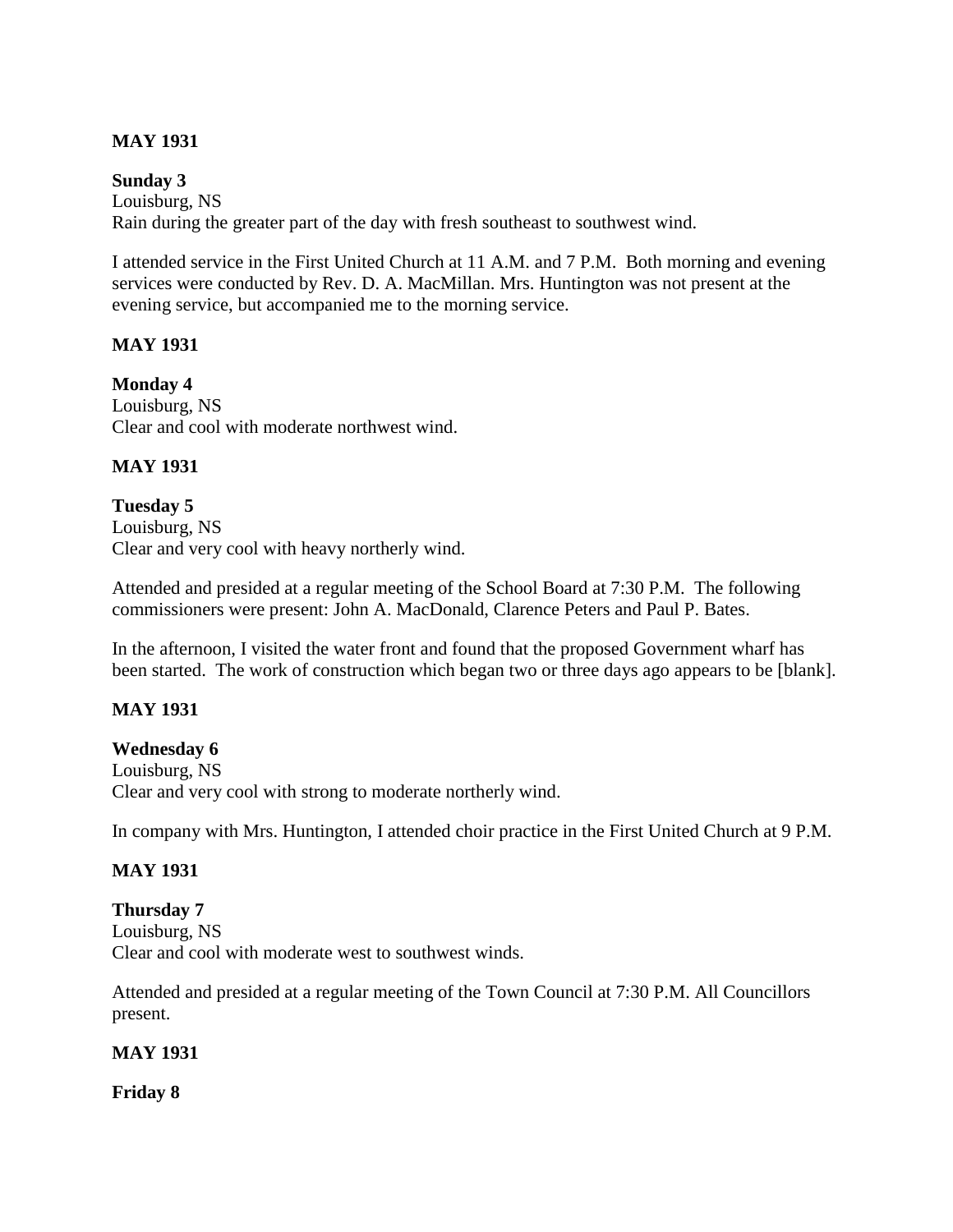### Louisburg, NS

Clear and warm with light to moderate northwest to west winds. A perfect day. Maximum temperature about 72.

Fire on roof of School House.

What came near being a very serious fire took place on the roof of the school building at about 10:15 A.M. The blowing of the fire whistle brought the firemen out in quick time and in a few minutes we had two streams playing on the blaze which subdued it after considerable damage had been done. The roof is badly scorched and the interior is heavily soaked with water. We laid two lines of hose from the hydrant in front of the school. One we led up through the building to the attic where the fire had broken through in several places. From this point very effective work was done. The other line was taken up a ladder on to the roof and did splendid work from that position. In about fifteen minutes after the arrival of the firemen, the fire was "all out". Approximate damage \$800.00. This is the second school fire within the space of about three weeks, the other one occurring on April 15.

The death occurred at about 11 P.M. of Charles Stacey aged 88 years. Mr. Stacey was born at Gabarus but moved to Louisburg about 57 years ago, where he resided until the time of his death. He is survived by one son and three daughters: A. Wylie, with whom he resided, Margaret (Mrs. Melville MacGillivary) of Sydney, Victoria (widow of the late John A. MacGillivary) in the U.S.A. and Hattie (Mrs. Adams) also in the U. S. A.

### **MAY 1931**

### **Saturday 9**

Louisburg, NS Cloudy and moderately warm. Showery during the afternoon and evening. Light southwest wind.

Four masted schooner, "LUCIA P. DOW", Capt. Cole in tow of the Coal Company's tug "ASCUPART", Capt. Rush arrived at about 8 A.M. with material for the government wharf which is in course of construction at this place. The schooner docked at the freight wharf and proceeded to discharge her cargo.

Mr. H.S. Stevenson, Insurance Adjuster, arrived at about 11 A.M. by automobile from Sydney for the purpose of adjusting the fire loss in connection with the school building fire, which occurred yesterday. Councillor P. P. Bates, John N. MacDonald and I visited the scene of the fire with Mr. Stevenson who after going over the matter carefully, appraised the damage to the exterior and interior of the building at \$920.00 which award I think is quite satisfactory to all concerned.

(Clipping from Sydney Daily Record May 9, 1931 - "President of C. B. Air Club and Mayors send greetings to Halifax aboard planes")

### **MAY 1931**

**Sunday 10** Louisburg, NS Mother's Day.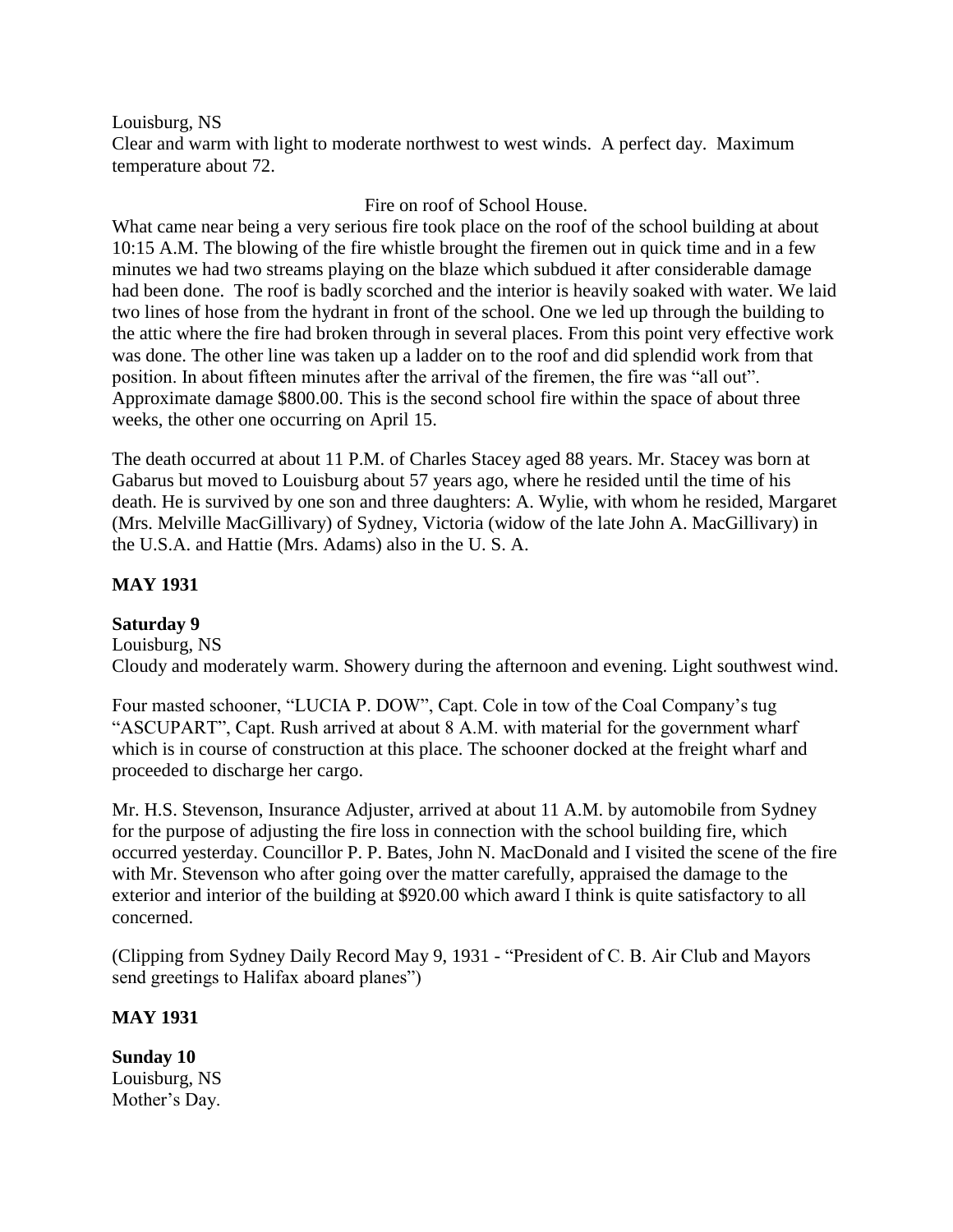Clear and cool with moderate northeast wind.

In company with Mrs. Huntington, I attended service in the First Untied Church at 11 A.M. and 7 P.M. Both morning and evening services were conducted by Rev. D. A. MacMillan.

The funeral of the late Charles Stacey took place at about 2 P.M. After a short service at the house, the remains were taken to the First United Church where the funeral service was held in the presence of an audience which packed the church to capacity. The service at the house, church and grave were conducted by Rev. D. A. MacMillan. The Pall bearers were: Dr. D. A. Morrison, Arthur Townsend, George Harris, Alex Bates, Daniel Fleet and M. S. Huntington.

Mr. and Mrs. Charles Bagnall, their two sons and Miss Reynolds of Gabarus who were in town attending Mr. Stacey's funeral, called at our house and had tea with us before leaving for home.

Miss Maud Huntington of Salmon River who motored to Louisburg in the afternoon, visited us before leaving for home.

Mr. Gordon Att of Sydney, Anglican student Minister, who is to be an assistant to Rev. L. H. Draper during the summer months, held service in the Anglican Church today for the first time.

# **MAY 1931**

### **Monday 11**

Louisburg, NS Cloudy and cool with light variable winds. A few showers at night.

The Street and Bridge committee resumed the work of graveling the streets today.

### **MAY 1931**

### **Tuesday 12**

Louisburg, NS

Cloudy, foggy and cool in the forenoon. Partly clear in the afternoon and evening. Light south east wind shifting to westerly.

### **MAY 1931**

# **Wednesday 13**

Louisburg, NS Cool and mostly cloudy with light variable winds.

The four masted schooner "LUCIA P. DOW", Capt. Cole which arrived here on last Saturday with a cargo of timber for the new wharf, finished discharging her cargo at about 10 A.M. and sailed in tow of the tug "ASCUPART", Capt. Rush.

### **MAY 1931**

**Thursday 14** Louisburg, NS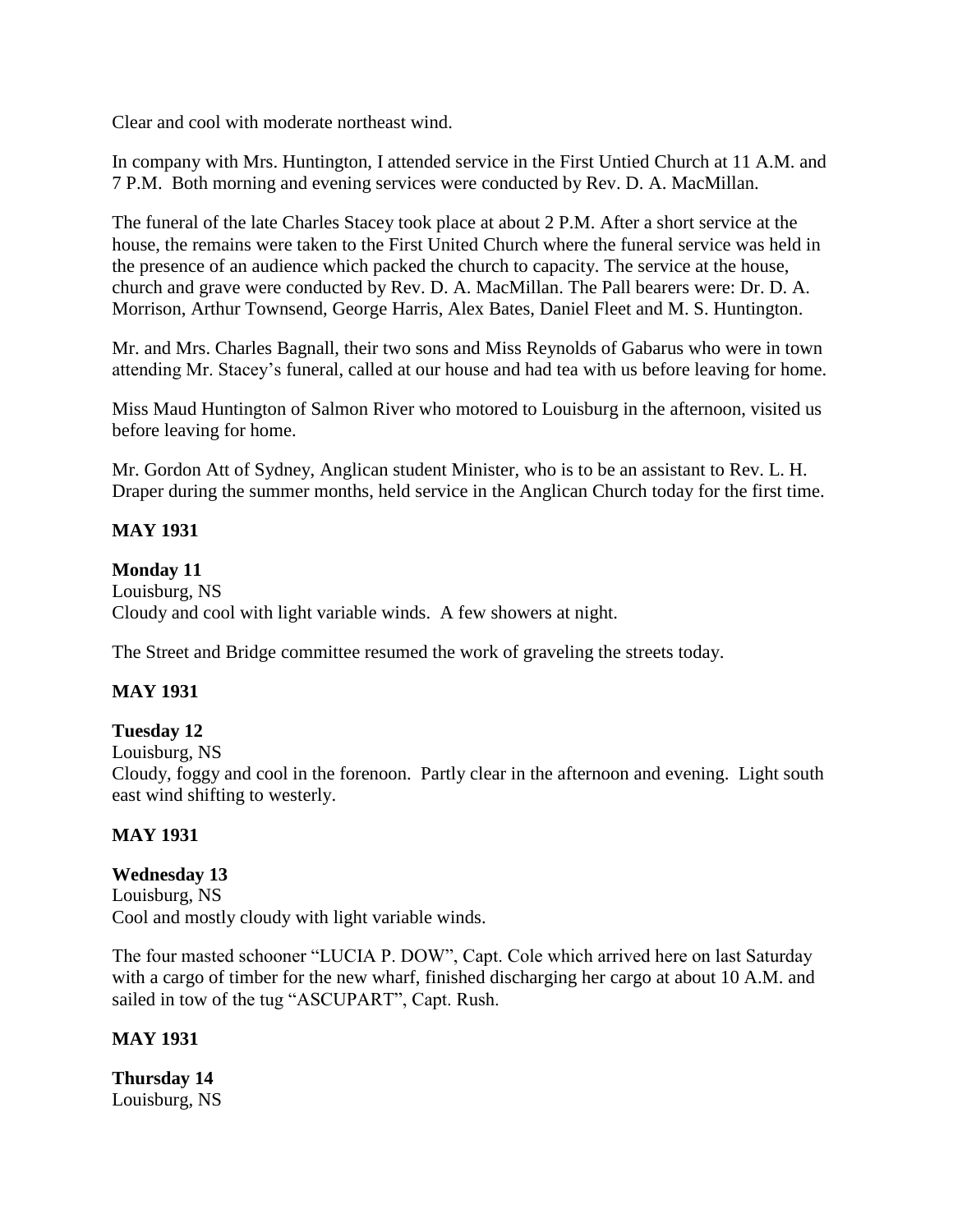Rained heavily nearly all day. Very chilly with moderate to fresh easterly wind.

Attended and presided at a special meeting of the Town council at 7:30 P.M. Councillors present: Matheson, Bates, MacKenzie and Peters. This meeting was called for the purpose of considering a draft of new by-laws for the Town of Louisburg. Meeting adjourned at about 8:45 P.M.

# **MAY 1931**

# **Friday 15**

Louisburg, NS Cloudy and chilly with moderate to fresh southwest wind.

### **MAY 1931**

### **Saturday 16**

Louisburg, NS Chilly and mostly cloudy with moderate to fresh south west wind. Showers in the evening.

### **MAY 1931**

### **Sunday 17**

Louisburg, NS Very chilly and mostly clear with moderate to fresh northeast wind.

Mrs. Huntington and I attended service in the First United Church at 11 A.M. I also attended at 7 P.M. Mrs. Huntington did not attend the evening service owing to the illness of Mrs. Janette Spencer who lives next door. Both morning and evening services were conducted by Rev. D. A. MacMillan.

### **MAY 1931**

### **Monday 18**

Louisburg, NS Clear and cool with fresh to moderate north west wind.

Began painting my dwelling house in the afternoon. Will likely require some assistance before I finish the job.

### **MAY 1931**

**Tuesday 19** Louisburg, NS Clear and cool with moderate to strong southwest wind.

### **MAY 1931**

**Wednesday 20** Louisburg/Sydney, NS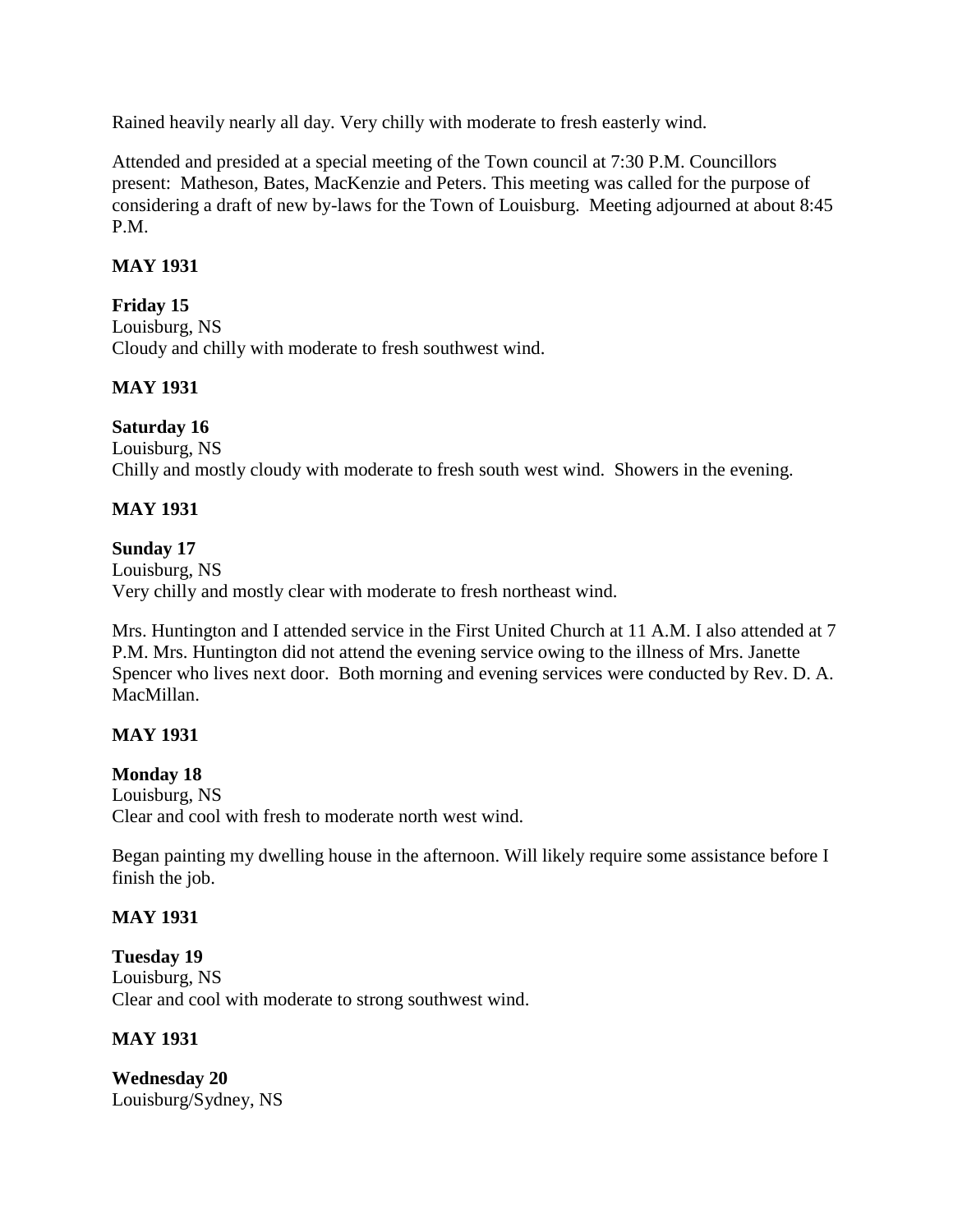Clear, moderately warm at Louisburg and very warm at Sydney. Temperature at Sydney said to be 83 degrees.

I motored to Sydney at about 8:30 in one of Cameron's trucks (Harold Covey, driver) for the purpose of attending a special meeting of the Cape Breton Joint Expenditure Board.

# **MAY 1931**

# **Thursday 21**

Louisburg, NS Clear and cool with fresh south west wind. Some fog on the coast.

Attended and presided at a regular meeting of the Town council at 7:30 P.M. Councillors present: Matheson, Lewis, Bates, Peters and MacInnis.

### **MAY 1931**

**Friday 22** Louisburg, NS Clear and cool with moderate southwest wind.

# **MAY 1931**

### **Saturday 23**

Louisburg, NS Clear and moderately warm becoming foggy and cool in the evening. Light southwest wind.

# **MAY 1931**

#### **Sunday 24** Louisburg, NS Cloudy and foggy with occasional heavy showers. Heavy rain at night.

Mrs. Huntington and I attended service in the First United Church at 11 A.M. and 7 P.M. Both services were conducted by Rev. D. A. MacMillan.

### **MAY 1931**

### **Monday 25**

Louisburg, NS Cloudy and foggy in the forenoon. Clear in the afternoon and evening with moderate southwest wind.

### **MAY 1931**

# **Tuesday 26**

Louisburg, NS Cloudy, foggy and showery with southerly wind.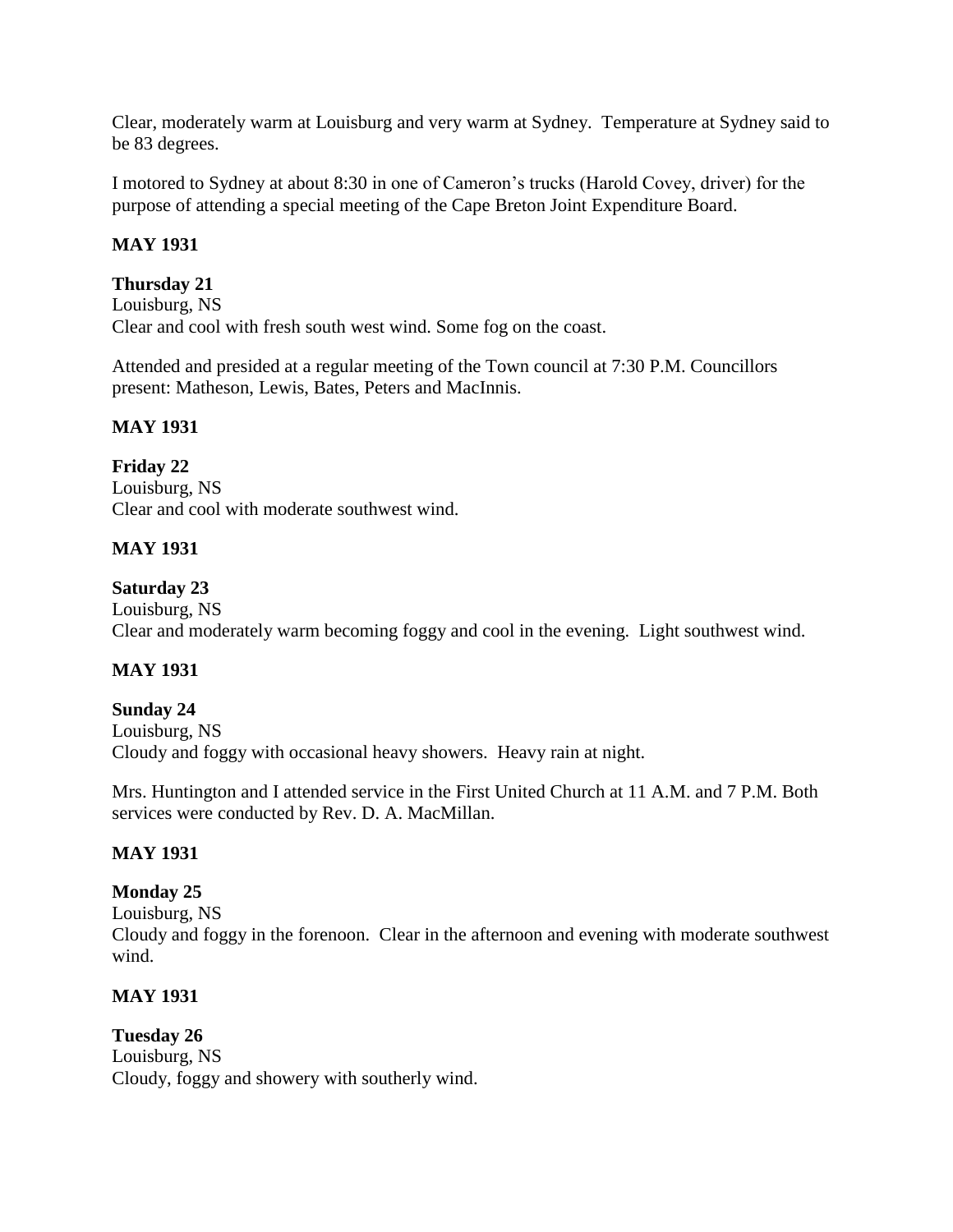The death of Mrs. Christine Townsend took place at her home on Main Street at about 4 A.M.

# **MAY 1931**

# **Wednesday 27**

Louisburg, NS Cloudy and foggy. Clearing in the afternoon.

In company with Mrs. Huntington, I attended choir practice in the First United Church at 9 P.M.

# **MAY 1931**

# **Thursday 28**

Louisburg, NS Clear and moderately warm with light variable wind.

The funeral of the late Mrs. Christine Townsend took place at about 1:30 P.M. After a short service at the house, the remains were taken to the First United Church where the funeral service was held by Rev. D. A. MacMillan. The interment took place in the cemetery of the First United Church on Clarke's Road. The Pall Bearers were as follows: Arthur Townsend, Charles Beaver, [blank].

# **MAY 1931**

# **Friday 29**

Louisburg/Sydney, NS Clear and moderately warm with light variable wind.

Shortly after noon, Mrs. Z. W. Townsend, Emeline and I motored to Sydney with Wesley Townsend. Mrs. Townsend and Emeline spent the afternoon shopping while Wesley and I wandered around the city trying to kill time. We all left for home at about 5:30 P.M. arriving at about 6:45.

# **MAY 1931**

### **Saturday 30**

Louisburg Moderately warm and mostly cloudy with light winds.

### **MAY 1931**

### **Sunday 31**

Louisburg

Gabarus

Moderately warm and mostly clear with moderate northeast wind which shifted to southwest in the afternoon.

At about 10:30 A.M., a party consisting of Mrs. Z. W. Townsend, Mrs. Samuel Townsend, Fletcher and Wesley Townsend, Emerson Grant, Emeline and I, left here for Gabarus in two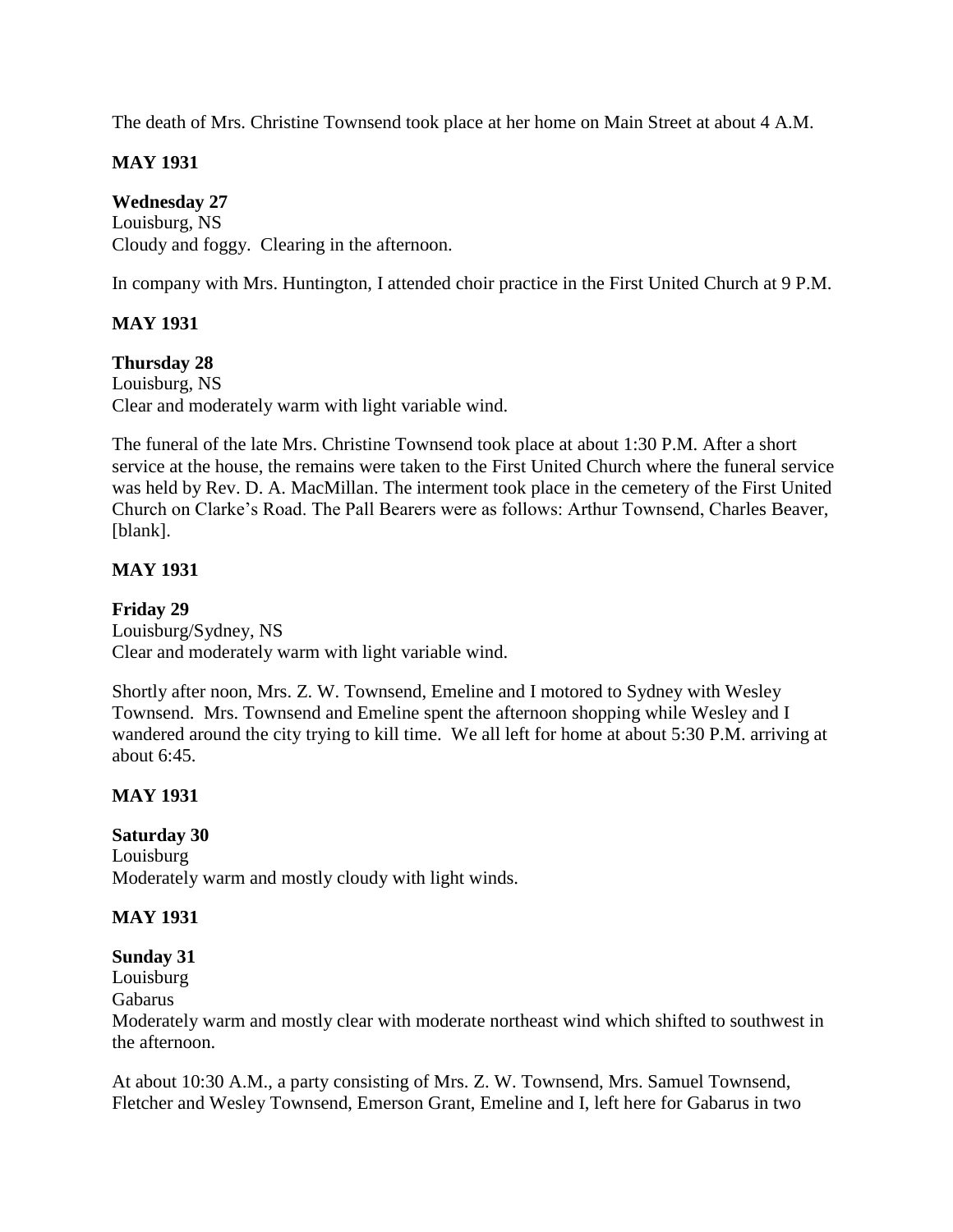automobiles. The route we took was via Albert Bridge, Hillside, Marion Bridge and Big Ridge. At about 1 P.M., we stopped and had lunch in a field near the road at Big Ridge. We finally arrived at Gabarus at about 3 P.M. After visiting the cemetery at Gabarus and the homes of Charles Bagnall, Russell Bagnall, Capt. John Grant and Capt. Albert Bagnall, we left for home at about 5:30 P.M. arriving at Louisburg at about 7:45.

# **JUNE 1931**

# **Monday 1**

Louisburg, NS Cloudy and foggy with showers. Wind southerly.

# **JUNE 1931**

# **Tuesday 2**

Louisburg/Sydney, NS Cloudy, foggy and showery with southerly winds shifting to northeast in the afternoon.

Mrs. Huntington and I motored to Sydney shortly after noon with Wesley Townsend returning at about 5 P.M. While at Sydney, Mrs. Huntington had six teeth extracted by Dr. Dahlgleish.

Attended and presided at a regular meeting of the School Board at 7:30 P.M. Commissioners present: Bates, Peters, MacDonald and myself.

### **JUNE 1931**

### **Wednesday 3**

Louisburg, NS Clear and cool with fresh to strong northerly wind.

### **JUNE 1931**

# **Thursday 4** Louisburg, NS

Clear and moderately warm with light winds.

Attended and presided at a regular meeting of the Town Council at 7:30 P.M. All councillors present except Michael MacKenzie.

### **JUNE 1931**

**Friday 5** Louisburg, NS Clear and cool with light northeast wind.

### **JUNE 1931**

**Saturday 6** Louisburg, NS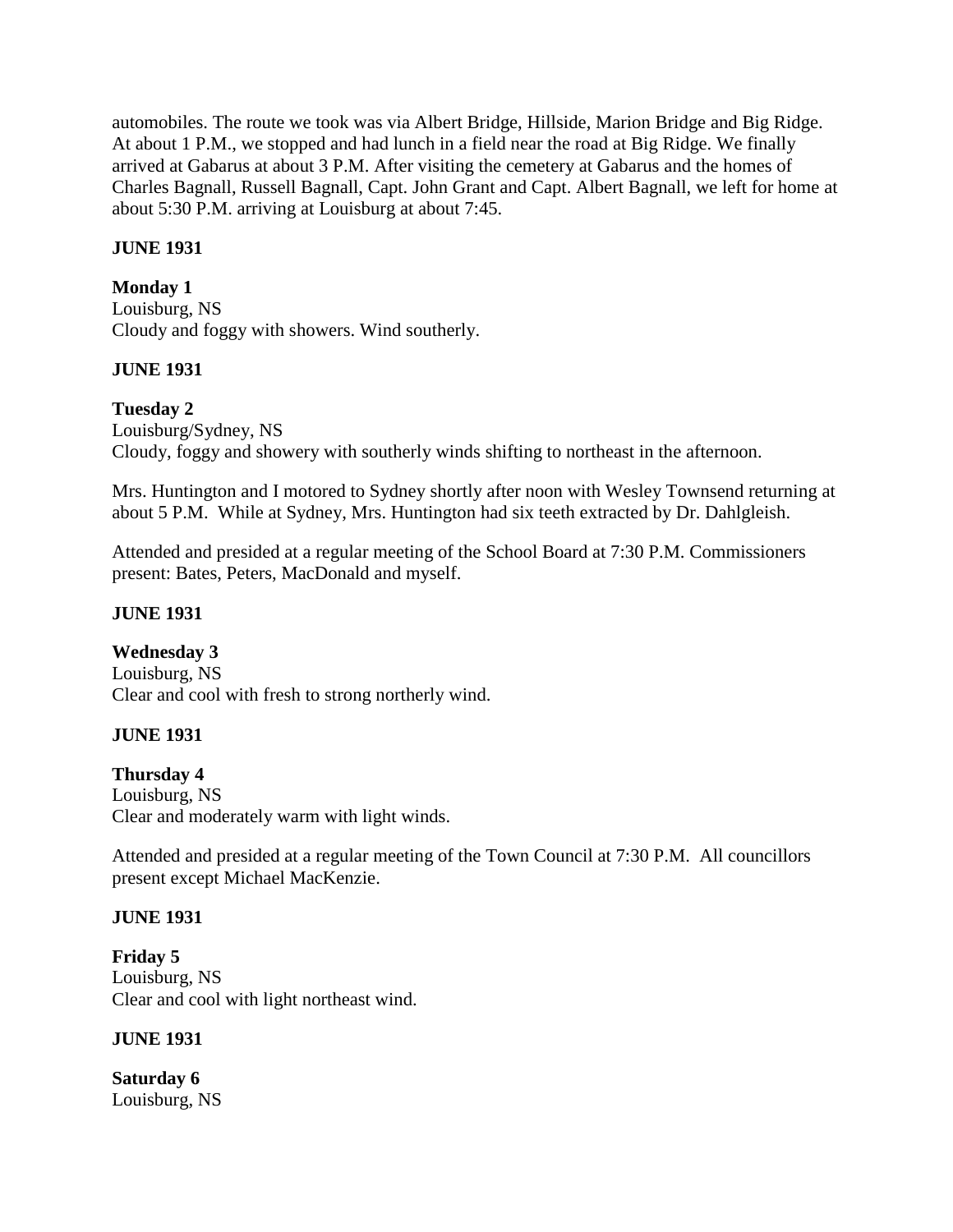Cloudy, foggy and showery with southwest wind. Partly clear in the evening. Wind shifting to northwest.

### **JUNE 1931**

### **Sunday 7**

Louisburg Cool and mostly cloudy with light southwest wind.

Emeline and I attended service in the First United Church at 11 A.M. and 7 P.M. Both morning and evening services were conducted by Rev. D. A. MacMillan.

### **JUNE 1931**

**Monday 8** Louisburg Cool and partly clear with light winds.

### **JUNE 1931**

**Tuesday 9** Louisburg Cool and cloudy with light northeast wind.

### **JUNE 1931**

### **Wednesday 10**

Louisburg, NS Cool and mostly cloudy with moderate to light easterly wind.

In company with Emeline, I attended choir practice in the First United Church at 9 P.M.

### **JUNE 1931**

**Thursday 11** Louisburg/Sydney, NS Cool and partly clear with light easterly wind.

Motored to Sydney in the forenoon with Wesley Townsend and Emeline. Left Louisburg at about 9 A.M. returning at about 5 P.M.

### **JUNE 1931**

**Friday 12** Louisburg, NS Cloudy and cool with light easterly wind. Rain at night.

### **JUNE 1931**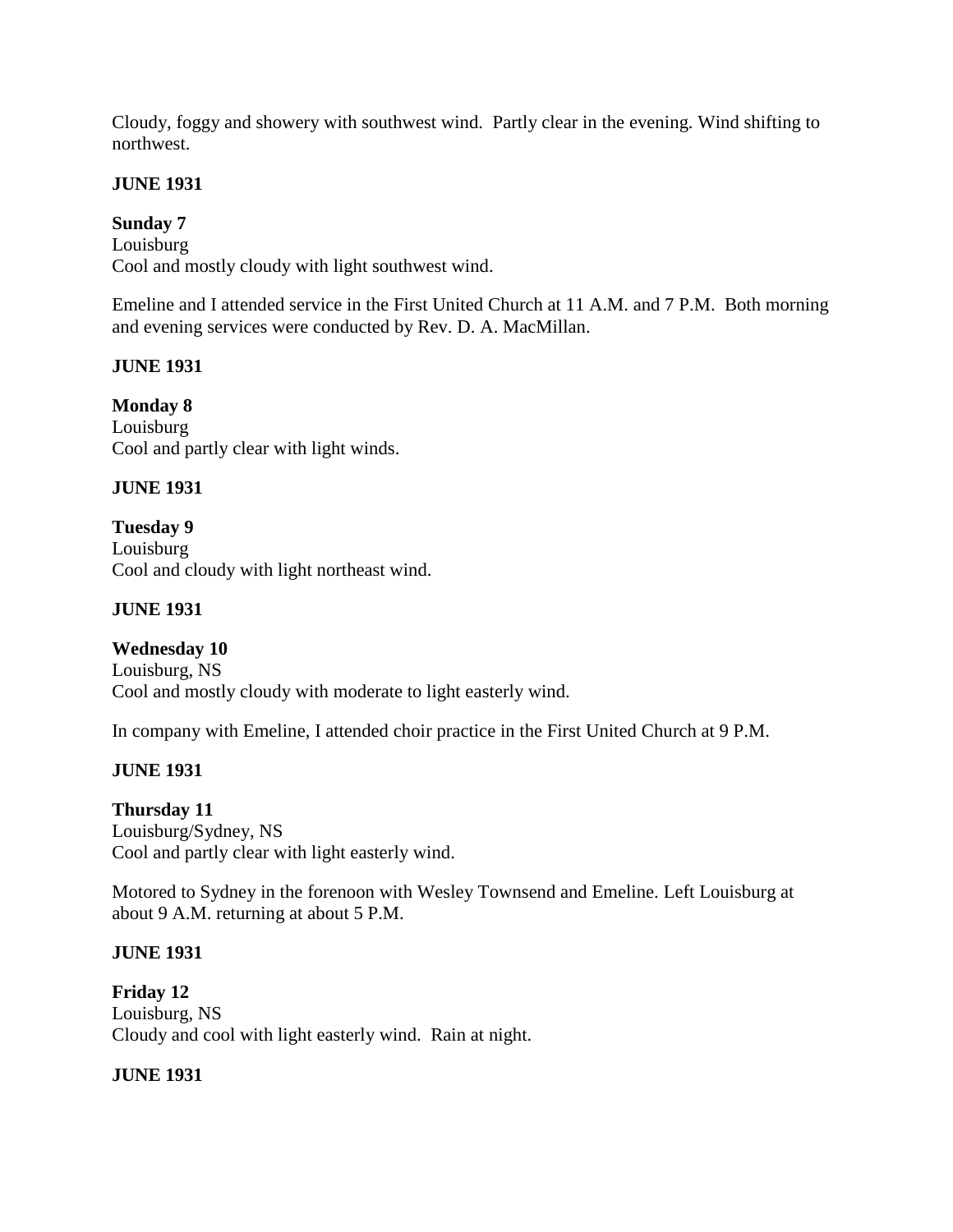### **Saturday 13**

Louisburg, NS Cloudy and moderately cool with light northeast wind. Partly clear in the evening.

# **JUNE 1931**

# **Sunday 14**

Louisburg, NS Clear and moderately cool with moderate south west wind.

At 11 A.M. and 7 P.M., Emeline and I attended service in the First United Church. Both morning and evening services were conducted by Rev. D. A. MacMillan.

In the afternoon in company with Emeline, I walked to the lighthouse via Havenside returning at about 5 P.M.

# **JUNE 1931**

# **Monday 15**

Louisburg, NS Clear and moderately cool with moderate to fresh southwest wind.

Naval Defense Seaplane W. E. arrived from Sydney at about 9 P.M. and for about one hour flew over Louisburg and vicinity. It had been prearranged by Judge Walter Crowe of Sydney that she should land near "Old Town" and a mooring had been placed for her convenience by Mr. Price the caretaker of the National Park. But for some reason unknown to me the plane did not alight. The seaplanes W. E. and W. D. arrived at Sydney about two weeks ago and I understand since that time they have been engaged in taking aerial views of Cape Breton Island for mapping purposes. The plane's visit here today was for the purpose of taking photographs from the air of Louisburg and the surrounding district. Mr. A. A. Martell, M.L.A. and I motored to the park to meet the commander of the plane and show him points of interest as previously arranged but as he did not land, we returned shortly before noon.

### **JUNE 1931**

# **Tuesday 16**

Louisburg, NS Cloudy and moderately cool with light southwest wind.

Mr. Steele of North Sydney dealer in monuments and grave stones arrived here in the forenoon with two other men for the purpose of erecting a grave stone at the grave of Uncle John N. Spencer. At the request of Mrs. Spencer, I accompanied them to the cemetery and showed them where to place the stone after which I went with them to Slattery's Head, where they obtained a quantity of gravel and sand sufficient to make concrete enough for the foundation of the grave stone. Mr. Steele also brought on his motor truck a grave stone to be erected in the Spencer cemetery at Mira to the memory of Mr. & Mrs. William Spencer (my Grandfather and Grandmother) and three of their children who were also buried there. After Mr. Steele and party finished erecting the stone in the Louisburg cemetery, I accompanied them to the Mira cemetery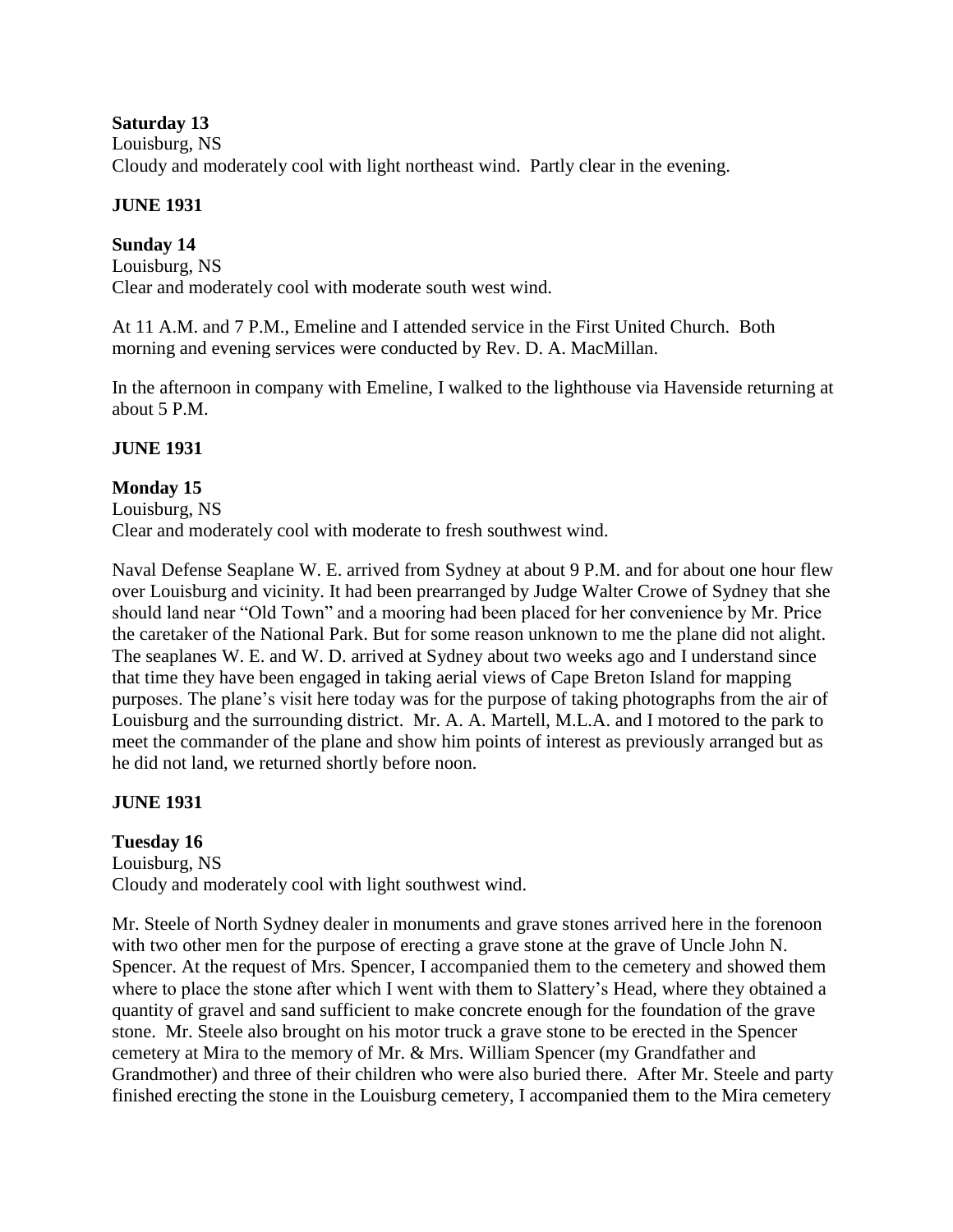where with the assistance of Mr. Asaph Spencer, I located the spot where the grave stone is to be erected. It then being about 4:30 P.M., I left them to do the job according to instruction. After calling at the home of Asaph Spencer for a few minutes, I set out on foot for Mira Gut station to catch the evening train for Louisburg. I arrived there after a brisk walk of about two miles about 7 minutes ahead of the train which I boarded for Louisburg arriving there at about 6 P.M.

### **JUNE 1931**

### **Wednesday 17**

Louisburg Cloudy and foggy with heavy rain during the greater part of the day. Wind southerly.

In company with Emeline, I attended choir practice in the First United Church at 9 P.M.

#### **JUNE 1931**

**Thursday 18** Louisburg, NS Clear and cool.

Attended and presided at a regular meeting of the Town Council at 7:30 P.M. All councillors present except Councillor Bates.

### **JUNE 1931**

**Friday 19** Louisburg, NS Clear and moderately cool with moderate southwest wind.

Attended and presided at a special meeting of the Town Council at 10 A.M.

### **JUNE 1931**

**Saturday 20** Louisburg, NS

Mostly clear with moderate southwest wind.

### **JUNE 1931**

**Sunday 21** Louisburg, NS Partly clear with moderate southwest wind which changed to northerly in the late afternoon. Cool during the early part of the day becoming warm in the evening. Max temperature about 75.

In company with Emeline, I attended service in the First United Church at 11 A.M. and 7 P.M. Both morning and evening services were conducted by Rev. D. A. MacMillan.

### **JUNE 1931**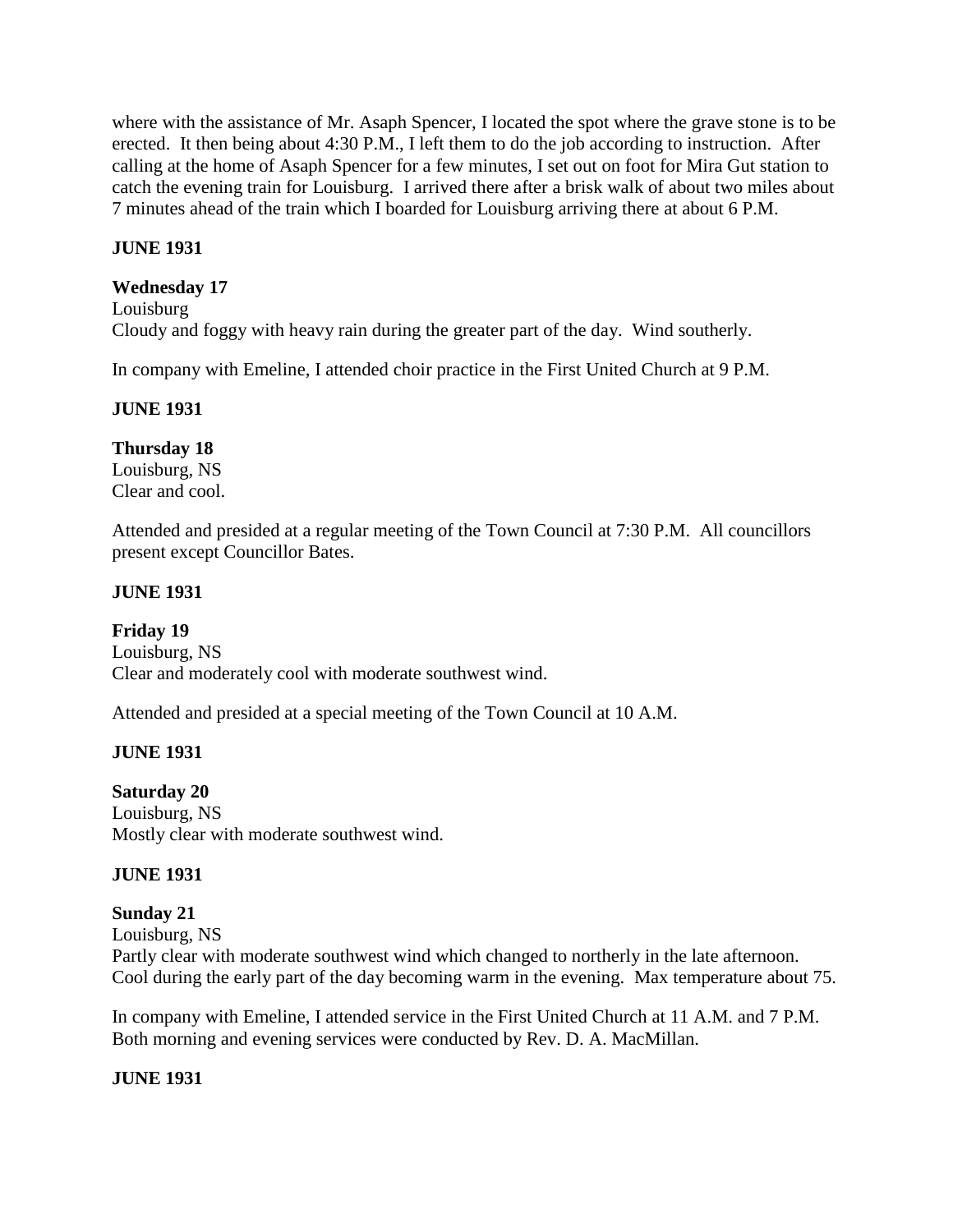### **Monday 22**

Louisburg, NS Clear and moderately warm with fresh to strong north west wind.

### **JUNE 1931**

**Tuesday 23** Louisburg, NS/Sydney, NS Clear and cool with fresh to strong northwest wind.

I motored to Sydney in the morning with Rev. D. A. MacMillan who was going to attend a meeting of the Sydney Presbytery. We arrived at Sydney at about 10:30 A.M. Dined at the Vidal Hotel. Left for Louisburg at 2 P.M., arriving at about 3:30.

### **JUNE 1931**

# **Wednesday 24**

Louisburg, NS Moderately warm and mostly cloudy with light variable wind.

Fletcher and Wesley Townsend, Mrs. Z. W. Townsend, Mrs. Patience Townsend and Emeline motored to Vally, NS (two cars). Fletcher Townsend is to be married this evening or tomorrow morning to Miss Lila Townsend.

### **JUNE 1931**

### **Thursday 25**

Louisburg, NS Clear and moderately warm with moderate to light northeast wind.

The marriage took place at Vally, NS at about 11 A.M. today of Fletcher Townsend of Louisburg to Miss Lila Townsend formerly of this town but for the last ten years a resident of Boston Mass. The ceremony was performed by Rev. H. D. Townsend, brother of the groom.

Wesley Townsend, Mrs. Z. W. Townsend, Mrs. Patience Townsend and Emeline who motored to Vally, NS to be present at the wedding of Fletcher Townsend and Lila Townsend, returned home at about 10:15 P.M.

### **JUNE 1931**

### **Friday 26**

Louisburg, NS Partly clear with some fog moderately warm with light to moderate southwest wind.

I attended and presided at a special meeting (for regular business) of the town Council at 7:30 P.M. Councillors present, Bates, MacKenzie, Peters, Matheson, MacInnis and Lewis. In checking up on the amount expended to date of our Unemployment Relief Appropriation, we found that the outlay up until and including today, was \$2022.73 which leaves a balance of \$77.25 of our total appropriation of \$2100.00.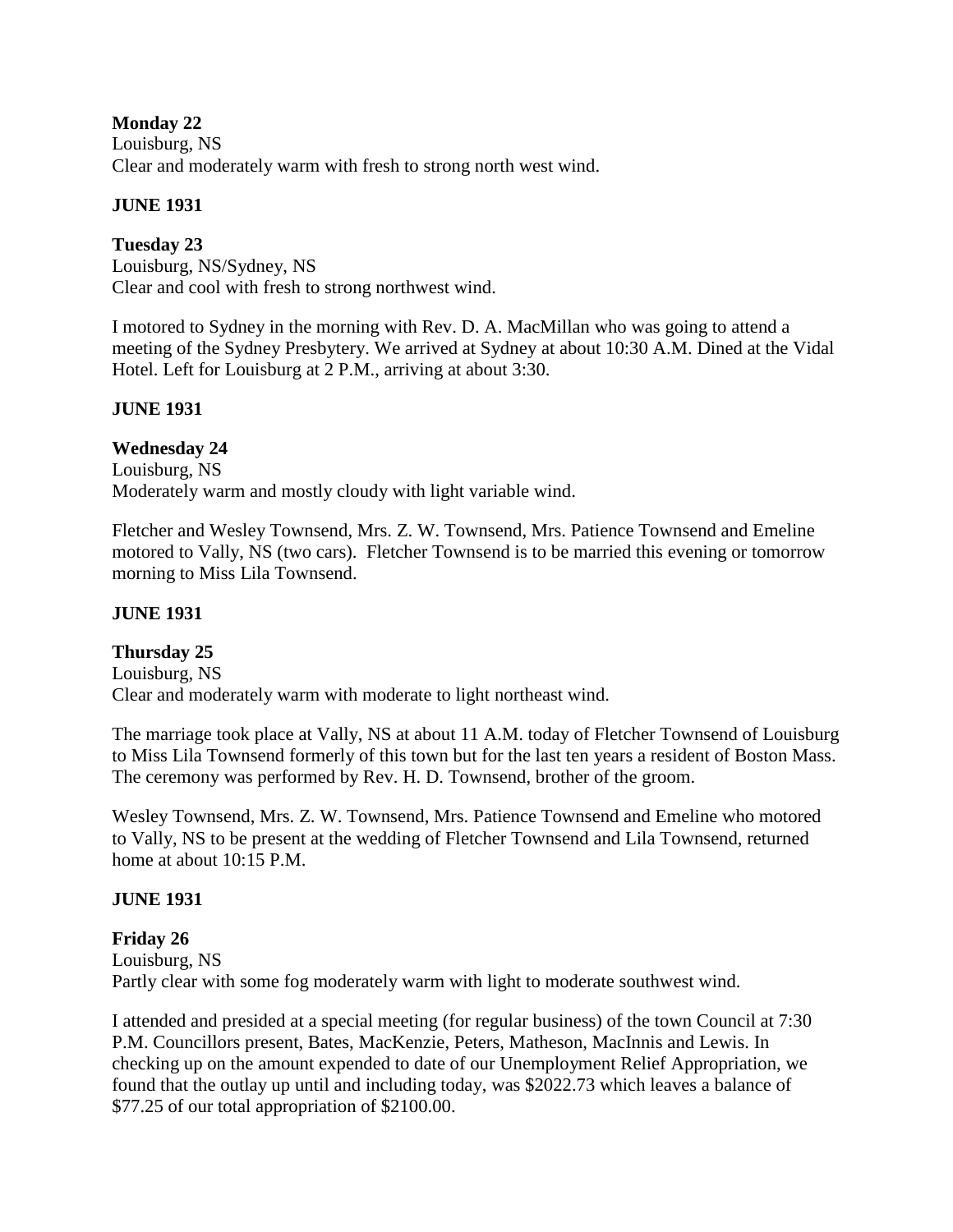### **JUNE 1931**

### **Saturday 27**

Louisburg, NS Cloudy and moderately cool with light to moderate southwest wind. Rain began to fall at about 3 P.M. and continued during the night.

Through a telephone message received from Maria today, I learned that Uncle Arthur L. Huntington had passed away at Newton Centre, Mass. on last Thursday.

### **JUNE 1931**

# **Sunday 28**

Louisburg Rained heavily nearly all day with moderate gale from southeast to east.

In company with Emeline, I attended service in the First United Church at 11 A.M. and 7 P.M. Both morning and evening services were conducted by Rev. D. A. MacMillan.

### **JUNE 1931**

### **Monday 29**

Louisburg

Cloudy and foggy with light southwest wind. Mostly clear and moderately warm in the afternoon.

In the forenoon, I visited Louisburg National Park with Miss Barrington of Sydney, Colonel Cameron of Montreal and Dr. O'Neil of Sydney.

Dr. Bayne held a T.B. clinic in the school building in the forenoon beginning at 9 A.M.

The "Young People's Society" of Knox Church, Glace Bay staged a show in the Masonic Hall in the evening entitled "Aaron Slick from Pumkin Crick". After the performance, the members of the cast and a number of their friends from Glace Bay as well as a number of the members of the United choir went to the home of Mr. D. J. MacInnis where lunch was served to all present by Mrs. MacInnis and family assisted by the ladies of the choir.

### **JUNE 1931**

### **Tuesday 30**

Louisburg, NS Clear and moderately warm with light to moderate easterly wind. Foggy at night.

### **JULY 1931**

**Wednesday 1** Louisburg, NS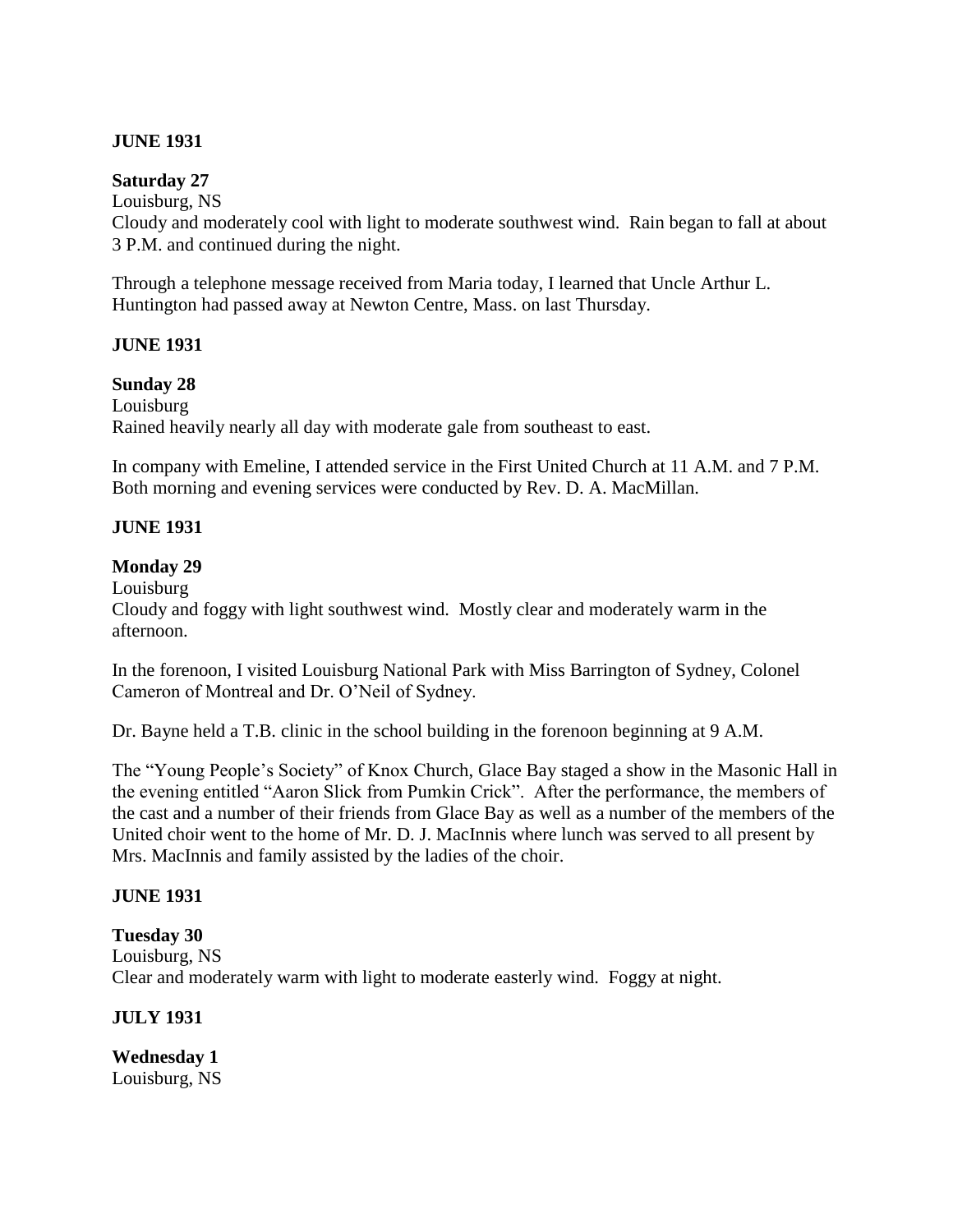Mostly clear in the forenoon becoming foggy in the late afternoon and evening. Light southwest wind.

A general holiday with most of the larger places of business closed. I had my shop open for business from 9 A.M. until 12 noon, from 1 P.M. until 3 P.M. and from 7 to 9 P.M.

# **JULY 1931**

# **Thursday 2**

Louisburg, NS Foggy and warm and mostly cloudy with light [blank]. Maximum temperature about 76.

I attended and presided at a regular meeting of the Town Council at 7:30 P.M.

### **JULY 1931**

### **Friday 3**

Louisburg, NS Cloudy and foggy with light southwest wind. Maximum temperature about 70.

# **JULY 1931**

### **Saturday 4**

Louisburg, NS Cloudy, foggy, misty and warm with light south west wind.

# **JULY 1931**

### **Sunday 5**

Louisburg, NS

Clear and moderately warm with moderate to fresh northwest wind. Maximum temperature about 68.

In company with Emeline, I attended service in the First United Church at 11 A.M. and 7 P.M. Both services were conducted by Rev. D. A. MacMillan.

In the afternoon, Emeline and I visited the cemeteries on Clarke's Road.

### **JULY 1931**

**Monday 6** Louisburg, NS Clear and moderately warm with moderate southwest wind.

### **JULY 1931**

**Tuesday 7** Louisburg, NS Mostly clear with moderate southwest wind.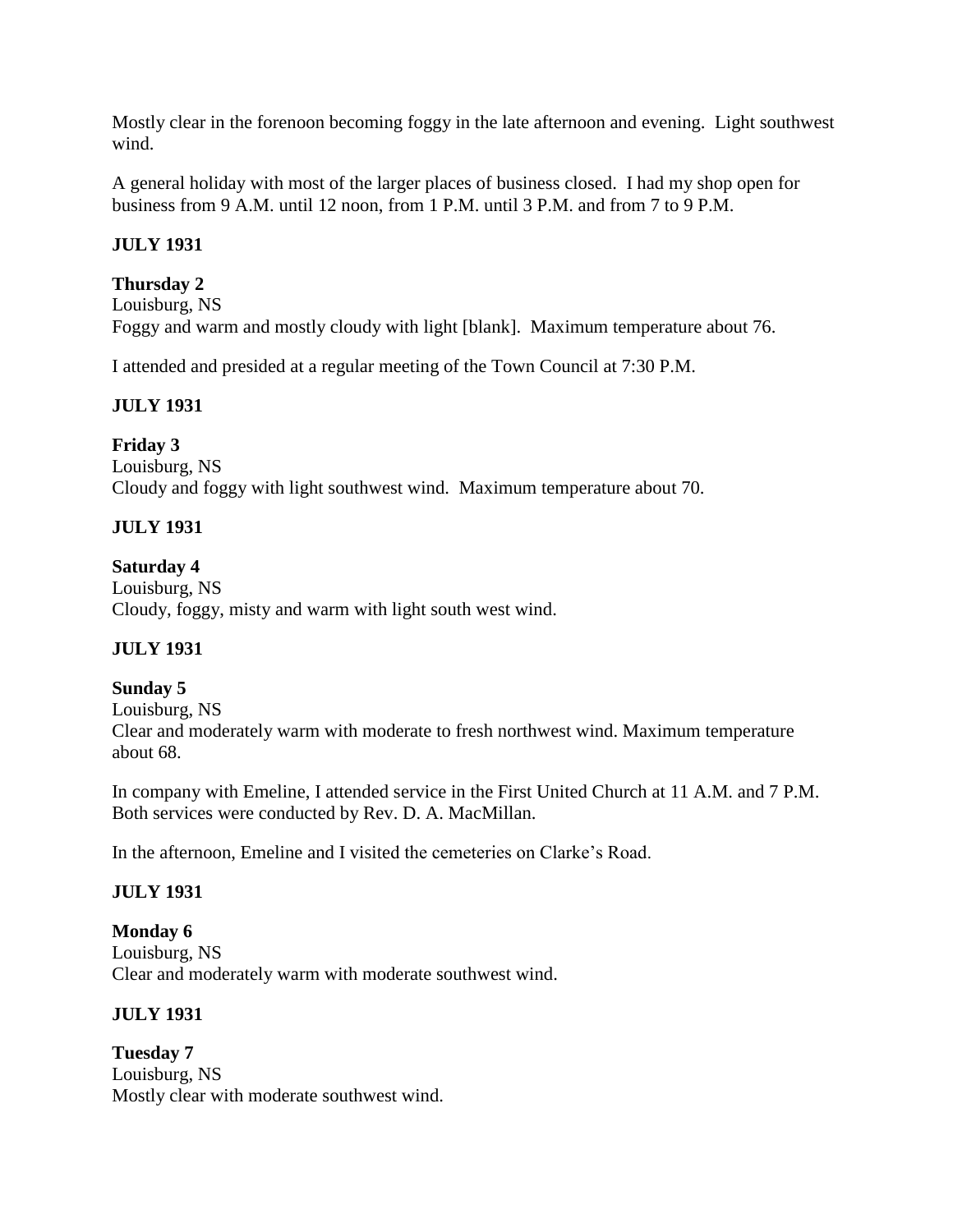I attended and presided at a meeting of the school Board at 7:30 P.M. Commissioners present: Peters, Bates, MacPhee and Huntington.

### **JULY 1931**

### **Wednesday 8**

Louisburg, NS Cloudy, foggy, warm and showery with light southwest wind.

At 9 P.M. in company with Emeline, I attended choir practice in the First United Church.

### **JULY 1931**

# **Thursday 9**

Louisburg, NS Partly clear and warm with some fog. Wind southwest. Maximum temperature about 75.

The First United Church of this town held their annual outing at Mira today. A special train conveyed the picnic party leaving here at 9:30 A.M. and returning at about 4 P.M.

### **JULY 1931**

### **Friday 10**

Louisburg, NS

Warm and mostly clear with some fog in the morning and evening. Wind southwest. Maximum temperature about 75.

### **JULY 1931**

### **Saturday 11**

Louisburg, NS Cloudy, foggy and warm with light southwest wind. Maximum temperature about 70.

### **JULY 1931**

### **Sunday 12**

Louisburg Cloudy and moderately warm with moderate southwest wind.

### Anniversary Service.

Emeline and I attended the Anniversary services of the First United Church at 11 A.M. and 7 P.M. The 11 A.M. service was conducted by Rev. John MacIntosh D.D. of Sydney and the evening service by Rev. Alex E. Kerr of Winnipeg, Man., assisted by Rev. D. A. MacMillan of the First United Church, this town, Mr. Kerr being the preacher. Good congregations were present at both services.

### **JULY 1931**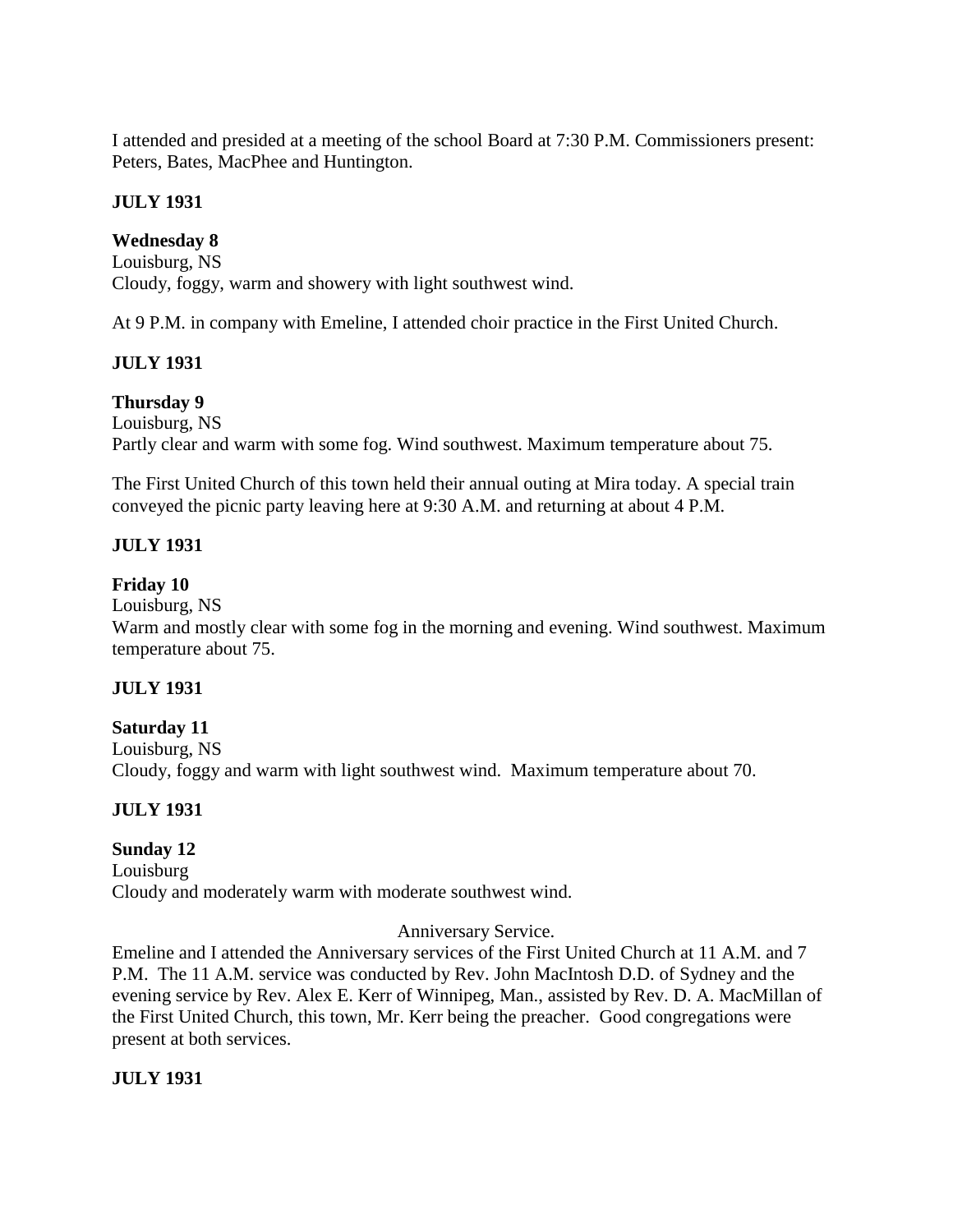**Monday 13** Louisburg, NS Clear and moderately warm with moderate southwest wind.

At 1 P.M., I motored to Sydney with Mr. A. A. Martell and Capt. Isaac H. Cann

# **JULY 1931**

# **Tuesday 14**

Louisburg

[Blank page.]

### **JULY 1931**

### **Wednesday 15**

Louisburg, NS

Cloudy with some fog during the morning and evening. Clear and warm during part of the day. Some thunder and lightening with showers in the late afternoon.

The brotherhood of Knox United Church Glace Bay [blank].

# **JULY 1931**

# **Thursday 16**

Louisburg/Salmon River

Cloudy and threatening in the morning. Rain began to fall at about 10 A.M. and continued until the afternoon. Wind south to southwest.

In the forenoon, Wesley Townsend, Z. W. Townsend, Emeline and I motored to Clifford Huntington's at Salmon River, arriving shortly before noon. I remained at Clifford's while the rest of the party returned to Louisburg. Heber motored down to Clifford's in the afternoon and took me up home where I found mother quite well and very glad to see me.

# **JULY 1931**

**Friday 17** Salmon River Clear and moderately warm with moderate northeast wind.

In the afternoon, I visited the home of William Huntington and remained for a short time. Aunt Lizzie, who is upwards of 80 years of age, was very much pleased to have me call but did not know me at first sight as it is about 12 years since she saw me before. After leaving, I visited the home of Arthur Huntington where I found the folks are well and busily engaged in picking and packing strawberries for the market. Arthur informed me that this years crop of berries was the largest he ever had. After remaining at Arthur's for about one hour, I returned to Heber's at about 5 P.M.

### **JULY 1931**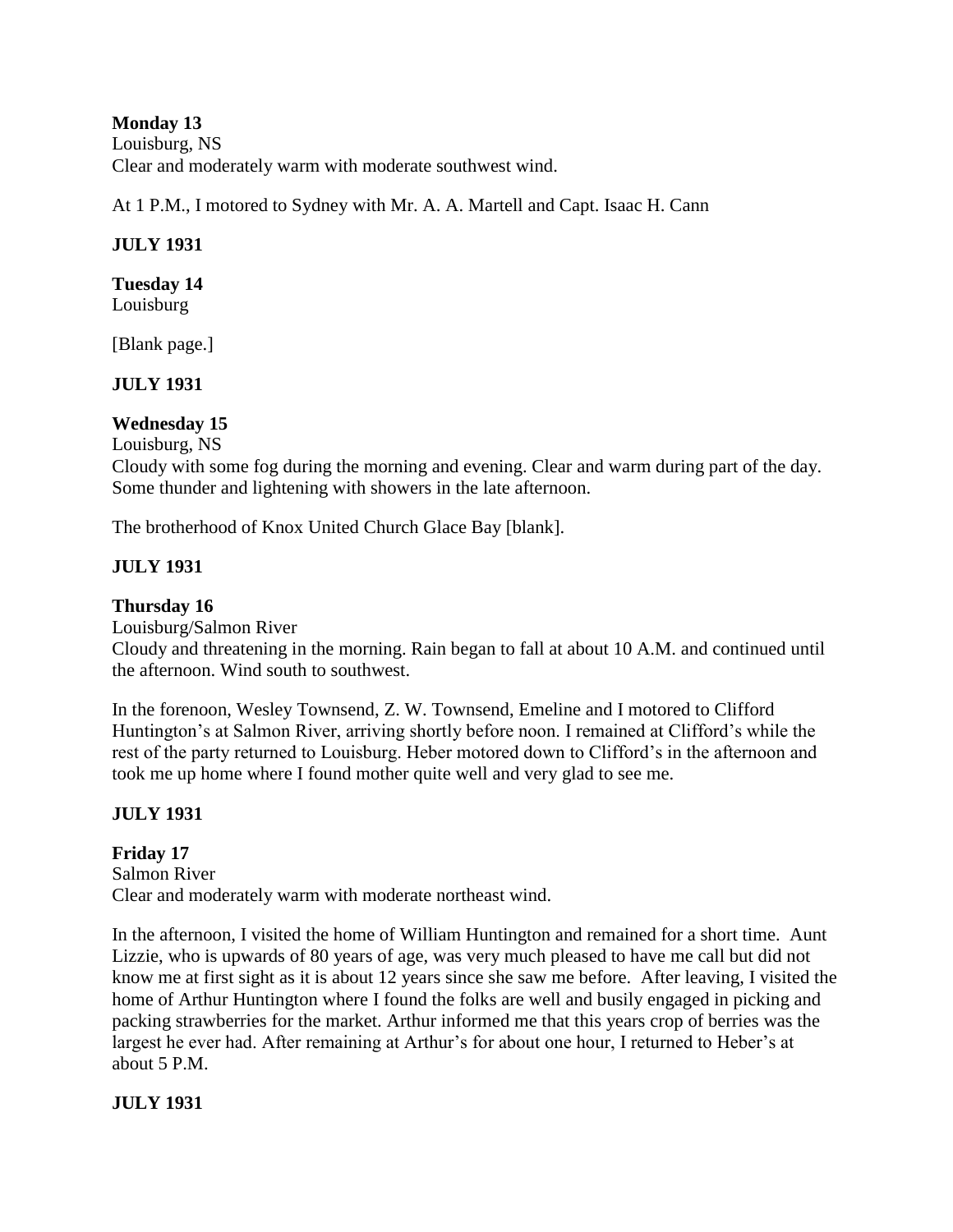### **Saturday 18**

Salmon River Rained heavily during the forenoon. Partly clear in the afternoon and evening. Wind northeast.

In the afternoon, Heber and I motored down to Clifford's where we took Clifford's boat and rowed across the river and visited the home of Mr. Arnold Severance.

# **JULY 1931**

### **Sunday 19**

Salmon River/Louisburg Clear and moderately warm with moderate to fresh northwest wind.

# **JULY 1931**

# **Monday 20**

Louisburg, NS Clear and moderately warm with moderate south west wind.

Rev. H. D. Townsend who is now stationed at Valley, NS accompanied by two of his sons, Alvin and Wofford, arrived by motor car in the evening for the purpose of visiting relatives and friends in Louisburg.

# **JULY 1931**

### **Tuesday 21**

Louisburg, NS Moderately warm and mostly cloudy with moderate to fresh southwest wind. Showery during the evening

# **JULY 1931**

### **Wednesday 22**

Louisburg, NS Moderately warm and mostly cloudy with some fog. Wind southwest.

In company with Emeline, I attended choir practice in the First United Church at 9 P.M.

# **JULY 1931**

### **Thursday 23**

Louisburg, NS/Sydney, NS Cloudy and foggy with a light shower of rain in the forenoon. Clear and warm during the afternoon and evening.

At about 10:30 A.M., a party consisting of Fletcher Townsend, Mrs. Fletcher Townsend, Wesley Townsend, Rev. H. D. Townsend, Mrs. Z. W. Townsend, Mrs. Patience Townsend, Alvin Townsend , Wofford Townsend, Emeline and I in two cars motored to Sydney, New Waterford,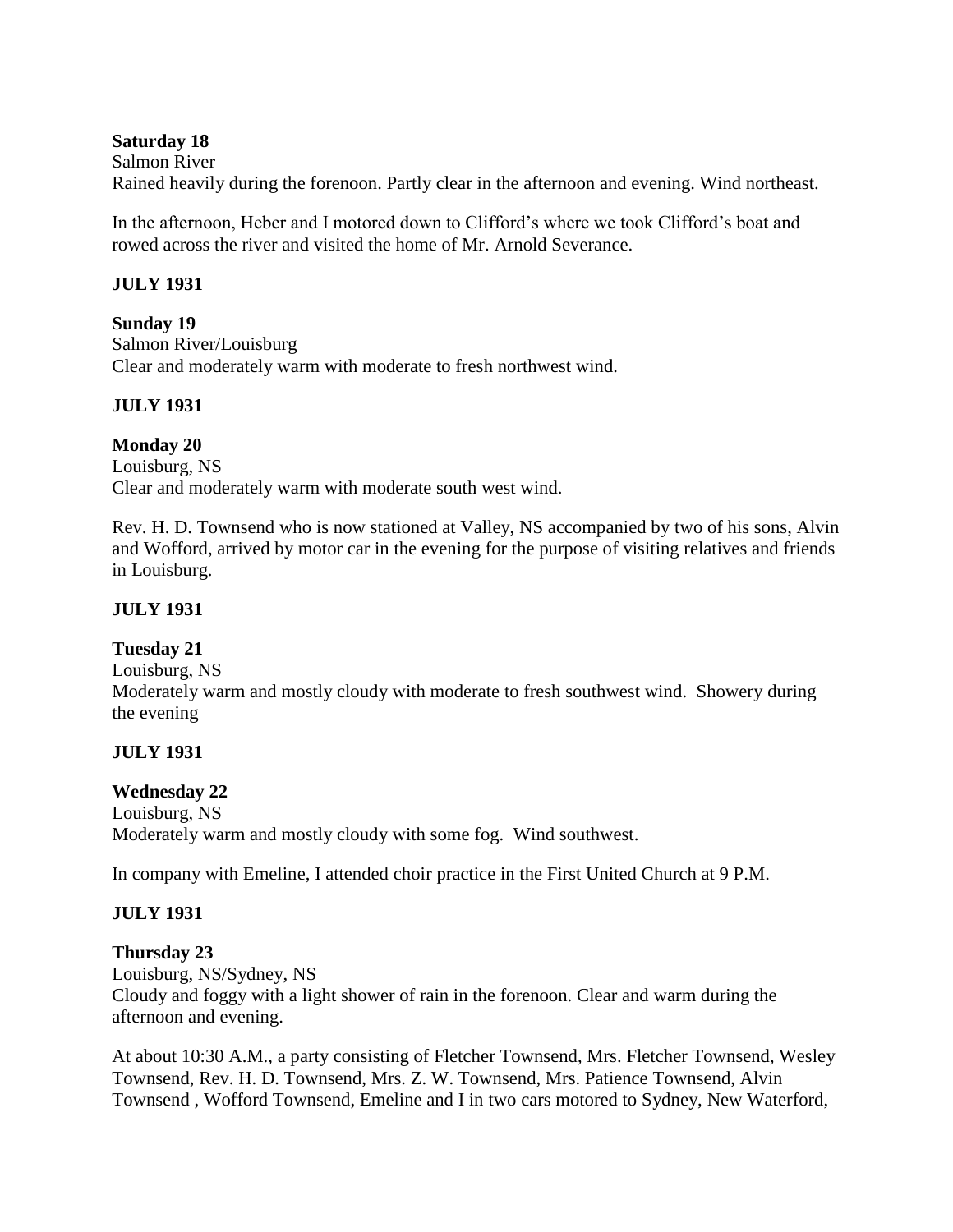Dominion, Glace Bay, Port Morien and Mira arriving back to Louisburg at about 7 P.M. On our way to New Waterford, we stopped and had lunch by the roadside and returning in the evening we had lunch at the "Brick yard", Mira. The weather was splendid in the afternoon and we all enjoyed the trip immensely. At Brick Yard, I called at the home of Colin Ferguson and engaged him to build a chimney for the Louisburg school which is now under repairs following the fire which took place on the roof of the building last spring.

# **JULY 1931**

# **Friday 24**

Louisburg, NS Clear and warm with moderate southwest wind. Maximum temperature about 80.

The first sword fish of this season arrived here today and was caught by Nelson Wilcox of Big Lorraine.

# **JULY 1931**

# **Saturday 25**

Louisburg, NS

Cloudy and foggy with some rain in the forenoon. Partly clear for a while in the afternoon becoming foggy in the evening. Wind southwest.

# **JULY 1931**

### **Sunday 26**

Louisburg, NS/Port Morien

Clear and moderately warm with moderate southwest wind. An ideal day followed by a perfect moonlight night.

At 11 A.M., in company with Emeline, I attended service in the First United Church, Rev. D. A. MacMillan was in charge of the service. In the evening Rev. D. A. MacMillan of Louisburg and Rev. Mr. MacIntosh of Port Morien exchanged pulpits. The choirs of the Louisburg and Port Morien also exchanged. The Louisburg United Church choir under the leadership of John A. MacDonald left Louisburg by motor cars at about 5 P.M. and proceeded to Port Morien where they took charge of the music at the evening service in the Morien United Church. At the close of the service, a lunch was served by the ladies of the congregation to the members of the choir and their friends who accompanied them. After lunch was served, we left for home arriving at about 10:20 P.M. The members were as follows: Mrs. J. A. MacDonald (organist), Mrs. Arthur Townsend, Mrs. D. A. MacMillan, Mrs. Edward MacDonald, Mrs. Murdoch Kerr, Mrs. Malcolm MacLeod, Miss Rita Hunt, Miss Bessie MacInnis, Miss Annie MacIntyre, Mrs. M. S. Huntington, Miss Hilda Skinner, John H. Skinner, Malcolm MacLeod, A. W. Stacey, Murdoch Kerr, John A. MacDonald, Harold Covey, Hugh Beaver, Miss Margaret Stacey and M. S. Huntington.

**JULY 1931**

**Monday 27**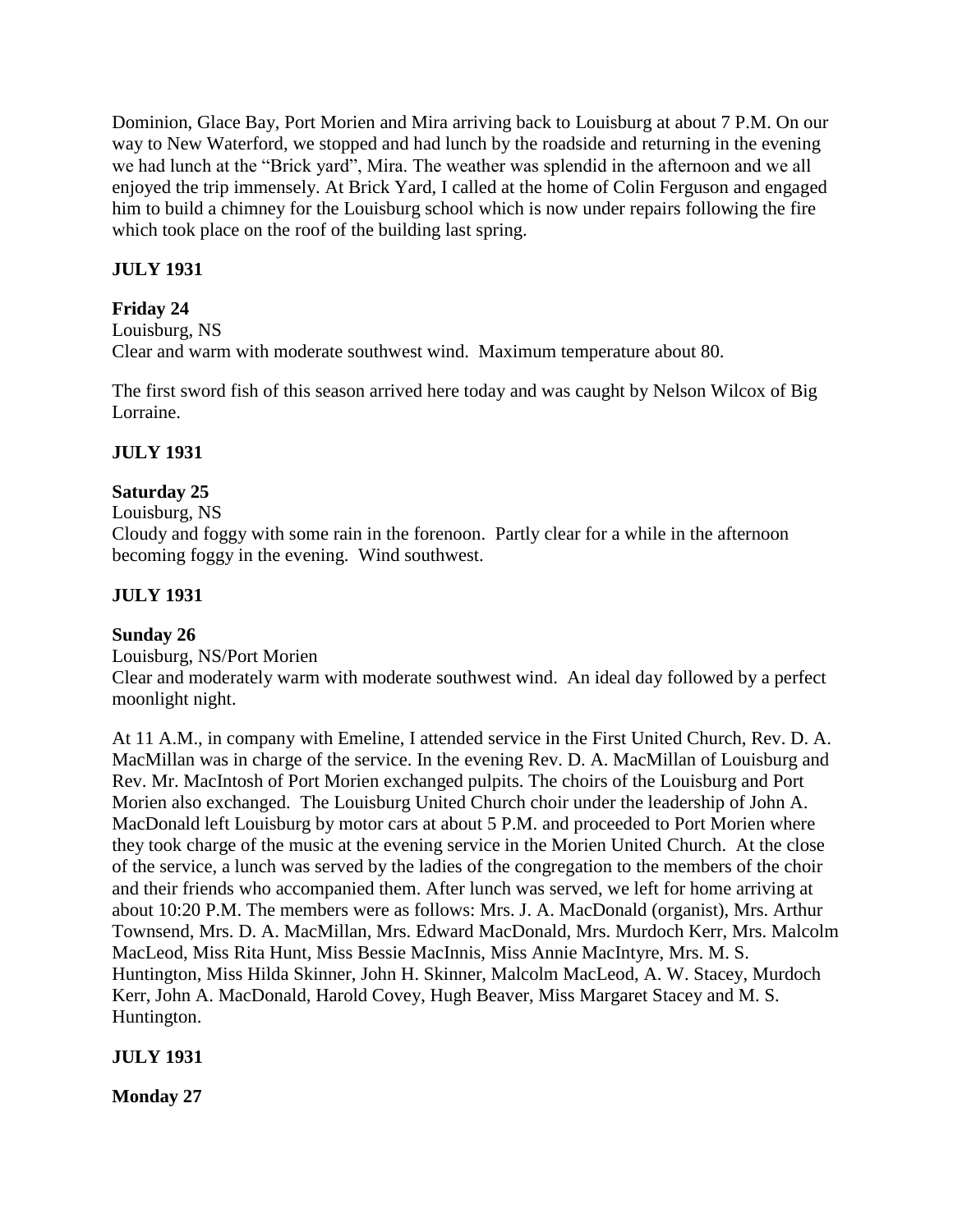Louisburg, NS Clear and warm with moderate westerly wind. Maximum temperature about 80.

About 35 swordfish were brought in today and sold to the local dealers.

Attended and presided at a special meeting of the Town Council at 7:30 P.M. This meeting was called for the purpose of appointing representatives to meet Premier Harrington in connection with the removal of Sydney and Louisburg Railway trains, No's 94 and 95 which took place on June 20, 1931. Councillors present: Peters, Lewis, MacKenzie and Matheson. On motion of the Council, Rev. D. A. MacMillan and Fletcher Townsend were appointed as the town delegates.

# **JULY 1931**

# **Tuesday 28**

Louisburg, NS Clear and warm with moderate southwest wind. Max temperature about 75.

# **JULY 1931**

### **Wednesday 29**

Louisburg, NS Cloudy, foggy and warm with strong west, southwest wind.

# **JULY 1931**

# **Thursday 30**

Sydney, NS/Louisburg, NS Thunder and lightening accompanied by heavy rain in the morning. Stopped raining at about 8 A.M. Mostly clear during the remainder of the day and moderately warm. Wind westerly.

At about 8:45 A.M., I motored to Sydney in one of A. W. Cameron's trucks (Eddie Wilcox driver) for the purpose of attending a conference called by Premier G. S. Harrington to discuss ways and means of obtaining and distributing relief to the unemployed and needy throughout the various towns and the Municipality of the county of Cape Breton as well as the City of Sydney. Among those present at this meeting which was called to order at about 10:30 A.M. in the Supreme Court Chambers, were Hon. G. S. Harrington, Premier of Nova Scotia, Hon. Percy Black, Minister of Highways, Hon. John Douce, Provincial Secretary, Mayor D. W. Morrison, Glace Bay, Mayor MacConnell, Sydney, Mayor Kelly, North Sydney, Mayor Duyer, Sydney Mines, Mayor Mitchell, Dominon, Mayor Hinchy, New Waterford, Mr. Muise, Vice President U.M.W., Pat DeLaney, Secretary U.M.W., Dr. Morrison and councillor D. J. Matheson, Louisburg and H. J. Kelly, Vice President, D. S. Coal Co. The morning session which adjourned at about 1 P.M. was followed by an afternoon session which adjourned at 5 P.M. to meet at 10 A.M. tomorrow. The question of unemployment was thoroughly discussed at both sessions but nothing of a definite nature arrived at. Mayor James MacConnell of Sydney was chairman of the above meetings. At the close of today's conference, I motored to Louisburg with Fletcher and Wesley Townsend.

# **JULY 1931**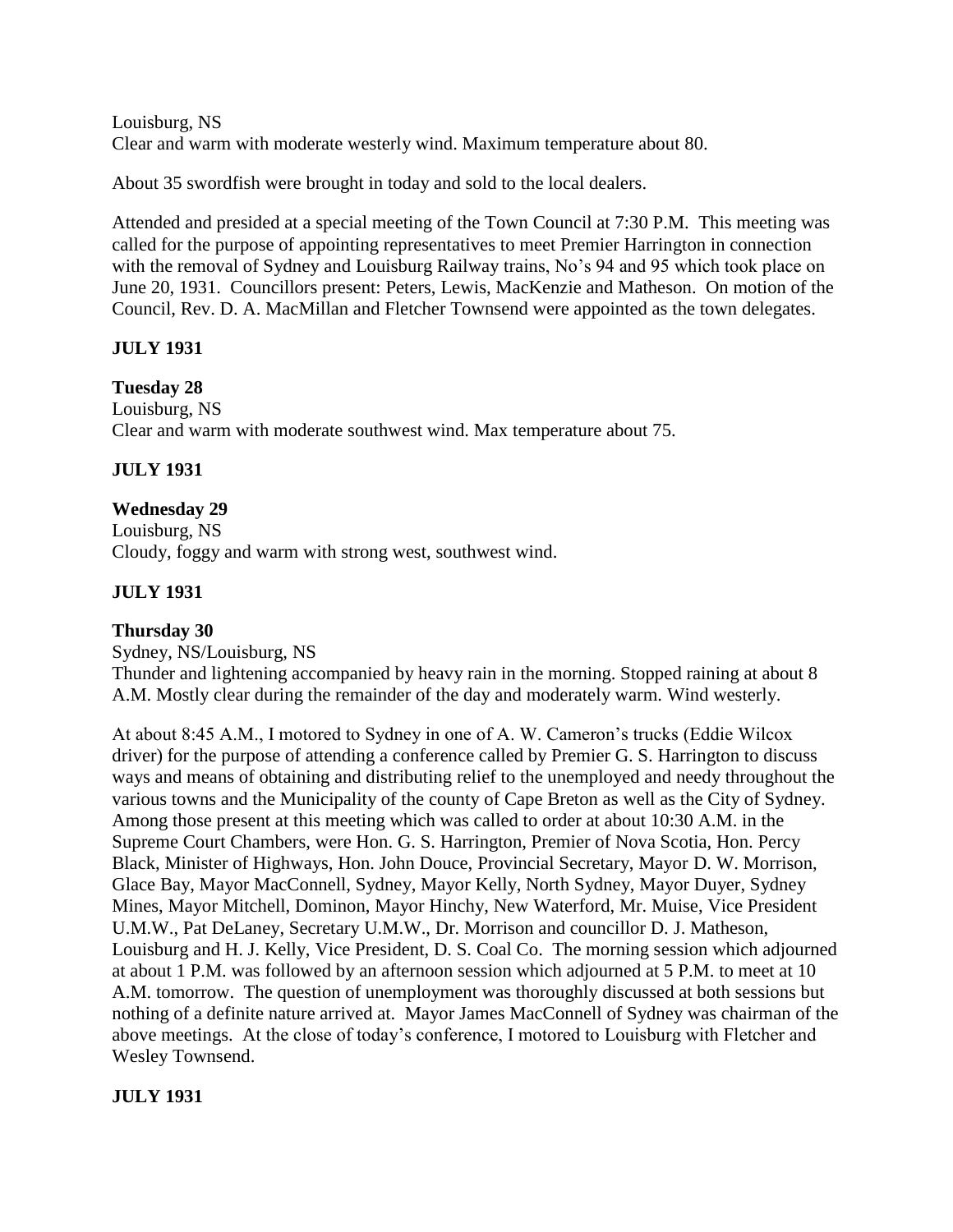### **Friday 31**

Louisburg, NS

Clear and moderately warm with a heavy shower of rain shortly after noon which lasted for a short time. Clear and moderately cool during the remainder of the afternoon and evening. Wind southwest shifting to northwest.

At about 9 A.M., I motored to Sydney with Rev. D. A. MacMillan for the purpose of attending today's session of the unemployment conference which met in the Supreme Court Chamber at 10:30 A.M. Both morning and afternoon sessions were taken up by members of the various locals of the U.M.W in airing their grievances, leaving very little time to discuss the matter for which the conference was convened.

At about 2 P.M., a committee consisting of Allan MacDonald (chairman) representing the Brotherhood of Railway Trainmen, Mr. Adams representing the Glace Bay Board of Trade, D. H. MacLean, Warden of Cape Breton county, D. R. Cameron M.L.A. Glace Bay, Rev. D.A. MacMillan and myself representing the Town of Louisburg met Premier Harrington and officials of the Dominion Steel and Coal Company and S. & L. Railway consisting of H. J. Kelly, Vice Pres. Dominion Steel & Coal Company, J. R. MacIsaac, Traffic manager S.&L. Railway and D. W. MacDonald, Supt. S. & L. Railway. After a two hour session we adjourned without having received any encouragement in respect to the restoring of trains No's 94 and 95.

# **AUGUST 1931**

# **Saturday 1**

Louisburg, NS Cool and mostly clear with a few light showers in the afternoon. Wind northerly.

# **AUGUST 1931**

### **Sunday 2**

Louisburg, NS

Clear and cool in the forenoon becoming cloudy at noon. Heavy showers accompanied by thunder and lightening during the afternoon.

Anniversary services in Catalone United Church at 11 A.M. and 3 P.M. The 11 A.M. service was conducted by Rev. Norman MacQueen of Washington, New Jersey assisted by Rev. D. A. MacMillan of Louisburg United Church. Sermon by Rev. Norman MacQueen. A Gaelic service followed immediately after the English service. At 3 P.M., Rev. Norman MacQueen was again the preacher but was assisted in the service by Rev. A. E. Kerr of Winnipeg, Man. Mr. Bragg, United Church student at Birch Grove and Rev. D. A. MacMillan of Louisburg. Rev. Norman MacQueen preached at Louisburg in the United Church at 7 P.M. At this service he was also assisted by Rev. D. A. MacMillan.

At 10:30 A.M., a party consisting of Fletcher Townsend, Mrs. Fletcher Townsend, Mrs. Patience Townsend, Clifton Townsend, Emerson Grant, Mrs. Z. W. Townsend, Wesley Townsend, Emeline and myself in two cars motored to Catalone and attended both the morning and afternoon services in the United Church. After the close of the morning service we had lunch by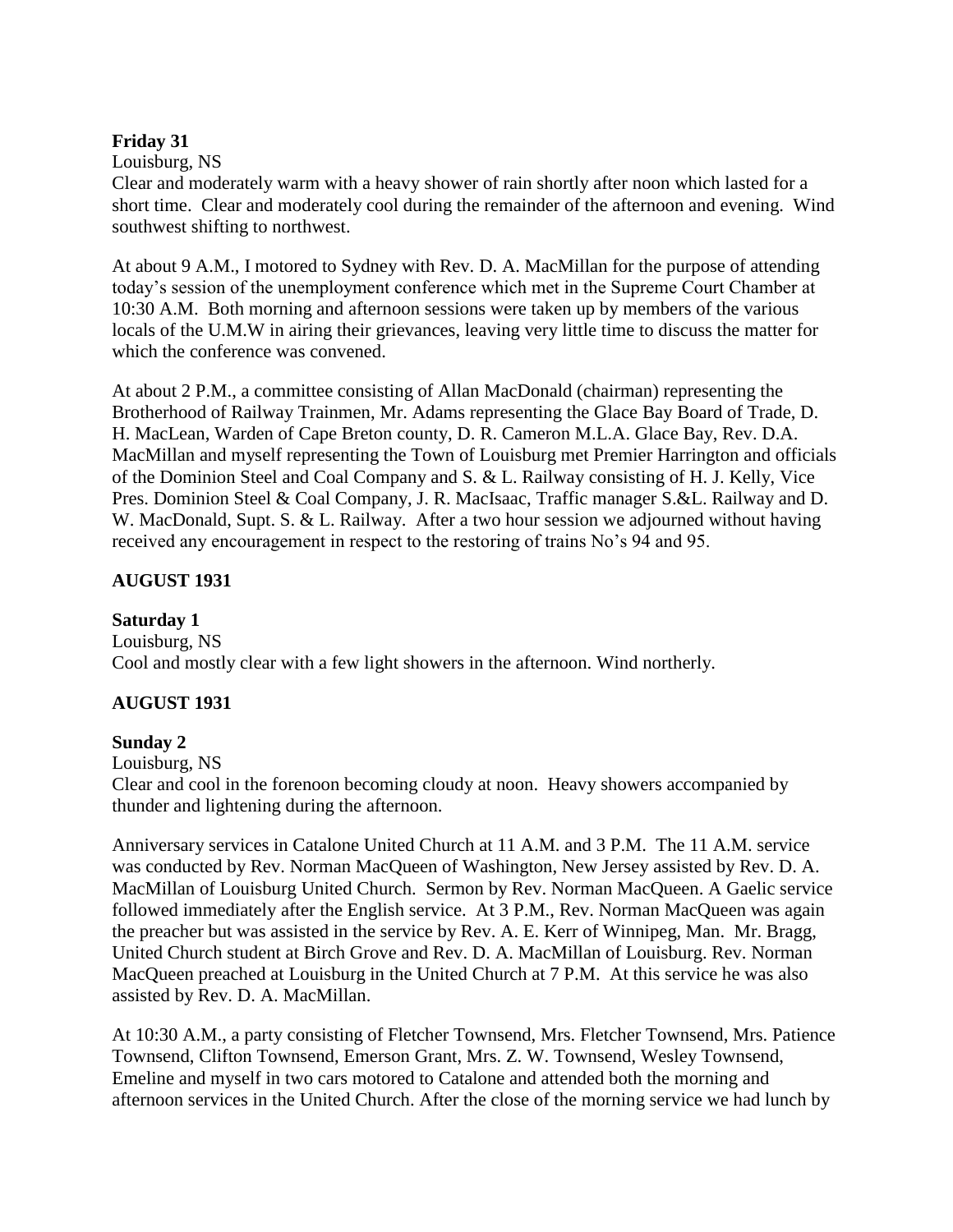the road side near the Bateston school house. After lunch we motored to Albert Bridge and remained there a short time before returning to Catalone. At the close of the afternoon service, we returned to Louisburg arriving at about 4:50 P.M. Emeline and I attended the 7 P.M. service in the United Church at Louisburg. After the evening service we visited the home of William Phalen where Rev. and Mrs. Norman MacQueen and Rev. and Mrs. D. A. MacMillan were also present.

# **AUGUST 1931**

# **Monday 3**

Louisburg, NS Clear and moderately cool with variable winds.

Shortly before noon, I motored to the Louisburg Historic National Park with D. J. Kennedy where we picked up Judge Walter Crowe of Sydney, who had preceded us to the park. We then motored to Kennington Cove where Judge Crowe wished to make some preliminary arrangements in respect to the unveiling of a tablet on the  $26<sup>th</sup>$  of this month to mark the first landing of the British troops on the morning of June 8, 1758. After visiting the cove, we motored back to the park stopping to have lunch by the roadside on the way. Mr. Kennedy left us at the park and motored to town. Judge Crowe and I remained at the park for about two hours and visited some of the points of interest which have lately been revealed by the excavating which is at present being carried on by Park Commission under the direction of Mr. Roberts, engineer. The Judge and I returned to town at about 4 P.M. after which he proceeded to Sydney. Mr. Laurence Price, caretaker of the National Park accompanied us to Kennington Cove and back.

At present there are a large number of boats and small vessels in the harbour engaged in sword fishing. It is reported that about 80 sword fish were landed here today.

### **AUGUST 1931**

### **Tuesday 4**

Louisburg, NS

Heavy rain during the greater part of the day accompanied by strong south to southwest wind which moderated in the afternoon. Foggy and calm in the evening.

At 7:30 P.M., I attended and presided at a regular meeting of the School Board. At this meeting tenders for the job of muriscoing (sic) the interior of the school building were opened. There were three tenders submitted as follows: Freeman Mosher \$250.00, D. M. Johnston \$96.00, Hugh Beaver and Gordon Cameron \$100.00. The contract was on motion awarded to D. M. Johnston for \$96.00. The time limit for having the work finished was set at Aug 22, 1931. The members of the Board present at this meeting were: Clarance Peters, Paul P. Bates and M. S. Huntington.

In the evening, the Louisburg Fire Brigade held a dance in the Masonic hall.

# **AUGUST 1931**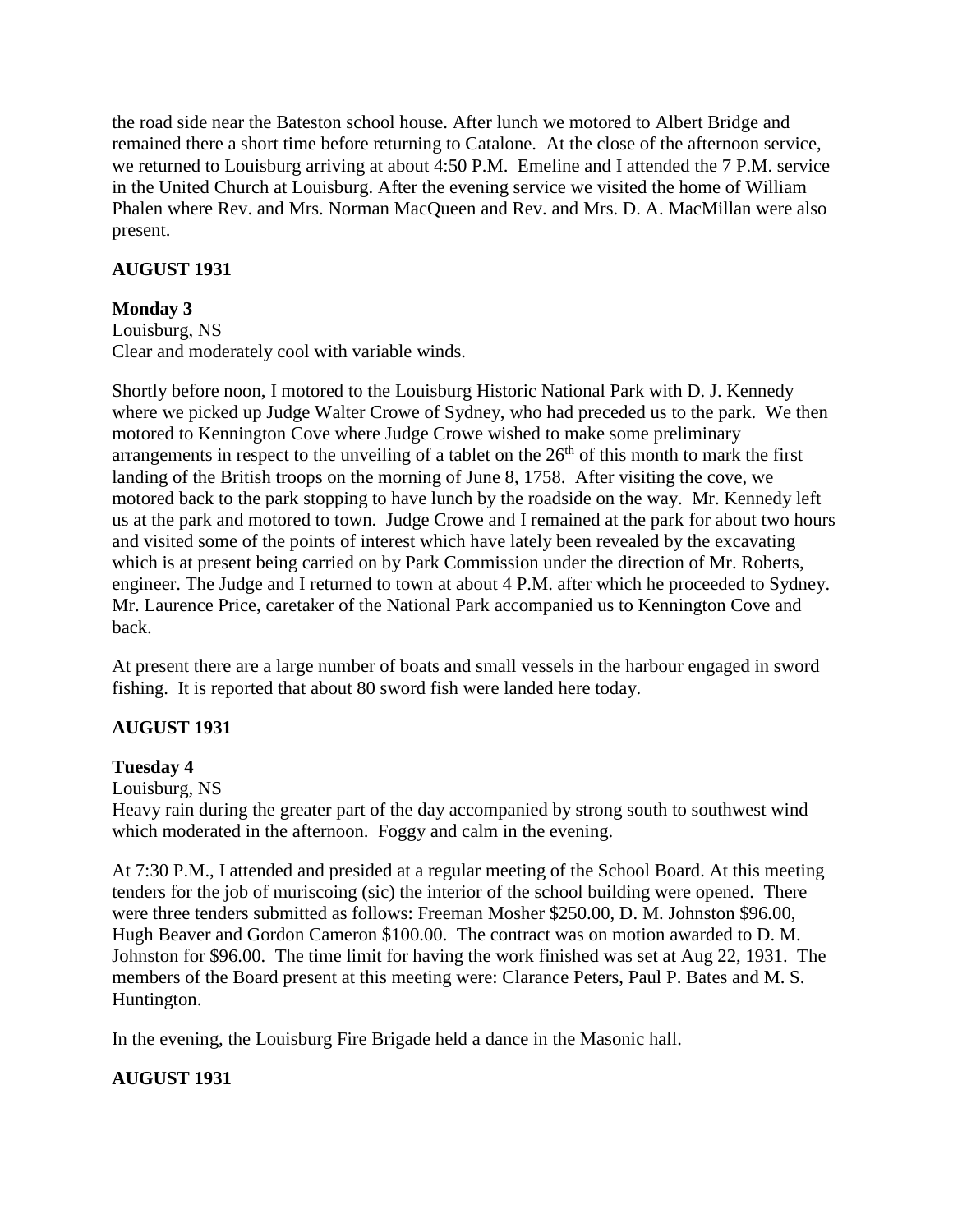### **Wednesday 5**

Louisburg, NS Warm and partly clear with some fog on the coast, wind southwest.

### **AUGUST 1931**

### **Thursday 6**

Louisburg, NS/Sydney, NS Clear and warm with moderate west to north west winds.

At about 8:45, I motored to Sydney in one of Cameron's trucks (Eddie Wilcox, driver) for the purpose of meeting Mr. H. J. Kelly, Vice President of the Dominion Steel and Coal Company and getting his decision on the question of restoring the train service on the S & L Railway which was canceled on June 20, 1931. At Sydney, I met the following members of our committee: Allan MacDonald, D. R. Cameron, M.L.A. Glace Bay and Mr. Adams of Glace Bay. At about 11 A.M., we assembled in Mr. Kelly's office where we were distinctly given to understand that there were no chance of the train schedule which was in force previous to June 20, 1931 being restored. At this meeting which lasted for about two hours, we discussed the matter from every angle but apparently failed to make any impression on the railway officials in the matter of restoring trains 94 and 95 on the S & L Railway. In other words we were flatly "turned down". Present at this meeting in Mr. Kelly's office were the following persons: H. J. Kelly, Vice President and General Manager of the Dominion Steel and Coal Company Ltd., J. R. MacIsaac, Traffic Manager, S & L Railway, D. W. MacDonald, Supt. S & L Railway, M. W. MacDonald, Comptroller, Dominion Steel and Coal Company, [blank] Murphy, assistant Traffic Manager, S & L Railway, D. R. Cameron, M.L.A., Glace Bay, NS, Allan MacDonald, Glace Bay (Chairman of Committee), Mr. Adams representing Glace Bay Board of Trade and myself.

# **AUGUST 1931**

**Friday 7** Louisburg, NS Clear and warm with light to fresh north west wind.

At about 5:30 P.M., I visited the National Park in company with Mr. Whaley, Mr. & Mrs. Eddy and daughter of Ontario who are at present touring the Maritime Provinces.

### **AUGUST 1931**

**Saturday 8** Louisburg, NS Clear and moderately cool with moderate to strong northwest wind.

### **AUGUST 1931**

**Sunday 9** Louisburg, NS Clear and moderately warm with moderate northwest wind.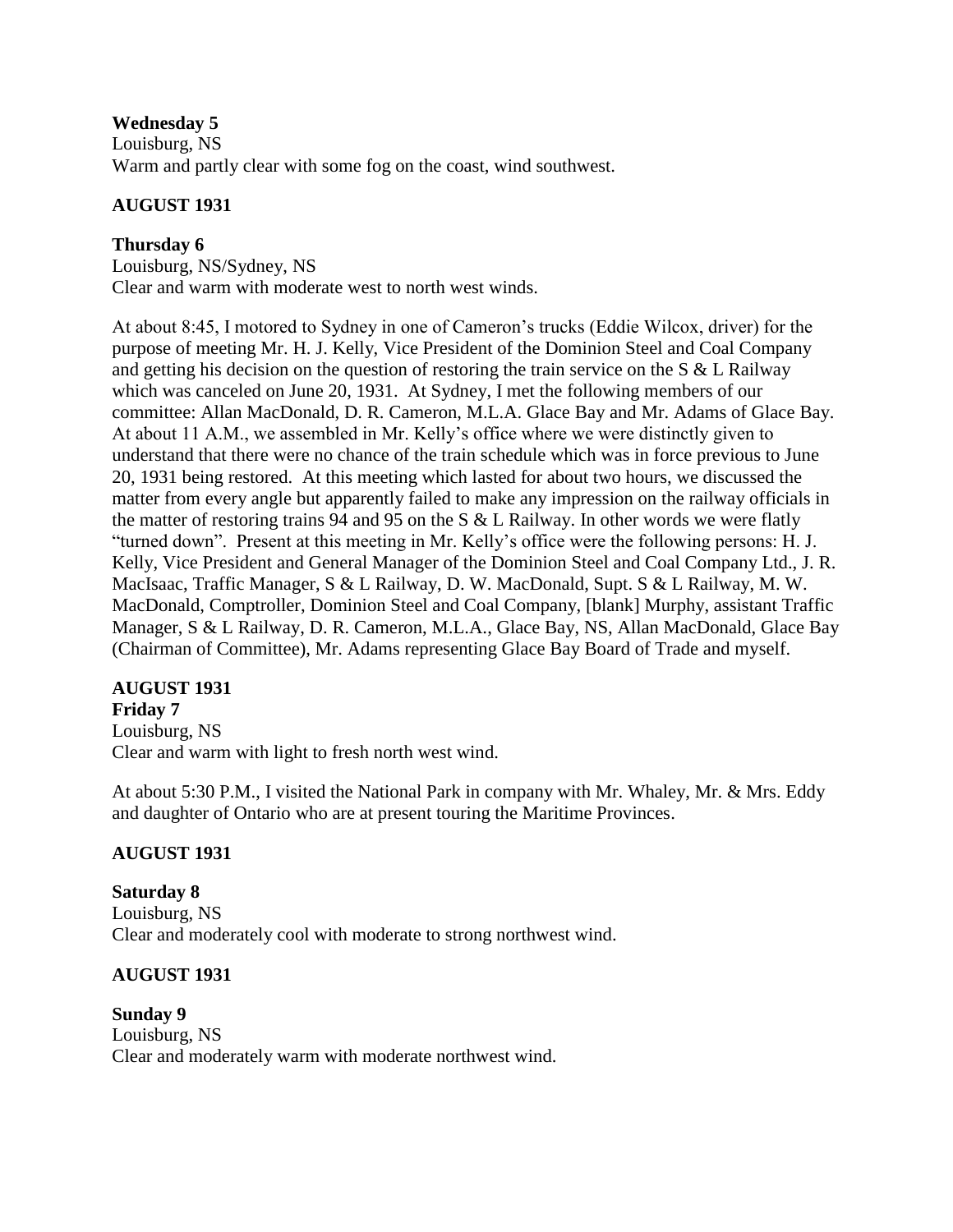I attended service in the First United Church at 11 A.M. and 7 P.M. Both the morning and evening services were conducted by Rev. John MacKinnon of Baddeck in the absence of the Pastor, Rev. D. A. MacMillan who is away on his vacation at Baddeck.

Death of Capt. Thomas Townsend.

The death occurred shortly after noon of Capt. Thomas Townsend aged 87 years. Capt. Townsend who was a life long resident of this town, had been ill for about five months and his death was not unexpected. He is survived by his wife.

### **AUGUST 1931**

### **Monday 10**

Louisburg, NS Mostly cloudy and moderately warm with moderate southwest wind.

At about 4:30 P.M., I visited the National Park with Dr. Eagan of Sydney who was accompanied by Dr. Heagerty and Miss Heagerty and Mr. Perry of Ottawa.

### **AUGUST 1931**

### **Tuesday 11**

Louisburg, NS Clear and warm with light northeast to east wind. Max temperature about 75. A perfect day.

The funeral of the late Captain Thomas Townsend took place at 2 P.M. After a short service at the house, the remains were taken to St. Bartholomew's Church where the funeral service was conducted by Rev. [blank] Whally of Sydney assisted by Mr. Ott, student minister of St. Bartholomew's Church Louisburg and assistant to Rev. L. H. Draper. After the service, the cortege proceeded to the English Church cemetery on Clark's Road where interment took place. The Pall Bearers were as follows: A. A. Martell, W. W. Lewis, Dan MacNeil, John Kelly, John Tutty and Clarance Peters.

### **AUGUST 1931**

# **Wednesday 12**

Louisburg, NS Warm and cloudy with a few light showers. Light variable wind.

### **AUGUST 1931**

**Thursday 13** Louisburg, NS Cloudy and warm with showers and some fog.

### **AUGUST 1931**

**Friday 14** Louisburg, NS Warm and mostly clear with light variable win. Max temperature about 80.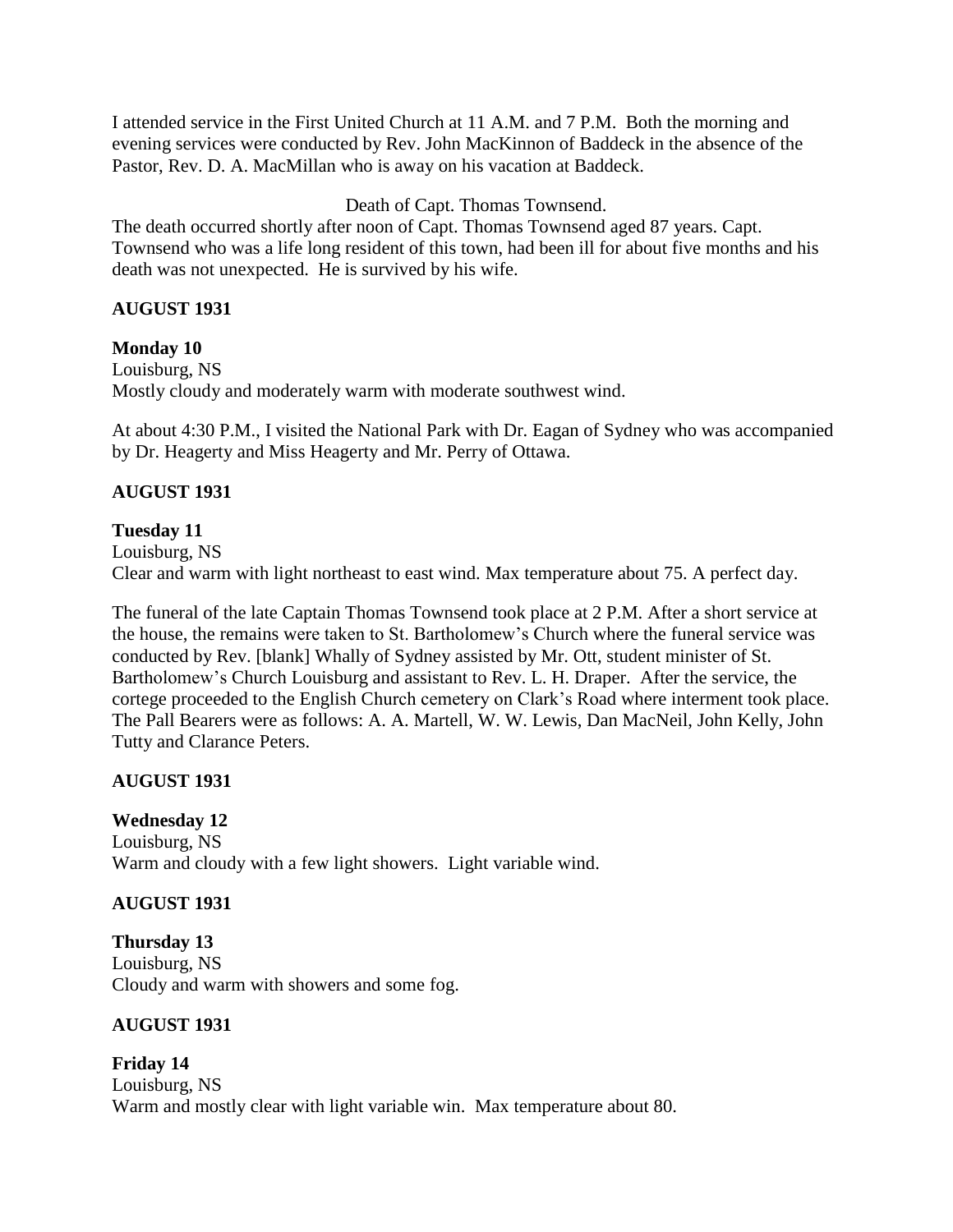### **AUGUST 1931**

**Saturday 15** Louisburg, NS Warm and mostly cloudy with light variable winds.

### **AUGUST 1931**

### **Sunday 16**

Louisburg, NS Clear in the early part of the day becoming cloudy in the late afternoon. Light variable winds.

At 11 A.M. in company with Emeline, I attended service in the First Untied Church. In the absence of the Pastor, Rev. D. A. MacMillan who is on his vacation, Dan Nicholson one of the elders conducted the service.

At about 3 o'clock in the afternoon, the members of the Salvation Army Band from Glace Bay and several Army officers held an open air service on the corner of Main and Warren streets. At 7 P.M., they held service in the First United Church.

### **AUGUST 1931**

### **Monday 17**

Louisburg, NS

Rained heavily nearly all day with fresh to strong south, south east wind which moderated in the evening.

At 7 P.M., I attended and presided at a special meeting (for regular business) of the Town Council.

### **AUGUST 1931**

### **Tuesday 18**

Louisburg, NS/Sydney, NS Cloudy and moderately warm clearing in the afternoon.

Left Louisburg for Sydney at 3:50 P.M., enroute to Halifax for the purpose of attending the  $26<sup>th</sup>$ Convention of the Union of Nova Scotia Municipalities as a representative of the Town of Louisburg. Arrived at Sydney at about 6 P.M. Had supper at the Vidal Hotel. Left on the night train for Halifax.

### **AUGUST 1931**

**Wednesday 19** Halifax, NS Clear and moderately warm. Heavy downpour rain in the evening.

Convention of Nova Scotia Municipalities.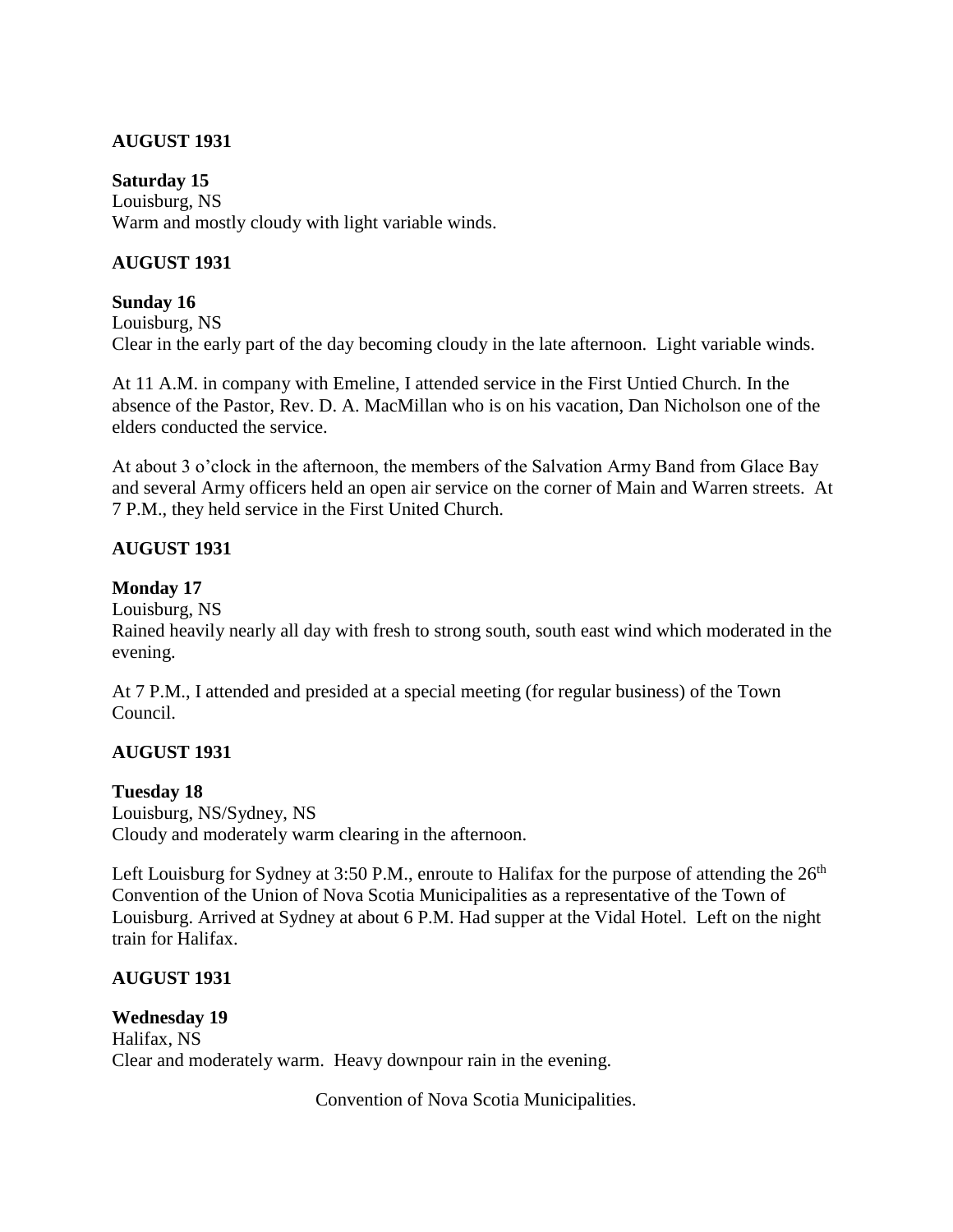Arrived at Halifax at about 10 A.M; Daylight saving time and proceeded to the Technical College where the 26<sup>th</sup> Annual Convention of the Union of Nova Scotia Municipalities opened in the assembly room shortly after my arrival. Addresses of welcome were delivered by Lieut. Governor Frank Stanfield, Mayor Geo. E. Ritchie of Halifax, Warden H. M. Smiley of the municipality of Cumberland and R. J. MacUreith K. C. Chairman of Public Utilities Board of Nova Scotia. Replies to the addresses of welcome were made by Mayor H. W. Rodgers of Amherst, F. M. Munrow Warden of Kings County, J. W. MacLeod, Councillor , Cape Breton County and Mayor H. D. Madden of Liverpool.

I attended the afternoon session where the following papers were read, "Our Health Problems" by Hon. G. H. Murphy, M.D. Minister of Health, "The small problems of Municipal accounting" by W. A. Morrell, C. A.

Attended evening session where Max D. Cormier, M.P. President Union of New Brunswick Municipalities and President of Union of Canadian Municipalities read a paper on "Municipal Affairs" and R. W. McColough, Chief Engineer of Department of Highways, a paper entitled "The Highways of Nova Scotia, Dust Prevention and Snow Removal". R. S. MacKay K. C. Municipal Solicitor for Yarmouth County and President of the Union of N.S. Municipalities presided at each of the above sessions.

### **AUGUST 1931**

### **Thursday 20**

Halifax, NS Clear and warm. Showers in the evening.

Convention of NS Municipalities.

Attended the morning session of the Union of Nova Scotia Municipalities. At this session, the following papers were read: "The Cost of Administration of Justice in Municipalities" by William C. Dunlop L. L.B. Stipendiary Magistrate, Town of Windsor, "The Lucey System of Real Estate Valuation" by Fred J. Lucey.

At 2:30 P.M., assembled with the other delegates on the City Hall grounds where a photograph was taken of the group. After the photograph was taken the delegation wishing to go were taken on a motor trip to "Silver Sands" where a program of athletic sports was carried out. I did not go to Silver Sands but remained in the city during the afternoon and evening.

### **AUGUST 1931**

**Friday 21** Halifax, NS Clear and warm.

Union of N. S. Municipalities Convention.

Attended the last session of the 1931 Convention of the Union of Nova Scotia Municipalities at 10 A.M. F. W. Harris, Town Clerk Annapolis Royal was elected President, 1<sup>st</sup> Vice President - F. M Munroe Warden Kings County.

2<sup>nd</sup> Vice President - H. W. Johnston G.E. City Engineer, Halifax.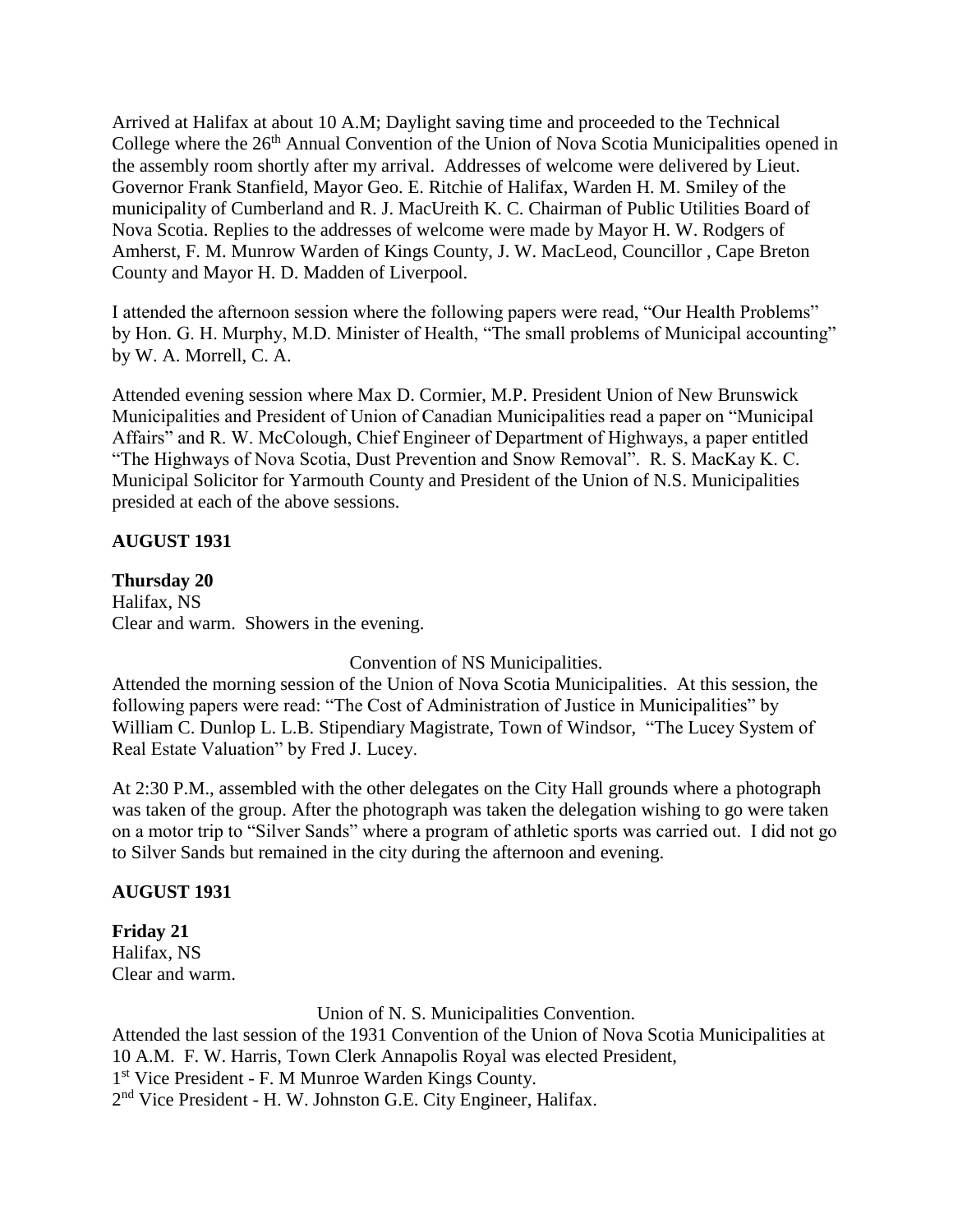Secretary-Treasurer - Arthur Roberts K.C. Bridgewater (re-elected) Kentville was selected as the next place of meeting.

Had dinner with Mr. and Mrs. William Dickson at 1 P.M.

Left Halifax at 7 P.M. by train for Sydney. At Truro by mistake, I boarded the train for St. John. Discovering my error, I got off the train at Belmont and motored back to Truro where I stopped for the night at the Scotia Hotel.

While in Halifax, I was a guest at the "Nova Scotian" Hotel.

### **AUGUST 1931**

**Saturday 22** Truro, NS/Louisburg, NS Clear and moderately warm with light northeast wind.

I left Truro at about 9 A.M. for Sydney by train arriving at Sydney at about 9 P.M. We were delayed for about one hour at North Sydney by the wreck of a coal train which ran off the track. At Sydney, I was met by Wesley Townsend, Mrs. Z. W. Townsend and Emeline who brought me out to Louisburg arriving at about 10:15 P.M.

### **AUGUST 1931**

**Sunday 23** Louisburg, NS Clear and moderately warm.

In company with Emeline, I attended service in the First United Church at 11 A.M. and 7 P.M. Both morning and evening services were conducted by Rev. D. J. Morrison of Whycocomagh.

In the afternoon, Emeline and I motored to Marion Bridge with Wesley Townsend and attended the Anniversary service in the United Church at3:30 P.M. The service was conducted by Rev. Mr. Ross, Pastor of the church assisted by Rev. Norman MacQueen who was the preacher of the afternoon. The choir was assisted by members of the Louisburg United Church choir and by St. Andrews United Church male quartet of Sydney consisting of Messrs. Banks, Ross, Stevenson and MacDonald.

### **AUGUST 1931**

### **Monday 24**

Louisburg, NS Clear and moderately warm with light northwest wind.

Arrival of H.M.S. "Delhi" and H. M. C. S. "Champlain".

At about 1:30 P.M., H. M. S "Delhi" Capt. Atwood with Vice Admiral Sir Vernon H. Haggard K.C.B. C.M.G. Commander in Chief of the North Atlantic squadron on board and H. M. C. S. "Champlain" Commander Pressey arrived and anchored in the stream. The "Delhi" and the "Champlain" are here for the purpose of taking part in the unveiling of a tablet at Kennington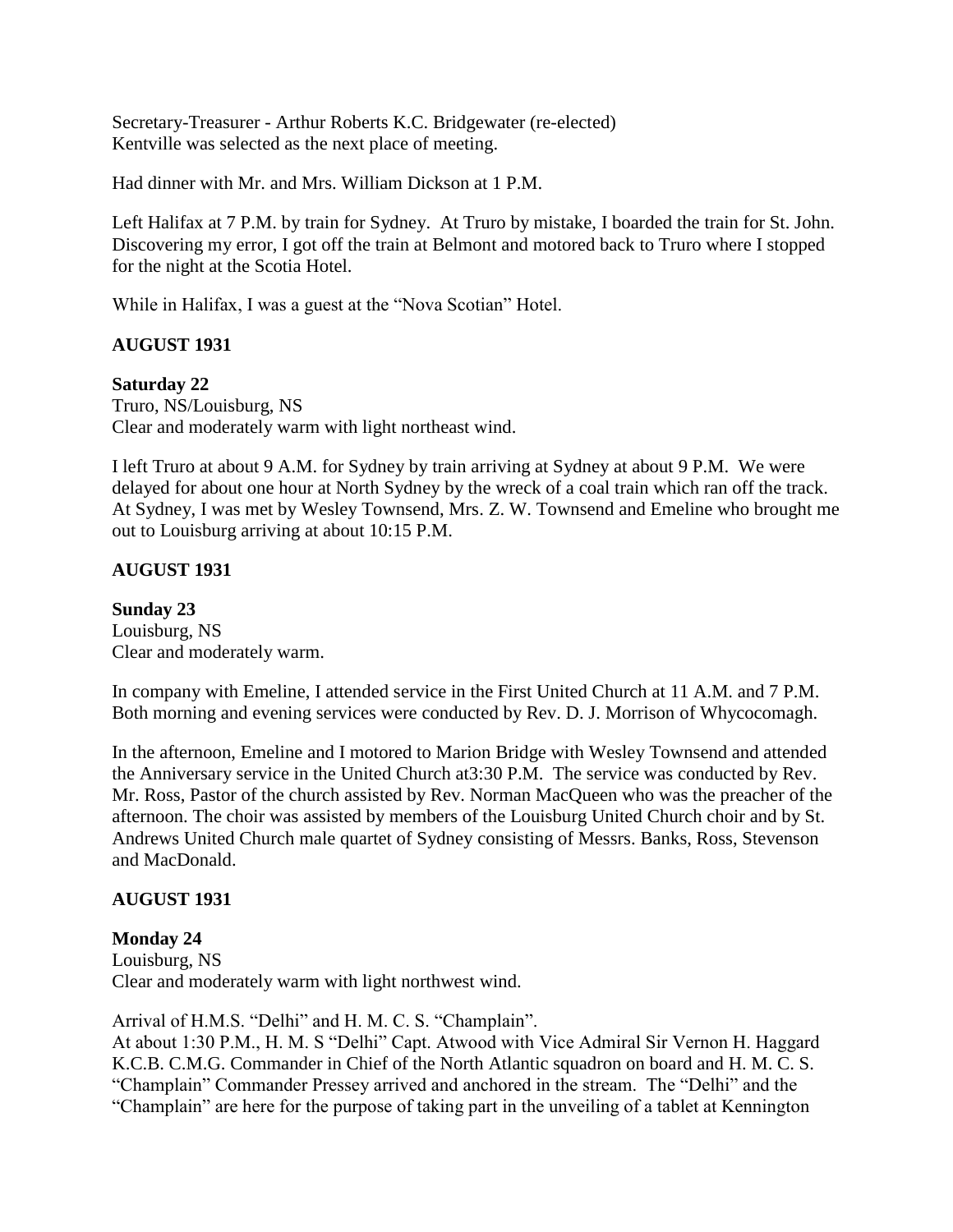Cove on the 26<sup>th</sup> to mark the first landing of the British troops under Brig. Gen. James Wolfe on June 8, 1758.

At about 2:30 P.M. in company with A. A. Martell M.L.A., I made an official visit to the "Delhi" and met Admiral Sir Vernon H. Haggard, Capt. Atwood and other officers of the ships company. At 3:30 P.M., Admiral Haggard came ashore accompanied by Capt. Atwood, Commander Edwards and another officer whose name I do not know. I met the party at the landing with two motor cars, one in charge of Wesley Townsend and the other in charge of D. J. Kennedy. We then proceeded to Kennington Cove, the Admiral being anxious to see the spot where the unveiling ceremonies were to take place. After traveling over a very rough and difficult road, we arrived safely at the cove. After spending about one hour looking over the situation, we returned to town arriving shortly before 6 o'clock, the Admiral and party then going on board their ship.

### **AUGUST 1931**

**Tuesday 25** Louisburg, NS Cloudy with showers. Wind southerly.

AT 10:15 A.M., Admiral Sir Vernon H. Haggard accompanied by his secretary Commander Edwards made his official call at my residence. At about 10:45 A.M., I called officially on Commander Pressey on board H. M. C. S. "Champlain"; A. A. Martell accompanied me. At 2:30 P.M. through the courtesy of Wesley Townsend, Fletcher Townsend and A. A. Martell who supplied the cars, I accompanied Admiral Haggard, Commander in Chief of the North Atlantic Squadron and about ten of his officers including Commander Pressey of H. M. C. S. "Champlain" on a visit to the National Park at "Old Town". Judge Walter Crowe of Sydney was also a member of the party. At the Park we were met by Mr. Fowle, official photographer of the Canadian National Railway who took photographs of various groups. On returning from the Park at about 4 P.M., the party including Wesley and Fletcher Townsend, Judge Crowe and A. A. Martell, about fifteen in all, were guests at my residence where a light lunch was served by Mrs. Huntington assisted by Mrs. Fletcher Townsend.

At 8 P.M., through the courtesy of the officers of H. M. S. "Delhi", the ship's band (composed of seventeen members in all) under the direction of Bandmaster Ford, rendered a splendid programme of music in the Parish Hall. The hall being placed at our disposal through the courtesy of Rev. L. H. Draper. At the conclusion of the programme, a vote of thanks was extended to the Band in appreciation of their performance, after which they were guests at my residence where a lunch was served by Mrs. Huntington assisted by Mrs. Fletcher Townsend, Mrs. W. Phalen, Mrs. J. A. MacDonald and Miss Margaret Stacey. Others present to lunch were: Fletcher, Wesley and Clifton Townsend and John A. Macdonald. After lunch shortly before 11 P.M., Wesley and Fletcher Townsend conveyed the Band with their motor cars to Lewis wharf where the members of the Band embarked for their ship.

### **AUGUST 1931**

### **Wednesday 26**

Louisburg, NS/Kennington Cove Clear and moderately warm with moderate northwest wind. A perfect day.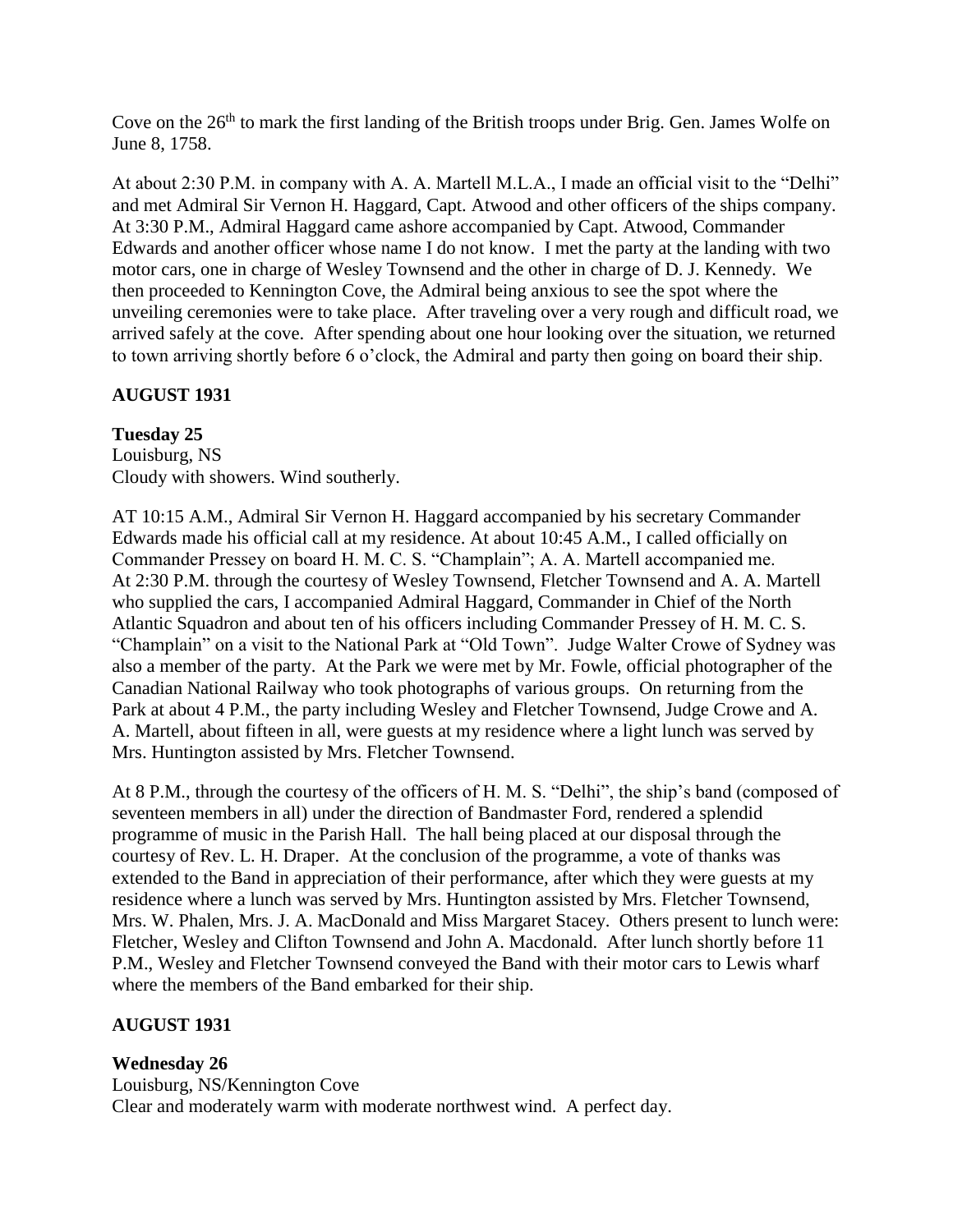Unveiling of Tablet and Cairn at Kennington Cove.

During the forenoon, I was busily engaged in arranging final details for motor transportation to Kennington Cove for the Lieut. Governor and party, Admiral Haggard and officers of the ships. Also in arranging with the Traffic Office of the Dominion Coal Co. to have the special train conveying the Lieut. Governor and party to arrive here about an hour ahead of the time previously set in order to have them arrive here in time to accept an invitation to luncheon with the Admiral at 12 o'clock noon.

At 9:45 A.M., Commander Pressey of H. M. C. S. "Champlain" returned my official call. At about 11:45 A.M., a special train bearing the private car of the Lieut. Governor and party arrived. I met the Governor and party at the railway station and escorted them to Lewis Wharf where they embarked for H. M. S. "Delhi" lying at anchor.

At about 12 o'clock noon, the following persons were guests of Admiral Sir Vernon H. Haggard K.C.B C.M.G. to lunch on board H. M. S. "Delhi": Lieut. Governor and Mrs. Frank Stanfield, Miss Stanfield, J.S. MacLennon, Miss MacLennan, A. A. Martell M.L.A. and myself. At 1:30 P.M., the party including the Admiral and officers of the ships landed at Lewis wharf where motor cars were waiting and proceeded to Kennington Cove arriving there safely at about 2 P.M. At 2:30 P.M., the unveiling ceremonies were opened by the Chairman, Judge W. Crowe who introduced Senator MacLennan who made the historical address. Other speakers were: Lieut. Gov. Stanfield, Hon. E. N. Rhodes, Premier Herrington and Admiral Haggard. Lieut. Gov. Stanfield unveiled the tablet in the presence of upwards of 1200 persons. At 3:30 a Guard of Honor consisting of about 45 Bluejackets from the "Delhi" and "Champlain" was present as well as a Brass Band from the "Delhi", Dr. D. A. Morrison drove the Lieut. Gov. and Mrs. Stanfield to the Cove and back while Fletcher Townsend drove Miss Stanfield and Col. Almon A.D.C. At 2:30 P.M., 4 planes flew over the cairn. A message was dropped as follows: "To the Honored Dead of Two Nations:. H.M.C.S. "Champlain" Commander Pressey sailed for Halifax at about 6 P.M.

### **AUGUST 1931**

### **Thursday 27**

Louisburg, NS Clear and moderately warm with light to moderate northwest wind. An ideal day.

At 11 A.M., in company with Wesley and Fletcher Townsend each with his motor car, I took Admiral Sir Vernon H. Haggard and three of his officers, Commander Edwards, Lieut. Commander Garrett, and Lieut. James all of H.M.S. "Dehli" for a motor ride to Marion Bridge and return. We went up the south side of the river to the bridge returning on the north side of the river to Albert Bridge thence to Louisburg arriving at about 12:50 P.M.

At 1 P.M. the following persons were guests of Admiral Haggard to lunch on board H.M.S. "Delhi": Wesley Townsend, Fletcher Townsend, Mrs. Fletcher Townsend, Mrs. M.S. Huntington and myself. At about 2:45 P.M., we bade Admiral Haggard and officers of the "Dehli" goodbye and came ashore.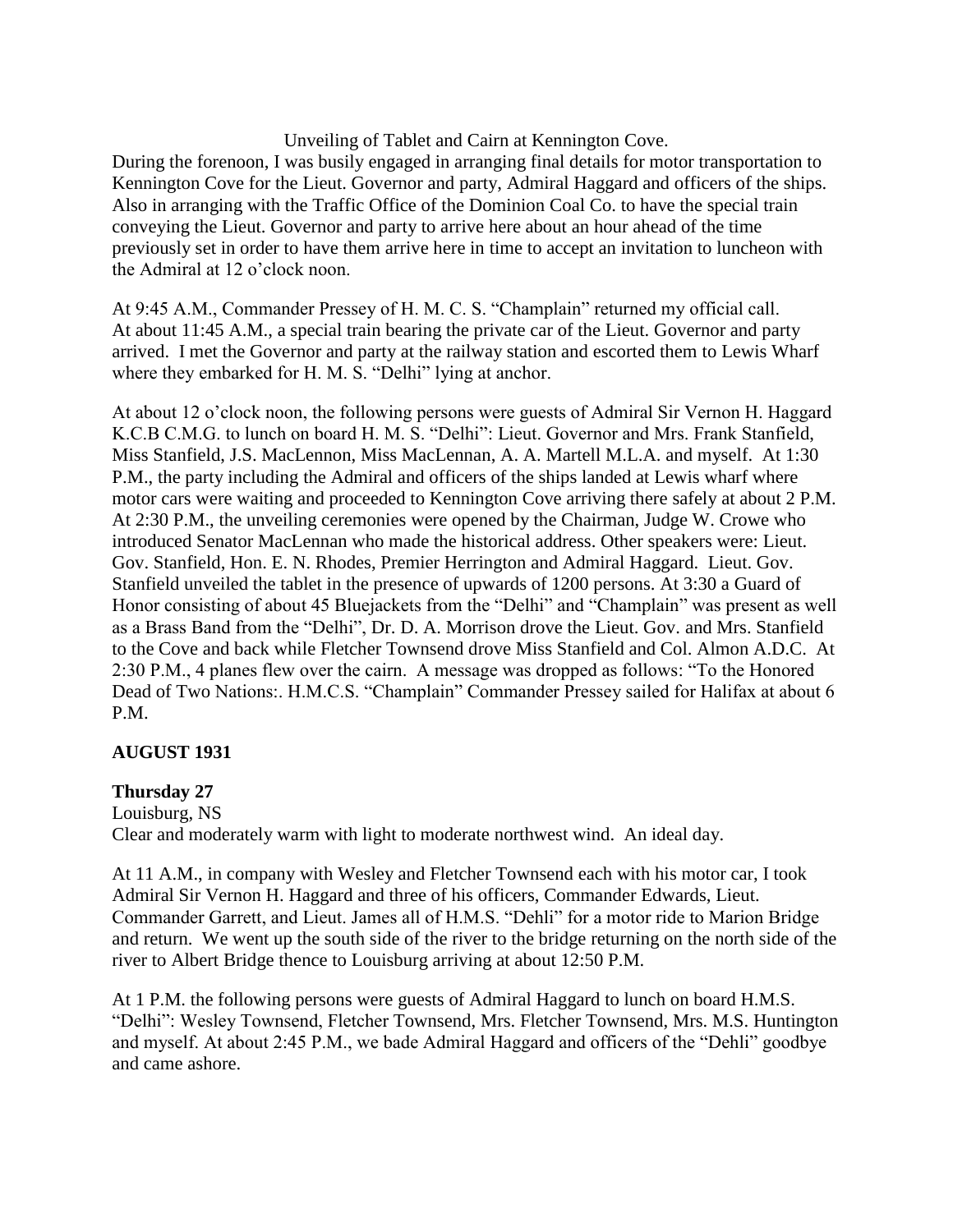At 3 P.M., H.M.S. "Delhi" Capt. Atwood, with Admiral Sir Vernon H. Haggard K.C.B.C.M.G. Commander in Chief of the North Atlantic Squadron on board, sailed for Halifax, NS.

210 motor cars were parked at Kennington Cove during the unveiling ceremonies yesterday according to a report made by members of the Nova Scotia Police who were present.

A. W. Cameron of this town had charge of the transportation of the Guard of Honour and Band to Kennington Cove for yesterday's unveiling ceremonies. This was carried out by three motor trucks one of which broke down on the return trip and had to be sidetracked until another truck went to its assistance.

Those who placed their cars at my disposal graciously for yesterday's performance were: Wesley Townsend, Fletcher Townsend, A. A. Martell, Dr. D. A. Morrison and John A. MacDonald. Cars hired: A. Tutty, K. J. Kennedy, Freeman Mosher.

### **AUGUST 1931**

### **Friday 28**

Louisburg, NS Clear and warm with light northeast to southwest winds.

Sydney and Halifax newspapers reported the robbing of the Quinpool Road Branch of the Royal Bank of Canada at Halifax, NS at 9:30 A.M. yesterday. The bandits entered the bank disguised and held up the staff and departed with about \$16,000.00 in cash after knocking Manager Robertson unconscious and locking the other members of the staff in the vault.

### **AUGUST 1931**

### **Saturday 29**

Louisburg, NS Clear and warm with light easterly wind.

Rev. D. A. MacMillan, Pastor of the First United congregation, Louisburg who was taken ill while on his vacation at Lake Ainslie and vicinity entered the City Hospital, Sydney today for treatment.

### **AUGUST 1931**

### **Sunday 30**

Louisburg, NS Clear during the early part of the day. Cloudy in the afternoon with showers in the evening. Wind southwest changing to southeast in the evening.

### Death of Doctor D. A. Morrison.

The death occurred at his home at about 1 P.M. shortly after returning from making some professional calls. Dr. Morrison who was about 65 years of age came to Louisburg in 1894 and he practiced his profession in this town continuously since that date. He was born at Loch Lomond, Richmond County, NS. Shortly after coming to Louisburg, he married Miss Maud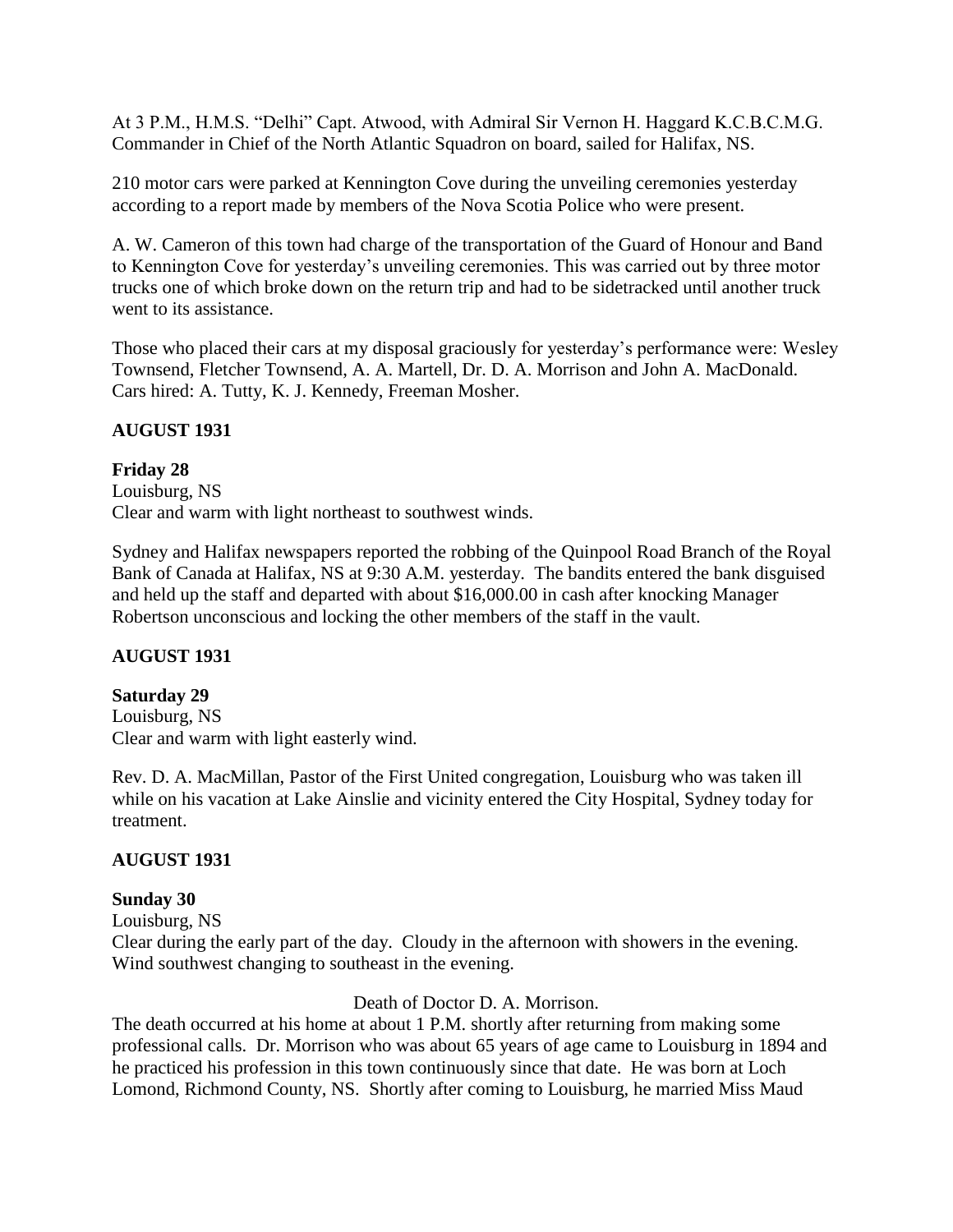Hooper of Fourchu who survives him. He is also survived by two sons and two daughters: Edgar at home, Albert in the United States, Mrs. Murdoch Kerr of this town and Mrs. MacDonald of Sydney.

Mr. & Mrs. Fletcher Townsend, Wesley Townsend motored to Valley, NS leaving here at about 7 A.M.

I attended service in the First United Church at 11 A.M. and 7 P.M. Both morning and evening services were conducted by Rev. A. D. MacDonald.

# **AUGUST 1931**

### **Monday 31**

Louisburg, NS

Heavy rain in the early morning. Cleared in the forenoon. Clear and warm during the afternoon. Wind southwest.

Steamer "THORDOC" arrived in the afternoon for to load pulpwood.

Fletcher Townsend, Mrs. Fletcher Townsend, Wesley Townsend and Emeline who motored to Valley near Truro yesterday, arrived back home at about 6 P.M. They were accompanied by Mrs. Z. W. Townsend who had been visiting at the home of Rev. H. D. Townsend, Valley, N.S.

### **SEPTEMBER 1931**

### **Tuesday 1**

Louisburg, NS

Mostly cloudy with occasional showers. Heavy thunder and lightening storm in the afternoon which lasted for upwards of two hours. Light variable wind. Cool at night.

### **SEPTEMBER 1931**

### **Wednesday 2**

Louisburg, NS Clear and warm in the forenoon becoming cloudy later in the day. Showery during the evening.

The funeral of the late Dr. D. A. Morrison took place this afternoon to the First United Church thence to the United Church cemetery on Clarke's Road where interment took place. The service at the house, church and grave side were conducted by Rev. John MacIntosh of Sydney assisted by Rev. E. D. MacKillop of Gabarus, Rev. Mr. MacLennan of Bridgeport.

### **SEPTEMBER 1931**

**Thursday 3** Louisburg, NS Cloudy and showery with light variable wind.

Attended and presided at a regular meeting of the Town Council at 7:30 P.M. Councillors present: Lewis, Matheson, MacInnis, Peters and MacKenzie.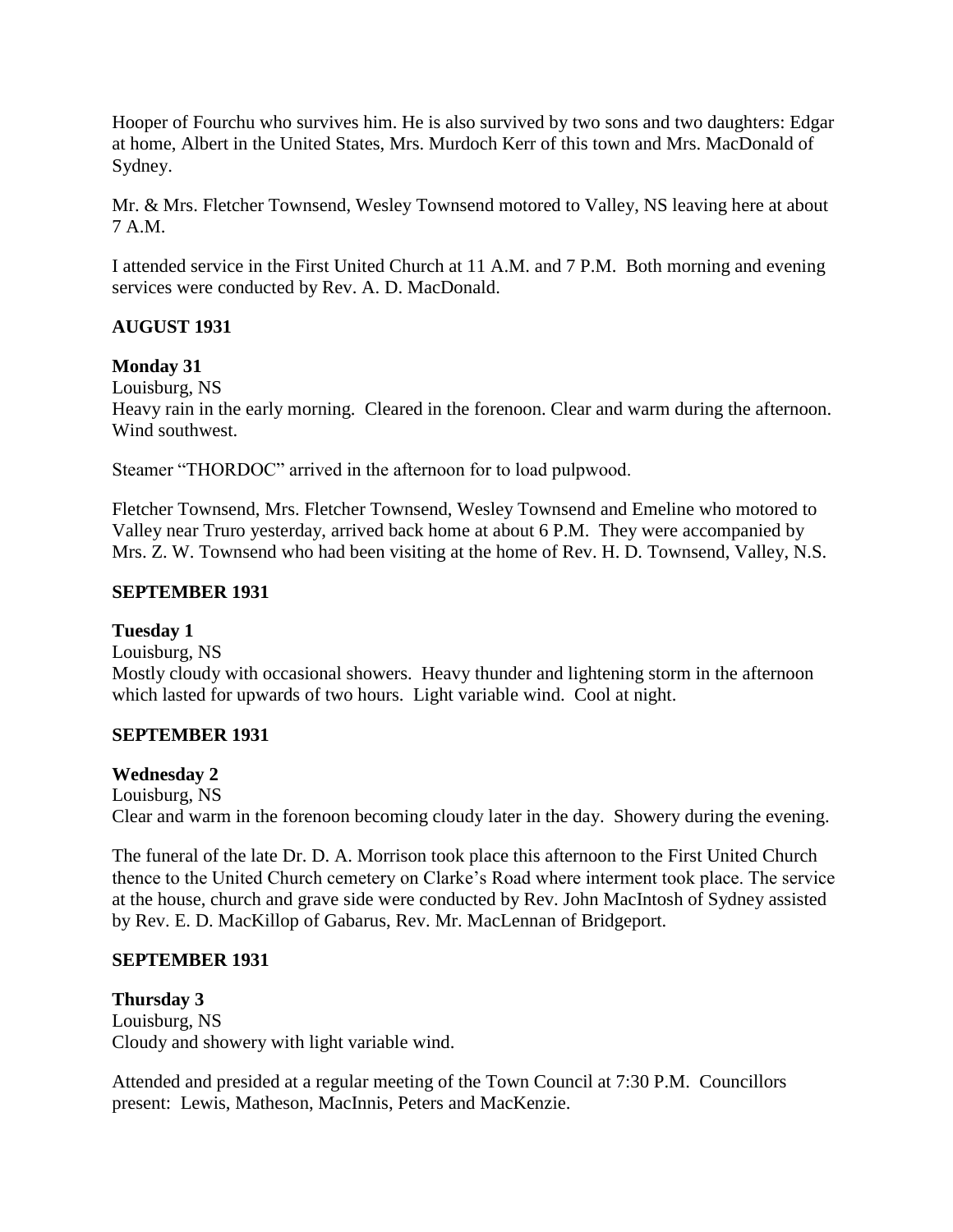### **SEPTEMBER 1931**

### **Friday 4**

Louisburg, NS Cloudy and warm with a few light showers. Light variable wind.

Canadian steamer "THORDOC" sailed for Three Rivers, Quebec with a cargo of pulpwood. This is the first cargo of this kind to be shipped from the port of Louisburg.

### **SEPTEMBER 1931**

**Saturday 5** Louisburg, NS Clear and moderately cool with light northeast wind. An ideal day.

### **SEPTEMBER 1931**

**Sunday 6** Louisburg, NS Clear and moderately warm with light northeast wind. Cloudy at night.

In company with Emeline, I attended service in the First United Church at 11 A.M. and 7 P.M. Both morning and evening services were conducted by Rev. A. D. MacDonald.

In the afternoon Wesley Townsend called and took Emeline and I for a motor ride to Mainadieu. The other occupants of the car were Mrs. Z. W. Townsend and Emerson Grant. Fletcher Townsend also joined the motor party with his car and accompanied us. In his car were Clifton Townsend, Mrs. Patience Townsend and Mrs. Fletcher Townsend. We went by the shore road via Little Lorraine and returned via Catalone arriving back home at about 5 P.M.

### **SEPTEMBER 1931**

### **Monday 7**

Louisburg, NS Rained heavily in the early morning. Cleared at noon. Wind southerly.

Dr. Townsend.

Dr. H. J. Townsend whose home is in New Glasgow, NS, has arrived here and is opening up an office in this town for the practice of his profession.

### **SEPTEMBER 1931**

**Tuesday 8** Louisburg, NS Rain in the early morning. Partly clear during the day with light southwest wind.

### **SEPTEMBER 1931**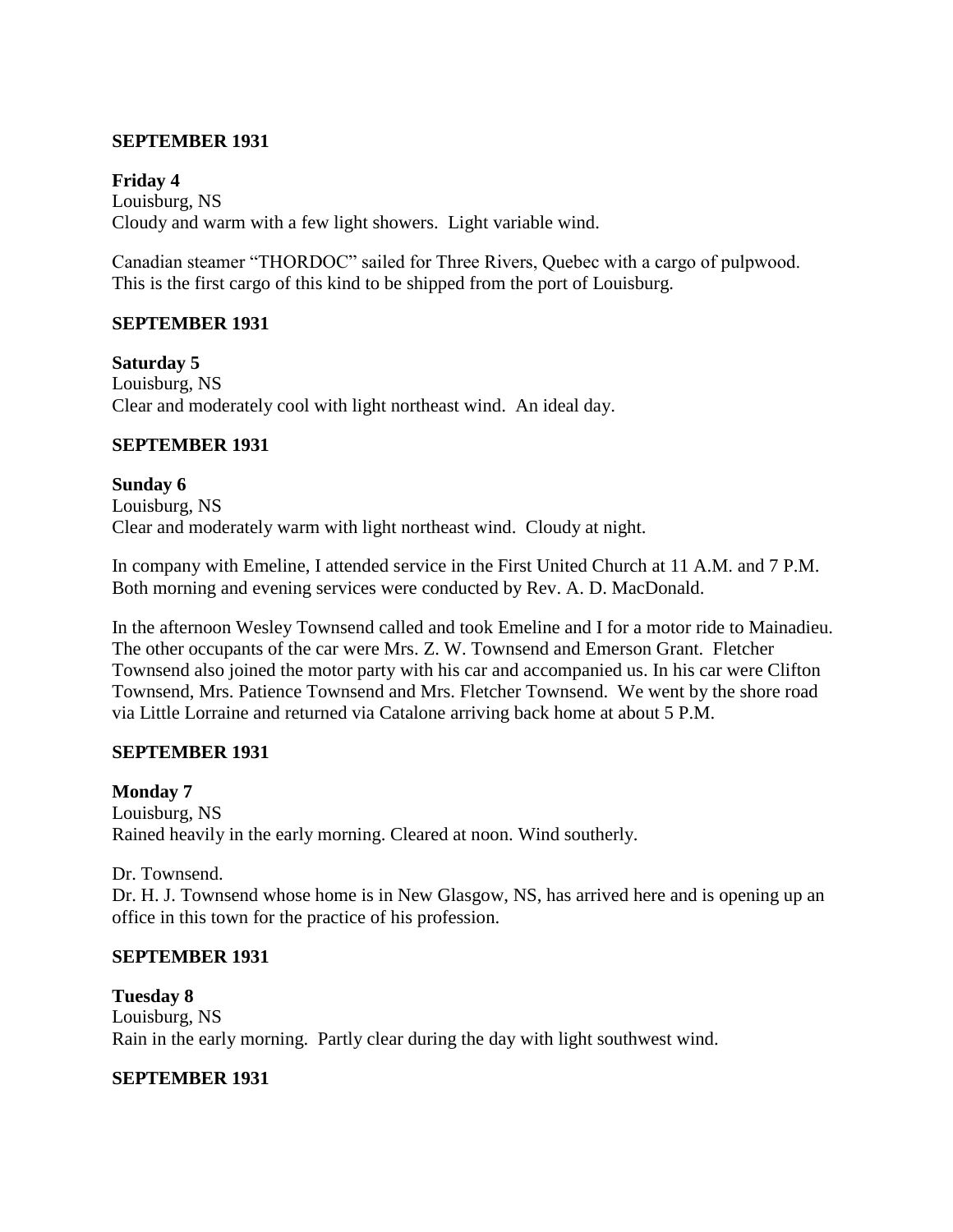### **Wednesday 9**

Louisburg, NS Cool and partly clear with moderate northerly wind.

Dr. [blank] Townsend whose home is in New Glasgow, NS arrived here this evening for the purpose of opening up an office here if after looking over the ground he finds conditions satisfactory.

In company with Emeline, I attended choir practice in the First United Church at 9 P.M.

### **SEPTEMBER 1931**

### **Thursday 10**

Louisburg, NS Cool and mostly clear. Wind southeast.

On the invitation of Rev. Father D. H. Doyle, I attended the Boy Scouts Club Fair in the C.M.B.A. hall at about 3:30 P.M. There were quite a large number present and a very good exhibit of garden products. After the judges, Messrs. MacDonald and MacIntyre had given short addresses, I presented the prizes at the request of Father Doyle. I arrived back home at about 5 P.M.

I attended and presided at a meeting of the school Board at 7:30 P.M. Present ant this meeting were commissioners Peters and MacDonald and Clerk: B. M. Spencer.

### **SEPTEMBER 1931**

**Friday 11** Louisburg, NS Cool and partly clear with some moderate showers in the evening.

### **SEPTEMBER 1931**

**Saturday 12** Louisburg, NS Clear and cool with fresh northwest wind.

### **SEPTEMBER 1931**

**Sunday 13** Louisburg, NS Moderately warm and mostly clear with moderate southwest wind.

Emeline and I attended service in the First United Church at 11 A.M. and 7 P.M. The morning service was conducted by Mr. Dan Nicholson (Elder) and the evening service by Rev. John MacIntosh D. D. of Sydney.

### **SEPTEMBER 1931**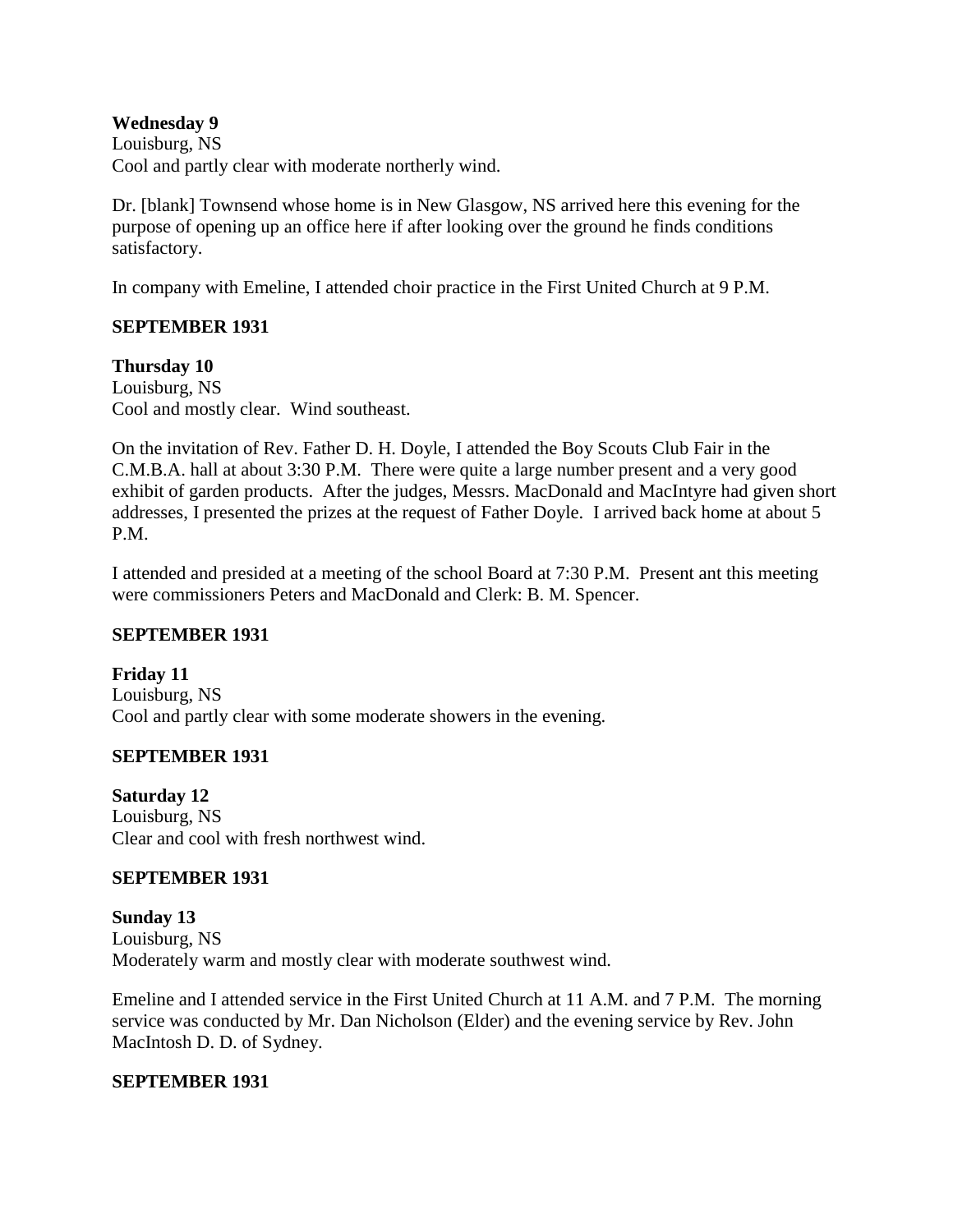**Monday 14** Louisburg, NS Clear and warm with fresh southwest wind. Maximum temperature about 70.

### **SEPTEMBER 1931**

### **Tuesday 15**

Louisburg, NS Warm and mostly clear becoming cloudy in the late afternoon and evening with showers during the night. Fresh to strong southwest wind.

### **SEPTEMBER 1931**

### **Wednesday 16**

Louisburg, NS Mostly clear with fresh southwest wind. Cool in the afternoon and evening.

Emeline and I attended choir practice in the First United Church at 9 P.M.

### **SEPTEMBER 1931**

### **Thursday 17**

Louisburg, NS Clear during the early part of the day becoming cloudy at mid-day. Light southeast wind increasing to a strong breeze at night.

### **SEPTEMBER 1931**

# **Friday 18**

Louisburg, NS Heavy rain with moderate gale in the early morning. Clearing at noon. Wind southerly shifting to northwest in the afternoon.

### **SEPTEMBER 1931**

### **Saturday 19**

Louisburg, NS Cool and partly clear with occasional showers. Fresh to strong northwest wind.

### **SEPTEMBER 1931**

# **Sunday 20**

Louisburg, NS Clear and cool.

Emeline and I attended service in the First United Church at 11 A.M. and 7 P.M. In the absence of the Pastor Rev. D. A. MacMillan who is seriously ill in the City Hospital at Sydney, Mr. A.W. Stacey (Elder) conducted the morning service while Rev. Mr. Ross of Marion Bridge was in charge of the evening service.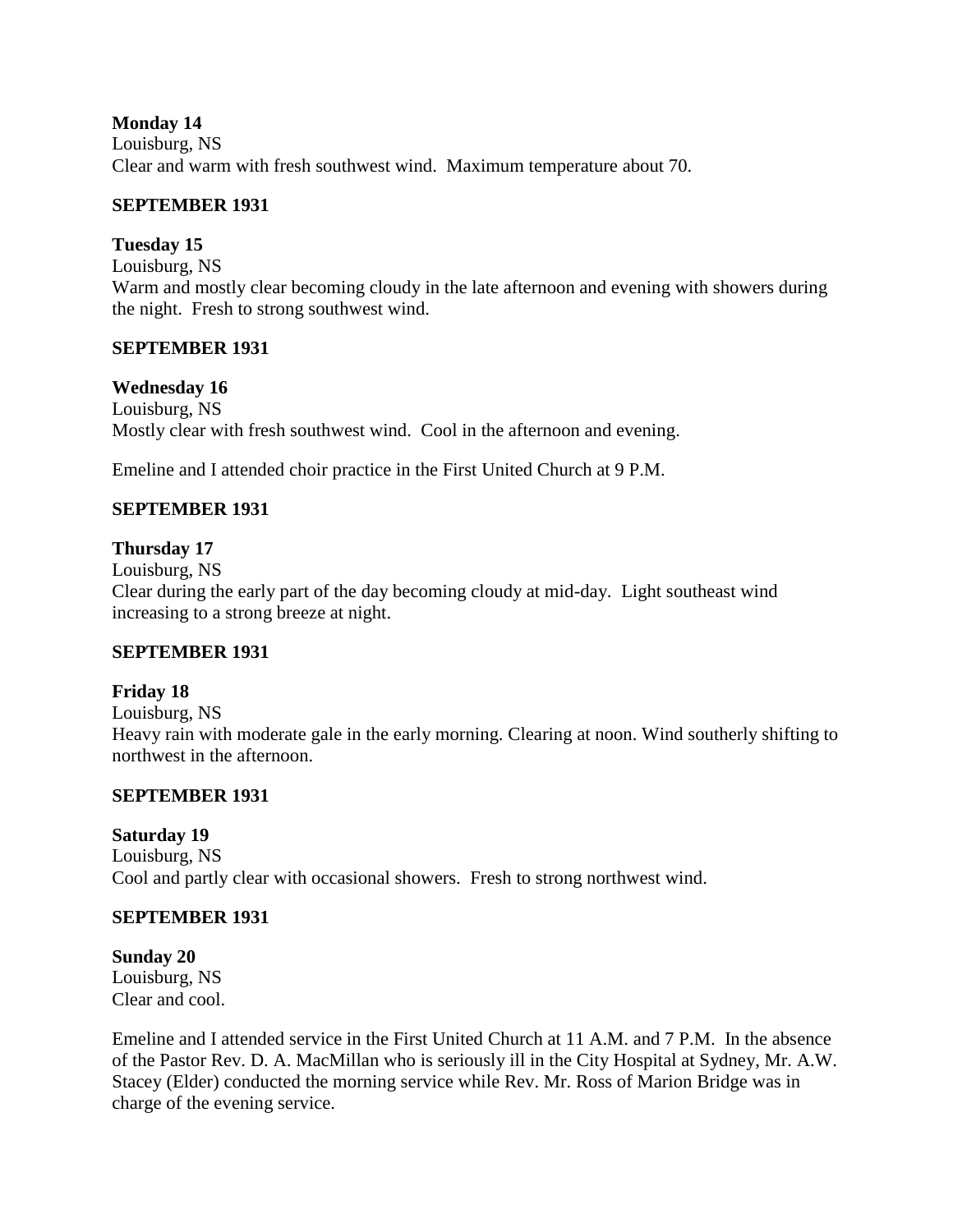In the afternoon, the members of the "Odd Fellows" Lodge held their annual Decoration Day service at the cemetery in Clarke's Road.

Fletcher and Lila arrived at about 3:30 P.M. and stopped to tea with us.

# **SEPTEMBER 1931**

**Monday 21** Louisburg, NS Clear and cool with moderate northerly wind.

The schooner "Iron Head" is at Lewis' wharf loading a part cargo of pickled cod for the U.S.A.

### **SEPTEMBER 1931**

**Tuesday 22** Louisburg, NS Cloudy and moderately cool with light variable wind.

Attended and presided at a special meeting of the Town Council (for regular business) at 7:30 P.M. Councillors present: Peters, Bates, Matheson and MacKenzie.

### **SEPTEMBER 1931**

**Wednesday 23** Louisburg, NS

Cloudy and cool clearing at noon. Moderate northeast to southeast wind.

### **SEPTEMBER 1931**

**Thursday 24** Louisburg, NS Cloudy and threatening with fresh southwest wind. Heavy rain during the night.

Attended and presided at a special meeting of the Town Council at 7:30 P.M. Councillors present: Lewis, Bates, MacKenzie and Matheson. At this meeting a resolution was passed asking the Provincial Legislature for authority to borrow on the credit of the Town the sum of \$2000.00 to be used for the purpose of relieving the unemployment situation.

### **SEPTEMBER 1931**

**Friday 25** Louisburg, NS/ Sydney, N.S. Cool, partly clear and showery with fresh northwest wind.

I motored to Sydney at about 9 P.M. in one of Cameron's trucks (Eddie Wilcox driver) and remained in Sydney overnight stopping at the Vidal Hotel. I had business for the town with Mr. Rowe and Judge Campbell of the Juvenile Court which I attended to during the day. In the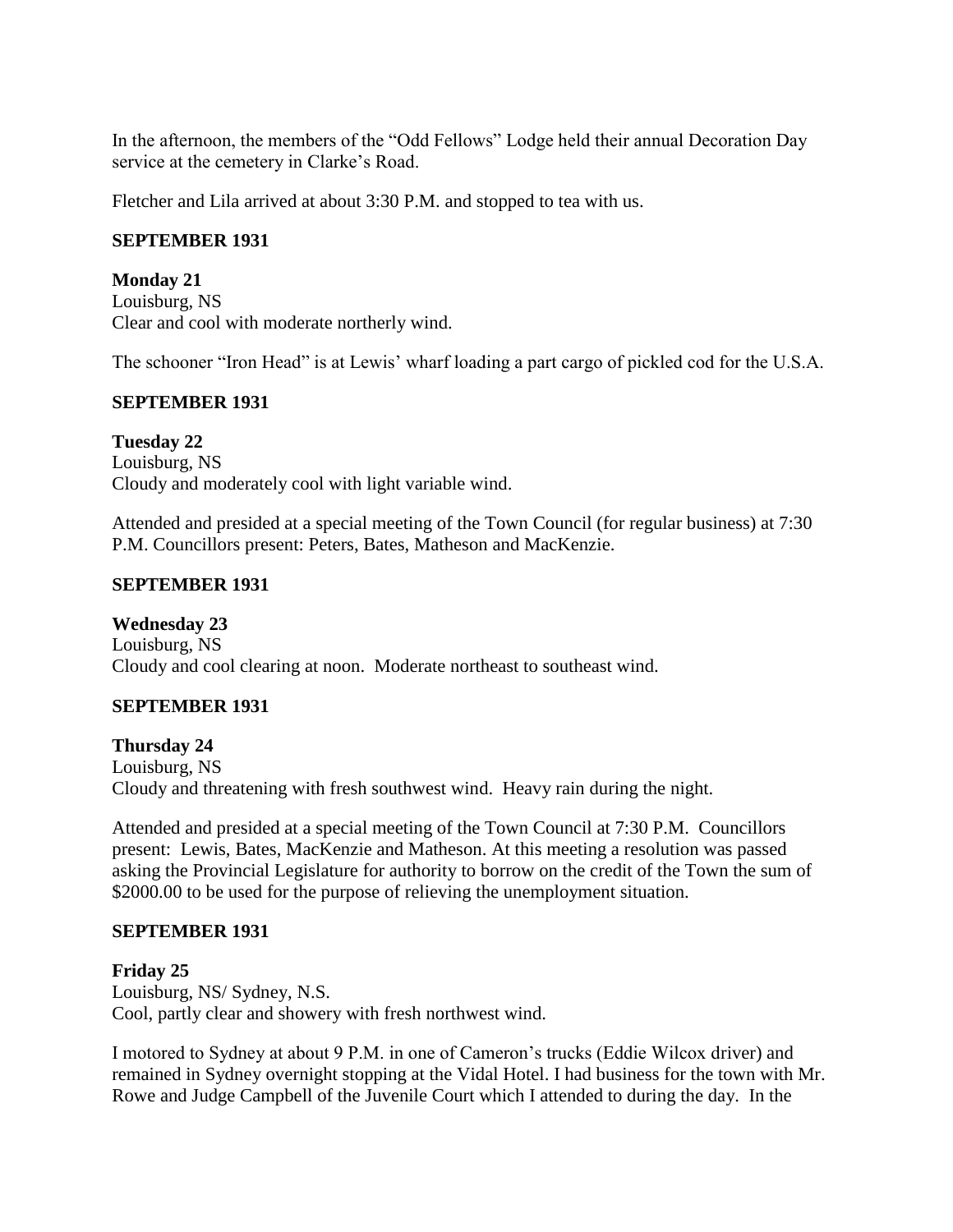afternoon, I called at the City Hospital and visited Rev. D. A. MacMillan, Pastor of the First United church, Louisburg who has been a patient at the hospital for about five weeks. At present, he appears to be improving slowly and hopes to be able to return home in the not too distant future.

Death of Lieutenant Governor.

Death at Halifax, NS of Hon. Frank Stanfield, Lieutenant-Governor of the Province of Nova Scotia. He was found dead in his bed at about 7 A.M.

### **SEPTEMBER 1931**

### **Saturday 26**

Sydney, NS/Louisburg, NS Cool and partly clear with fresh northwest wind.

Left Sydney at 7:55 A.M. for Louisburg on the S & L Railway arrived at about 10 A.M.

### **SEPTEMBER 1931**

**Sunday 27** Louisburg, NS Rained moderately during the greater part of the day. Wind southwest.

Morning service in the First United Church was led by Daniel Nicholson (Elder). In the evening Rev. [blank] MacIntosh of Port Morien was the preacher. I was not present at the morning service but attended the service at 7 P.M.

Mother, Maria, Clifford, Maud, Frances and John Morrison arrived at about 11 A.M. and spent the day with us. Leaving for home at about 8:30 P.M.

### **SEPTEMBER 1931**

**Monday 28** Louisburg, NS Cloudy and cool with moderate to fresh north, northeast wind. Rain during the night.

### **SEPTEMBER 1931**

**Tuesday 29** Louisburg, NS Heavy rain in the early morning. Cloudy, chilly and raw throughout the day. Fresh to strong northerly wind.

### **SEPTEMBER 1931**

**Wednesday 30** Louisburg, NS Partly clear, cool with fresh northerly wind.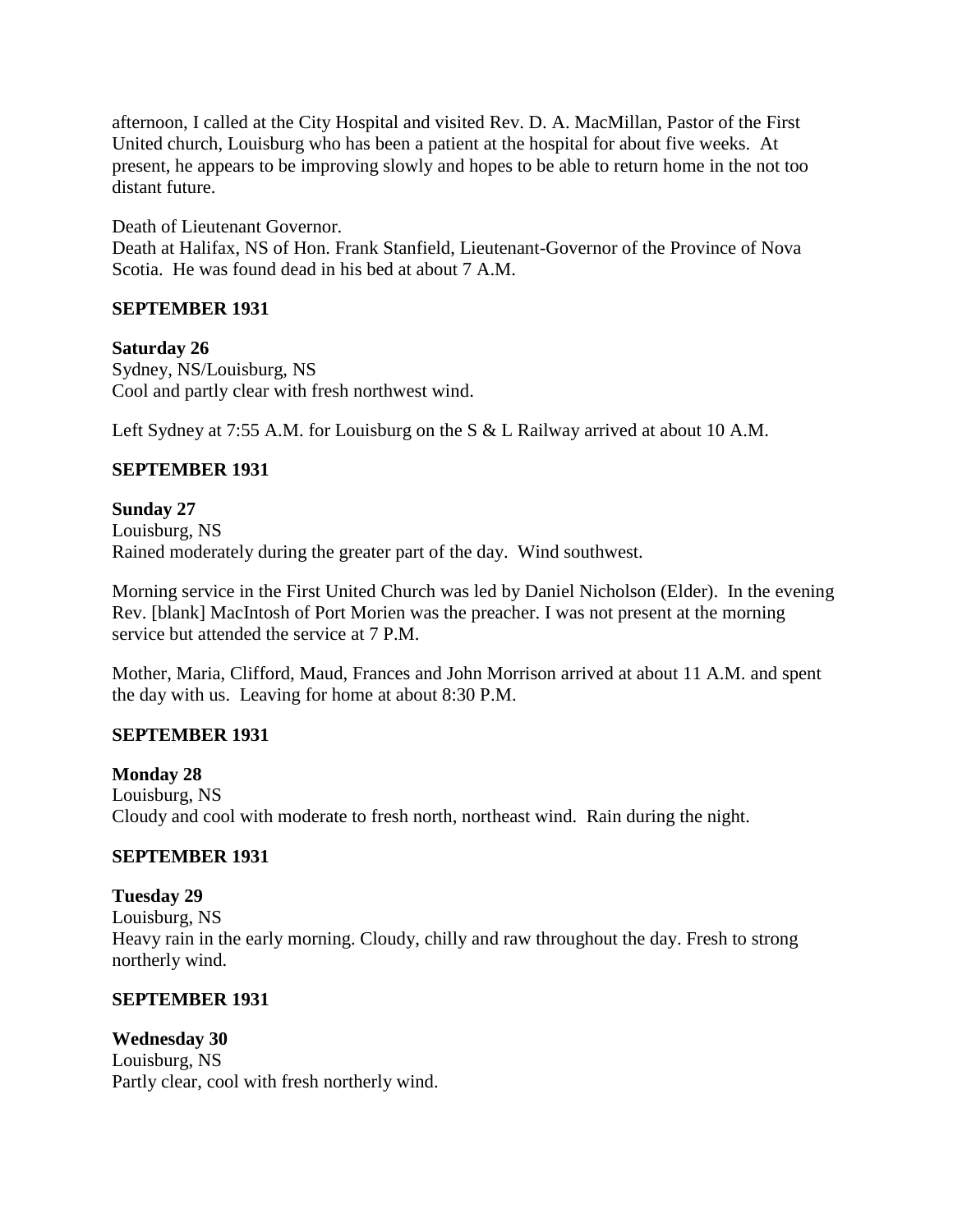Attended choir practice in the First United Church at 9 P.M.

# **OCTOBER 1931**

# **Thursday 1**

Louisburg, NS/Sydney, NS Cool and partly clear with strong southwest wind.

Motored to Sydney in the afternoon with Wesley Townsend, Mrs. Z. W. Townsend and Emeline. Wesley and I visited the Cape Breton Island Exhibition which opened at Sydney on last Tuesday.

AT 7:30 P.M., I attended and presided at a meeting of the ratepayers of the town of Louisburg in the Town hall. The meeting was called for the purpose of voting for or against a resolution passed by the Town Council on Sept. 24, 1931 favoring the borrowing on the credit of the Town the sum of \$2000.00 to be used with a like amount allotted by the Provincial and Federal Governments for unemployment relief. For a ratepayers meeting, it was well attended, there being upwards of forty ratepayers present besides quite a large number of other citizens. After a short discussion, the vote was taken which resulted as follows: 41 for and 3 against the resolution. Those who voted against the resolution were: Alex Alinard, Joseph Bullock and Dan MacLean. Town Clerk B. M. Spencer checked the voters as their names were called. A. A. Martell and D. A. Campbell acted as scrutineers.

# **OCTOBER 1931**

**Friday 2** Louisburg, NS Mostly clear and moderately warm with fresh to strong southwest wind.

# **OCTOBER 1931**

**Saturday 3** Louisburg, NS Clear and moderately warm with variable wind.

### **OCTOBER 1931**

### **Sunday 4**

Louisburg, NS Clear and moderately warm with moderate southwest wind.

In company with Emeline, I attended service in the First United Church at 11 A.M. and 7 P.M. At 11 A.M. Rev. E. D. MacKillop of Gabarus was the preacher and at 7 P.M., the service was in charge of Mr. A. W. Stacey, the choir rendering the "Good Samaritan".

Rev. and Mrs. MacKillop and daughter Sarah, had dinner with us and remained until shortly before 3 P.M. when they motored to Sydney where Mr. McKillop had an appointment to conduct a Gaelic service in St. Andrews Hall.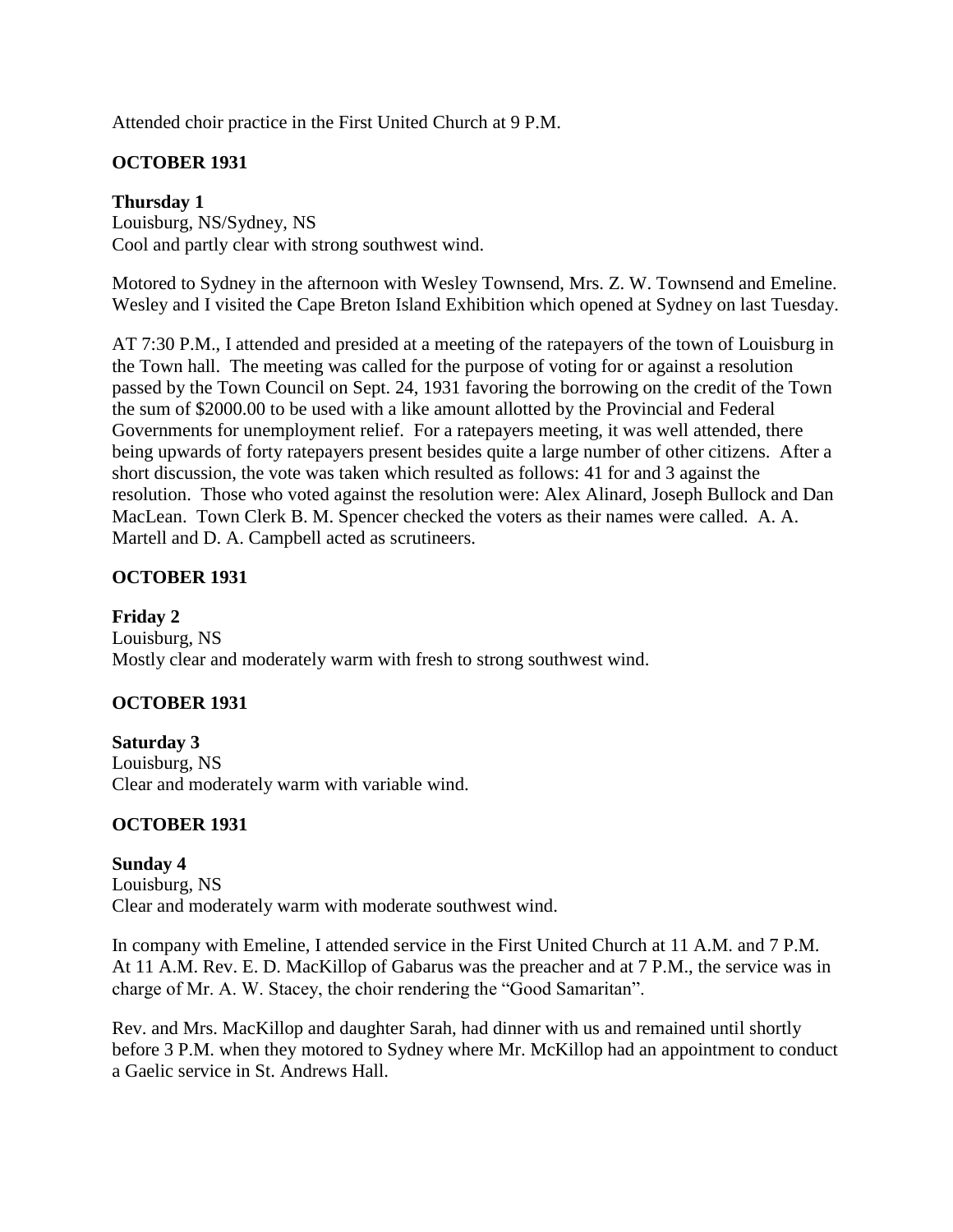Shortly before 3 P.M., Wesley Townsend, Mrs. Z. W. Townsend, Mrs. Sam Townsend, Emeline and I motored to the Cape Breton Hospital, Sydney River and visited Mrs. Sarah Bagnell of Gabarus who has been a patient in that institution for some time. I accompanied Rev. and Mrs. MacKillop as far as Hardwood Hill, Sydney where I joined Wesley Townsend and party and proceeded with them to the Cape Breton Hospital. Returning we arrived home at about 5:45 P.M.

# **OCTOBER 1931**

# **Monday 5**

Louisburg, NS Cloudy and moderately warm with moderate to fresh southwest wind. Foggy at night.

# **OCTOBER 1931**

# **Tuesday 6**

Louisburg, NS Cloudy with showers in the forenoon. Partly clear during the afternoon and warm. Light southwest wind changing to northeast becoming cool in the evening.

Attended and presided at a regular meeting of the School Board at 7:30 P.M. Commissioners present: Peters, MacDonald and Bates.

# **OCTOBER 1931**

# **Wednesday 7**

Louisburg, NS Clear and cool with light variable winds. An ideal day.

Emeline and I attended choir practice in the First United Church at 9 P.M.

# **OCTOBER 1931**

# **Thursday 8**

Louisburg, NS Cloudy with a few light showers. Strong southwest wind which moderated in the evening.

Emeline, Wesley and Mrs. Z. W. Townsend motored to Sydney in the forenoon returning at about 12:30 P.M.

Completion of Government Wharf.

The Government wharf which has been in course of construction since the early spring has been completed and I understand has been taken over by the Federal Government today. This wharf which has been very solidly constructed was built by Colin R. MacDonald of Antigonish, NS and is about 380 feet in length.

# **OCTOBER 1931**

# **Friday 9**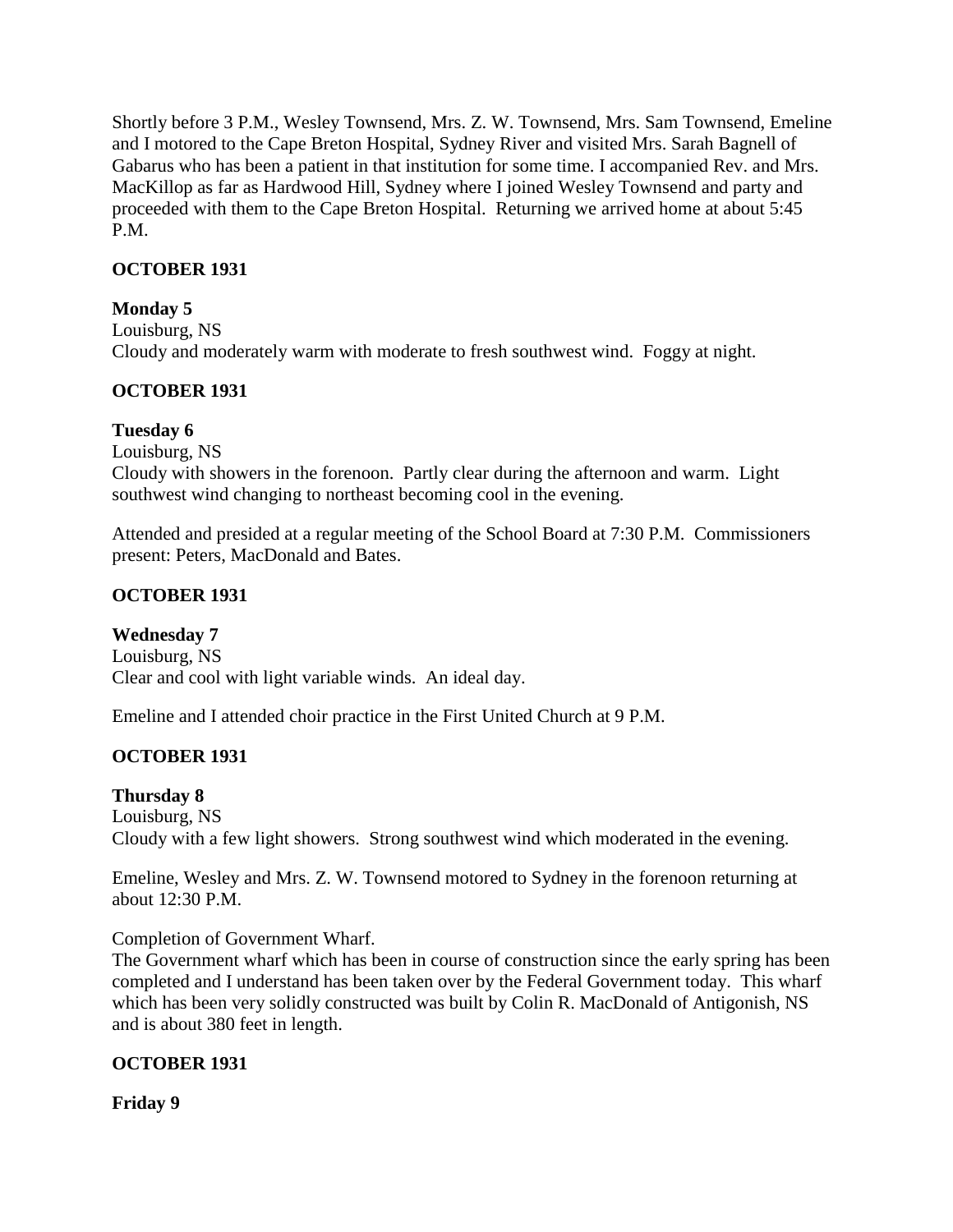Louisburg, NS Clear and cool with light easterly wind.

William Harold Covert of Halifax, NS sworn in as Lieutenant-Governor of the Province of Nova Scotia succeeding the Hon. Frank Stanfield who died on Sept 25, 1931. Hon J. A. Chisholm, Chief Justice of Nova Scotia administered the oath of office.

Retirement of the Hon. W. L. Hall from the office of Attorney General of Nova Scotia and the appointment of the Hon. John Doull in his place.

Appointment of Hon. J. Fred Fraser as Provincial Secretary succeeding Hon. John Doull who returned to accept the office of Attorney General. Hon. J. Fred Fraser was, previous to his appointment to the secretaryship, a member of the Government-without-portfolio and Chairman of the Nova Scotia Power Commission.

Joseph MacDonald of North Sydney, M.L.A. for Cape Breton Centre, appointed to the Provincial Government without portfolio.

Hon. W. L. Hall retired from the post of Attorney General in order to accept a Supreme Court Judgeship.

Heavy frost in the morning, Dahlias and other tender plants in the gardens badly injured. First frost to seriously injure gardens this season.

Fire Prevention Day in the schools.

At 2 P.M., in company with school commissioner P.P. Bates, I visited the town schools where we gave short talks on ways and means of preventing fires. In fire drill all pupils vacated the building in 20 seconds. High school fire brigade had stream of water on roof from interior in 65 seconds.

# **OCTOBER 1931**

### **Saturday 10**

Louisburg, NS Clear and cool with light winds.

Golden Wedding.

At about 3 P.M. in company with Emeline, I attended the Fiftieth Anniversary of the marriage of Mr. and Mrs. Arnold Severance. Mr. & Mrs. Severance were presented with an address and a purse of gold. It was my privilege to read the address and make the presentation, which took place at about 3:45 P.M. A. A. Martell, M.L.A. was present and delivered an address reminiscent of the last fifty years. During the afternoon and evening, Mr. and Mrs. Severance were visited by a large number of the friends who joined in wishing them many more years of happy wedded life.

Chipman Smith and Richard Morse arrested at Halifax. Charged with robbing the Quinpool Road branch of the Royal Bank of Canada, Halifax, NS on Aug 27, 1931. Over \$13,000.00 of the stolen money recovered in the home of Smith. Roy Dickson of Halifax, junior clerk in the bank at the time the robbery occurred, arrived here on the morning train to spend a vacation and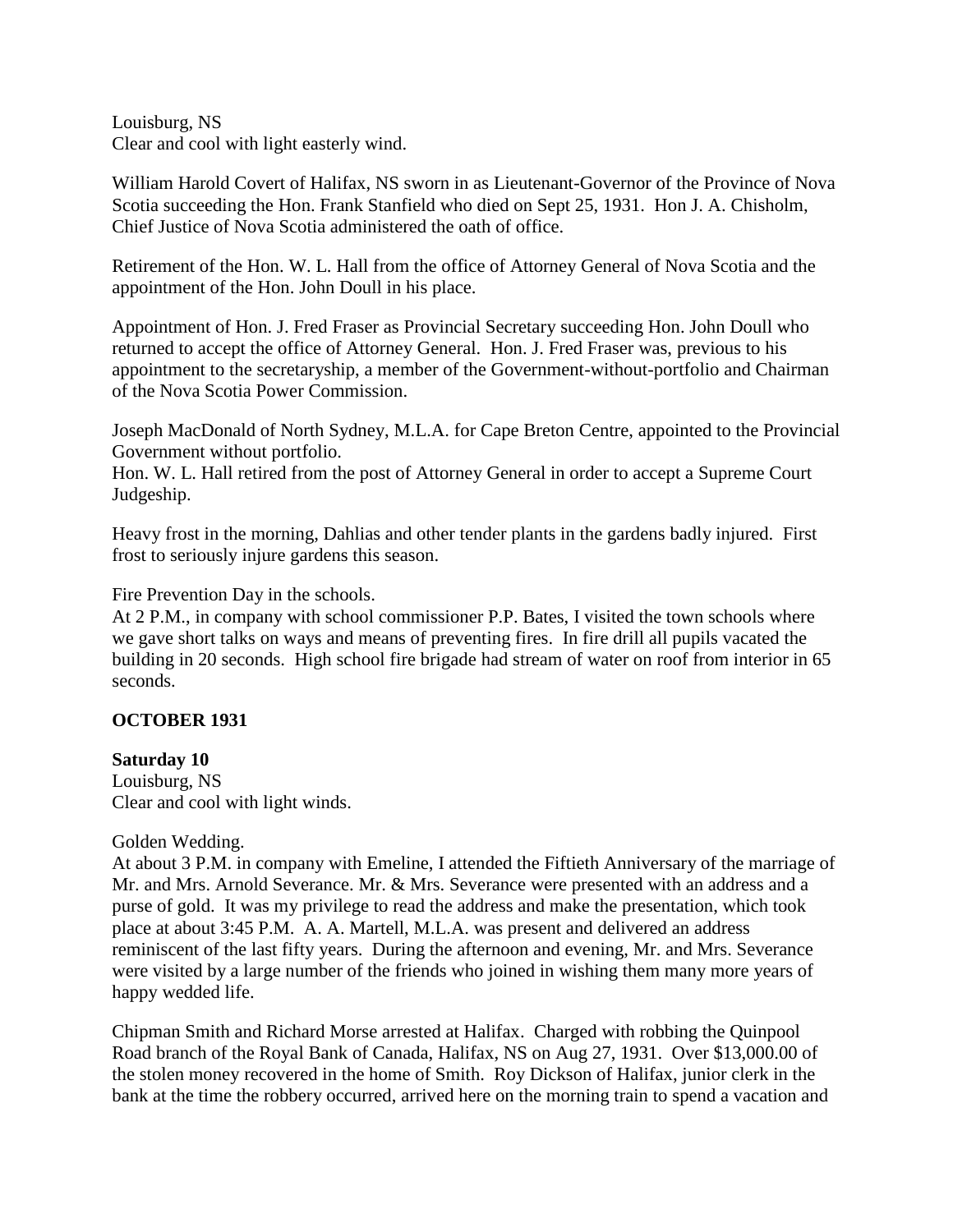was arrested on instructions from Halifax at about 8 P.M. by Criminal Investigator Daniel Nicholson and Corporal Huntly of the Nova Scotia Police and held as a material witness. Dickson was immediately taken to Glace Bay and lodged in jail to await the arrival of an officer from Halifax to escort him to the scene of the robbery.

## **OCTOBER 1931**

### **Sunday 11**

Louisburg, NS Cloudy and cool. Misty during the afternoon and evening with light to moderate northeast wind.

Emeline and I attended service in the First United Church at 11 A.M. and 7 P.M. The 11 A.M. service was led by Mr. Daniel Nicholson (Elder) and the evening service by Rev. Mr. MacKay of Reserve, CB.

In the afternoon, Rev. Mr. MacKay held service in the United Church at Catalone where the Sacrament of the Lord's Supper was served.

## **OCTOBER 1931**

## **Monday 12**

Louisburg, NS

Thanksgiving Day.

Mostly cloudy and very chilly with fresh to strong northeast wind. Rain and light snow squalls during the afternoon and evening. First appearance of snow this season.

General holiday. Majority of places of business closed. Had shop open for business all day.

Wesley Townsend, Mrs. Z. W. Townsend, Emerson Grant, Miss King and Emeline motored to Sydney shortly after noon returning at about 4 P.M.

Marriage of Marshall Ley to Miss Emma MacDonald both of this town. Ceremony was performed at Sydney by Rev. M. E. Aitkens of St. Andrew's United Church.

# **OCTOBER 1931**

### **Tuesday 13**

Louisburg, NS Partly clear, very chilly and raw with fresh north west wind.

# **OCTOBER 1931**

**Wednesday 14** Louisburg, NS Cool and mostly clear with moderate northwest wind.

In company with Emeline, I attended choir practice in the First United Church at 9 P.M.

# **OCTOBER 1931**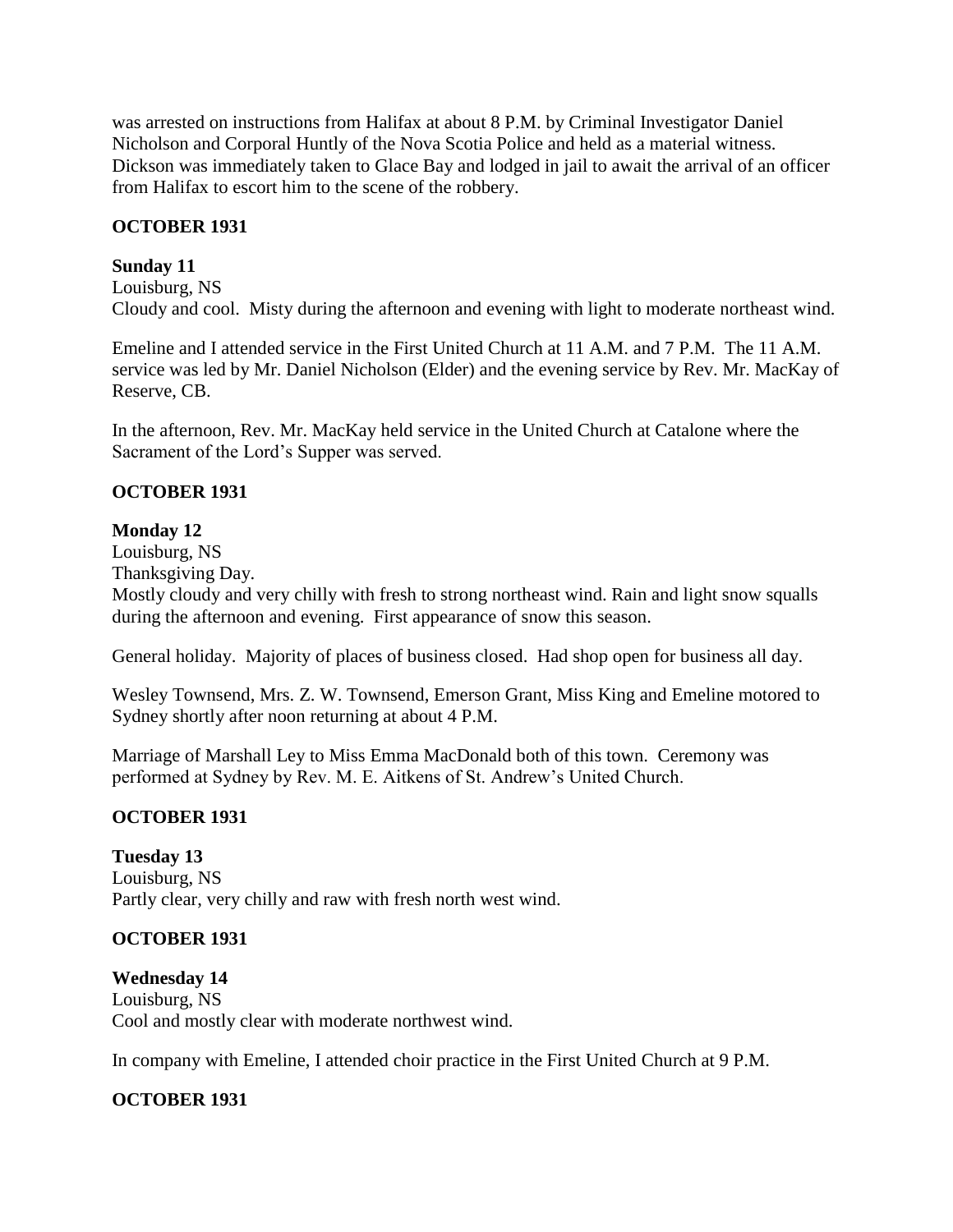## **Thursday 15**

Louisburg, NS Clear and cool with light northeast to southeast winds.

Attended and presided at a regular meeting of the Town Council at 7:30 P.M. Councillors present: Bates, Peters, Lewis, MacInnis and Matheson.

## **OCTOBER 1931**

**Friday 16** Louisburg, NS Cloudy with light to fresh southerly wind.

# **OCTOBER 1931**

# **Saturday 17**

Louisburg, NS

Heavy rain accompanied by southeast gale in the morning. Stopped raining at noon. Calm and mild during the afternoon.

International Fishing Schooner Race at Halifax.

The first of the series of races for the championship was sailed at Halifax today between the United States fishing schooner "Gertrude L. Thebaud", Capt. Ben Pine and the Nova Scotia schooner "Bluenose", Capt. Angus Walters. The race was sailed over about a 40 mile course, the Bluenose finishing about 36 minutes ahead of her rival. But as neither boat finished within the time limit of six hours, it was declared "no race".

Chimney fire at the residence of Mrs. Vincent O'Toole.

At about 10 A.M., the Fire Brigade was called out for a chimney fire at the residence of Mrs. Vincent O'Toole. But before the firemen had time to get the fire equipment in motion, the fire was declared "all out". No damage.

# **OCTOBER 1931**

# **Sunday 18**

Louisburg, NS Clear and moderately warm with light winds. An ideal day.

Emeline and I attended services at 11 A.M. and 7 P.M. in the First United Church. The 11 A.M. service being the annual Sunday school "Rally Day" service was in charge of Mr. A. W. Stacey. Rev. Mr. MacLellan of Bridgeport was the preacher at the evening service.

Reports from the City Hospital, Sydney say that Rev. D. A. MacMillan who has been a patient in that institution for the past six weeks is not showing any improvement.

At about 3 P.M., Wesley Townsend and Mrs. Z. W. Townsend called and took Emeline and me for a motor drive to Albert Bridge and return.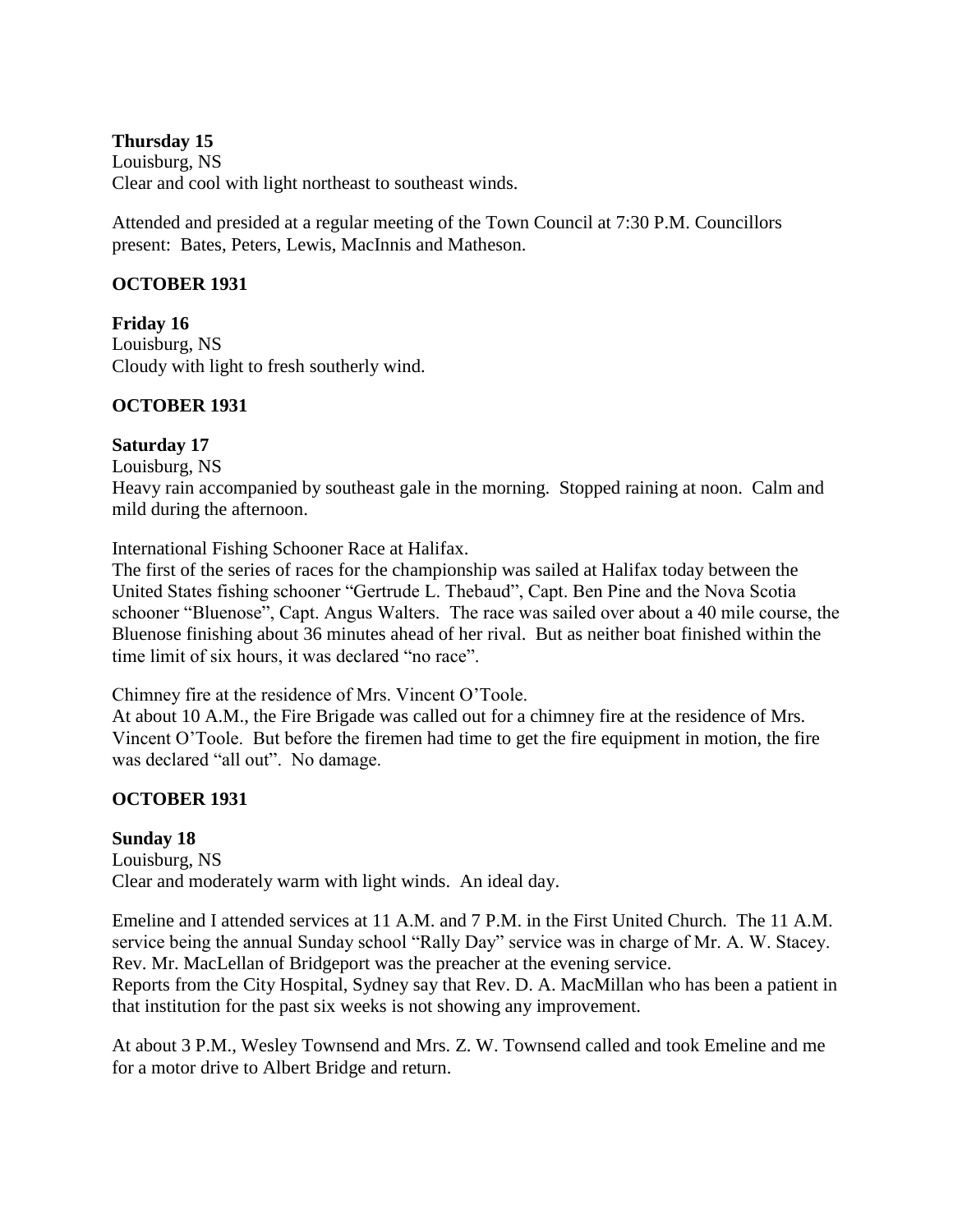At about 4:20 P.M., a motor party consisting of Mr. and Mrs. Philip Gibbons, Richard Gibbons and Hortense Gibbons from Salmon River and Hector MacLean of Marion Bridge, arrived, had tea with us and remained until of church service. They left for home at about 9 P.M.

# Slight fire.

At about 7 P.M., a light blaze was discovered on the western end of the house owned by Dr. F. O'Neil of Sydney and occupied by Frank Kiefe and family. The fire was caused by an electric light wire becoming loose and was extinguished without causing any damage.

# **OCTOBER 1931**

## **Monday 19**

Louisburg, NS Chilly and raw and mostly cloudy with light to moderate north-northeast wind.

International Fishing Schooner Race at Halifax.

Nova Scotia fishing schooner "Bluenose" sailed by Capt. Angus Walters, defeated the United States fishing schooner "Gertrude L. Thebaud" sailed by Capt. Ben Pine. The Bluenose finished 6 ½ minutes inside the time limit of six hours and 33 minutes ahead of the Thebaud. This race scores one for the Bluenose; Saturday's which was won by the Bluenose being declared "no race".

# **OCTOBER 1931**

**Tuesday 20** Louisburg, NS Cloudy, chilly and raw with fresh north-northeast wind.

International Fishing Schooner Race at Halifax.

Today's fishing schooner race at Halifax, NS resulted in another win for the "Bluenose". This race makes two straight wins in a scheduled series of three, therefore the "Bluenose" still retains the championship of the North Atlantic fishing fleet. The Bluenose sailed by Capt. Angus Walters, crossed the finish line 12 minutes ahead of the Gertrude L. Thebaud which owing to the illness of Capt. Pine was sailed in today's race by Capt. John Matheson. Elapsed time: "Bluenose" 5:06:12, "Thebaud" 5:18:13.

Nova Scotia Municipal Elections.

In Cape Breton Co., the Municipal Government led by Warden D. A. MacLean, was returned to power by a large majority. The figures available being, Conservatives 19, Liberals 4 1 district in doubt. In Louisburg District (no. 6) former Councillor Michael Pope, Conservative, was opposed by Fraser Wilcox, Liberal. The vote resulted as follows: Pope 106, Wilcox 59. Majority for Pope 47. The results in the other districts from available figures are as follows: District 1, Michael MacLeod, Con. Majority 245, No. 2 E. W. Rudderham, Lib. Maj. 101, No. 3 W. A. MacDonald, Con. Maj 121, No. 4 Alex J. MacLellan, Con. Maj. 277, No. 5 William Martell, Lib Maj 12, No. 7 C. W. Mann, Con. Maj 106, No. 8 Rod F. MacNeil, Con. Maj 29, No 9. R. A. MacKinnon, Con Maj 29, No. 10 William Jessome, Con Maj 46, No. 11 J. W. MacLeod, Con. Maj 277, No. 12 Norman Ferguson, Con 86, No. 13 Joseph A. Campbell, Con Maj 4, No. 14 A. D. H. MacKinnon, Con acclamation, No. 15 Daniel Ferguson, Con. Maj 9, No. 16. Donald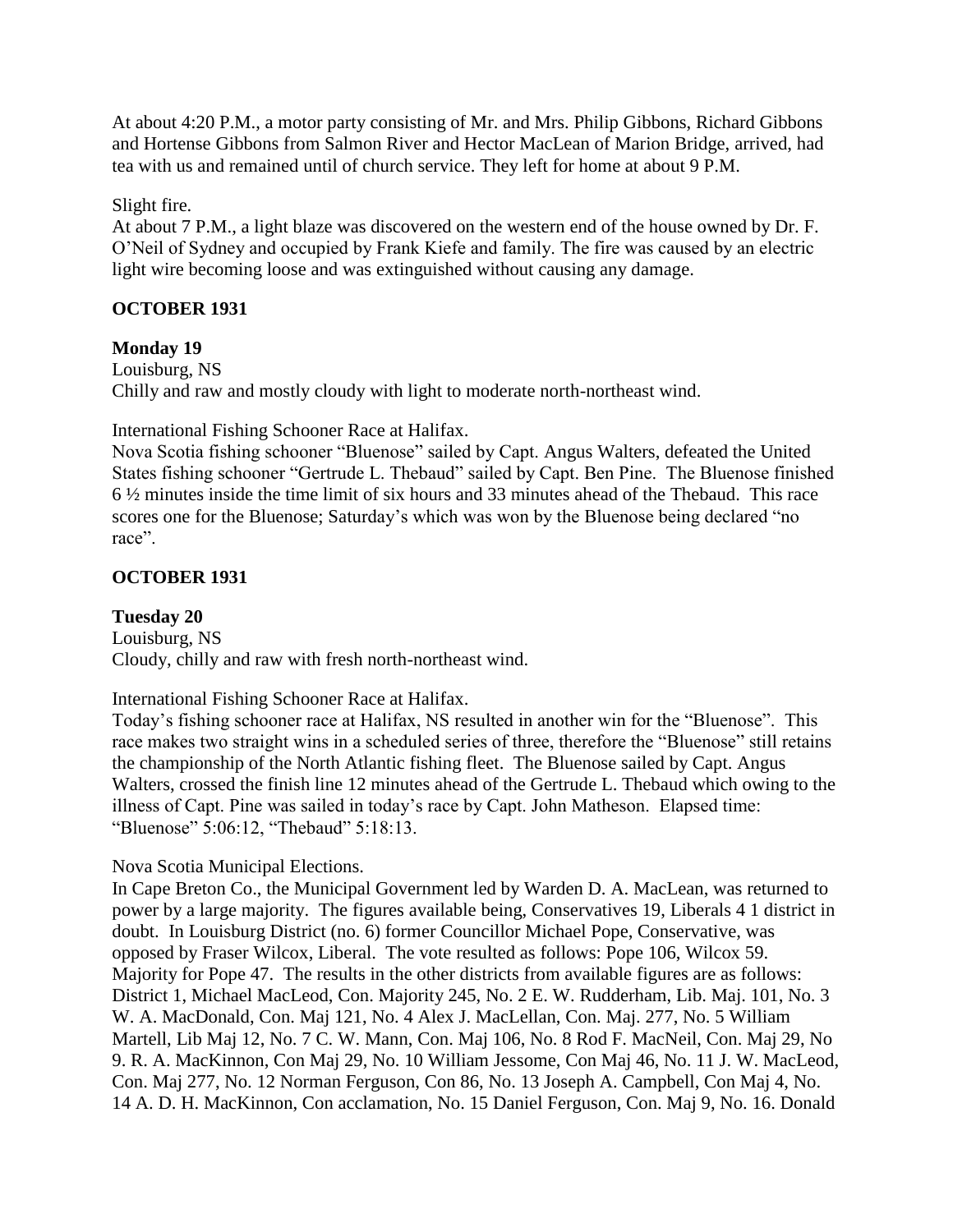MacLeod, Con Maj 54, No. 17 Colin MacDonald, Con, Maj 65, No. 18 Colin MacRae, Con. Maj 95, No. 19 J. J. H. MacDonald, Con Maj 7, No. 20 Warden D. H. MacLean, Con Maj 65, No. 21 Neil Morrison, Con Maj 23, No. 23 R. M. Jackson, Con Maj 69, No. 24 Alex R. MacDonald, Lib acclamation. Counties of Inverness, Victoria and Richmond went Conservative.

## **OCTOBER 1931**

### **Wednesday 21**

Louisburg, NS Cloudy and moderately warm with light variable wind.

### Fire in the Silverman Building.

At about 11:30 P.M., the Fire Brigade was called out for a blaze in an unoccupied store owned by Mrs. E. Silverman of 654-656 Victoria Road, Sydney. The firemen responded quickly and in a few minutes had the fire extinguished. All indications point to this fire being of incendiary origin. The entire ground floor of the building was strewn with newspapers which had been saturated with kerosene oil or gasoline, while a one gallon oil can about two thirds full was found in one of the rooms. Neither of the doors were locked when the firemen reached the building. A stranger who when questioned by police officer Neil Murphy gave his name as Mike Hennick and his residence New Waterford, was seen hurrying from the direction of the fire and in the direction of a parked car, which stood about six hundred yards from the scene of the blaze. But as there did not offer to be sufficient evidence to connect him with the fire, he was allowed to go. Approximate amount of damage to the building \$150.00.

Newspaper clipping titled "Arson charge laid against Waterford man" from Sydney Post dated January 15, 1932.

# **OCTOBER 1931**

# **Thursday 22**

Louisburg, NS

Cloudy, cool and drizzily during the forenoon. Partly clear in the afternoon and evening. Moderate to fresh northeast wind.

At about 8:30 A.M., I reported to Sergeant Huntley of the Glace Bay detachment of the Nova Scotia Police, the fire which occurred in the Silverman Building last night under suspicious circumstances. At about 2 P.M., Sergeant Huntley arrived accompanied by Major Wright of Halifax, Deputy Fire Marshall for the Province of Nova Scotia. I met them at the scene of last night's fire and assisted them in obtaining evidence that may be of some service in apprehending the person responsible for the blaze of last night. Deputy Fire Chief, Percy MacKinnon, Fireman, Paul Bates and Fire Constable, J. H. MacKinnon gave evidence as to the condition of the building and the progress the fire had made when they arrived on the scene. After making a careful search of the building, we came to the conclusion that six distinct fires had been set. Sunday editions of newspapers from which the headings had been cut soaked in oil was the material used for starting the fires. The fragments of three one gallon bottles which evidently had contained gasoline were in the porch. The fire in the dining room was evidently caused by gasoline as the wall paper on the four walls to the ceiling was almost entirely burned off with the floor and wainscoating being little more than scorched. Sergeant Huntley and Major Wright left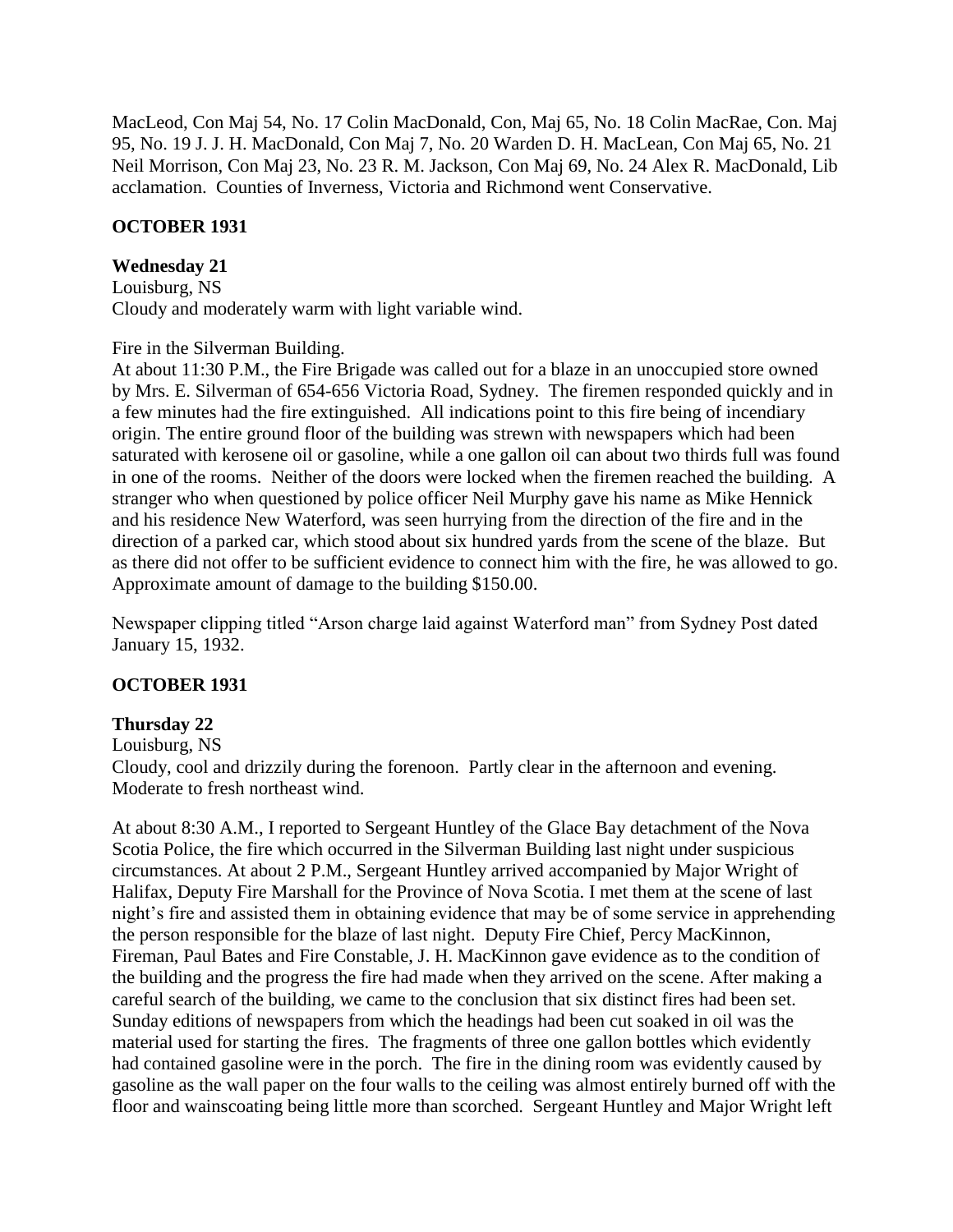for Sydney at about 3 P.M. Later in the afternoon, they apprehended Michael Hennick of New Waterford who while admitting he had been to Louisburg last night, denied having any knowledge of the fire. Hennick was identified by Stephen Murphy of Louisburg, brother of police officer Murphy, as the man he was in conversation with at Louisburg during the fire.

Chipman Smith, Leroy Dickson and Richard Morse who pleaded guilty to robbing the Quinpool Road branch of the Royal Bank of Canada, Halifax on Aug 27, 1931, were sentenced today at Halifax by Judge O'Hearn as follows: Smith 5 years in Dorchester Penitentiary, Dickson 3 years and Morse 1 year in City Prison.

# **OCTOBER 1931**

**Friday 23** Louisburg, NS Cool and mostly cloudy with moderate to fresh northeast wind. Mist in the evening.

# **OCTOBER 1931**

**Saturday 24** Louisburg, NS Cool and mostly cloudy with light to moderate northeast wind.

# **OCTOBER 1931**

**Sunday 25** Louisburg, NS Cloudy and cool with light northeast wind.

In company with Emeline, I attended service in the First United Church at 11 A.M. and 7 P.M. Both morning and evening services were conducted by Rev. James Fraser of Big Bras d'Or, NS.

# **OCTOBER 1931**

**Monday 26** Louisburg, NS Cloudy with moderate southeast wind. Showers in the afternoon.

# **OCTOBER 1931**

**Tuesday 27**

Louisburg, NS

Cloudy in the morning, clearing in the forenoon. Cloudy during the afternoon with rain in the late afternoon and night.

Death of Mrs. Marcella O'Toole.

The death occurred at the home of her sister Mrs. Regina O'Toole of Mrs. Marcella O'Toole, widow of the late Patrick O'Toole who died on Aug 23, 1897. Mrs. O'Toole who was born in Main-a-dieu, NS in 1863, had been in poor health for several years and her death was not unexpected.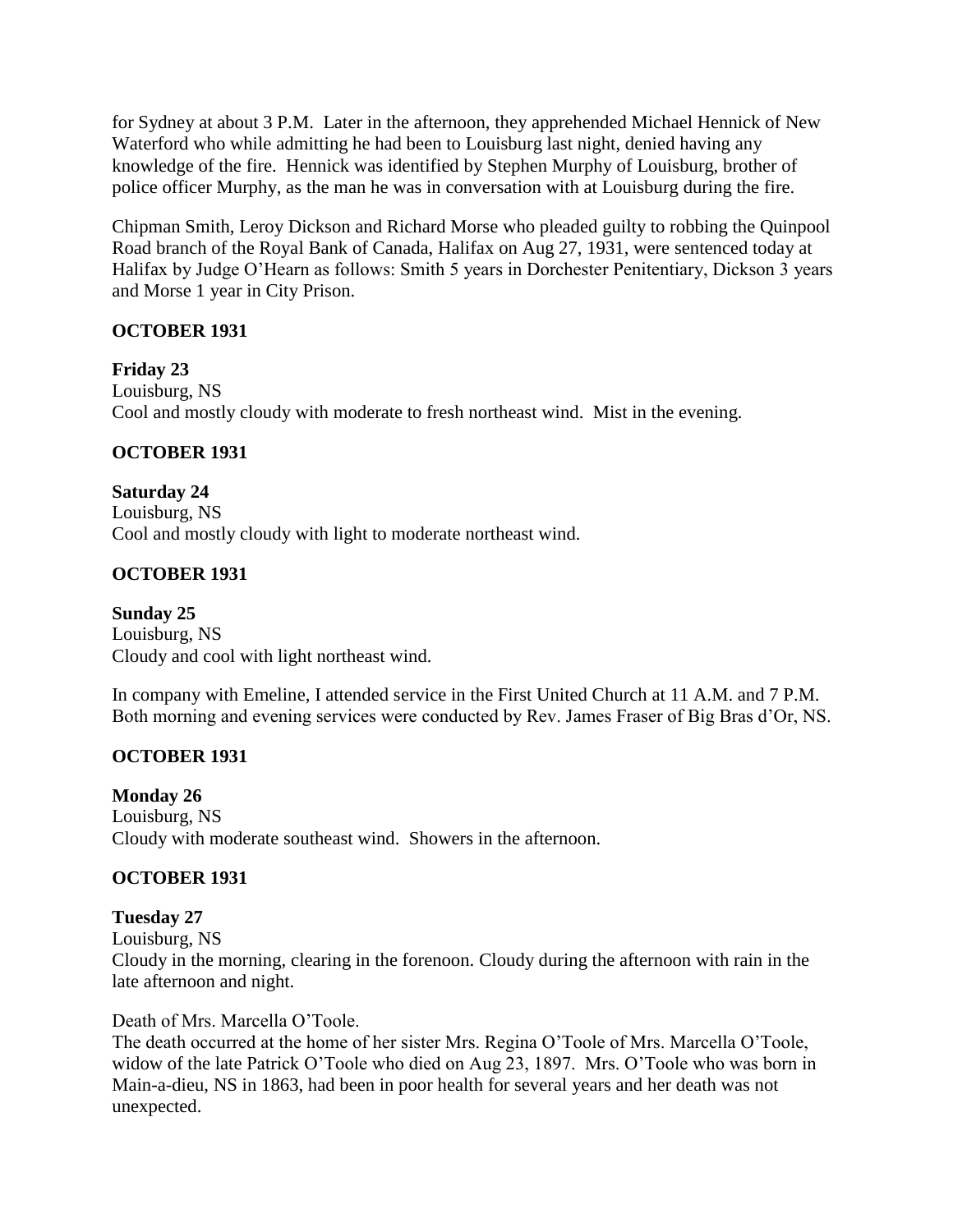# **OCTOBER 1931**

# **Wednesday 28**

Louisburg, NS Mostly cloudy and moderately cool with light northeast wind.

In company with Emeline, I attended choir practice in the First United Church at 9 P.M.

# **OCTOBER 1931**

## **Thursday 29**

Louisburg, NS Moderately cool and mostly cloudy with light north east wind.

At 9 A.M., I attended the funeral of the late Mrs. Marcella O'Toole which took place from the residence of her sister Mrs. Regina O'Toole. The service was held in Stella Maris Church by Rev. Father D. H. Doyle. Interment in the Roman Catholic cemetery. The Pall Bearers were as follows: A. L. Bates, A. A. Martell, M.L.A., John Kelly, Pierce Pope, G. A. Silverman and M. S. Huntington.

Emeline motored to Sydney and back in the afternoon with Wesley Townsend, Mrs. Fletcher Townsend and Mrs. Z. W. Townsend.

## **OCTOBER 1931**

**Friday 30** Louisburg, NS Cloudy with rain during the greater part of the day.

On the invitation of Principal V. A. Fisher and the pupils of Louisburg High School, I attended a Halloween party in the orange hall in the evening. There were about fifty persons present. A programme consisting of contests, games and readings etc. was rendered by the pupils during the evening. During an intermission, I gave a short talk on Ghosts, Spooks etc.

# **OCTOBER 1931**

# **Saturday 31**

Louisburg, NS Clear and very mild becoming cloudy in the afternoon with showers during the night. Light variable winds.

### **NOVEMBER 1931**

**Sunday 1** Louisburg, NS Mostly cloudy with some light showers. Light northwest wind.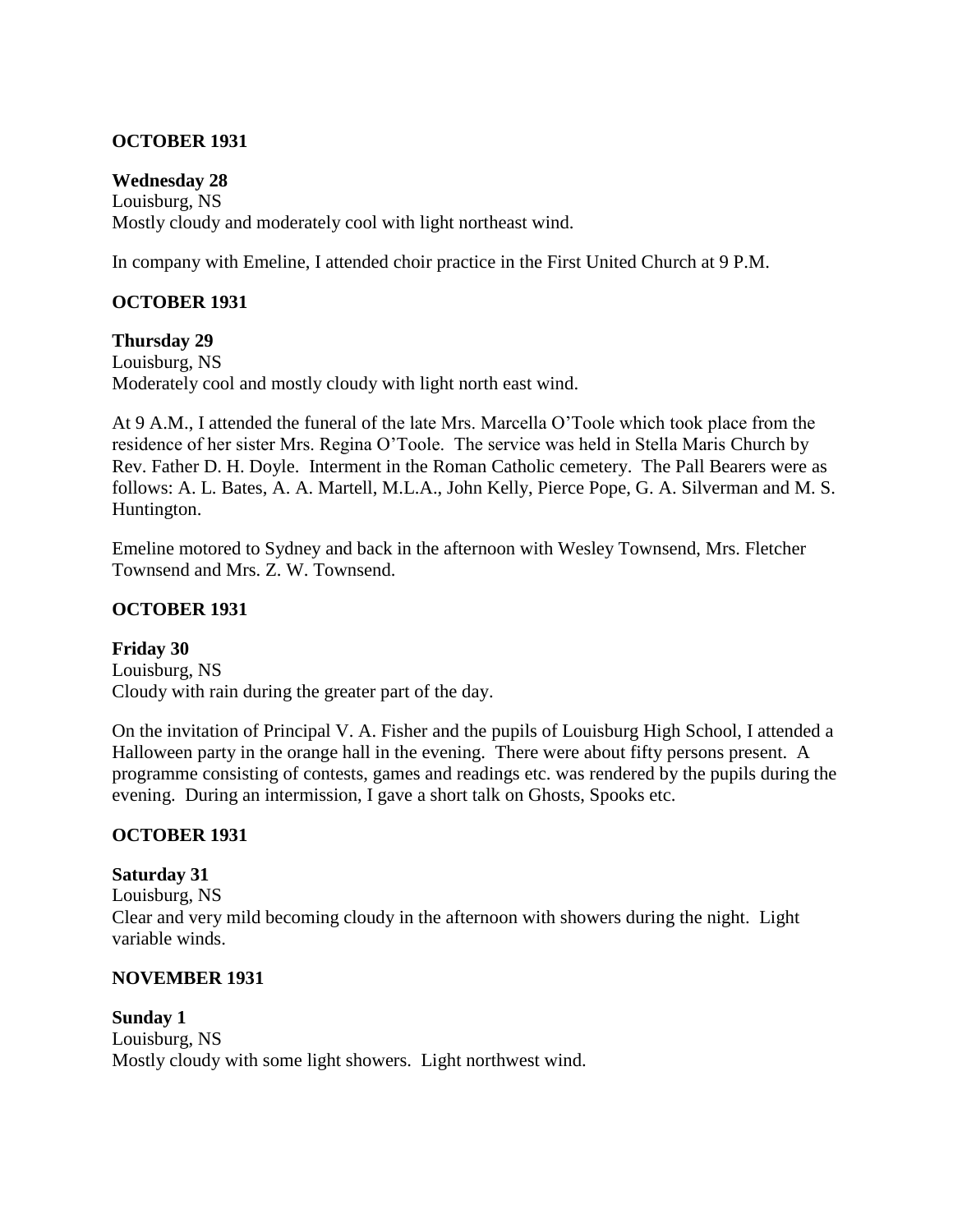In company with Emeline, I attended service in the First United Church at 11 A.M. and 7 P.M. The morning service was conducted by Mr. Dan Nicholson (Elder) and the evening service by Rev. Mr. MacLennan of Knox United Church, Glace Bay, NS.

## **NOVEMBER 1931**

## **Monday 2**

Louisburg, NS Cool and partly clear.

At 8 P.M., I attended a meeting of the Louisburg Fire Brigade in the Dominion Coal Company's Brigade room. G. B. Hiltz, Fire Chief presided.

## **NOVEMBER 1931**

## **Tuesday 3**

Louisburg, NS Cool and mostly cloudy.

At 7:30 P.M., I attended and presided at a regular meeting of the School Board. Commissioners present as follows: Peters, Bates and Campbell. D. A. Campbell has been recently appointed as a school commissioner by the Provincial Government to fill out the unexpired term of Commissioner James MacPhee who resigned some time ago. This was the first meeting at which Commissioner Campbell was present since his appointment.

At 8:15 P.M. in company with Emeline, I attended a show in the Masonic hall entitled "The Dust of the Earth". This show was staged by the Pythian Dramatic Company of Port Morien.

# **NOVEMBER 1931**

# **Wednesday 4**

Louisburg, NS Cloudy and cool with a light drizzle of rain in the afternoon and a few heavy showers at night. Wind southwest.

At 9 P.M., I attended choir practice in the First United Church.

# **NOVEMBER 1931**

**Thursday 5** Louisburg, NS Cool and mostly clear with light northerly wind.

At 7:30 P.M., I attended and presided at a regular meeting of the Town Council in the Town hall. All the councillors were present. At this meeting a delegation consisting of A. A. Martell, Fire Chief G. B. Hiltz and Walter Jewell Sr. from the Louisburg Fire Brigade were present and addressed the council in respect to procuring twelve waterproof coats for the Fire Brigade. The matter was on motion handed over to the Fire Committee to be dealt with at a later date. On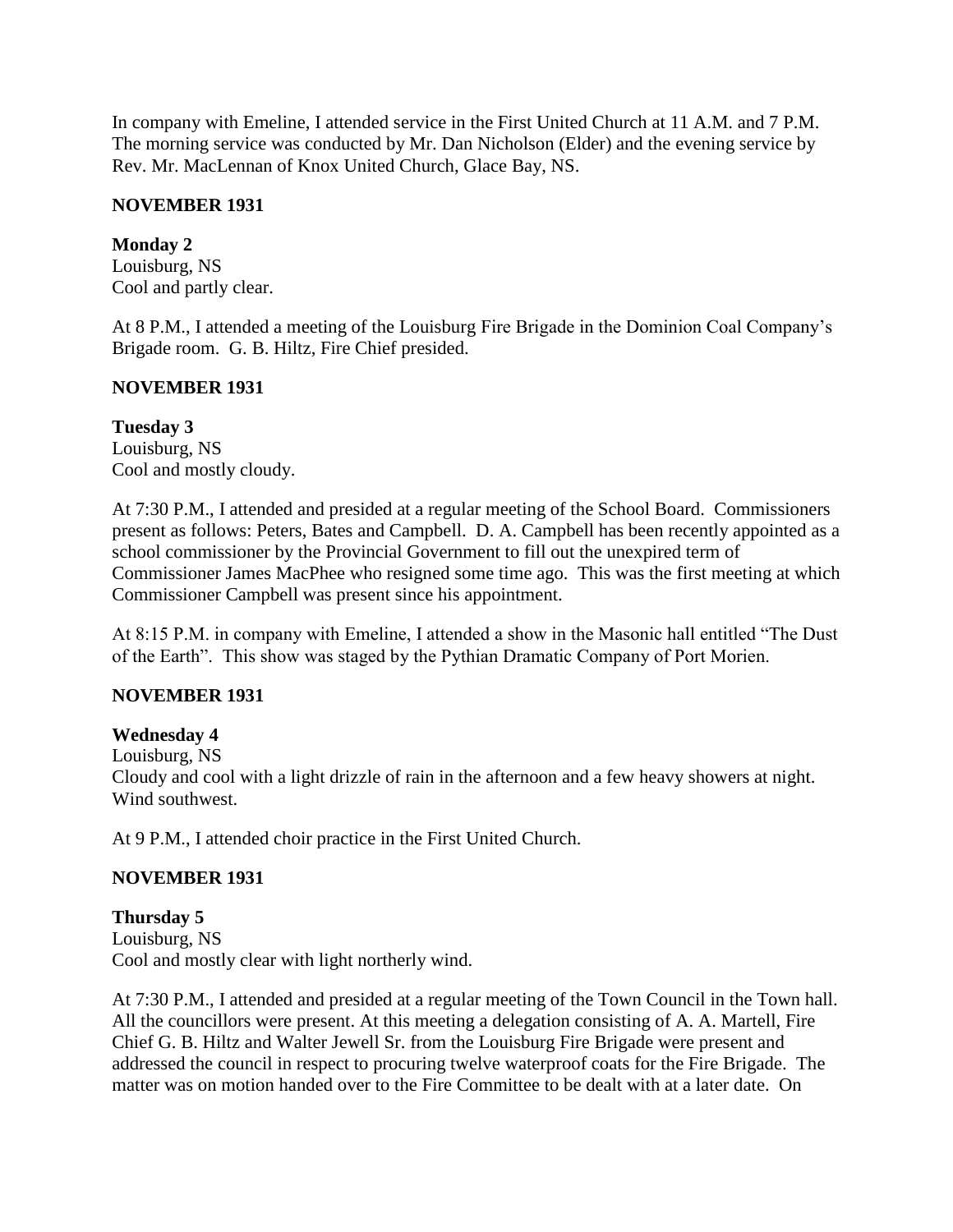motion John Murphy and Percy MacKinnon were to be notified by the Town Clerk to have all obstructions removed within five days which they have erected and placed on Alma Street.

### **NOVEMBER 1931**

**Friday 6** Louisburg, NS Partly clear with occasional showers. Wind westerly.

## **NOVEMBER 1931**

**Saturday 7**

Louisburg, NS Cool and mostly clear with moderate northwest wind.

Canadian Patrol boat "ADVERSUS" arrived and docked at the new Government wharf. This boat has been built recently and has just entered the Government service. This, I believe, is the first ship to dock at the new wharf since it was completed.

## **NOVEMBER 1931**

### **Sunday 8**

Louisburg, NS Cool and partly clear with moderate northwest wind.

In company with Emeline, I attended service in the First United Church at 11 A.M. and 7 P.M. The morning service was conducted by Mr. A. W. Stacey (Elder) while the evening service was in charge of two laymen from Sydney: Mr. Buchanan and Mr. MacQueen.

Emeline and I spent part of the afternoon and had tea at Fletcher Townsend's.

# **NOVEMBER 1931**

**Monday 9**

Louisburg, NS Clear and cool with westerly wind. An ideal day.

Visited Lorraine and Clarke's Road in company with councillor P. P. Bates, W. W. Lewis and D. J. Matheson in search for suitable gravel for surfacing the streets of the town. We also visited the south side of the harbour going as far as the lighthouse in order to locate the places in the street where repairs were necessary in that district.

Mr. S. A. Rafuse, who has been stationed here since June 1922 as manager of the Royal Bank of Canada, left here today to take up his duties in the Charlotte Street branch of the Royal Bank at Sydney. Mr. Rafuse was accompanied by his wife and two children.

Mr. W. C. DeLaney, who was recently appointed Manager of the Louisburg branch of the Royal Bank of Canada, arrived here today to enter on his duties. He was accompanied by Mrs. DeLaney and one child. Mr. DeLaney was a member of the staff of the Quinpool Road branch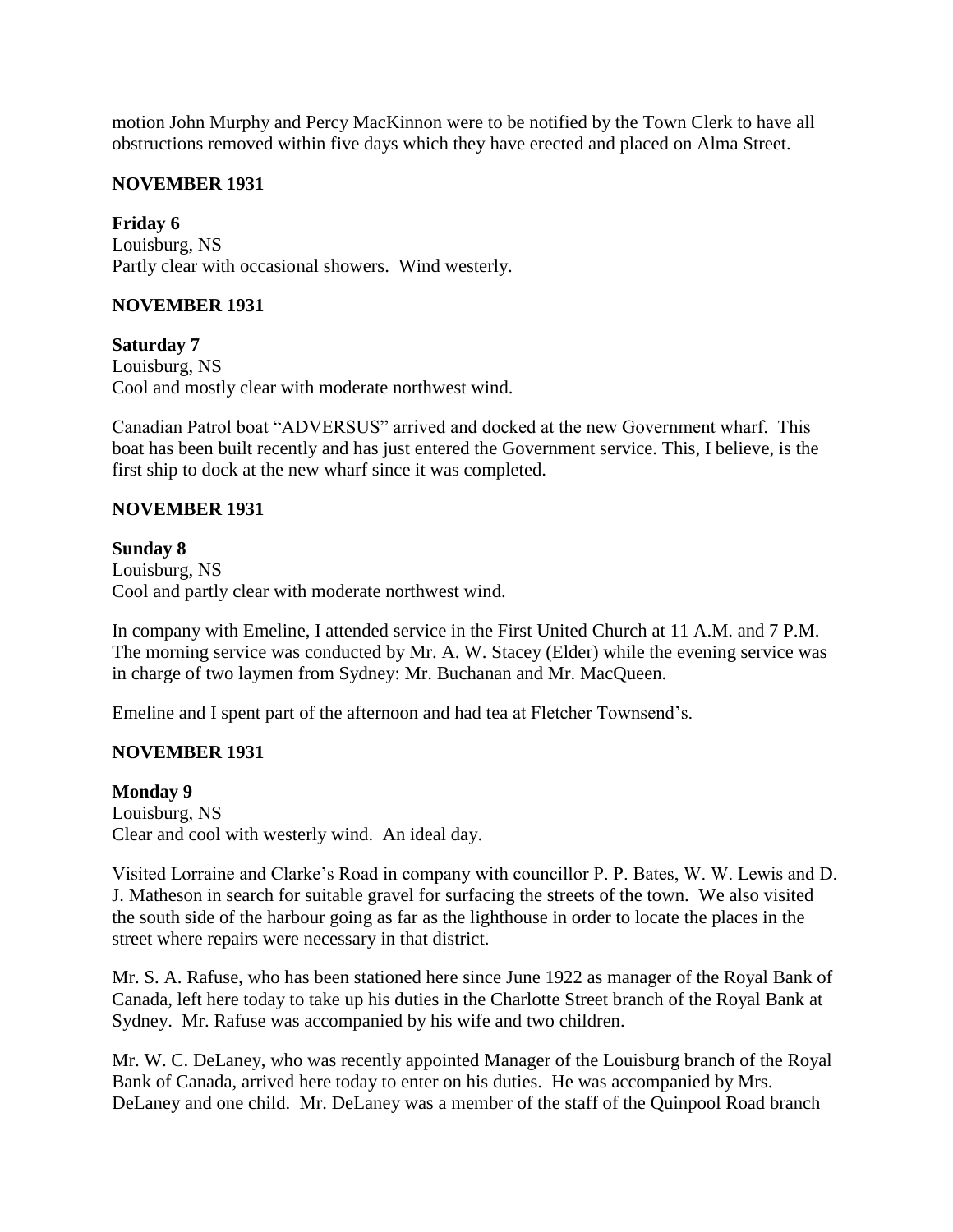of the Royal Bank of Canada, Halifax, NS when it was held up and robbed of about \$16, 000.00 by three bandits on August 28 of this year.

### **NOVEMBER 1931**

**Tuesday 10** Louisburg, NS Clear and mild with light to fresh southwest wind.

# **NOVEMBER 1931**

**Wednesday 11**

Louisburg, NS Remembrance Day Clear and cool with light to fresh northwest wind.

Public holiday with the majority of business places closed. Had my shop open for business during the greater part of the day.

By an act passed at the last session of the Federal Parliament - November 11 was set aside as a public holiday to be known throughout Canada as "Remembrance Day". Ever since the Great War, it was known as "Armistice Day", Thanksgiving Day and Armistice Day being observed on the same day and on the Monday nearest to November 11. Today is the 13th Anniversary of the signing of the armistice and the first occasion on which the day was observed as "Remembrance Day".

At 7:30 P.M., Emeline and I attended a service in the First United Church held under the auspices of the Missionary Society.

# **NOVEMBER 1931**

### **Thursday 12**

Louisburg, NS Clear and cool with moderate to fresh westerly wind.

Unemployment Relief work under the 1931 "Unemployment and Farm Relief Act" began today in Louisburg. The town of Louisburg has an appropriation of \$4000.00 for unemployment relief purposes. \$2000.00 of this amount is being raised by the town of Louisburg and \$1000.00 each by the Federal and Provincial Governments.

### **NOVEMBER 1931**

**Friday 13** Louisburg, NS Cloudy, mild and showery with southwest wind.

# **NOVEMBER 1931**

**Saturday 14**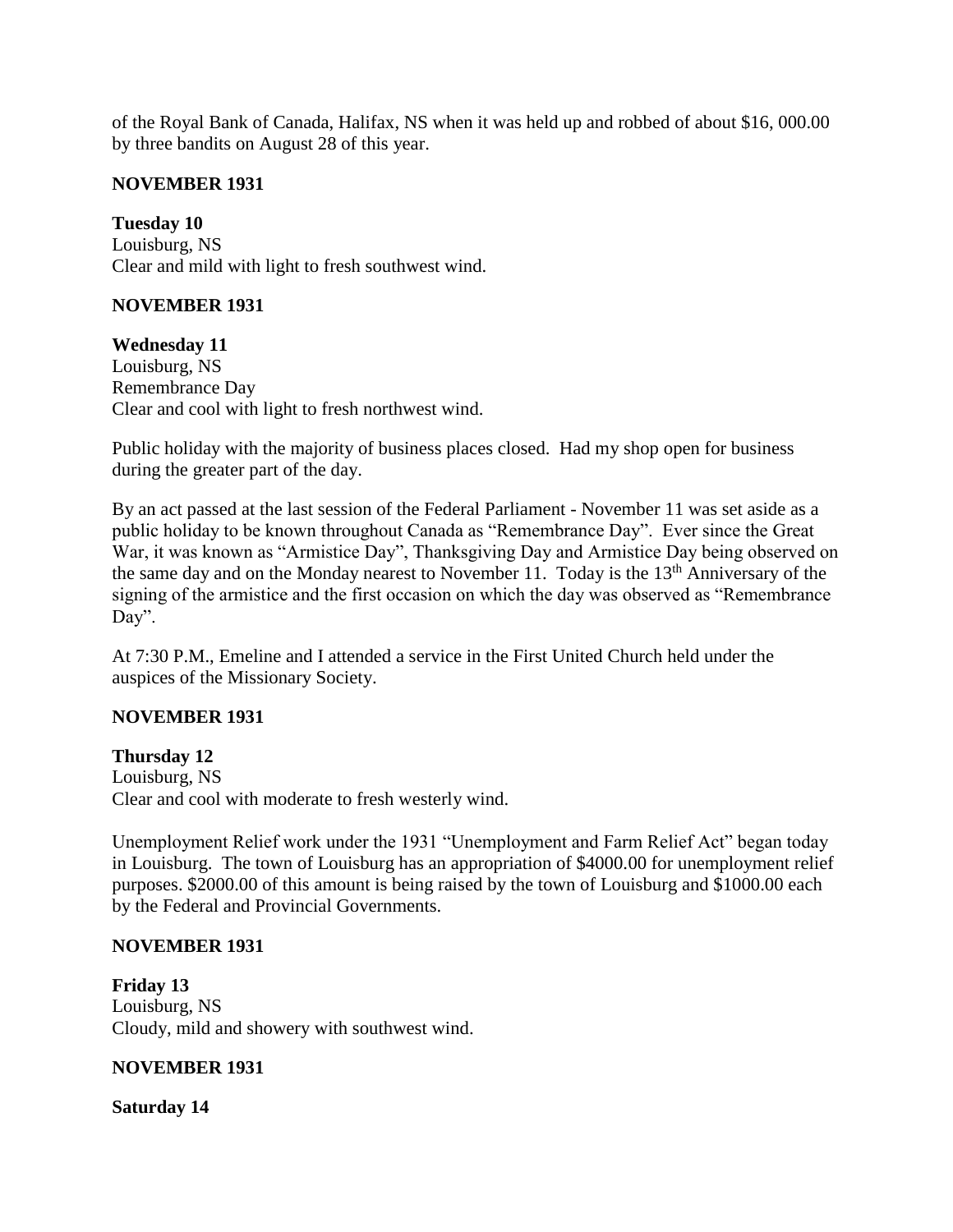Louisburg, NS Partly clear and very cool and chilly with snow squalls. Strong northwest wind.

# **NOVEMBER 1931**

# **Sunday 15**

Louisburg, NS Partly clear, chilly and raw with moderate to fresh northwest wind and a few light snow squalls.

Emeline and I attended service in the First United Church at 11 A.M. and 7 P.M. The morning service was in charge of Mr. Dan Nicholson (Elder) and at the evening Rev. John MacIntosh D.D. of St. James church, Sydney was the preacher.

# **NOVEMBER 1931**

# **Monday 16**

Louisburg, NS Clear and moderately cool with light winds. An ideal day.

AT 7:30 P.M., I attended a meeting in the town hall which was called by the executive of the local Conservative committee to deal with the question of placing some of the unemployed of the town of Louisburg and district in the Highway Construction Corps which are located in various places on the Island of Cape Breton. By a vote of those present, I was elected Chairman. After calling the meeting to order and giving a brief outline as to the purpose of the meeting, Mr. John A. MacDonald addressed the meeting stating that he had been in touch with the proper authorities in respect to Highway employment and felt that a number of our men could be given employment and wished to know how many who were present and had registered as unemployed would be willing to go. On calling of the names, 67 of those present signified their willingness to accept employment on the Transcontinental Highway which is at present under construction between Sydney and the Strait of Canso.

# **NOVEMBER 1931**

# **Tuesday 17**

Louisburg, NS Cloudy and mild with light southerly wind.

14 of the young men of the town left at about 4 P.M. enroute to one of the highway camps located in the vicinity of Irish Cove. This is the first party to leave Louisburg to engage in highway work on the Transcontinental road. The following are the names of those who composed the party: James Peck, Alfred Hunt, John MacKinnon, Lloyd Harris, Alex MacKeigan, Gerald Mosher, Paul Bates Jr., Murdoch MacLean, John W. MacDonald (Jake), James Hiltz, Edward MacVicar, Thomas Beaver, Hugh Braker, Joseph Campbell.

At 7:30 P.M., I attended and presided at a special meeting of the Town Council. All councillors were present except Councillor Lewis. This meeting was called for the purpose of dealing with unemployment relief matters. Amongst other business we resolved ourselves in to a committee of the whole to deal with applications for relief employment.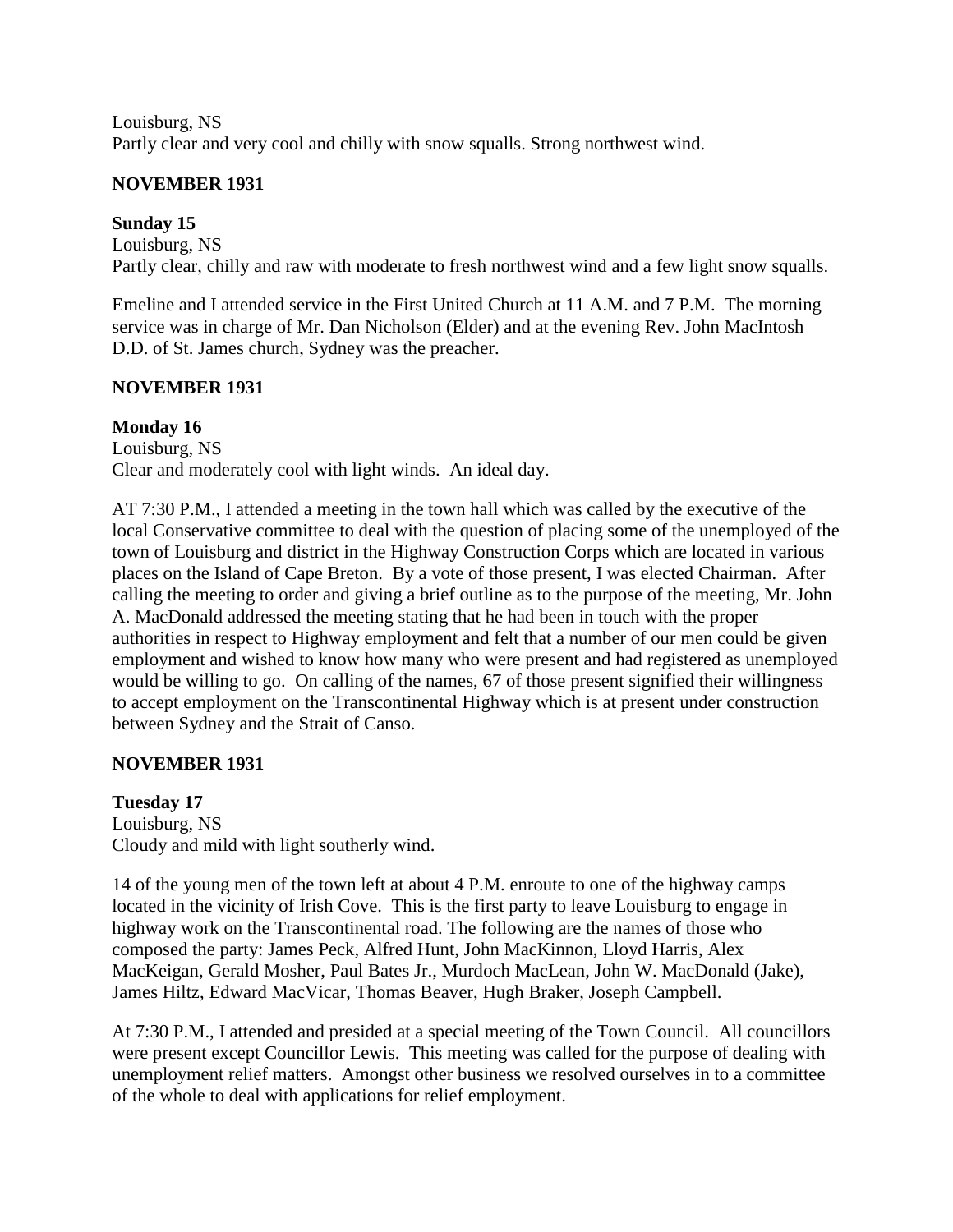## **NOVEMBER 1931**

## **Wednesday 18**

Louisburg, NS Cloudy and mild with light to moderate southwest wind. Light showers in the forenoon.

In the afternoon in company with Councillor P. P. Bates and Supt. of streets Paul Bates, I visited Havenside in connection with unemployment relief work which is at present being carried out on the road leading to the Lighthouse. Arthur D. Cann who is foreman in charge of the street work in that part of the town also accompanied us.

Emeline and I attended choir practice in the First United Church at 9 P.M.

At 7:30 P.M., I attended a meeting of the Unemployment Relief Committee in the store of Councillor Bates. This meeting was called for the purpose of dealing with the application of John MacRury for work on the streets under the Unemployment Relief Act.

## **NOVEMBER 1931**

## **Thursday 19**

Louisburg, NS Cloudy with light northeast wind and a few light showers in the morning.

At 7:30 P.M., I attended and presided at a regular meeting of the Town Council. All councillors present except Councillor D. J. Matheson. At the close of the council meeting, we met as a committee to deal with unemployment relief work. Amongst other business, we passed favorably on the applications of Joseph Bagnall and Nelson Bagnall for relief employment.

### **NOVEMBER 1931**

**Friday 20** Louisburg, NS Cloudy and mild with light northeast wind.

### **NOVEMBER 1931**

**Saturday 21** Louisburg, NS Cloudy, mild and foggy.

At about 8:30 P.M., Allan and Frank MacKillop (brothers) of Sydney, NS were arrested by Chief of Police, Neil Murphy and lodged in jail. The charge against Frank was "Drunk and Disorderly" and against Allan: "Interfering with an officer in the discharge of his duty". After they had been in jail for about two hours, Alderman Starr MacLeod of Sydney in conversation with me by telephone, gave his word for their appearance in court at Louisburg on Monday morning, Nov 23 at 10 o'clock. They were then released.

### **NOVEMBER 1931**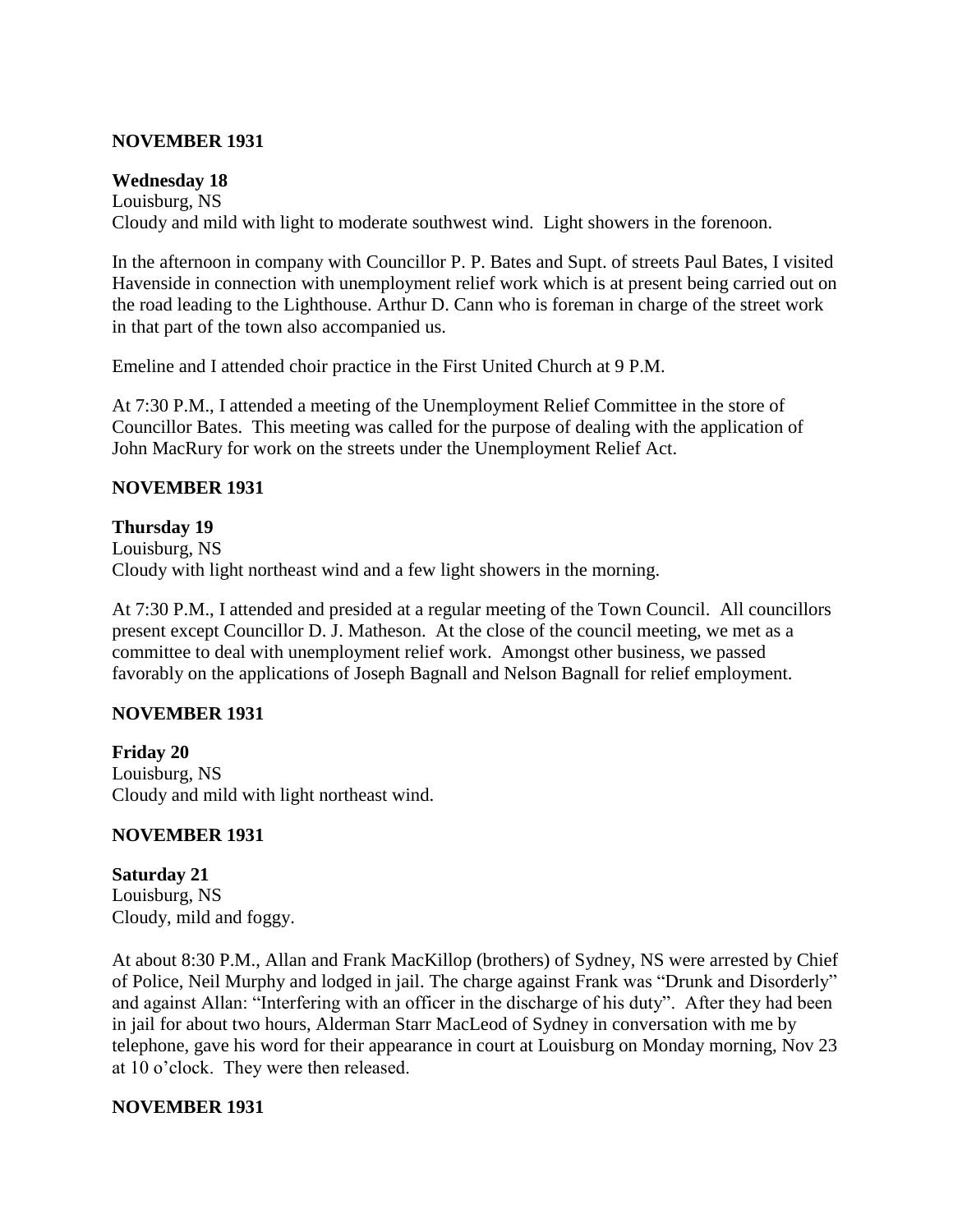# **Sunday 22** Louisburg, NS Clear and very mild with light northwest wind. A perfect day.

At about 12:30 P.M., a party consisting of Dr. J. C. Webster of Shediac NB, Senator J. S. MacLennan, Miss Catherine MacLennan of Sydney, Judge Crowe, Mr. Lowden of Sydney and Mrs. Taylor arrived at the Crowdis Hotel after having visited the Louisburg National Park. After they had lunch, I joined the party and they returned to the park and spent about two hours visiting various points of interest before returning to Sydney. Mr. Harvey of Halifax, Provincial Archivist was also a member of the party.

Emeline and I attended service in the First United Church at 11 A.M. and 7 P.M. At the morning service Rev. M.D. MacLeod of Leitches Creek was the preacher. In the evening, Mr. Arthur Townsend (Elder) was in charge of the service which was largely a song service.

# **NOVEMBER 1931**

# **Monday 23**

Louisburg, NS Very mild and mostly clear with light northwest wind. A perfect day.

Allan and Frank MacKillop of Sydney who were arrested here on last Saturday night, failed to appear for trial at 10 A.M. as arranged. In the afternoon, Alderman Starr MacLeod of Sydney, their bondsman, called me by phone and stated that the car in which they intended going to Louisburg had broken down which accounted for the non-appearance of the MacKillop Brothers. Mr. MacLeod asked for an adjournment until next Saturday Nov 28. I informed him that I would see the Stipendiary Magistrate (B.M. Spencer) and try and arrange a hearing for that date.

# **NOVEMBER 1931**

# **Tuesday 24**

Louisburg, NS Partly clear and very mild with moderate southwest wind. An ideal day.

I arranged with Mr. Spencer, Stipendiary Magistrate, to have the trial of the MacKillop Brothers at 10 A.M. on next Saturday, Nov 28 and informed Mr. MacLeod of Sydney, their bondsman, to that effect.

Rev. D. A. MacMillan, Pastor of the First United Church this town who has been a patient in the City Hospital, Sydney since Aug 29, 1931, arrived here today. He is considerably improved in health but is still unable to resume his duties as Pastor of the congregation.

# **NOVEMBER 1931**

# **Wednesday 25**

Louisburg, NS/Salmon River Cloudy and mild becoming partly clear in the afternoon.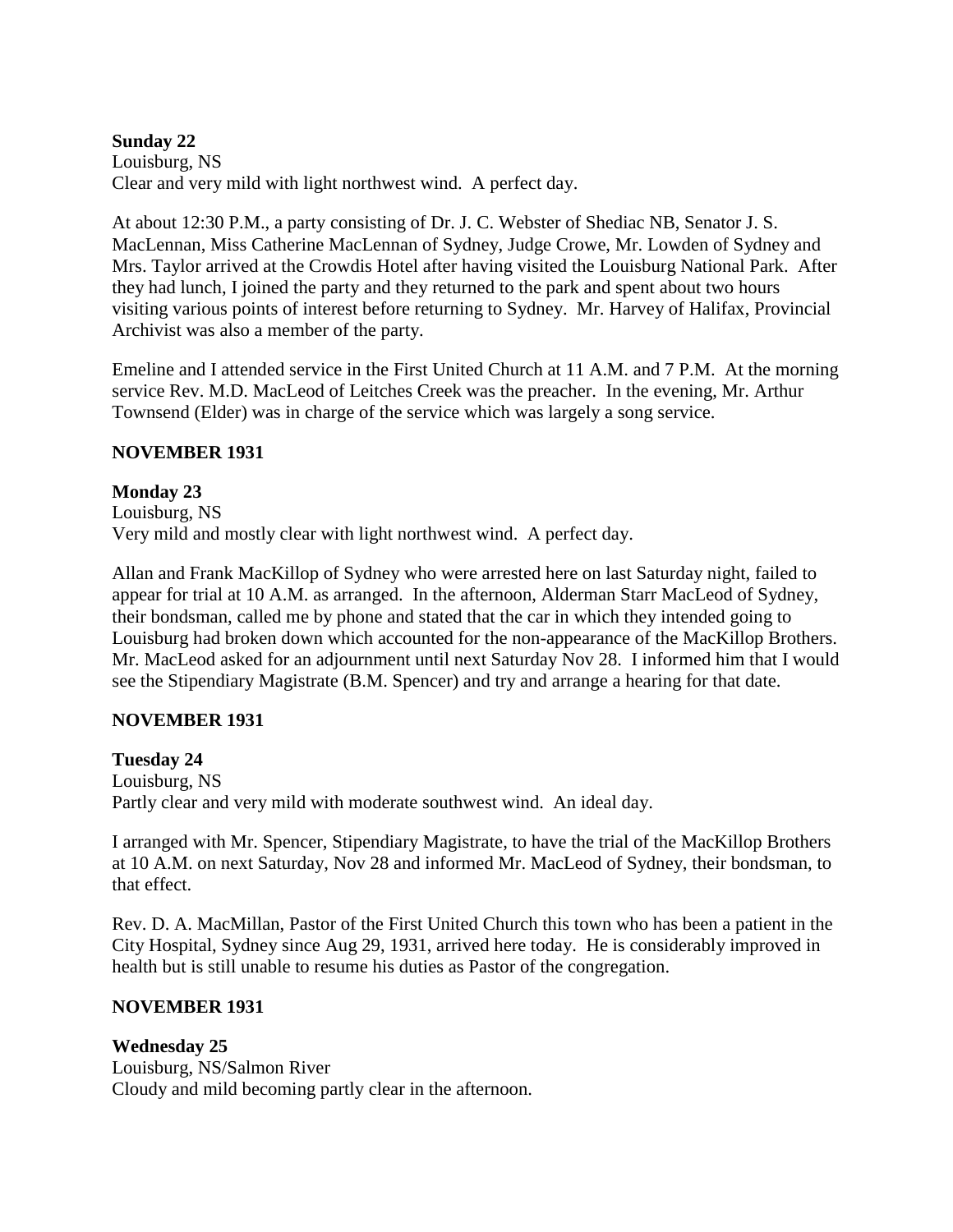I motored to Sydney in the forenoon in one of Cameron's trucks (Eddie Wilcox driver) enroute to Salmon River. At Sydney, I met Fred, Maria, Miss Gibbons and Elinor and motored with them to Salmon River arriving at about 4:30P.M. Heber met me at Clifford's at about 6:30 and we motored home at about 7:30.

Mr. Rod McCall, Inspecting Engineer of Unemployment Relief operations, visited Louisburg today.

## **NOVEMBER 1931**

# **Thursday 26**

Salmon River Partly clear becoming very cool with fresh northwest wind. Snow squalls in the afternoon.

I spent the day around home. In the afternoon, I assisted Heber in installing a new rear spring in his automobile.

## **NOVEMBER 1931**

## **Friday 27**

Salmon River

Partly clear and very cool with light to moderate northwest wind. Snow on the ground is the depth of about ½ inch.

#### **NOVEMBER 1931**

### **Saturday 28**

Salmon River/Louisburg, NS Clear and cool becoming cloudy in the afternoon with light northwest wind.

The marriage of Mr. Emerson Grant and Miss Mabel Baqgnall both of this town, took place at Valley, NS this evening. The ceremony was performed by Rev. H.D. Townsend, Pastor of the United Church at Valley, NS near Truro.

I motored from Salmon River to Louisburg with Heber. We left Salmon River at about 7:45 A.M. and arrived at Louisburg at about 9:50. Heber returned home in the afternoon leaving Louisburg at about 1:30 P.M.

### **NOVEMBER 1931**

### **Sunday 29**

Louisburg, NS Cloudy and mild with southwest wind. Misty in the afternoon with rain during the night.

Emeline and I attended service in the First United Church at 11 A.M. and 7 P.M. Both morning and evening services were conducted by Rev. A. D. MacDonald.

After church service in the evening, Emeline and I visited the home of Mr. and Mrs. W. Phalen.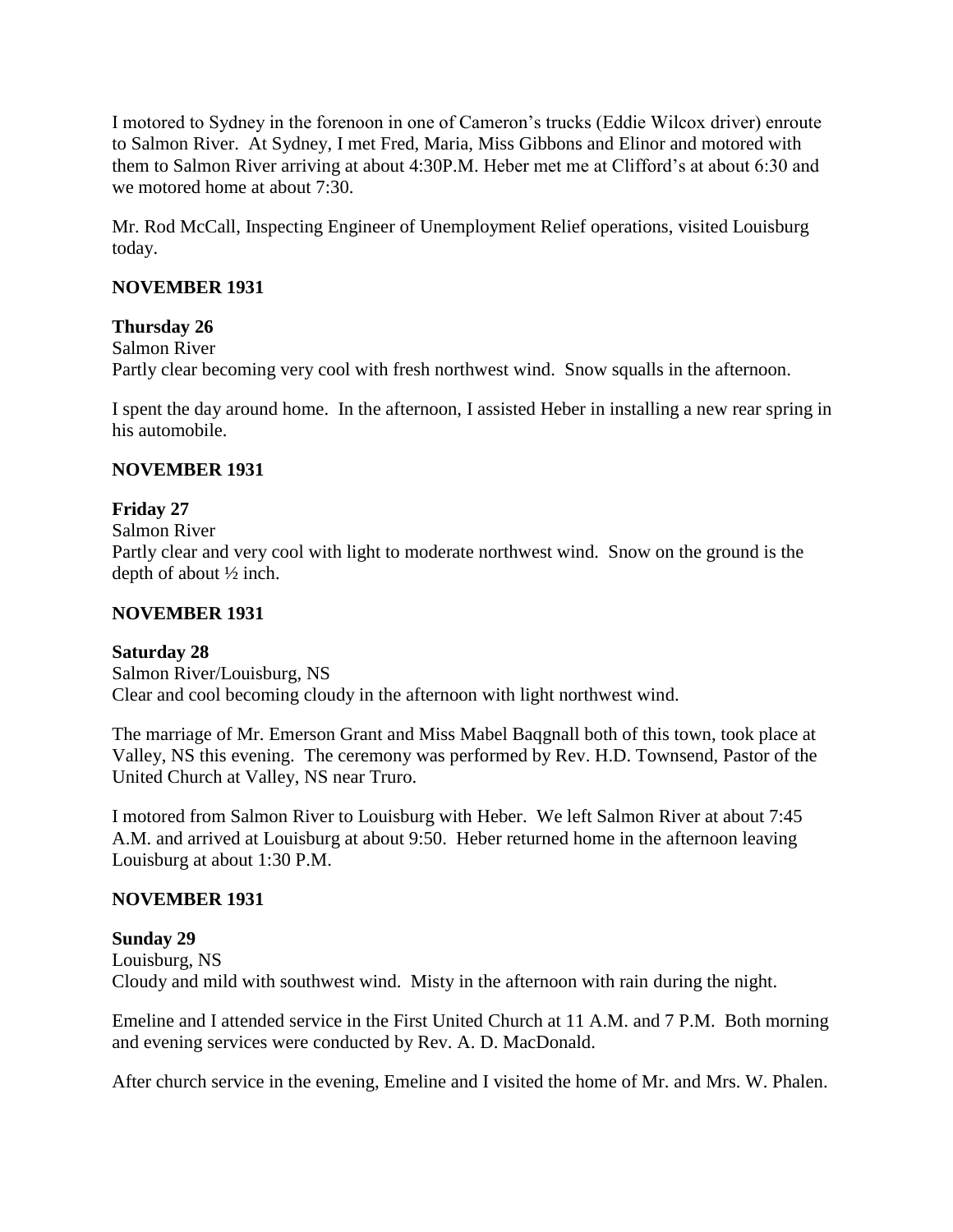### **NOVEMBER 1931**

#### **Monday 30**

Louisburg, NS Cloudy and cool becoming milder in the afternoon with rain at night. Wind westerly changing to southwest.

#### Death of Mr. John Weatherbe

The death occurred at the home of his son-in-law, Westmount, Sydney of John Weatherbe, a former resident of this town. Mr. Weatherbe came to Louisburg from Georgetown, P.E.I. upwards of thirty years ago and resided here until recently when owing to failing health, he removed to the home of his daughter and son-in-law, Mr. & Mrs. Frank Moore of Westmount, CB. Mr. Weatherbe was upwards of 80 years of age.

### **DECEMBER 1931**

**Tuesday 1** Louisburg, NS Cloudy and mild with moderate southwest wind. Some rain at night.

Attended and presided at a regular meeting of the School Board at 7:30 P.M. All the members of the Board were present.

Mr. and Mrs. Emerson Grant, who were married at Valley, NS on Saturday last, arrived home today by motor car.

### **DECEMBER 1931**

**Wednesday 2** Louisburg, NS Chilly and mostly cloudy with moderate to fresh north to northeast wind.

Emeline and I attended choir practice in the First United Church at 9 P.M.

### **DECEMBER 1931**

### **Thursday 3**

Louisburg, NS Partly clear and cold with snow squalls. Moderate to fresh northwest wind. Snow fall about 2 inches. Min temperature about 18 above zero.

I attended and presided at a regular meeting of the Town Council at 7:30 P.M. Councillors present as follows: Lewis, Peters, Bates and MacInnis.

### **DECEMBER 1931**

**Friday 4** Louisburg, NS Mild and mostly cloudy with light southwest wind.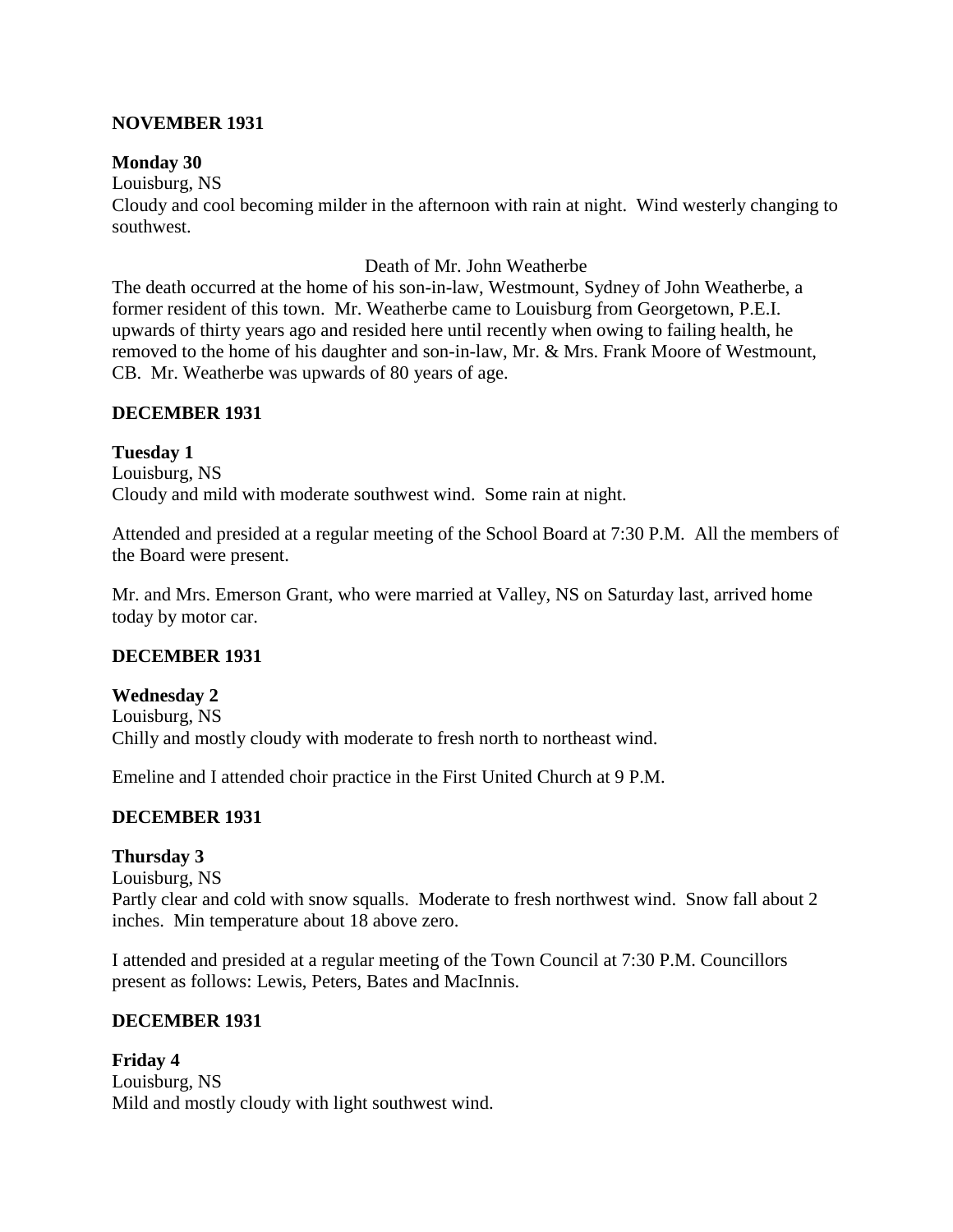## **DECEMBER 1931**

### **Saturday 5**

Louisburg, NS Heavy rain in the early morning. Mostly cloudy becoming cold with high wind and snow squalls. Wind southwest shifting to northerly.

## **DECEMBER 1931**

**Sunday 6** Louisburg, NS Partly clear and moderately cold with moderate northwest wind.

In company with Emeline, I attended service in the First United Church at 11 A.M. and 7 P.M. The morning service was conducted by Mr. A. W. Stacey (Elder) and the evening service by Rev. Mr. Ross of the United Church of Marion Bridge.

# **DECEMBER 1931**

## **Monday 7**

Louisburg, NS

Cloudy and mild with light rain in the morning which turned to snow and continued for several hours. Mostly clear and mild in the afternoon. Snow fall about 2 inches. Light variable wind.

### **DECEMBER 1931**

**Tuesday 8** Louisburg Mostly clear and moderately cold with moderate to fresh northwest wind.

# **DECEMBER 1931**

### **Wednesday 9**

Louisburg, NS Mostly cloudy and moderately cold with light northwest wind.

In the afternoon in company with Councillors P. P Bates, W. W. Lewis and D. J. Matheson, members of the Street and Bridge Committee, I went on a visit of inspection of the work being carried out on our streets and bridges under the Unemployment Relief Act. During our tour, we visited Havenside, Pepperell, Wolfe and Main Streets and found the work at all points progressing favourably.

At 9 P.M., Emeline and I attended choir practice in the First United Church.

# **DECEMBER 1931**

**Thursday 10** Louisburg, NS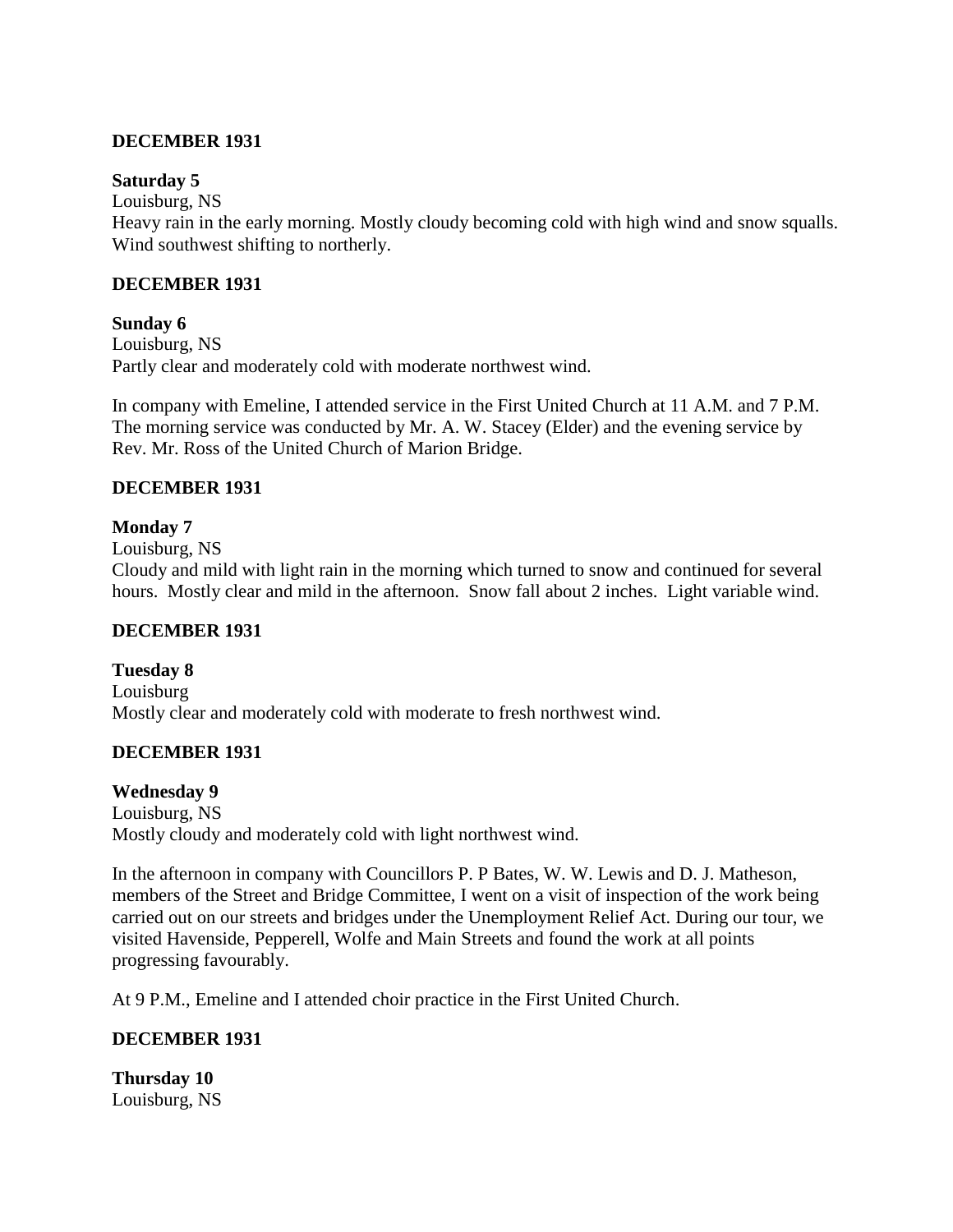Cloudy and mild with rain during the forenoon which turned to snow at about 1 P.M. Snow was followed by rain at about 4 P.M. Rainy and drizzily during the evening. Wind southwest shifting to east and northeast.

### **DECEMBER 1931**

## **Friday 11**

Louisburg, NS Cloudy and mild with light northerly wind. Snow squalls at noon and a few showers of rain.

## **DECEMBER 1931**

**Saturday 12** Louisburg, NS Mild and partly clear with southwest wind. Some rain during the night.

## **DECEMBER 1931**

**Sunday 13** Louisburg, NS Mild and partly clear with light northerly wind. Light frost at night.

Emeline and I attended service in the First United Church at 11 A.M. and 7 P.M. Rev. A. D. MacDonald was in charge of both the morning and evening services.

### **DECEMBER 1931**

**Monday 14** Louisburg, NS Clear and mild becoming cloudy in the afternoon with light variable wind. An ideal day. Snow during the night.

# **DECEMBER 1931**

# **Tuesday 15**

Louisburg, NS Rain during the early morning. Mostly clear during the day with fresh to strong west to northwest wind.

### **DECEMBER 1931**

### **Wednesday 16**

Louisburg, NS Cold and mostly clear with strong northwest wind. Snow flurries during the night.

Emeline and I attended choir practice in the First United Church at 9 P.M. The choir has acquired a number of copies of the New United Church Hymn Book which is known as the "Hymnary". It was used at practice by our choir tonight for the first time.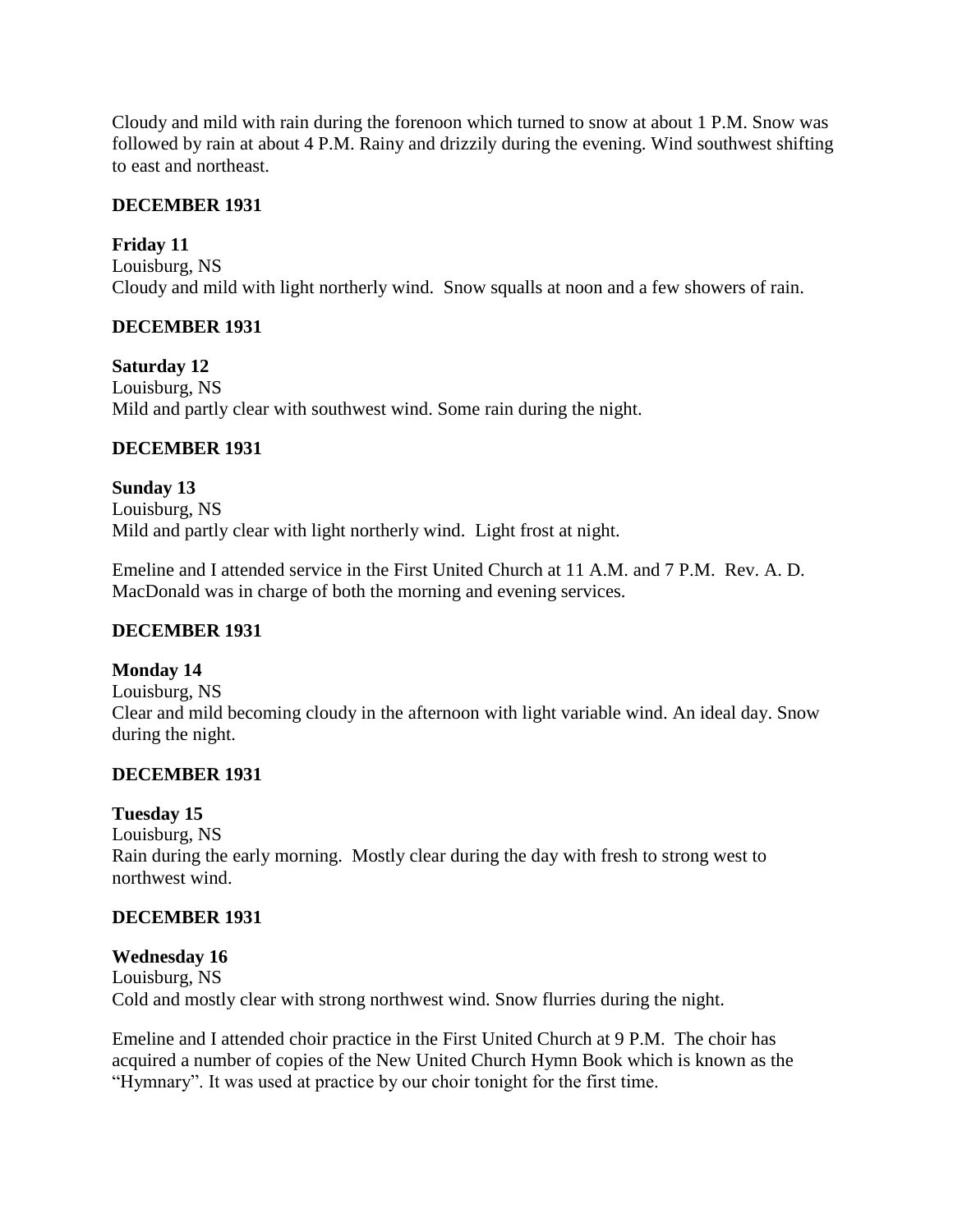Death of Mrs. Lauchie MacIntyre. The death occurred at Sydney today of Mrs. Lauchie MacIntyre of this town.

# **DECEMBER 1931**

# **Thursday 17**

Louisburg, NS Clear and moderately cold with fresh to moderate northwest to west wind.

Attended and presided at a regular meeting of the Town council at 7:30 P.M.

# **DECEMBER 1931**

# **Friday 18**

Louisburg, NS/Sydney, NS Rain during the early morning followed by a light drizzle of snow. Clearing in the morning. Mostly cloudy during the day. Moderate to strong northwest wind.

Funeral of Mrs. Lauchie MacIntyre.

# **DECEMBER 1931**

## **Saturday 19**

Louisburg, NS

Cloudy and comparatively mild with a light drizzle of snow. Light northwest wind. Snow fall about ½ inch.

# **DECEMBER 1931**

# **Sunday 20**

Louisburg, NS Cold and raw and mostly cloudy with light to moderate northwest wind.

Emeline and I attended service in the First United Church at 11 A.M. and 7 P.M. The services were in charge of two of the Elders, Daniel Nicholson in the morning and Arthur Townsend in the evening. At the evening service the choir rendered a cantata entitled "Watching with the Shepherd".

At today's services, the "Hymnary" was used for the first time by the choir and congregation of the First United Church. This book was published and offered for distribution in the spring of 1931.

# **DECEMBER 1931**

# **Monday 21**

Louisburg, NS

Chilly and mostly cloudy with light northwest wind which changed to southwest and increased to a fresh breeze.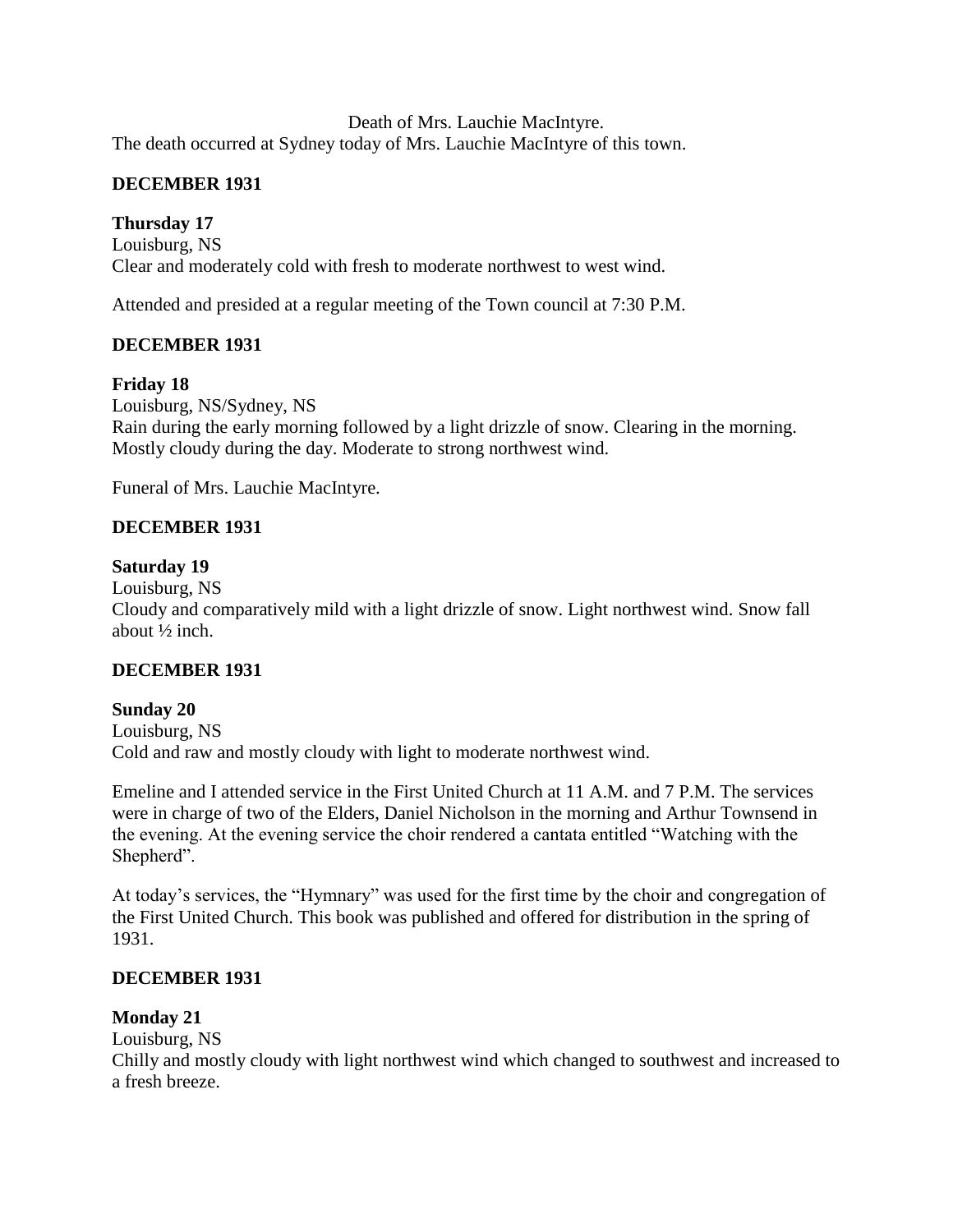## **DECEMBER 1931**

**Tuesday 22** Louisburg, NS Mild and mostly cloudy with light variable wind. An ideal day.

Tax Sale.

At 10:30 A.M., I attended the annual Tax Sale in the Town hall. The following properties were offered for sale at auction by Town Clerk, B. M. Spencer for arrears of taxes. Angus MacCormick Estate, George Dickson property, Gordon MacDonald property, D. S. Hooper " Harry Tutty "

No offers being received for any of the above properties, the sale was adjourned until Jan. 19, 1932.

## **DECEMBER 1931**

### **Wednesday 23**

Louisburg, NS Cloudy and mild with rain during the greater part of the day. Wind southerly.

### **DECEMBER 1931**

### **Thursday 24**

Louisburg, NS Clear and very mild with light westerly wind. A perfect day followed by a magnificent moon light night.

### **DECEMBER 1931**

**Friday 25** Louisburg, NS Cloudy and mild with rain during the afternoon and evening. Wind southeast.

Emeline and I spent the afternoon and evening at the home of Mrs. Z W. Townsend where we had dinner and supper. Those present were as follows: Mrs. Z. W. Townsend, Wesley Townsend, Emerson Grant, Mrs. Emerson Grant, Fletcher Townsend, Mrs. Fletcher Townsend, Miss Cynetta King (maid), Emeline and myself.

### **DECEMBER 1931**

#### **Saturday 26**

Louisburg, NS

Cloudy, mild and foggy with light southeast to northeast wind. The snow which had covered the ground to the depth of about 3 inches for the past two weeks has entirely disappeared with the exception of a few very small patches.